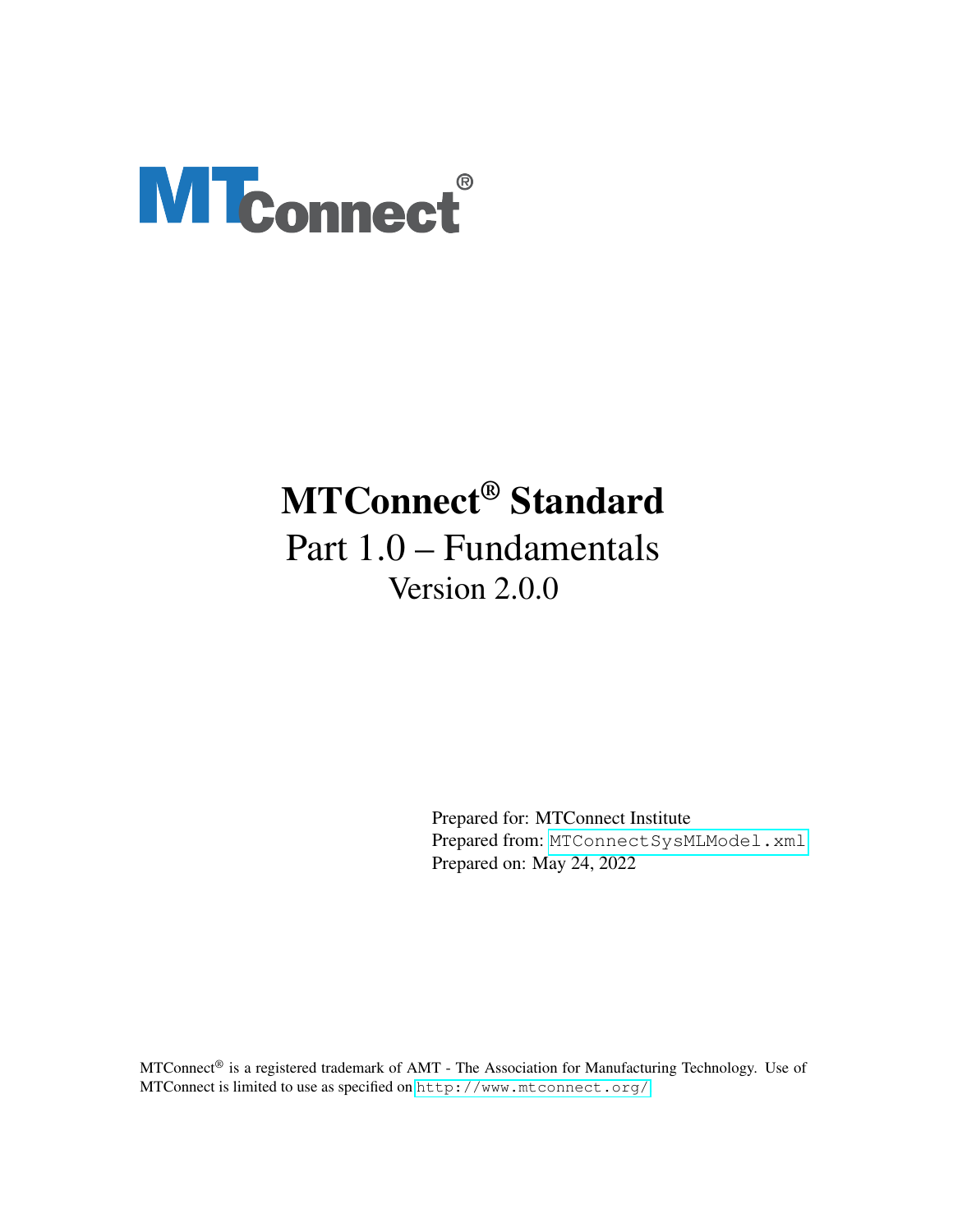# MTConnect Specification and Materials

[The Association for Manufacturing Technology \(AMT\)](#page-25-0) owns the copyright in this MT-Connect Specification or Material. [AMT](#page-25-0) grants to you a non-exclusive, non-transferable, revocable, non-sublicensable, fully-paid-up copyright license to reproduce, copy and redistribute this MTConnect Specification or Material, provided that you may only copy or redistribute the MTConnect Specification or Material in the form in which you received it, without modifications, and with all copyright notices and other notices and disclaimers contained in the MTConnect Specification or Material.

If you intend to adopt or implement an MTConnect Specification or Material in a product, whether hardware, software or firmware, which complies with an MTConnect Specification, you shall agree to the MTConnect Specification Implementer License Agreement ("Implementer License") or to the MTConnect Intellectual Property Policy and Agreement ("IP Policy"'). The Implementer License and IP Policy each sets forth the license terms and other terms of use for MTConnect Implementers to adopt or implement the MTConnect Specifications, including certain license rights covering necessary patent claims for that purpose. These materials can be found at <www.MTConnect.org>, or or by contacting <mailto:info@MTConnect.org>.

MTConnect Institute and [AMT](#page-25-0) have no responsibility to identify patents, patent claims or patent applications which may relate to or be required to implement a Specification, or to determine the legal validity or scope of any such patent claims brought to their attention. Each MTConnect Implementer is responsible for securing its own licenses or rights to any patent or other intellectual property rights that may be necessary for such use, and neither [AMT](#page-25-0) nor MTConnect Institute have any obligation to secure any such rights.

This Material and all MTConnect Specifications and Materials are provided "as is" and MTConnect Institute and [AMT,](#page-25-0) and each of their respective members, officers, affiliates, sponsors and agents, make no representation or warranty of any kind relating to these materials or to any implementation of the MTConnect Specifications or Materials in any product, including, without limitation, any expressed or implied warranty of noninfringement, merchantability, or fitness for particular purpose, or of the accuracy, reliability, or completeness of information contained herein. In no event shall MTConnect Institute or [AMT](#page-25-0) be liable to any user or implementer of MTConnect Specifications or Materials for the cost of procuring substitute goods or services, lost profits, loss of use, loss of data or any incidental, consequential, indirect, special or punitive damages or other direct damages, whether under contract, tort, warranty or otherwise, arising in any way out of access, use or inability to use the MTConnect Specification or other MTConnect Materials, whether or not they had advance notice of the possibility of such damage.

The normative XMI is located at the following URL: MTConnect SysMLModel.xml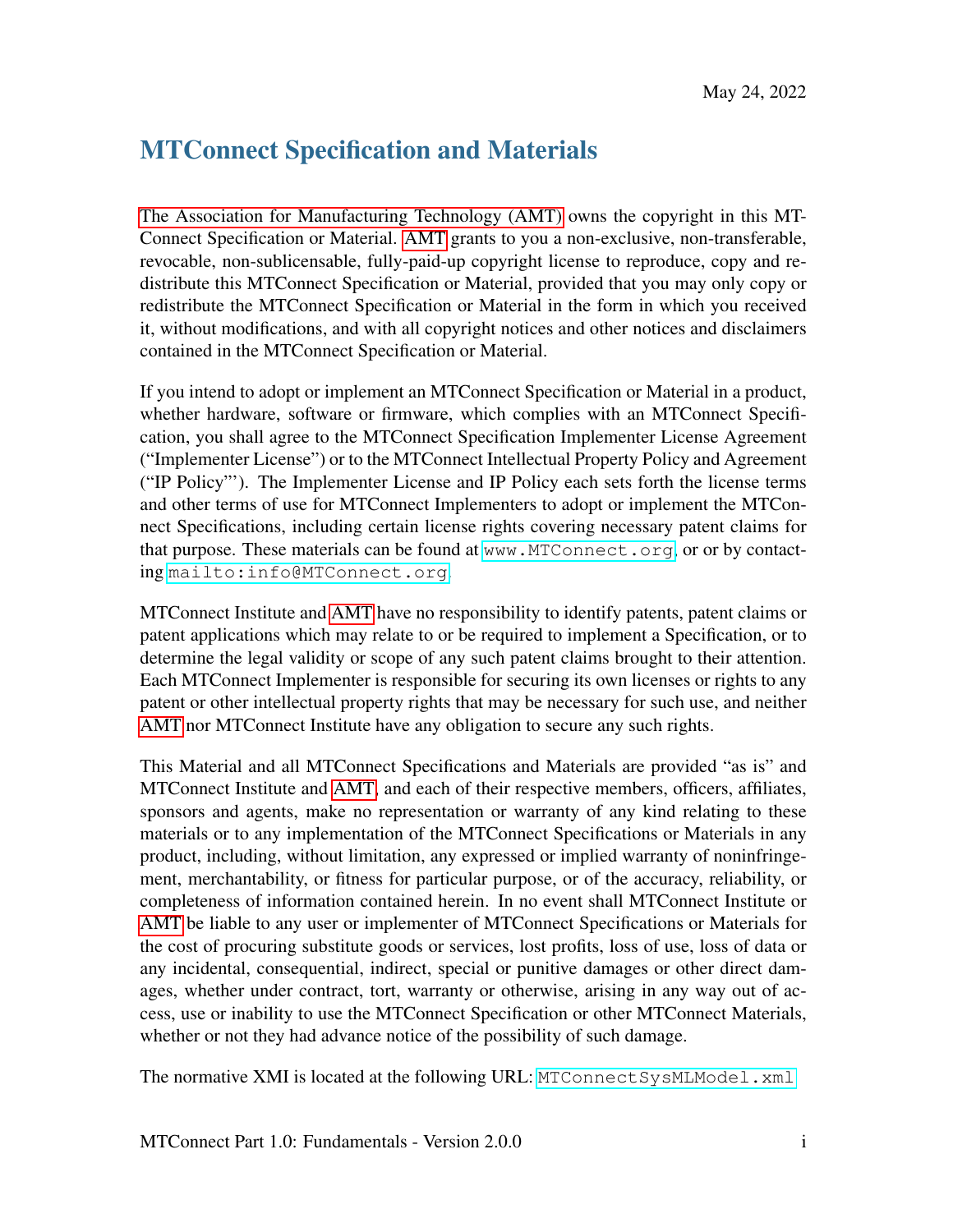# Table of Contents

| 1                |     | <b>Overview of MTConnect</b>                       | $\boldsymbol{2}$ |
|------------------|-----|----------------------------------------------------|------------------|
| $\boldsymbol{2}$ |     | <b>Purpose of This Document</b>                    | 7                |
| 3                |     | <b>Terminology and Conventions</b>                 | 8                |
|                  | 3.1 | General Terms                                      | 8                |
|                  | 3.2 |                                                    | 14               |
|                  | 3.3 |                                                    | 15               |
|                  | 3.4 | <b>HTTP</b> Terms                                  | 17               |
|                  | 3.5 |                                                    | 19               |
|                  | 3.6 |                                                    | 20               |
|                  | 3.7 |                                                    | 21               |
|                  | 3.8 |                                                    | 33               |
| 4                |     | <b>Fundamentals</b>                                | 34               |
|                  | 4.1 |                                                    | 34               |
|                  |     | 4.1.1                                              | 34               |
|                  |     | 4.1.2                                              | 35               |
|                  |     |                                                    | 35               |
|                  |     | 4.1.3                                              |                  |
|                  |     | 4.1.4                                              | 40               |
|                  | 4.2 |                                                    | 41               |
|                  | 4.3 |                                                    | 42               |
| 5                |     | <b>MTConnect Protocol</b>                          | 43               |
|                  | 5.1 |                                                    | 43               |
|                  |     | 5.1.1                                              | 43               |
|                  |     | 5.1.2                                              | 44               |
|                  |     | 5.1.3                                              | 45               |
|                  |     | 5.1.4                                              | 48               |
|                  | 5.2 | MTConnectDevices Response Document                 | 57               |
|                  |     | 5.2.1                                              | 58               |
|                  |     | 5.2.2                                              | 59               |
|                  |     | 5.2.3<br>< <deprecated>&gt;AssetCount</deprecated> | 61               |
|                  | 5.3 | MTConnectStreams Response Document                 | 62               |
|                  |     | 5.3.1                                              | 62               |
|                  |     | 5.3.2<br>Header                                    | 64               |
|                  | 5.4 |                                                    | 66               |
|                  |     |                                                    | 66               |
|                  |     | 5.4.1                                              |                  |
|                  |     | 5.4.2                                              | 67               |
|                  |     |                                                    |                  |

## [6 Error Information Model](#page-73-0) 70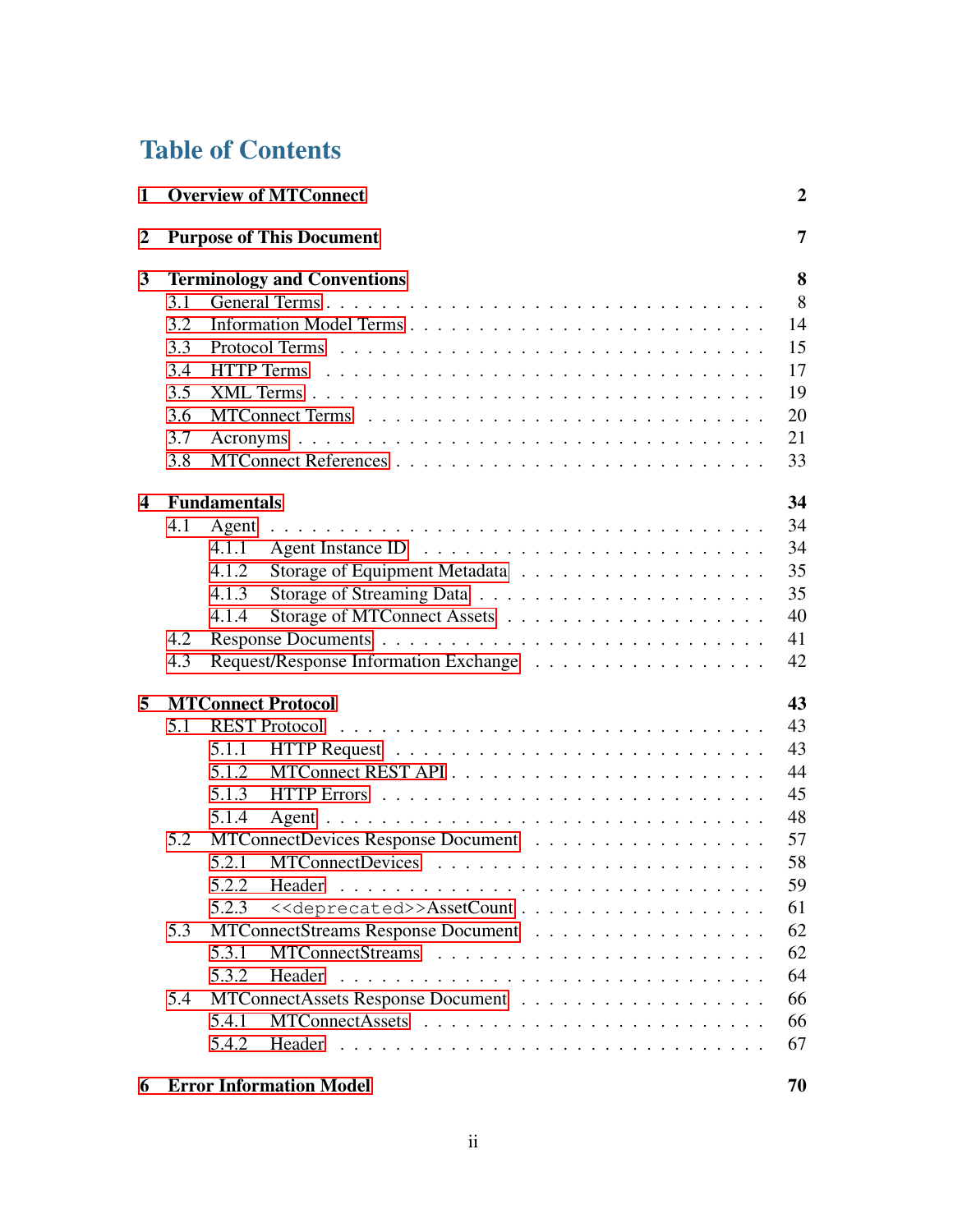|   | 6.1               |                     | 70                                                                                          |
|---|-------------------|---------------------|---------------------------------------------------------------------------------------------|
|   |                   | 6.1.1               | 70                                                                                          |
|   |                   | 6.1.2               | 71<br>Header                                                                                |
|   |                   | 6.1.3               | 74<br>Error                                                                                 |
|   |                   |                     |                                                                                             |
| 7 | <b>Profile</b>    |                     | 76                                                                                          |
|   | 7.1               |                     | 76                                                                                          |
|   |                   | 7.1.1               | 76                                                                                          |
|   |                   | 7.1.2               | 76                                                                                          |
|   |                   | 7.1.3               | 76                                                                                          |
|   |                   | 7.1.4               | 76                                                                                          |
|   |                   | 7.1.5               | 77<br>dateTime                                                                              |
|   |                   | 7.1.6               | 77<br>integer                                                                               |
|   |                   | 7.1.7               | 77                                                                                          |
|   |                   | 7.1.8               | 77<br>$xslang \ldots \ldots \ldots \ldots \ldots \ldots \ldots \ldots \ldots \ldots \ldots$ |
|   |                   | 7.1.9               | 77                                                                                          |
|   |                   | 7.1.10              | 77<br><b>IDREF</b>                                                                          |
|   |                   | 7.1.11              | 77                                                                                          |
|   |                   | 7.1.12              | 78<br>x509                                                                                  |
|   |                   | 7.1.13              | 78<br>int <sub>32</sub>                                                                     |
|   |                   | 7.1.14              | 78<br>int64                                                                                 |
|   |                   | 7.1.15              | 78<br>version                                                                               |
|   |                   | 7.1.16              | 78                                                                                          |
|   |                   |                     | 78                                                                                          |
|   | 7.2               | Stereotypes         | 78                                                                                          |
|   |                   | 7.2.1               | 78                                                                                          |
|   |                   | 7.2.2               | 79                                                                                          |
|   |                   | 7.2.3               | 79<br>$extensible \ldots \ldots \ldots \ldots \ldots \ldots \ldots \ldots \ldots \ldots$    |
|   |                   | 7.2.4               | 79                                                                                          |
|   |                   | 7.2.5               | 79                                                                                          |
|   |                   | 7.2.6               | 79                                                                                          |
|   |                   | 7.2.7               | 79                                                                                          |
|   |                   |                     |                                                                                             |
|   | <b>Appendices</b> |                     | 81                                                                                          |
|   | A                 | <b>Bibliography</b> | 81                                                                                          |
|   | B                 |                     | 83<br>Fundamentals of Using XML to Encode Response Documents                                |
|   | $\mathsf{C}$      |                     | Schema and Namespace Declaration Information<br>86                                          |
|   | D                 |                     | 88                                                                                          |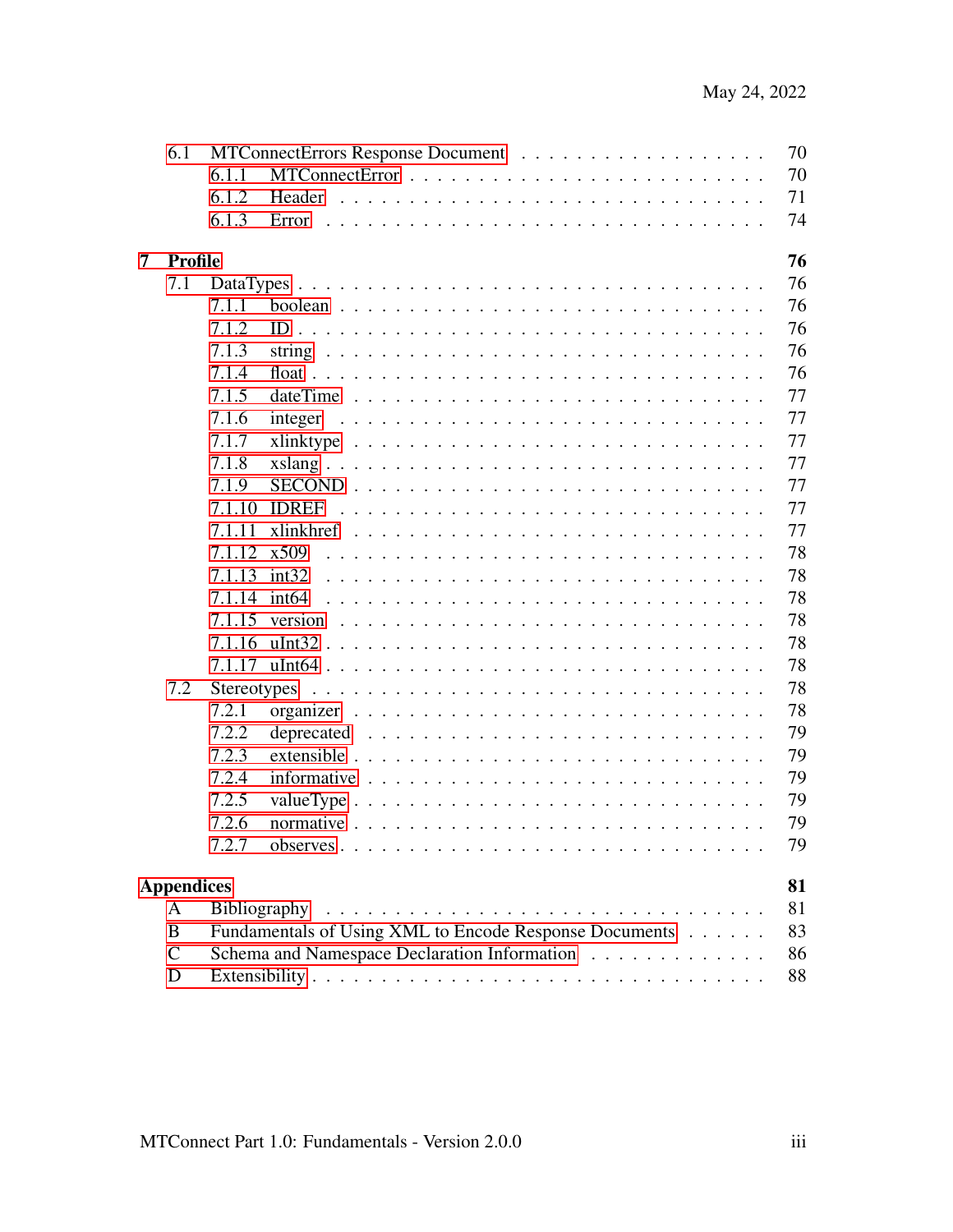# Table of Figures

| Figure 1: Basic MTConnect Implementation Structure                              | $\overline{4}$ |
|---------------------------------------------------------------------------------|----------------|
|                                                                                 | 35             |
| Figure 3: First In First Out Buffer Management                                  | 35             |
| Figure 4: Indentifying the range of data with first Sequence and last Sequence. | 37             |
| <b>Figure 5: Identifying the range of data with from and count </b>             | 37             |
| Figure 6: Indentifying the range of data with next Sequence and last Sequence.  | 37             |
| Figure 7: First In First Out Asset Buffer Management                            | 40             |
| <b>Figure 8: Relationship between assetId and stored Asset documents Actual</b> | 40             |
|                                                                                 | 58             |
|                                                                                 | 63             |
|                                                                                 | 66             |
|                                                                                 | 70             |
|                                                                                 | 76             |
|                                                                                 | 80             |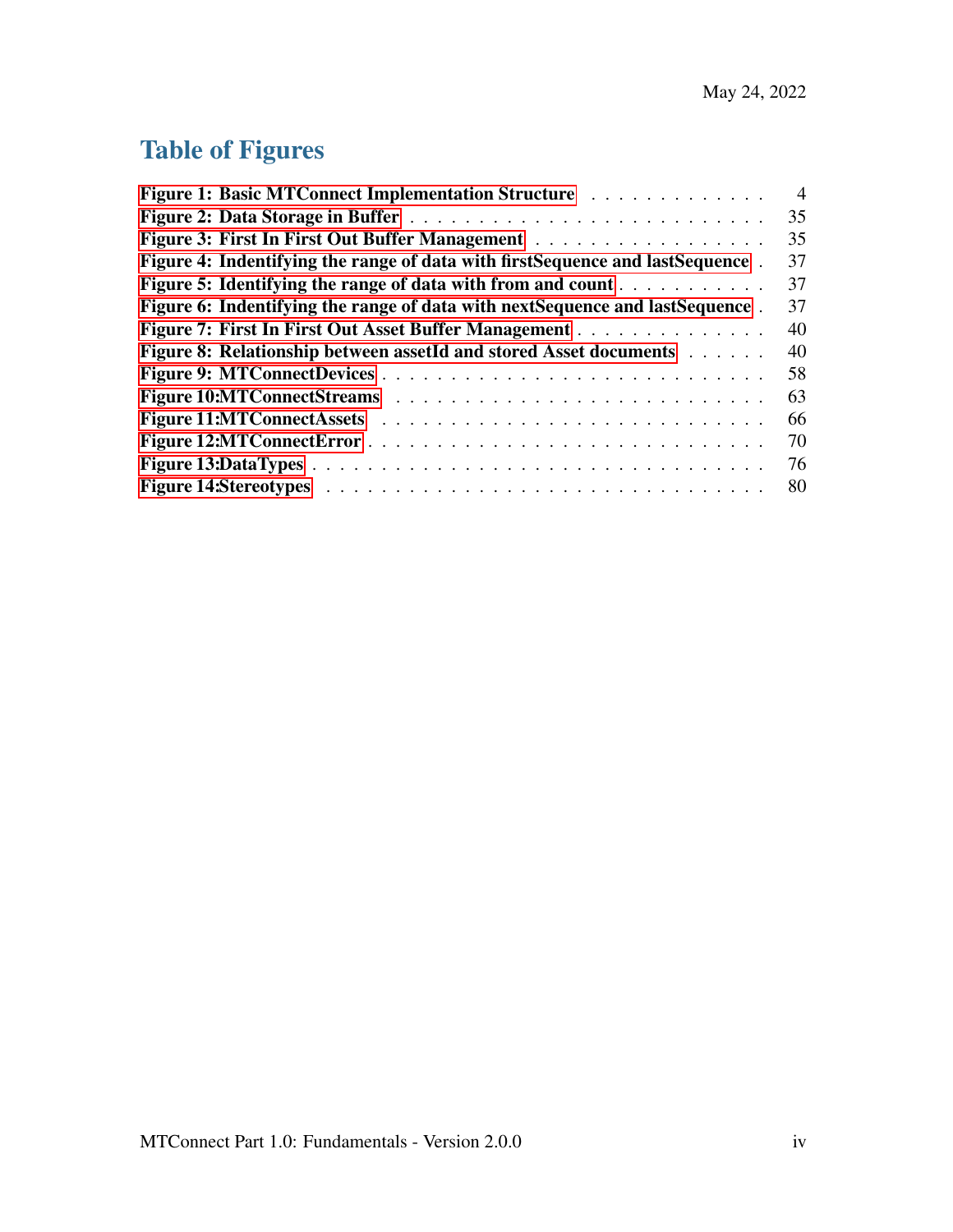# List of Tables

<span id="page-5-0"></span>

|                                              | 36 |
|----------------------------------------------|----|
|                                              | 38 |
|                                              | 48 |
|                                              | 49 |
| Table 5: Part Properties of MTConnectDevices | 58 |
|                                              | 59 |
|                                              | 62 |
| Table 8: Part Properties of MTConnectStreams | 62 |
|                                              | 64 |
|                                              | 67 |
|                                              | 68 |
|                                              | 71 |
|                                              | 72 |
|                                              |    |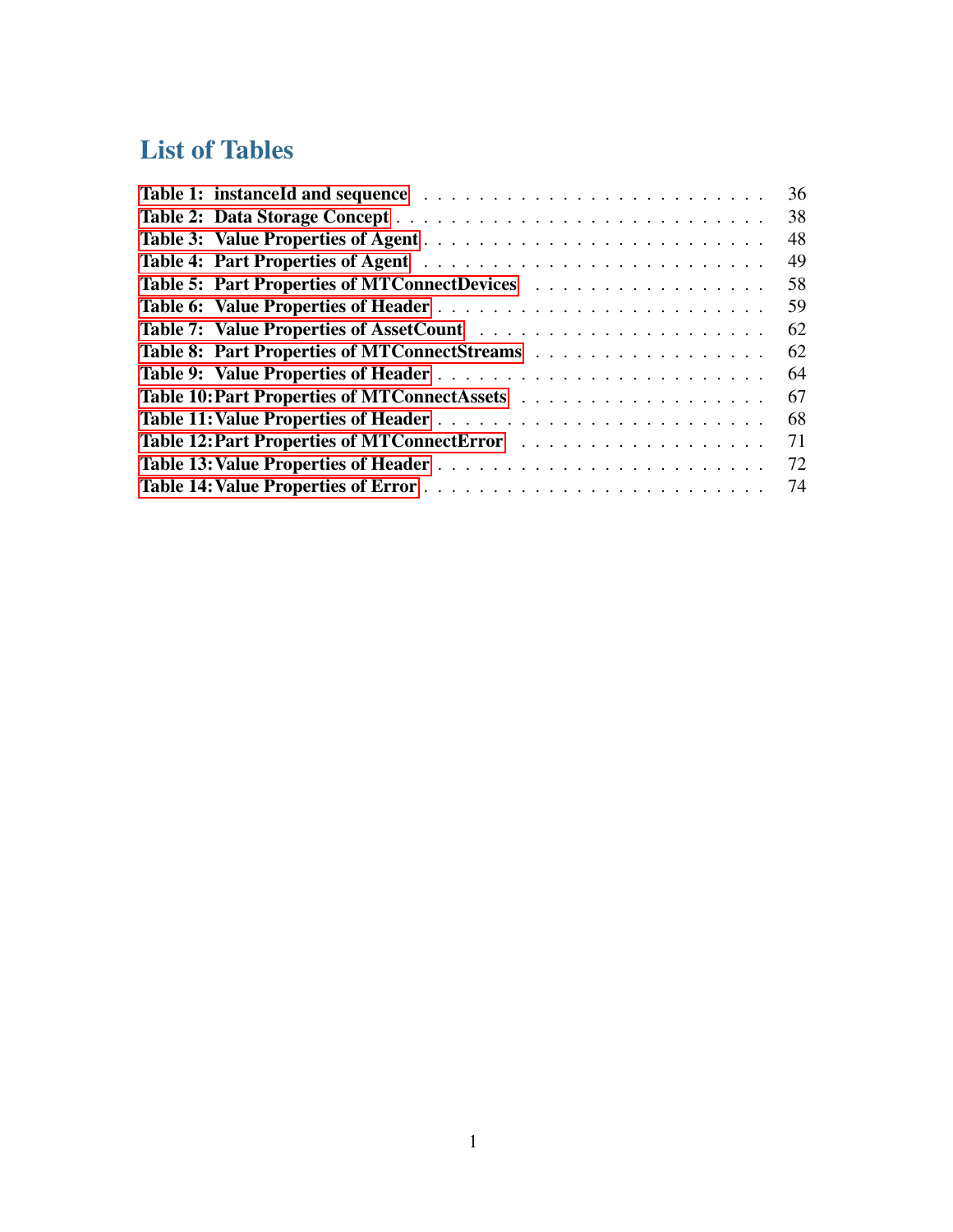# 1 Overview of MTConnect

 MTConnect is a data and information exchange standard that is based on a *[data dictionary](#page-13-0)* of terms describing information associated with manufacturing operations. The standard also defines a series of *[semantic data model](#page-17-0)* that provide a clear and unambiguous repre- sentation of how that information relates to a manufacturing operation. The MTConnect Standard has been designed to enhance the data acquisition capabilities from equipment in manufacturing facilities, to expand the use of data driven decision making in manufactur- ing operations, and to enable software applications and manufacturing equipment to move toward a plug-and-play environment to reduce the cost of integration of manufacturing software systems.

 [T](#page-20-1)he MTConnect standard supports two primary communications methods - *[request and](#page-20-1) [response](#page-20-1)* and *[publish and subscribe](#page-20-2)* type of communications. The *[request and response](#page-20-1)* communications structure is used throughout this document to describe the functionality provided by MTConnect. See *Section [5.1.3.1](#page-49-0) - [Streaming Data](#page-49-0)* for details describing the functionality of the *[publish and subscribe](#page-20-2)* communications structure available from an *[agent](#page-12-1)*.

 Although the MTConnect Standard has been defined to specifically meet the requirements of the manufacturing industry, it can also be readily applied to other application areas as well.

 The MTConnect Standard is an open, royalty free standard – meaning that it is available for anyone to download, implement, and utilize in software systems at no cost to the

- implementer.
- The *[semantic data models](#page-17-0)* defined in the MTConnect Standard provide the information re-
- quired to fully characterize data with both a clear and unambiguous meaning and a mech-
- anism to directly relate that data to the manufacturing operation where the data originated.
- Without a *[semantic data model](#page-17-0)*, client software applications must apply an additional layer
- of logic to raw data to convey this same level of meaning and relationship to manufacturing
- operations. The approach provided in the MTConnect Standard for modeling and organiz-
- ing data allows software applications to easily interpret data from a wide variety of data
- sources which reduces the complexity and effort to develop applications.

 The data and information from a broad range of manufacturing equipment and systems [a](#page-17-0)re addressed by the MTConnect Standard. Where the *[data dictionary](#page-13-0)* and *[semantic data](#page-17-0)*

- 
- *[models](#page-17-0)* are insufficient to define some information within an implementation, an imple-
- menter may extend the *[data dictionary](#page-13-0)* and *[semantic data model](#page-17-0)* to address their specific
- requirements. See *Section [D](#page-92-0) - [Extensibility](#page-92-0)* for guidelines related to extensibility of the
- MTConnect Standard.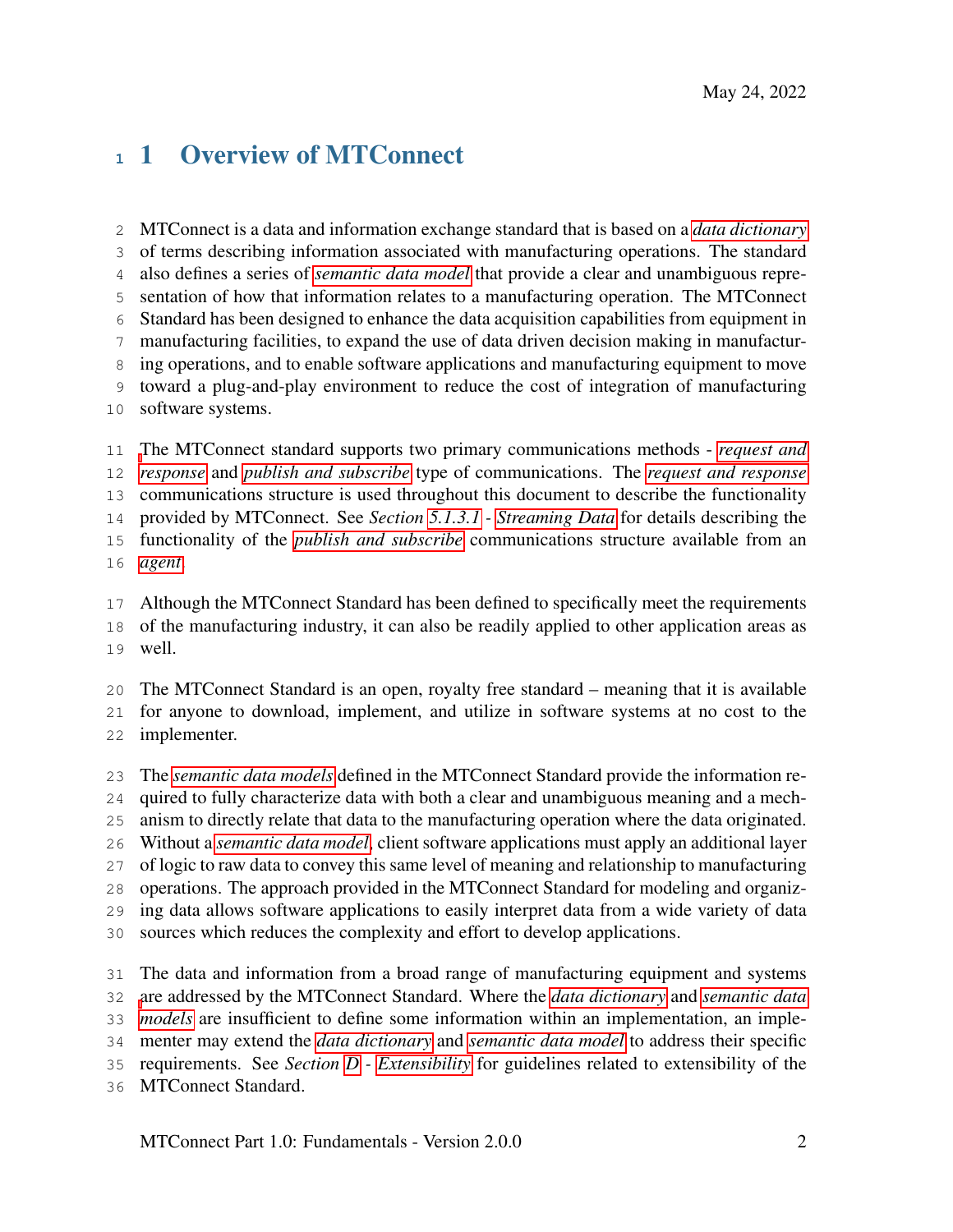To assist in implementation, the MTConnect Standard is built upon the most prevalent standards in the manufacturing and software industries. This maximizes the number of software tools available for implementation and provides the highest level of interoper- ability with other standards, software applications, and equipment used throughout manu-facturing operations.

Current MTConnect implementations are based on HTTP as a transport protocol and XML

as a language for encoding each of the *[semantic data models](#page-17-0)* into electronic documents.

All software examples provided in the various MTConnect Standard documents are based

on these two core technologies.

 The base functionality defined in the MTConnect Standard is the *[data dictionary](#page-13-0)* describ- ing manufacturing information and the *[semantic data model](#page-17-0)*. The transport protocol and the programming language used to represent or transfer the information provided by the *[semantic data models](#page-17-0)* are not restricted in the standard to HTTP and XML. Therefore, other protocols and programming languages may be used to represent the semantic models and/or transport the information provided by these data models between an *[agent](#page-12-1)* (server) and a client software application as may be required by a specific implementation.

- Note: The term "document" is used with different meanings in the MTCon-nect Standard:
- 55 Meaning 1: The MTConnect Standard itself is comprised of multiple documents each addressing different aspects of the Standard. Each document is referred to as a Part of the Standard.
- Meaning 2: In an MTConnect implementation, the electronic documents that are published from a data source and stored by an *[agent](#page-12-1)*.

 • Meaning 3: In an MTConnect implementation, the electronic documents generated by an *[agent](#page-12-1)* for transmission to a client software application.

 The following will be used throughout the MTConnect Standard to distinguish between these different meanings for the term "document":

- MTConnect Document(s) or Document(s) shall be used to refer to printed or elec-tronic document(s) that represent a Part(s) of the MTConnect Standard.
- All reference to electronic documents that are received from a data source and stored in an *[agent](#page-12-1)* shall be referred to as *[document](#page-13-1)*(s) and are typically provided with a prefix identifier; e.g. asset document.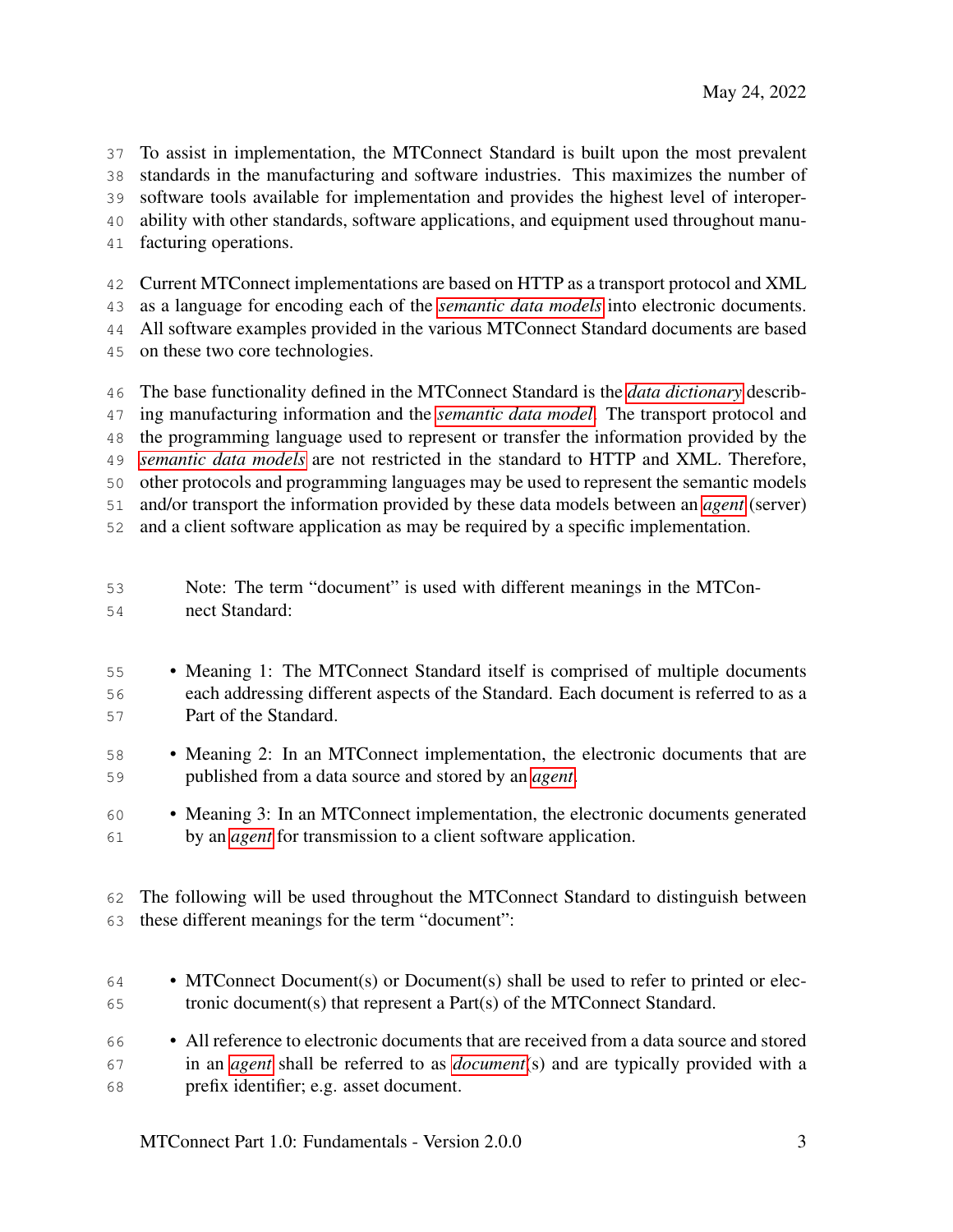- All references to electronic documents generated by an *[agent](#page-12-1)* and sent to a client software application shall be referred to as a *[response document](#page-16-0)*.
- When used with no additional descriptor, the form "document" shall be used to refer to any printed or electronic document.
- Manufacturing software systems implemented utilizing MTConnect can be represented by
- <span id="page-8-0"></span>a very simple structure as shown in Figure [1.](#page-8-0)



Figure 1: Basic MTConnect Implementation Structure

 The three basic modules that comprise a software system implemented using MTConnect are:

 • Equipment: Any data source. In the MTConnect Standard, equipment is defined as any tangible property that is used to equip the operations of a manufacturing facil- ity. Examples of equipment are machine tools, ovens, sensor units, workstations, software applications, and bar feeders.

- Agent: Software that collects data published from one or more piece(s) of equip- ment, organizes that data in a structured manner, and responds to requests for data from client software systems by providing a structured response in the form of a *[response document](#page-16-0)* that is constructed using the *[semantic data models](#page-17-0)* defined in the Standard.
- Note: The *[agent](#page-12-1)* may be fully integrated into the piece of equipment or the *[agent](#page-12-1)* may be independent of the piece of equipment. Implementation 88 of an *[agent](#page-12-1)* is the responsibility of the supplier of the piece of equipment and/or the implementer of the *[agent](#page-12-1)*.
- Client Software Application: Software that requests data from *[agents](#page-12-1)* and processes that data in support of manufacturing operations.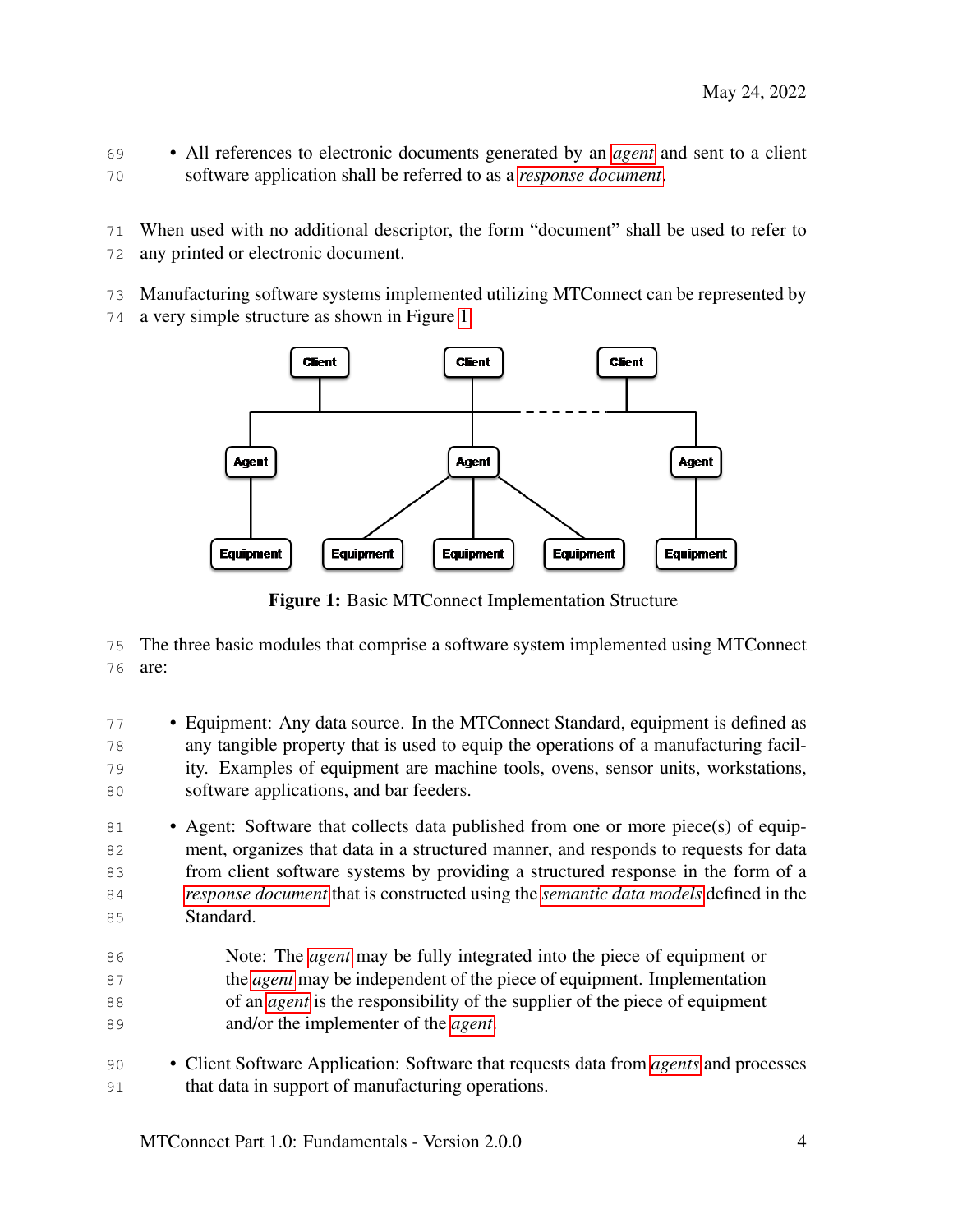Based on Figure [1,](#page-8-0) it is important to understand that the MTConnect Standard only ad-dresses the following functionality and behavior of an *[agent](#page-12-1)*:

- the method used by a client software application to request information from an *[agent](#page-12-1)*. • the response that an *[agent](#page-12-1)* provides to a client software application.
- a *[data dictionary](#page-13-0)* used to provide consistency in understanding the meaning of data reported by a data source.
- the description of the *[semantic data models](#page-17-0)* used to structure *[response documents](#page-16-0)* provided by an *[agent](#page-12-1)* to a client software application.

 These functions are the primary building blocks that define the base functional structure of the MTConnect Standard.

 There are a wide variety of data sources (equipment) and data consumption systems (client software systems) used in manufacturing operations. There are also many different uses for the data associated with a manufacturing operation. No single approach to implement- ing a data communication system can address all data exchange and data management functions typically required in the data driven manufacturing environment. MTConnect has been uniquely designed to address this diversity of data types and data usages by pro-viding different *[semantic data models](#page-17-0)* for different data application requirements:

- Data Collection: The most common use of data in manufacturing is the collection of data associated with the production of products and the operation of equipment that produces those products. The MTConnect Standard provides comprehensive *[semantic data models](#page-17-0)* that represent data collected from manufacturing operations. These *[semantic data models](#page-17-0)* are detailed in *MTConnect Standard: Part 2.0 - Device Information Model* and *MTConnect Standard: Part 3.0 - Observation Information Model* of the MTConnect Standard.
- Inter-operations Between Pieces of Equipment: The MTConnect Standard provides an *[interaction model](#page-14-0)* that structures the information required to allow multiple pieces of equipment to coordinate actions required to implement manufacturing activities. This *[interaction model](#page-14-0)* is an implementation of a *[request and response](#page-20-1)* messaging structure. This *[interaction model](#page-14-0)* is called Interfaces which is detailed in *MT- Connect Standard: Part 5.0 - Interface Interaction Model* of the MTConnect Stan-dard.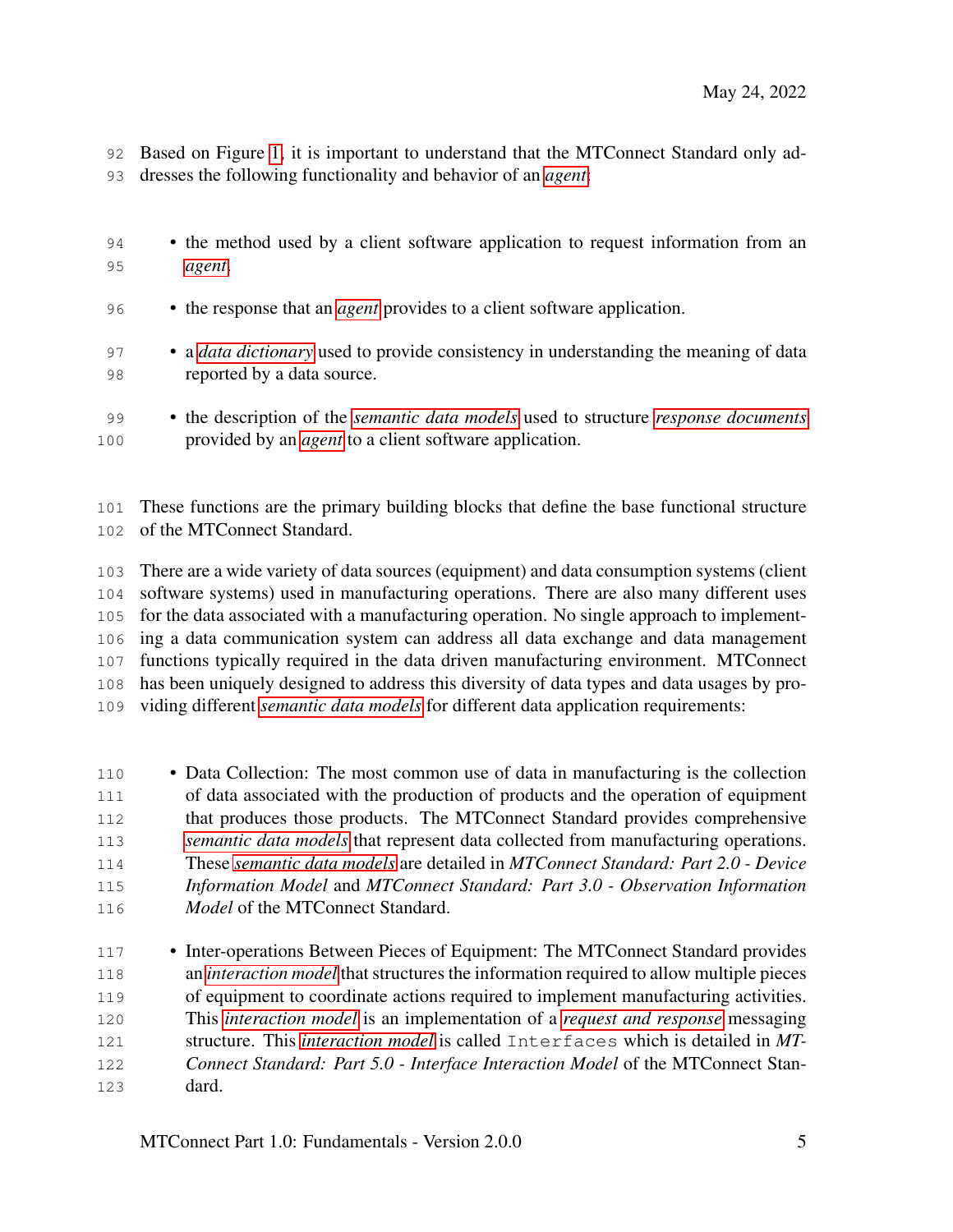<span id="page-10-0"></span> • Shared Data: Certain information used in a manufacturing operation is commonly shared amongst multiple pieces of equipment and/or software applications. This information is not typically "owned" by any one manufacturing resource. The MT- Connect Standard represents this information through a series of *[semantic data mod-](#page-17-0) [els](#page-17-0)* – each describing different types of information used in the manufacturing en- vironment. Each type of information is called an *[Asset](#page-24-1)*. *[Assets](#page-24-1)* are detailed in *MT- Connect Standard: Part 4.0 - Asset Information Model*, and its sub-Parts, of the MTConnect Standard.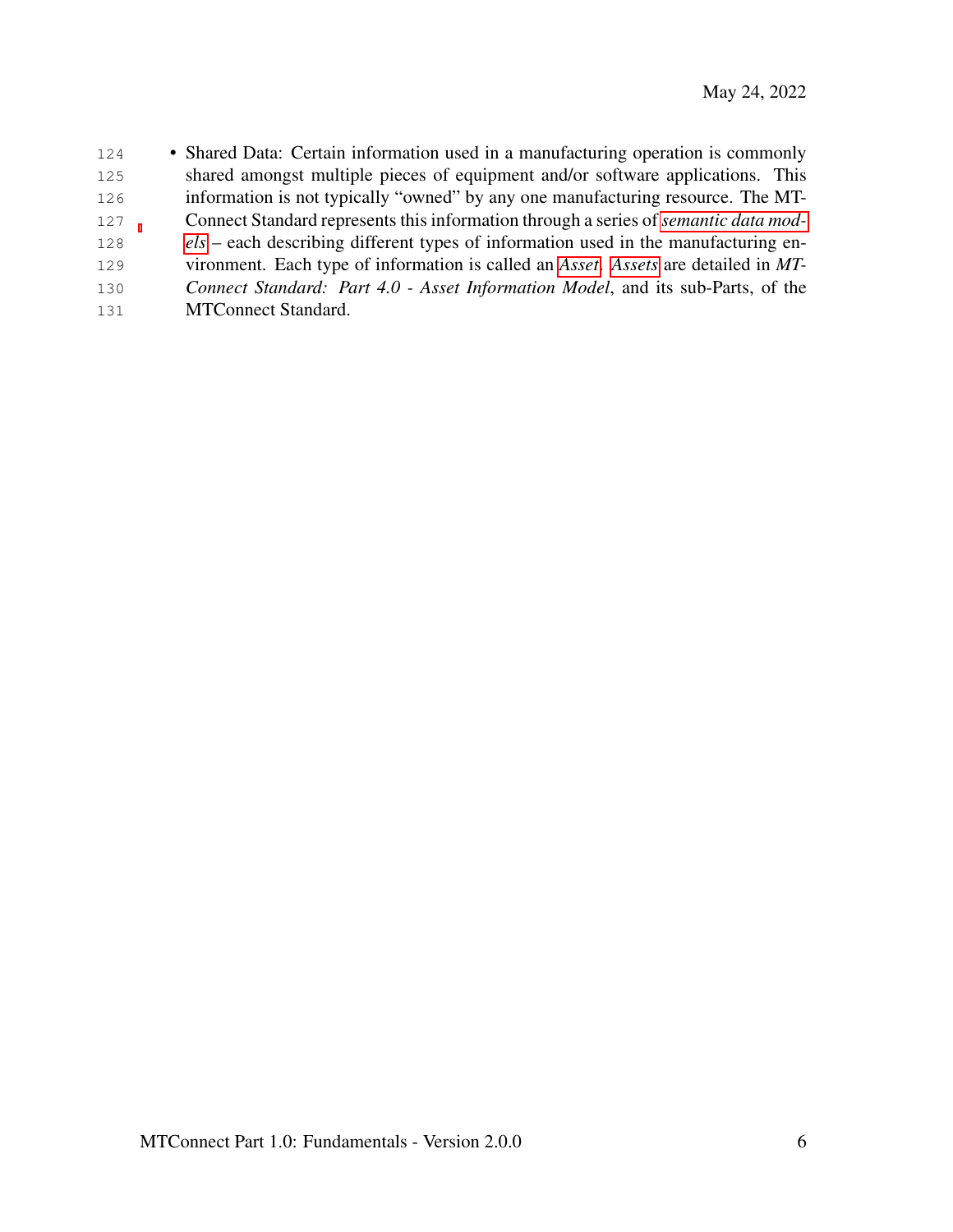## 2 Purpose of This Document

 This document, *MTConnect Standard Part 1.0 - Fundamentals* of the MTConnect Stan- dard, addresses two major topics relating to the MTConnect Standard. The first sections of the document define the organization of the documents used to describe the MTConnect Standard; including the terms and terminology used throughout the Standard. The balance of the document defines the following:

- 138 Operational concepts describing how an *[agent](#page-12-1)* should organize and structure data that has been collected from a data source.
- Definition and structure of the *[response documents](#page-16-0)* supplied by an *[agent](#page-12-1)*.
- <span id="page-11-0"></span>• The protocol used by a client software application to communicate with an *[agent](#page-12-1)*.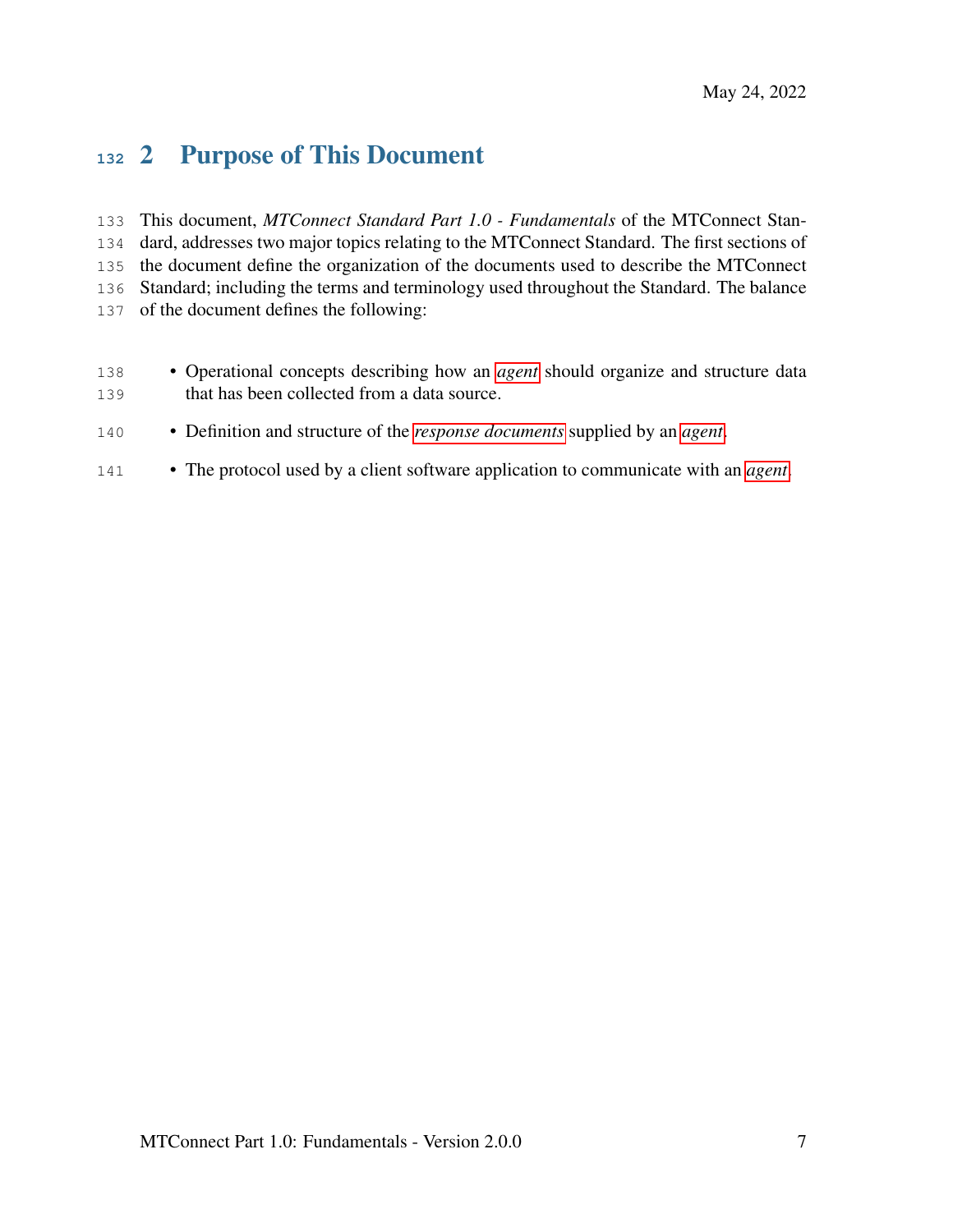# 3 Terminology and Conventions

This section provides a dictionary of terms, reserved language, and document conventions

<span id="page-12-0"></span>used in the MTConnect Standard.

## 3.1 General Terms

## *adapter*

| 147 | optional piece of hardware or software that transforms information provided by a |
|-----|----------------------------------------------------------------------------------|
| 148 | piece of equipment into a form that can be received by an <i>agent</i> .         |

## <span id="page-12-1"></span>*agent*

| 150 | software that collects data published from one or more piece(s) of equipment, or-           |
|-----|---------------------------------------------------------------------------------------------|
| 151 | ganizes that data in a structured manner, and responds to requests for data from            |
| 152 | client software systems by providing a structured response in the form of a <i>response</i> |
| 153 | <i>document</i> that is constructed using the <i>semantic data model</i> of a Standard.     |

## *alarm limit*

limit used to trigger warning or alarm indicators.

## <span id="page-12-4"></span>*application*

 software or a program that is specific to the solution of an application problem. *Ref ISO/IEC 20944-1:2013*

## <span id="page-12-2"></span>*archetype*

- *[archetype](#page-12-2)* provides the requirements, constraints, and common properties for a type of *[Asset](#page-24-1)*.
- *asset buffer*
- *[buffer](#page-12-3)* for *[Assets](#page-24-1)*.

## *attachment*

connection by which one thing is associated with another.

## <span id="page-12-3"></span>*buffer*

 section of an *[agent](#page-12-1)* that provides storage for information published from pieces of equipment.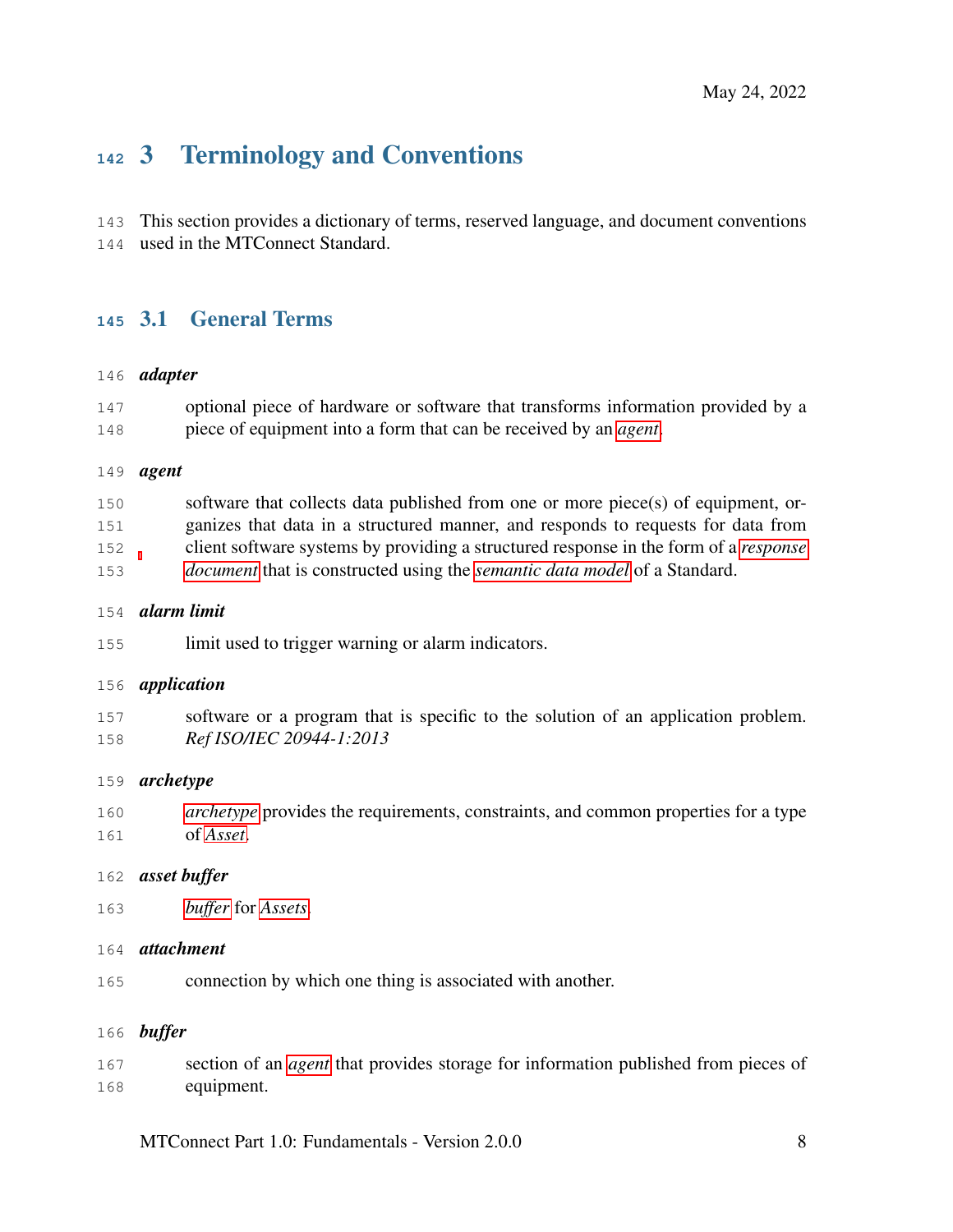## <span id="page-13-3"></span>*client*

- *[application](#page-12-4)* that sends *[request](#page-20-3)* for information to an *[agent](#page-12-1)*.
- Note: Examples include software applications or a function that imple-ments the *[request](#page-20-3)* portion of an *[interface](#page-14-1) [interaction model](#page-14-0)*.

## *controlled vocabulary*

restricted set of values that may be published for an [observation.](#page-0-0)

## <span id="page-13-0"></span>*data dictionary*

listing of standardized terms and definitions used in *[MTConnect Information Model](#page-18-1)*.

## *data model*

 organizes elements of data and standardizes how they relate to one another and to the properties of real-world entities.

## <span id="page-13-4"></span>*data set*

*[key-value pairs](#page-14-2)* where each entry is uniquely identified by the *[key](#page-14-3)*.

## *data source*

piece of equipment that can produce data that is published to an *[agent](#page-12-1)*.

## <span id="page-13-2"></span>*deprecated*

 indication that specific content in an *[MTConnect Document](#page-25-2)* is currently usable but is regarded as being obsolete or superseded.

## *deprecation warning*

 indication that specific content in an *[MTConnect Document](#page-25-2)* may be changed to *[dep-](#page-13-2)[recated](#page-13-2)* in a future release of the standard.

## <span id="page-13-1"></span>*document*

 piece of written, printed, or electronic matter that provides information or evidence that serves as an official record.

## *electric current*

rate of flow of electric charge.

## <span id="page-13-5"></span>*element*

constituent part or a basic unit of identifiable and definable data.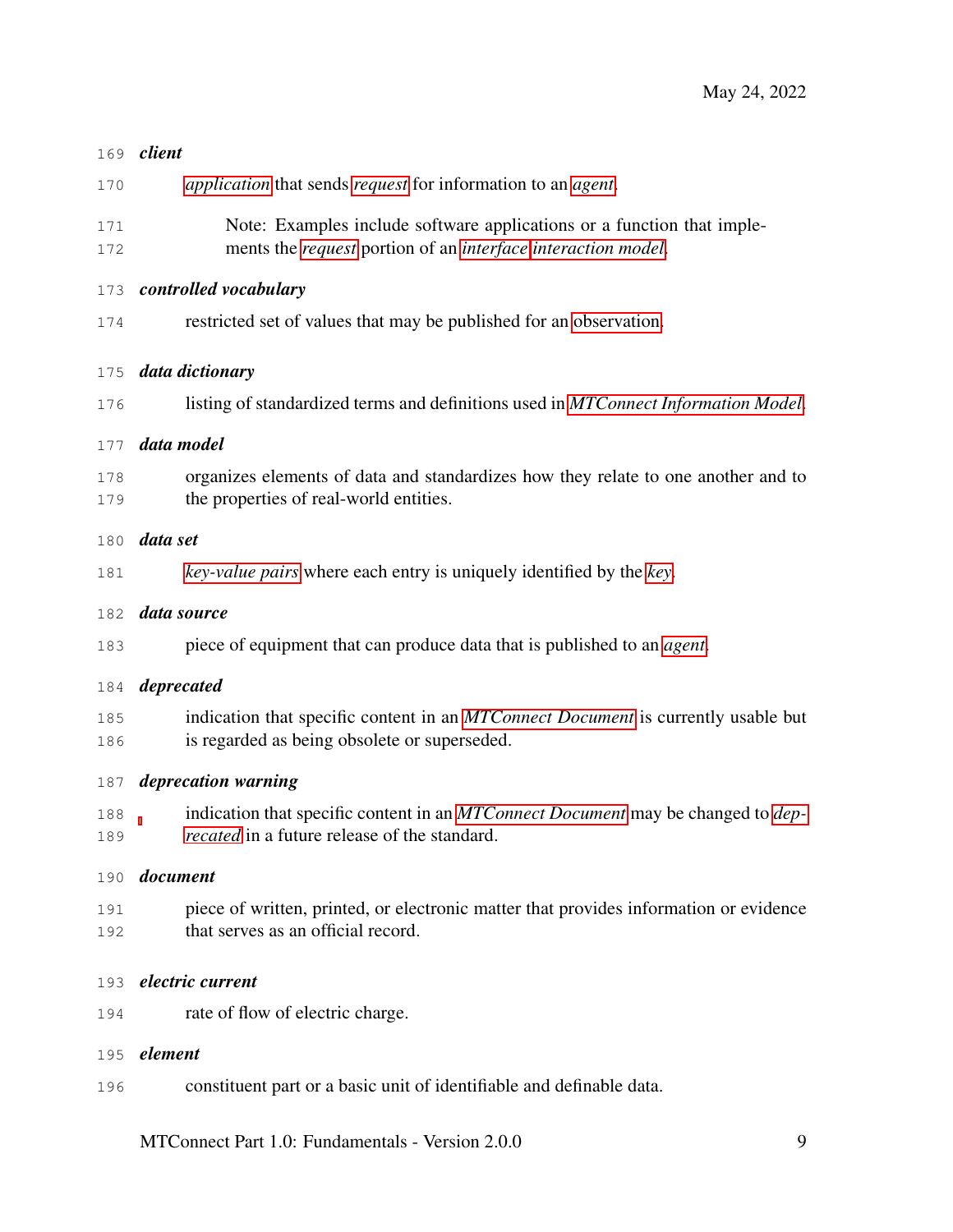## *extensible*

 ability for an implementer to extend *[MTConnect Information Model](#page-18-1)* by adding con-tent not currently addressed in the MTConnect Standard.

## *force*

push or pull on a mass which results in an acceleration.

## *heartbeat*

 function that indicates to a *[client](#page-13-3)* that the communications connection to an *[agent](#page-12-1)* is still viable during times when there is no new data available to report often referred to as a "keep alive" message.

## *higher level*

nested element that is above a lower level element.

## *implementation*

specific instantiation of the MTConnect Standard.

## <span id="page-14-5"></span>*information model*

 rules, relationships, and terminology that are used to define how information is struc-tured.

## <span id="page-14-4"></span>*instance*

 describes a set of *[streaming data](#page-20-4)* in an *[agent](#page-12-1)*. Each time an *[agent](#page-12-1)* is restarted with an empty *[buffer](#page-12-3)*, data placed in the *[buffer](#page-12-3)* represents a new *[instance](#page-14-4)* of the *[agent](#page-12-1)*.

## <span id="page-14-0"></span>*interaction model*

 model that defines how information is exchanged across an *[interface](#page-14-1)* to enable in-teractions between independent systems.

## <span id="page-14-1"></span>*interface*

means by which communication is achieved between independent systems.

## <span id="page-14-3"></span>*key*

unique identifier in a *[key-value pair](#page-14-2)* association.

## <span id="page-14-2"></span>*key-value pair*

 association between an identifier referred to as the *[key](#page-14-3)* and a value which taken together create a *[key-value pair](#page-14-2)*.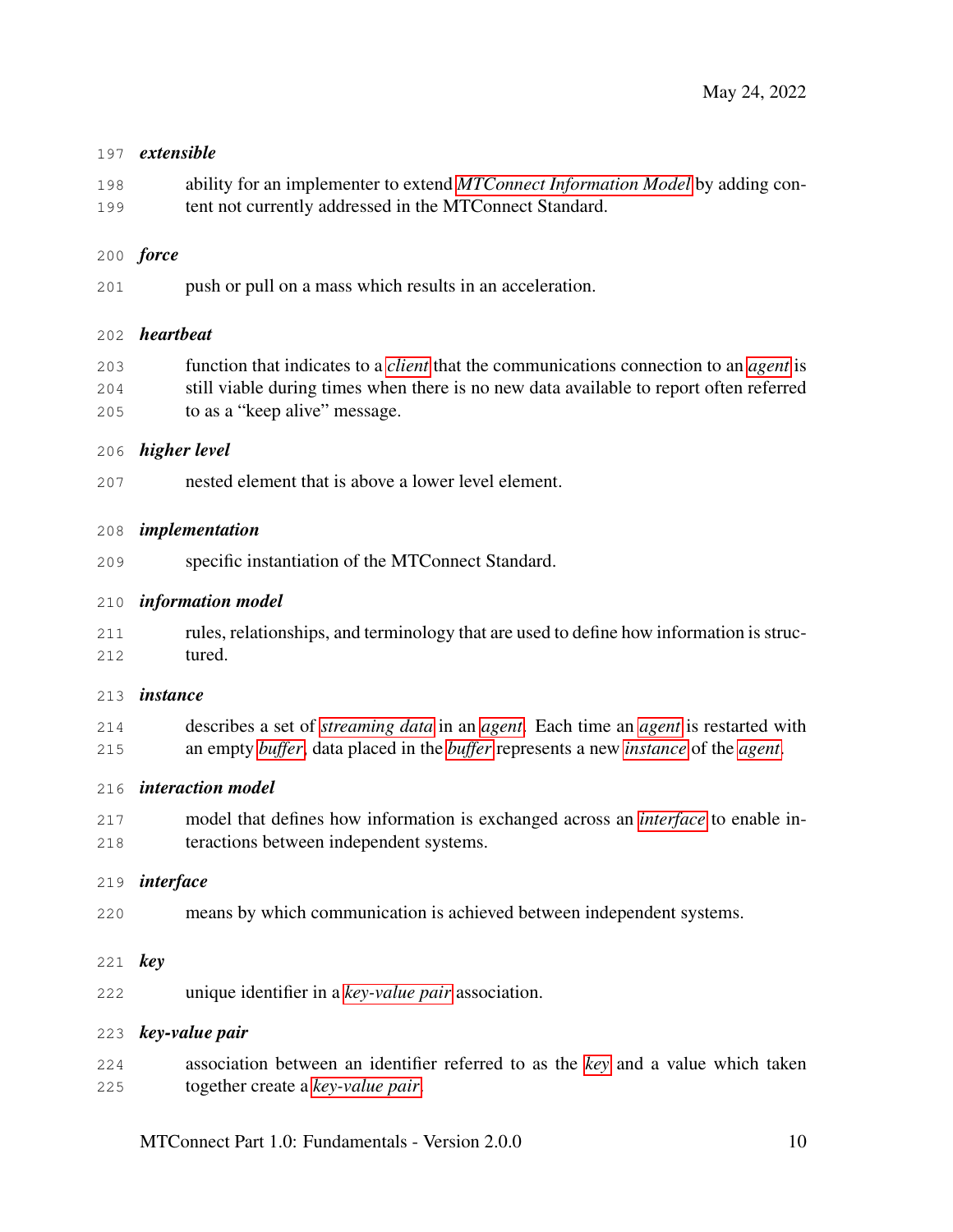<span id="page-15-1"></span><span id="page-15-0"></span>

| 226        | lower camel case                                                                                               |
|------------|----------------------------------------------------------------------------------------------------------------|
| 227<br>228 | first word is lowercase and the remaining words are capitalized and all spaces be-<br>tween words are removed. |
| 229        | lower level                                                                                                    |
| 230        | nested element that is below a higher level element.                                                           |
| 231        | lower limit                                                                                                    |
| 232        | lower conformance boundary for a variable.                                                                     |
| 233        | lower warning                                                                                                  |
| 234        | lower boundary indicating increased concern and supervision may be required.                                   |
| 235        | major                                                                                                          |
| 236<br>237 | identifier representing a consistent set of functionalities defined by the MTConnect<br>Standard.              |
| 238        | maximum                                                                                                        |
| 239        | numeric upper constraint.                                                                                      |
| 240        | message                                                                                                        |
| 241        | communication in writing, in speech, or by signals.                                                            |
| 242        | metadata                                                                                                       |
| 243        | data that provides information about other data.                                                               |
| 2.44       | minimum                                                                                                        |
| 245        | numeric lower constraint.                                                                                      |
| 246        | minor                                                                                                          |
| 247<br>248 | identifier representing a specific set of functionalities defined by the MTConnect<br>Standard.                |
| 249        | nominal                                                                                                        |
| 250        | ideal or desired value for a variable.                                                                         |
| 251        | organize                                                                                                       |
| 252        | act of containing and owning one or more elements.                                                             |
| 253        | organizer                                                                                                      |
| 254        | entity that <i>organizes</i> one or more elements.                                                             |
|            | MTConnect Part 1.0: Fundamentals - Version 2.0.0<br>11                                                         |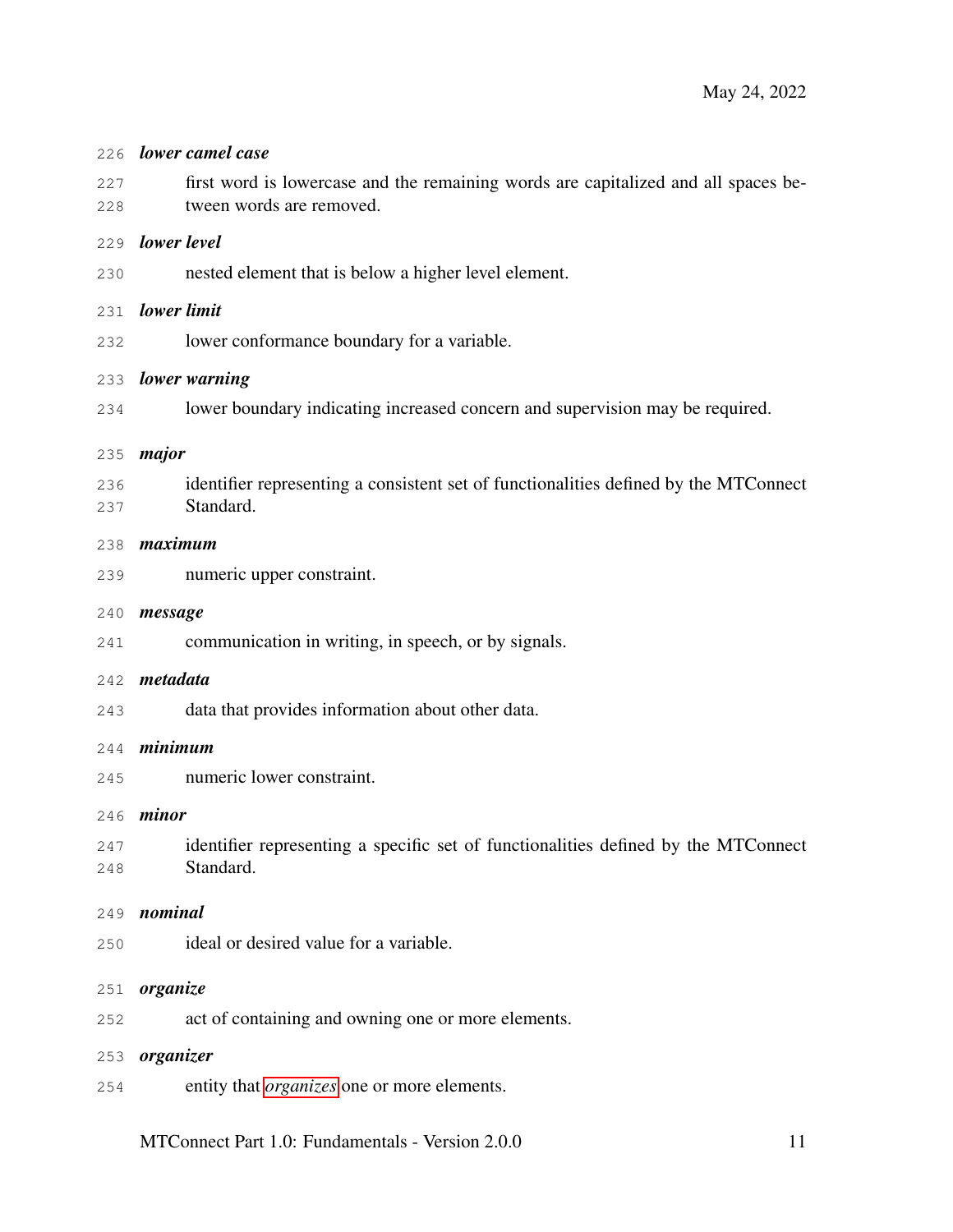## *parameter*

 variable that must be given a value during the execution of a program or a commu-nications command.

## *part*

 discrete item that has both defined and measurable physical characteristics including mass, material, and features, and is created by applying one or more manufacturing process steps to a workpiece

## *pascal case*

 first letter of each word is capitalized and the remaining letters are in lowercase. All space is removed between letters

## *persistence*

method for retaining or restoring information.

## *probe*

 instrument commonly used for measuring the physical geometrical characteristics of an object.

## <span id="page-16-1"></span>*profile*

 extends a reference metamodel (such as [Unified Modeling Language \(UML\)\)](#page-36-1) by allowing to adapt or customize the metamodel with constructs that are specific to a particular domain, platform, or a software development method.

## *requester*

| 275        | entity that initiates a <i>request</i> for information in a communications exchange.                                                                    |
|------------|---------------------------------------------------------------------------------------------------------------------------------------------------------|
|            | 276 <b>reset</b>                                                                                                                                        |
| 277        | act of reverting back the accumulated value or statistic to their initial value.                                                                        |
| 278<br>279 | Note: An <i>Observation</i> with a <i>data set</i> representation removes all <i>key</i> -<br><i>value pairs, setting the data set to an empty set.</i> |

## *responder*

entity that responds to a *[request](#page-20-3)* for information in a communications exchange.

## <span id="page-16-0"></span>*response document*

 electronic *[document](#page-13-1)* published by an *[MTConnect Agent](#page-25-4)* in response to a *[probe re-](#page-20-5)[quest](#page-20-5)*, *[current request](#page-19-1)*, *[sample request](#page-20-6)* or *[asset request](#page-19-2)*.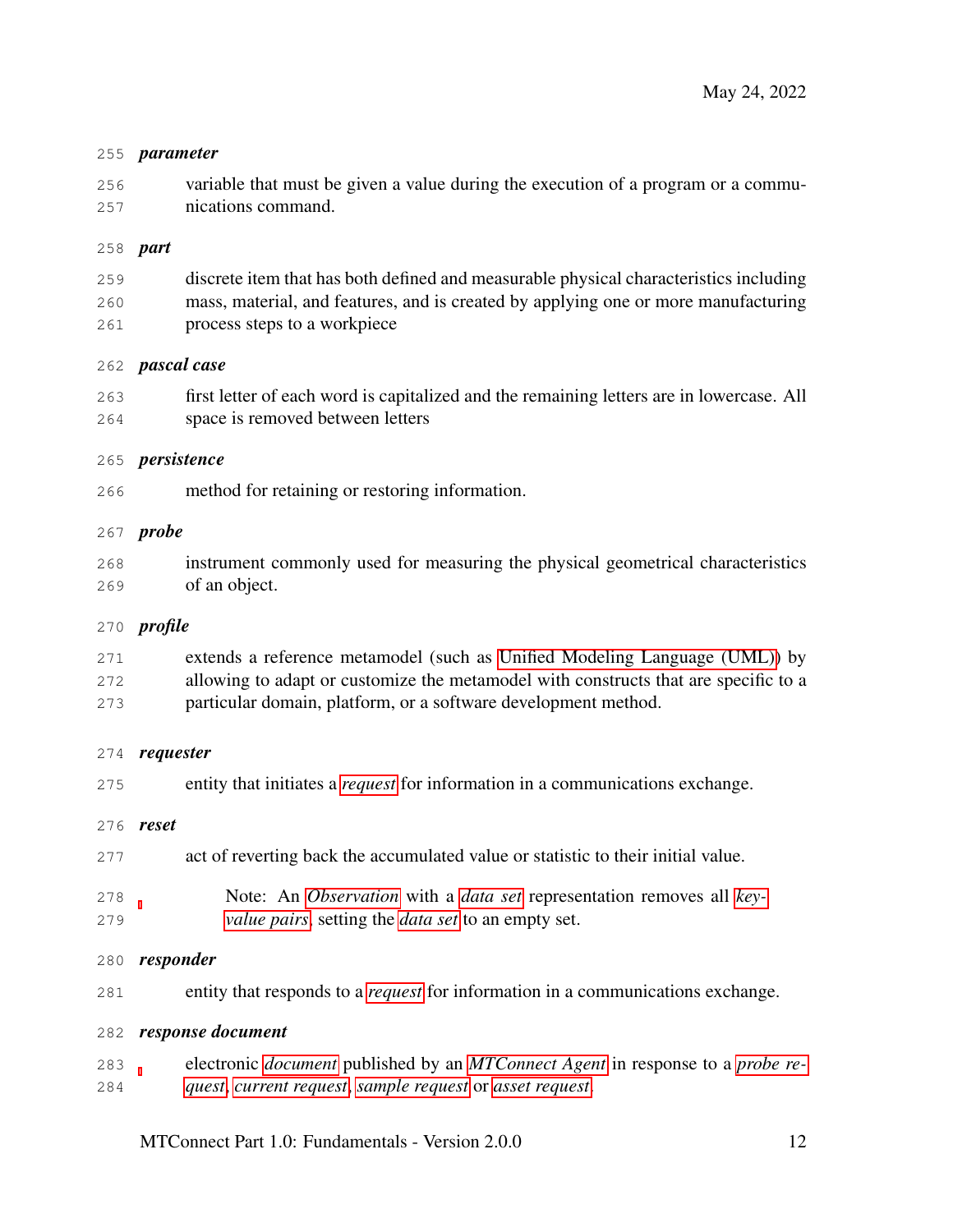#### *revision*

 supplemental identifier representing only organizational or editorial changes to a *[minor](#page-15-1)* version document with no changes in the functionality described in that doc-ument.

#### <span id="page-17-3"></span>*schema*

 definition of the structure, rules, and vocabularies used to define the information published in an electronic document.

## <span id="page-17-0"></span>*semantic data model*

 methodology for defining the structure and meaning for data in a specific logical way that can be interpreted by a software system.

#### *sensing element*

mechanism that provides a signal or measured value.

## <span id="page-17-2"></span>*sequence number*

 primary key identifier used to manage and locate a specific piece of *[streaming data](#page-20-4)* in an *[agent](#page-12-1)*.

## *specification limit*

limit defining a range of values designating acceptable performance for a variable.

## *spindle*

- mechanism that provides rotational capabilities to a piece of equipment.
- Note: Typically used for either work holding, materials or cutting tools.

## *standard*

 *[document](#page-13-1)* established by consensus that provides rules, guidelines, or characteristics for activities or their results.. *Ref ISO/IEC Guide 2:2004*

## *stereotype*

- defines how an existing [UML](#page-36-1) metaclass may be extended as part of a *[profile](#page-16-1)*.
- *subtype*
- secondary or subordinate type of categorization or classification of information.

## <span id="page-17-1"></span>*table*

two dimensional set of values given by a set of *[key-value pairs](#page-14-2) [table entries](#page-18-2)*.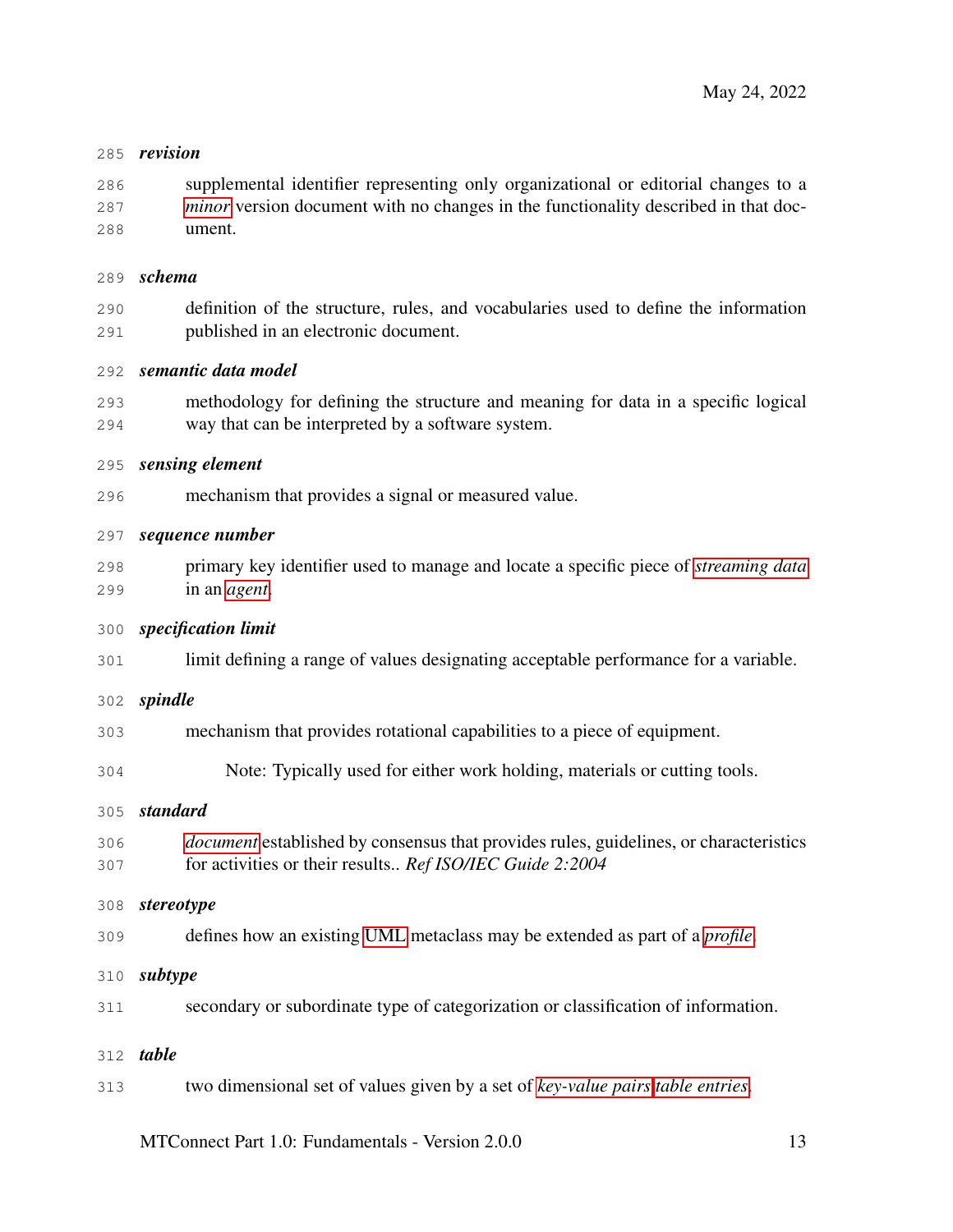<span id="page-18-3"></span><span id="page-18-2"></span>

|            | 314 <b>table cell</b>                                                                                      |
|------------|------------------------------------------------------------------------------------------------------------|
| 315        | subdivision of a <i>table entry</i> representing a singular value.                                         |
| 316        | table entry                                                                                                |
| 317        | subdivision of a <i>table</i> containing a set of <i>key-value pairs</i> representing <i>table cells</i> . |
| 318        | top level                                                                                                  |
| 319<br>320 | element that represents the most significant physical or logical functions of a piece<br>of equipment.     |
| 321        | type                                                                                                       |
| 322        | classification or categorization of information.                                                           |
| 323        | upper limit                                                                                                |
| 324        | upper conformance boundary for a variable.                                                                 |
| 325        | upper warning                                                                                              |
| 326        | upper boundary indicating increased concern and supervision may be required.                               |
| 327        | version                                                                                                    |
| 328        | unique identifier of the administered item. Ref ISO/IEC 11179-:2015                                        |

## <span id="page-18-0"></span>3.2 Information Model Terms

## *Asset Information Model*

*[information model](#page-14-5)* that provides semantic models for *[Assets](#page-24-1)*.

## <span id="page-18-4"></span>*Device Information Model*

 *[information model](#page-14-5)* that describes the physical and logical configuration for a piece of equipment and the data that may be reported by that equipment.

## *Error Information Model*

 *[information model](#page-14-5)* that describes the *[response document](#page-16-0)* returned by an *[agent](#page-12-1)* when it encounters an error while interpreting a *[request](#page-20-3)* for information from a *[client](#page-13-3)* or when an *[agent](#page-12-1)* experiences an error while publishing the *[response](#page-20-7)* to a *[request](#page-20-3)* for information.

## <span id="page-18-1"></span>*MTConnect Information Model*

*[information model](#page-14-5)* that defines the semantics of the MTConnect Standard.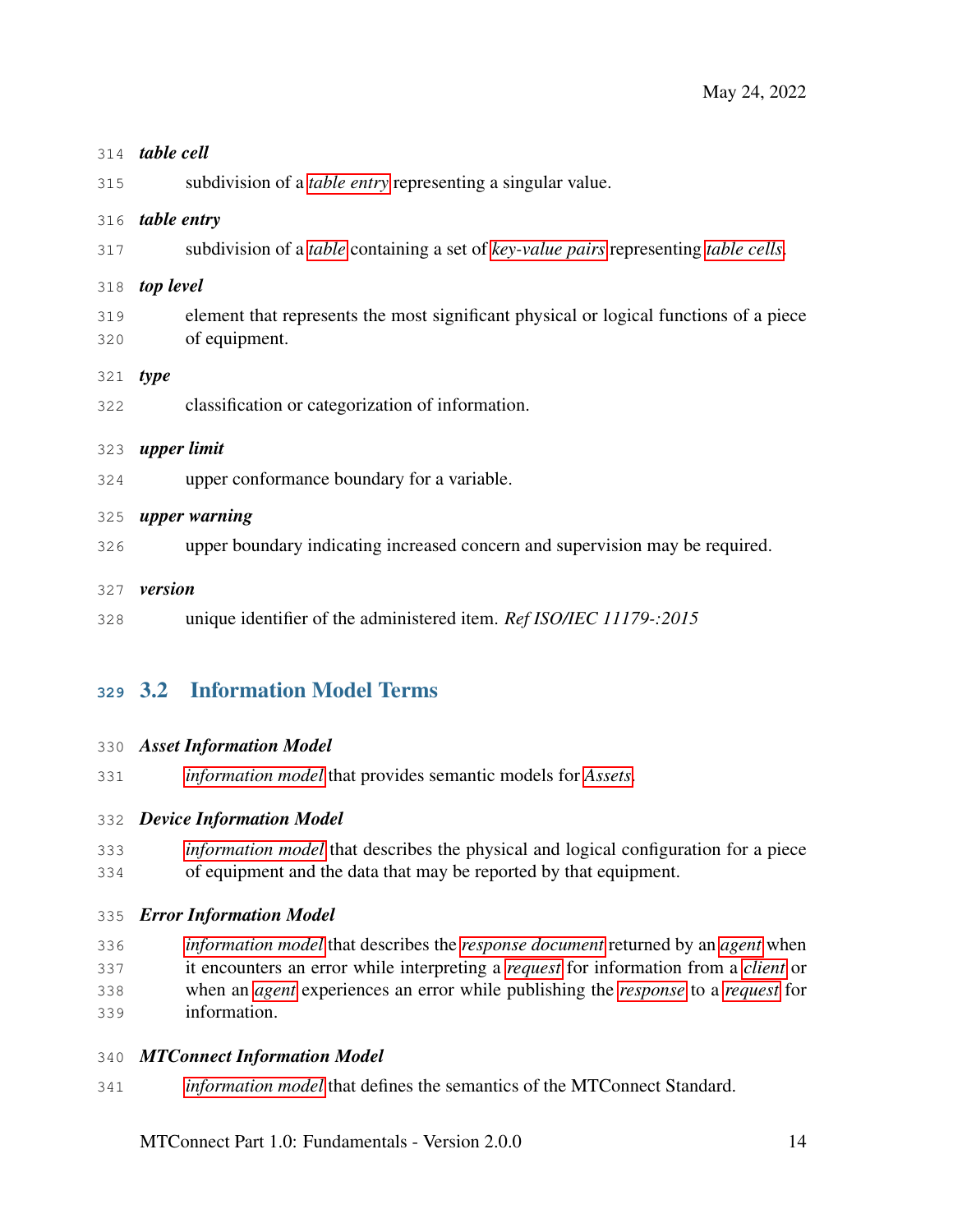## <span id="page-19-4"></span>*Observation Information Model*

 *[information model](#page-14-5)* that describes the *[streaming data](#page-20-4)* reported by a piece of equip-ment.

## <span id="page-19-0"></span>3.3 Protocol Terms

## <span id="page-19-2"></span>*asset request*

*[HTTP Request](#page-21-0)* to the *[agent](#page-12-1)* regarding *[Assets](#page-24-1)*.

## <span id="page-19-1"></span>*current request*

 *[request](#page-20-3)* to an *[agent](#page-12-1)* to produce an *[MTConnectStreams Response Document](#page-19-3)* contain- ing the *[Observation Information Model](#page-19-4)* for a snapshot of the latest [observations](#page-0-0) at the moment of the *[request](#page-20-3)* or at a given *[sequence number](#page-17-2)*.

## *data streaming*

 method for an *[agent](#page-12-1)* to provide a continuous stream of information in response to a single *[request](#page-20-3)* from a *[client](#page-13-3)*.

## <span id="page-19-5"></span>*MTConnect Request*

*[request](#page-20-3)* for information issued from a *[client](#page-13-3)* to an *[MTConnect Agent](#page-25-4)*.

## <span id="page-19-7"></span>*MTConnect Response Document*

*[response document](#page-16-0)* published by an *[MTConnect Agent](#page-25-4)*.

## *MTConnectAssets Response Document*

 *[response document](#page-16-0)* published by an *[MTConnect Agent](#page-25-4)* in response to an *[asset re-](#page-19-2)[quest](#page-19-2)*.

## <span id="page-19-6"></span>*MTConnectDevices Response Document*

 *[response document](#page-16-0)* published by an *[MTConnect Agent](#page-25-4)* in response to a *[probe re-](#page-20-5)[quest](#page-20-5)*.

## *MTConnectErrors Response Document*

 *[response document](#page-16-0)* published by an *[MTConnect Agent](#page-25-4)* whenever it encounters an error while interpreting an *[MTConnect Request](#page-19-5)*.

## <span id="page-19-3"></span>*MTConnectStreams Response Document*

 *[response document](#page-16-0)* published by an *[MTConnect Agent](#page-25-4)* in response to a *[current re-](#page-19-1)[quest](#page-19-1)* or a *[sample request](#page-20-6)*.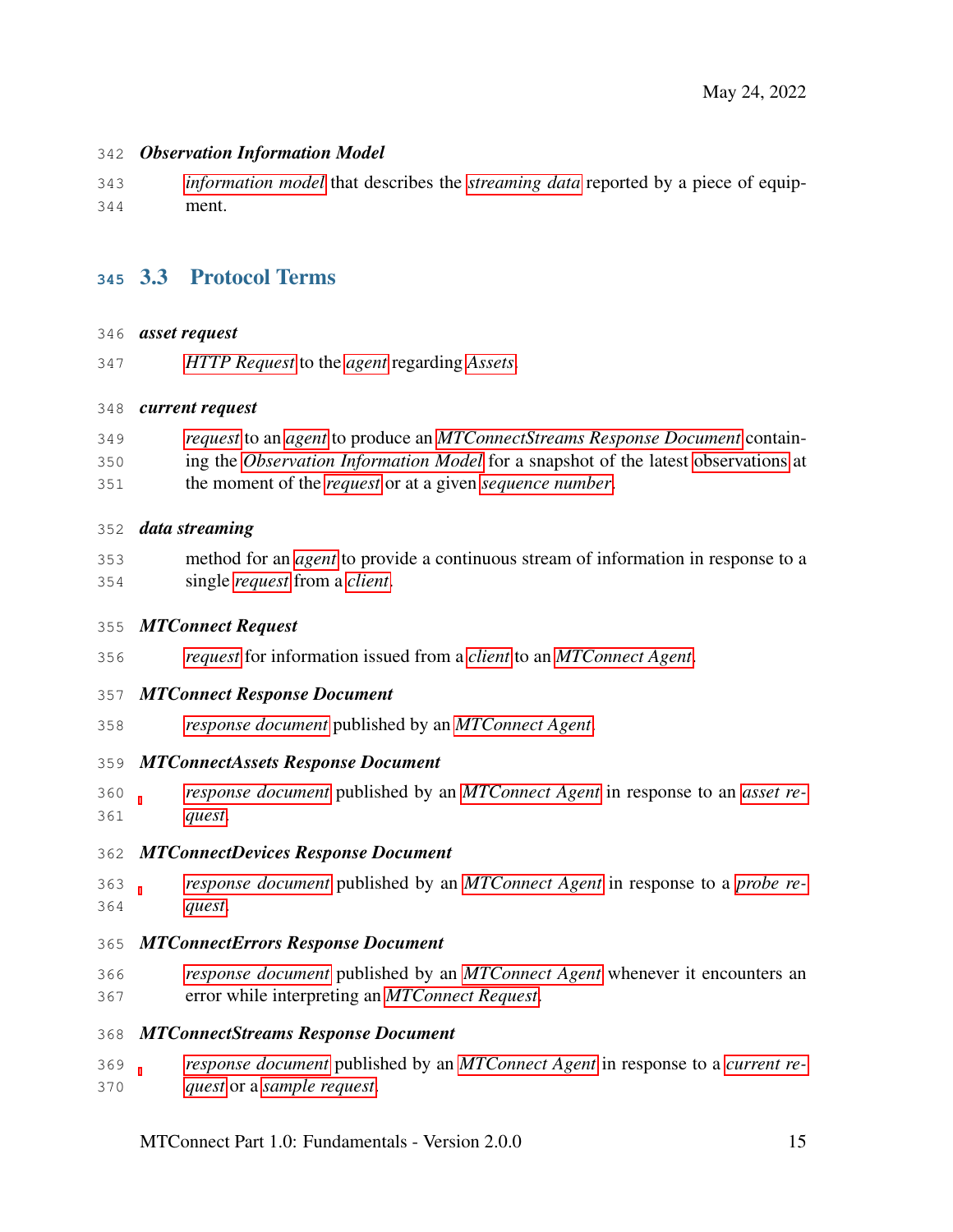## <span id="page-20-5"></span>*probe request*

 *[request](#page-20-3)* to an *[agent](#page-12-1)* to produce an *[MTConnectDevices Response Document](#page-19-6)* contain-ing the *[Device Information Model](#page-18-4)*.

## *protocol*

 set of rules that allow two or more entities to transmit information from one to the other.

## *publish*

sending of messages in a *[publish and subscribe](#page-20-2)* pattern.

## <span id="page-20-2"></span>*publish and subscribe*

- asynchronous communication method in which messages are exchanged between applications without knowing the identity of the sender or recipient.
- Note: In the MTConnect Standard, a communications messaging pattern that may be used to publish *[streaming data](#page-20-4)* from an *[agent](#page-12-1)*.

## <span id="page-20-3"></span>*request*

 communications method where a *[client](#page-13-3)* transmits a message to an *[agent](#page-12-1)*. That mes-sage instructs the *[agent](#page-12-1)* to respond with specific information.

## <span id="page-20-1"></span>*request and response*

 communications pattern that supports the transfer of information between an *[agent](#page-12-1)* and a *[client](#page-13-3)*.

## <span id="page-20-7"></span>*response*

response *[interface](#page-14-1)* which responds to a *[request](#page-20-3)*.

## <span id="page-20-6"></span>*sample request*

- *[request](#page-20-3)* to an *[agent](#page-12-1)* to produce an *[MTConnectStreams Response Document](#page-19-3)* contain-ing the *[Observation Information Model](#page-19-4)* for a set of timestamped [observations](#page-0-0) made
- by *[Components](#page-24-2)*.
- <span id="page-20-4"></span>*streaming data*
- [observations](#page-0-0) published by a piece of equipment defined by the [equipment metadata.](#page-0-0)
- *subscribe*
- receiving messages in a *[publish and subscribe](#page-20-2)* pattern.

## *transport protocol*

<span id="page-20-0"></span> set of capabilities that provide the rules and procedures used to transport information between an *[agent](#page-12-1)* and a client software application through a [physical connection.](#page-0-0)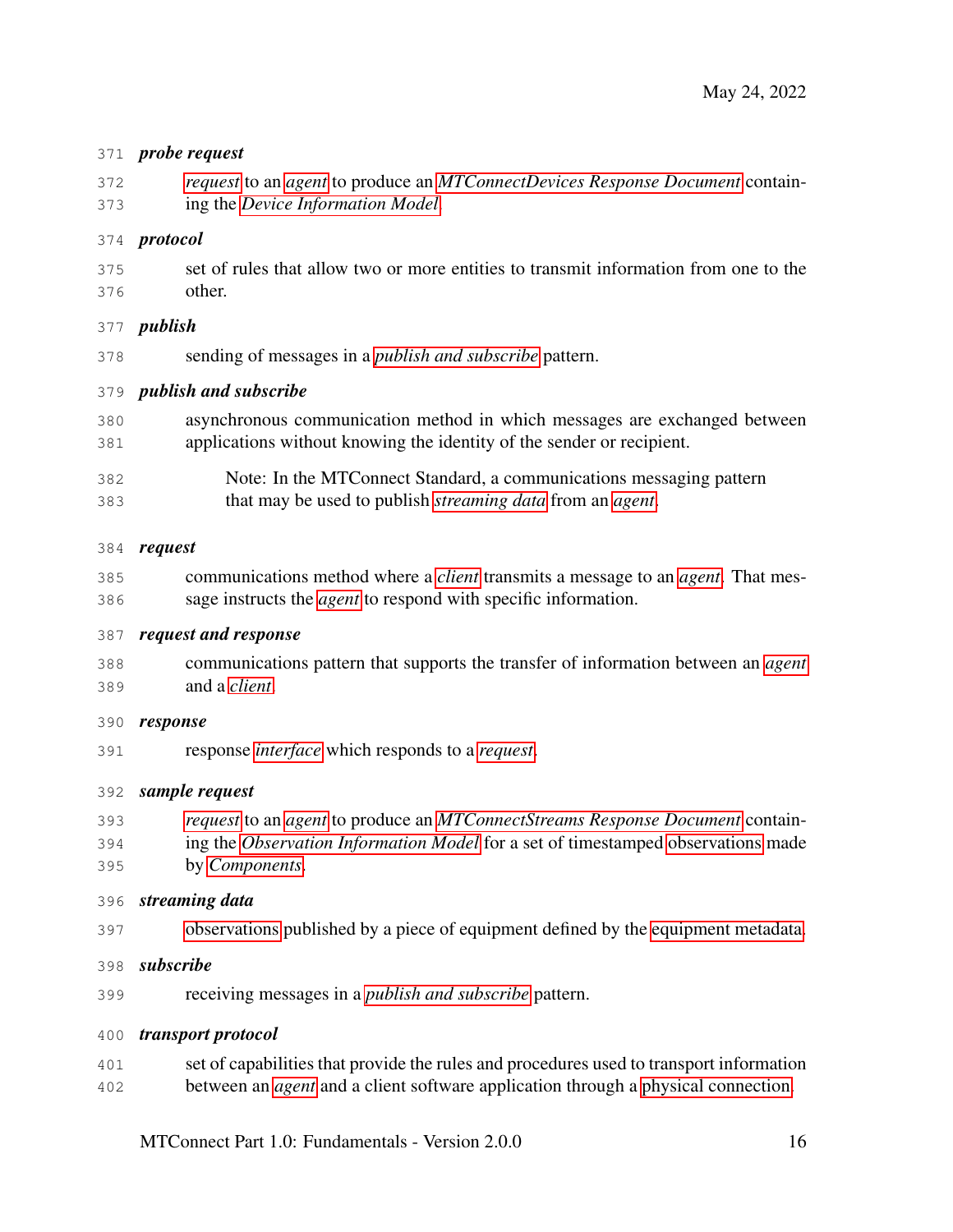## 3.4 HTTP Terms

## *HTTP Body*

 data bytes transmitted in an HTTP transaction message immediately following the headers. *Ref IETF:RFC-2616*

## *HTTP Error Message*

 response provided by an *[agent](#page-12-1)* indicating that an *[HTTP Request](#page-21-0)* is incorrectly for- matted or identifies that the requested data is not available from the *[agent](#page-12-1)*. *Ref IETF:RFC-2616*

## *HTTP Header*

 header of either an *[HTTP Request](#page-21-0)* from a *[client](#page-13-3)* or an *[HTTP Response](#page-22-1)* from an *[agent](#page-12-1)*. *Ref IETF:RFC-2616*

## *HTTP Header Field*

 components of the header section of request and response messages in an HTTP transaction. *Ref IETF:RFC-2616*

## *HTTP Message*

- consist of requests from client to server and responses from server to client. *Ref IETF:RFC-2616*
- Note: In MTConnect Standard, it describes the information that is ex-changed between an *[agent](#page-12-1)* and a *[client](#page-13-3)*.

## *HTTP Messaging*

*[interface](#page-14-1)* for information exchange functionality. *Ref IETF:RFC-2616*

## *HTTP Method*

- portion of a command in an *[HTTP Request](#page-21-0)* that indicates the desired action to be performed on the identified resource; often referred to as verbs. *Ref IETF:RFC-*
- *2616*

## *HTTP Query*

 portion of a request for information that more precisely defines the specific informa-tion to be published in response to the request. *Ref IETF:RFC-2616*

## <span id="page-21-0"></span>*HTTP Request*

- request message from a client to a server includes, within the first line of that mes-sage, the method to be applied to the resource, the identifier of the resource, and the
- protocol version in use. *Ref IETF:RFC-2616*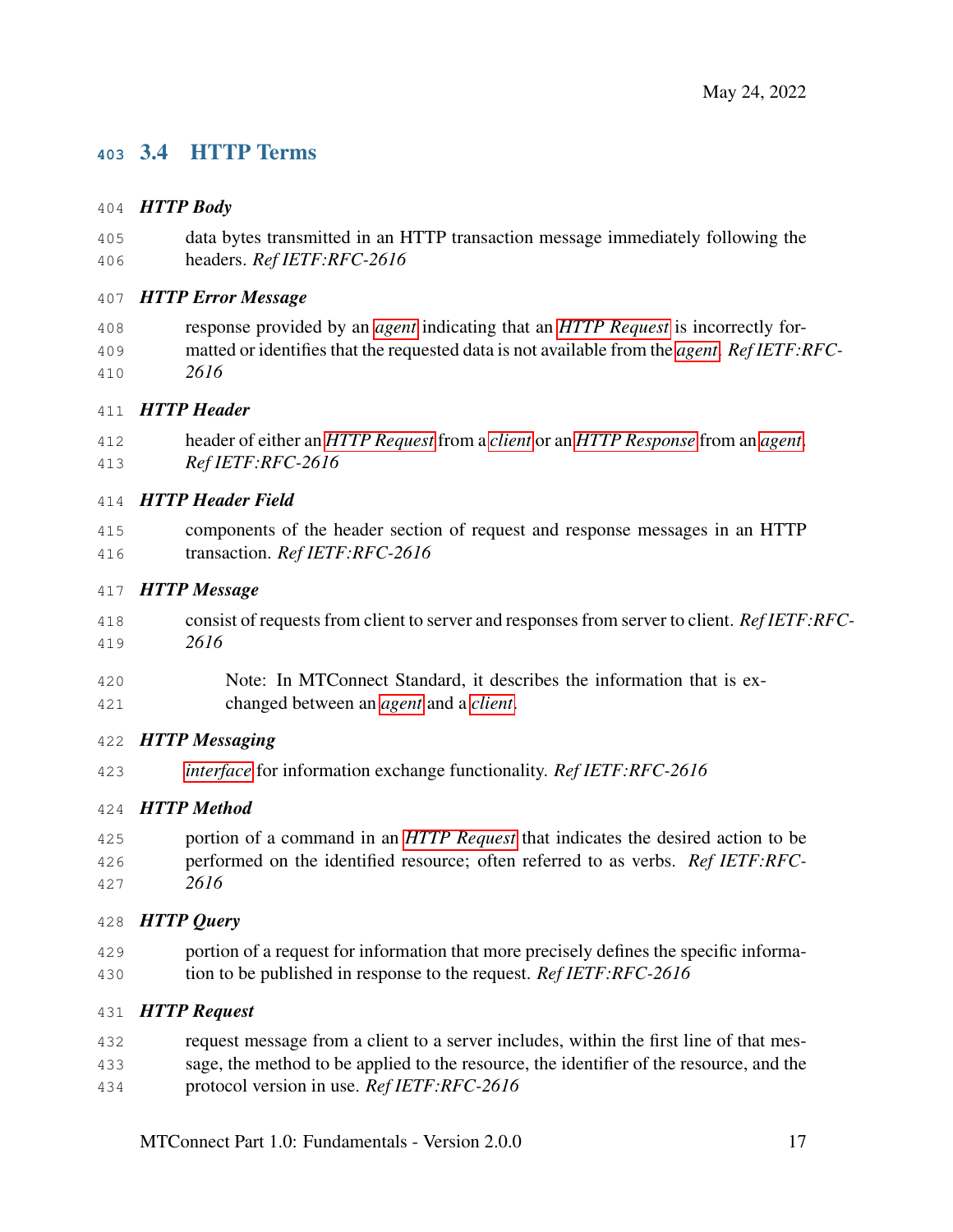| 435 | Note: In MTConnect Standard, a request issued by a <i>client</i> to an <i>agent</i> |
|-----|-------------------------------------------------------------------------------------|
| 436 | requesting information defined in the HTTP Request Line.                            |

## <span id="page-22-2"></span>*HTTP Request Line*

- begins with a method token, followed by the Request-URI and the protocol version, and ending with CRLF. A CRLF is allowed in the definition of TEXT only as part of a header field continuation. *Ref IETF:RFC-2616*
- Note: the first line of an *[HTTP Request](#page-21-0)* describing a specific *[response](#page-16-0) [document](#page-16-0)* to be published by an *[agent](#page-12-1)*.

## *HTTP Request Method*

 indicates the method to be performed on the resource identified by the Request-URI. *Ref IETF:RFC-2616*

## *HTTP Request URI*

 Uniform Resource Identifier that identifies the resource upon which to apply the request. *Ref IETF:RFC-2616*

## <span id="page-22-1"></span>*HTTP Response*

- after receiving and interpreting a request message, a server responds with an HTTP response message. *Ref IETF:RFC-2616*
- Note: In MTConnect Standard, the information published from an *[agent](#page-12-1)* in reply to an *[HTTP Request](#page-21-0)*.

## *HTTP Server*

 server that accepts *[HTTP Request](#page-21-0)* from *[client](#page-13-3)* and publishes *[HTTP Response](#page-22-1)* as a reply to those *[HTTP Request](#page-21-0)*. *Ref IETF:RFC-2616*

## *HTTP Status Code*

 3-digit integer result code of the attempt to understand and satisfy the request. *Ref IETF:RFC-2616*

## *HTTP Version*

<span id="page-22-0"></span>version of the HTTP protocol. *Ref IETF:RFC-2616*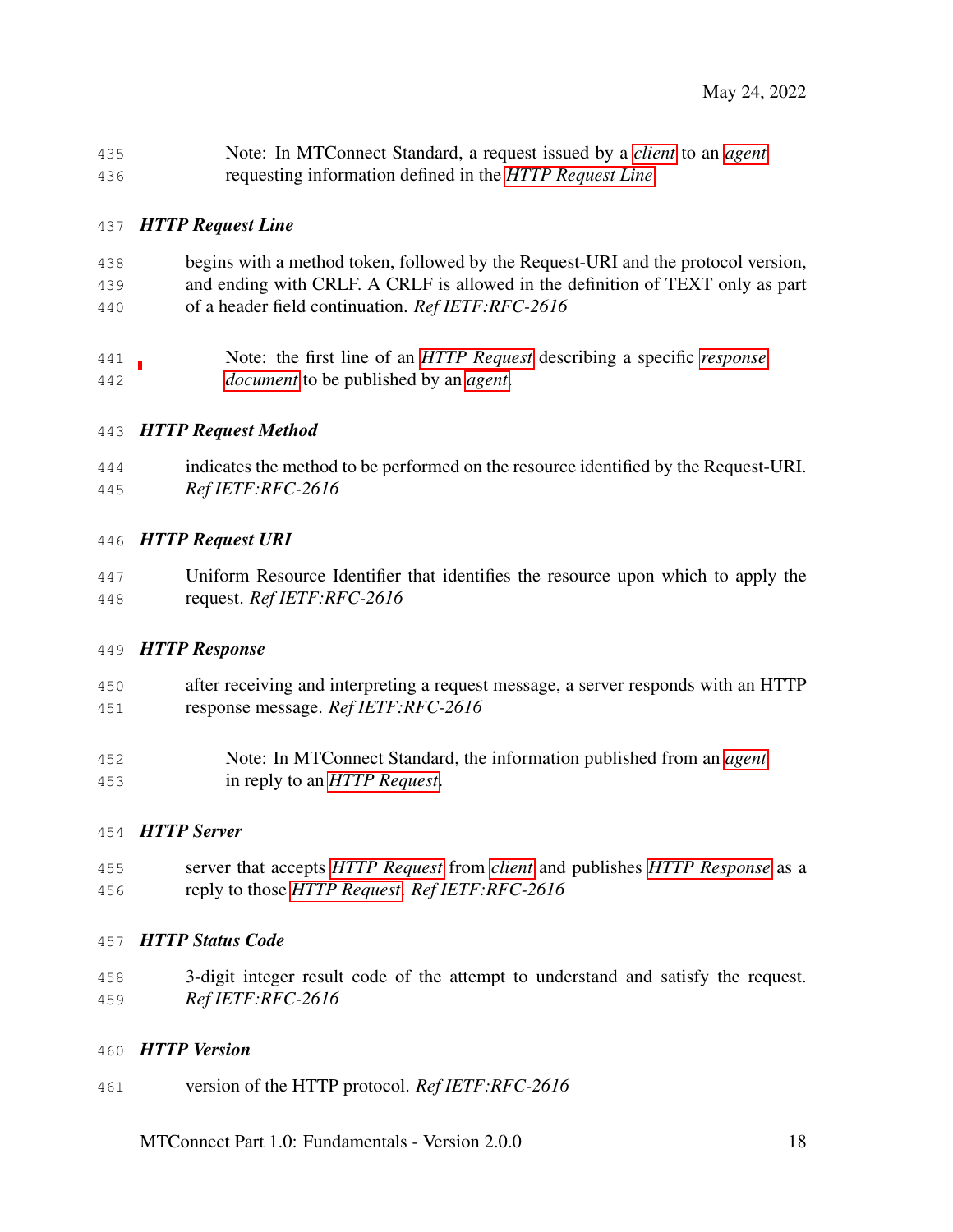## 3.5 XML Terms

## *abstract element*

 element that defines a set of common characteristics that are shared by a group of elements. An abstract entity cannot appear in a document. In a specific implemen- tation, an abstract entity is replaced by a derived element that is itself not an abstract entity. The characteristics for the derived element are inherited from the abstract entity.

## *attribute*

additional information or property for an *[element](#page-13-5)*.

## <span id="page-23-2"></span>*child element*

 *[element](#page-13-5)* of a data modeling structure that illustrates the relationship between itself and the higher-level *[parent element](#page-23-0)* within which it is contained.

## <span id="page-23-1"></span>*document body*

 portion of the content of an *[MTConnect Response Document](#page-19-7)* that is defined by the relative *[MTConnect Information Model](#page-18-1)*. The *[document body](#page-23-1)* contains the *[structural](#page-24-3) [elements](#page-24-3)* and *[Observations](#page-25-3)* or *[DataItems](#page-24-4)* reported in a *[response document](#page-16-0)*.

## *document header*

 portion of the content of an *[MTConnect Response Document](#page-19-7)* that provides infor- mation from an *[agent](#page-12-1)* defining version information, storage capacity, protocol, and other information associated with the management of the data stored in or retrieved from the *[agent](#page-12-1)*.

## *element name*

 descriptive identifier contained in both the start-tag and end-tag of an XML element that provides the name of the element.

## *namespace*

organizes information into logical groups.

## <span id="page-23-0"></span>*parent element*

 *[element](#page-13-5)* of a data modeling structure that illustrates the relationship between itself and the lower-level *[child element](#page-23-2)*.

## *root element*

first *[structural element](#page-24-3)* provided in a *[response document](#page-16-0)* encoded using XML.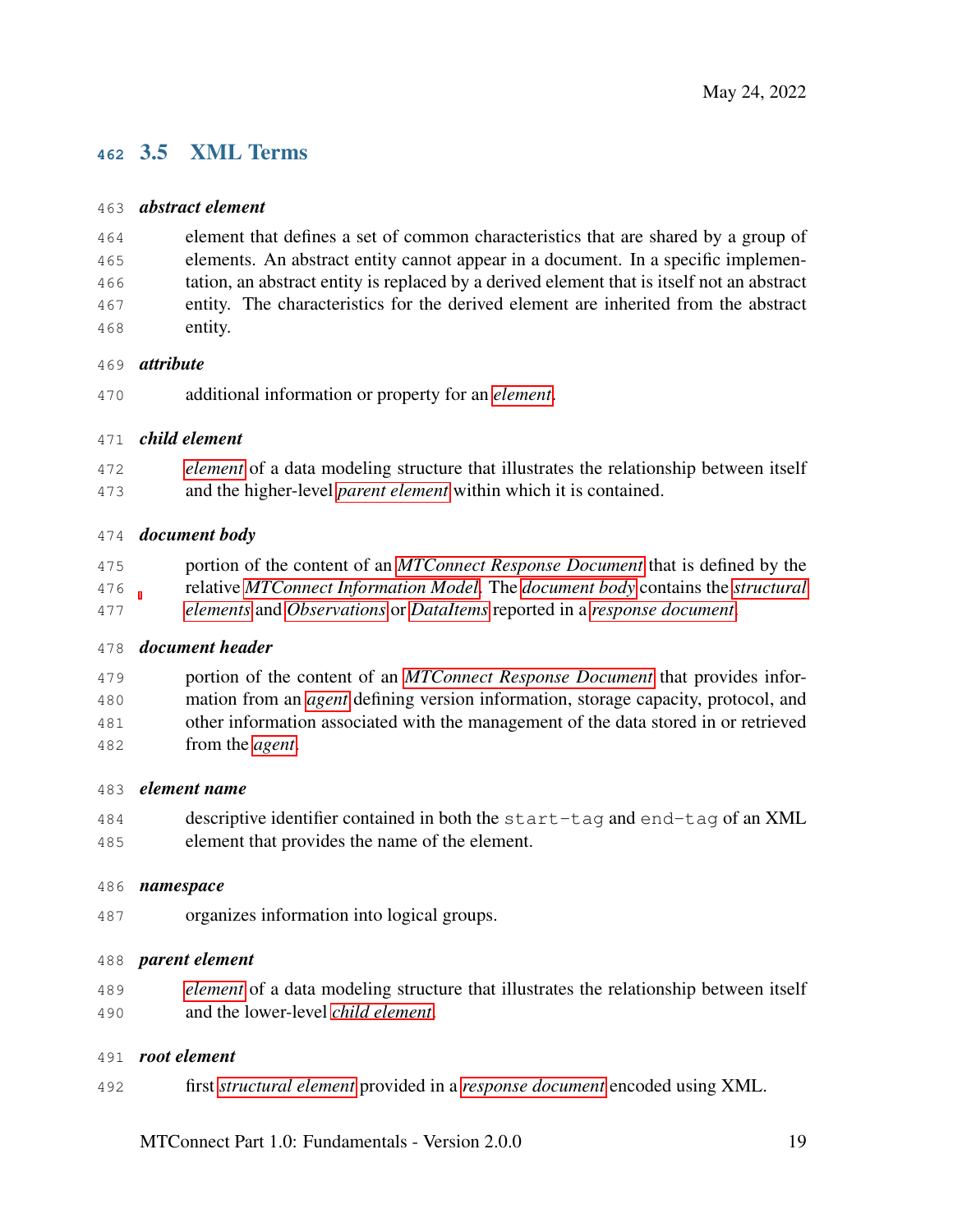## <span id="page-24-3"></span>*structural element*

 *[element](#page-13-5)* that organizes information that represents the physical and logical parts and sub-parts of a piece of equipment.

## *XML Document*

structured text file encoded using [Extensible Markup Language \(XML\).](#page-36-2)

## *XML Schema*

<span id="page-24-0"></span>*[schema](#page-17-3)* defining a specific document encoded in XML.

## 3.6 MTConnect Terms

## <span id="page-24-1"></span>*Asset*

- [asset](#page-0-0) that is used by the manufacturing process to perform tasks.
- Note 1 to entry: An *[Asset](#page-24-1)* relies upon an *[Device](#page-25-5)* to provide [observations](#page-0-0) and information about itself and the *[Device](#page-25-5)* revises the information to reflect changes to the *[Asset](#page-24-1)* during their interaction. Examples of *[Assets](#page-24-1)* are cutting tools, Part Information, Manufacturing Processes, Fixtures, and Files.
- 508 Note 2 to entry: A singular asset Id, Asset uniquely identifies an *[Asset](#page-24-1)* throughout its lifecycle and is used to track and relate the *[Asset](#page-24-1)* to other *[Devices](#page-25-5)* and entities.
- Note 3 to entry: *[Assets](#page-24-1)* are temporally associated with a device and can be removed from the device without damage or alteration to its primary functions.

## <span id="page-24-2"></span>*Component*

[engineered system](#page-0-0) part of a *[Device](#page-25-5)* composed of zero or more *[Components](#page-24-2)*

## *Composition*

*[Component](#page-24-2)* belonging to a *[Component](#page-24-2)* and not composed of any *[Components](#page-24-2)*.

## *Configuration*

[configuration](#page-0-0) for a *[Component](#page-24-2)*

## <span id="page-24-4"></span>*DataItem*

[observable](#page-0-0) observed by a *[Component](#page-24-2)* that may make *[Observations](#page-25-3)*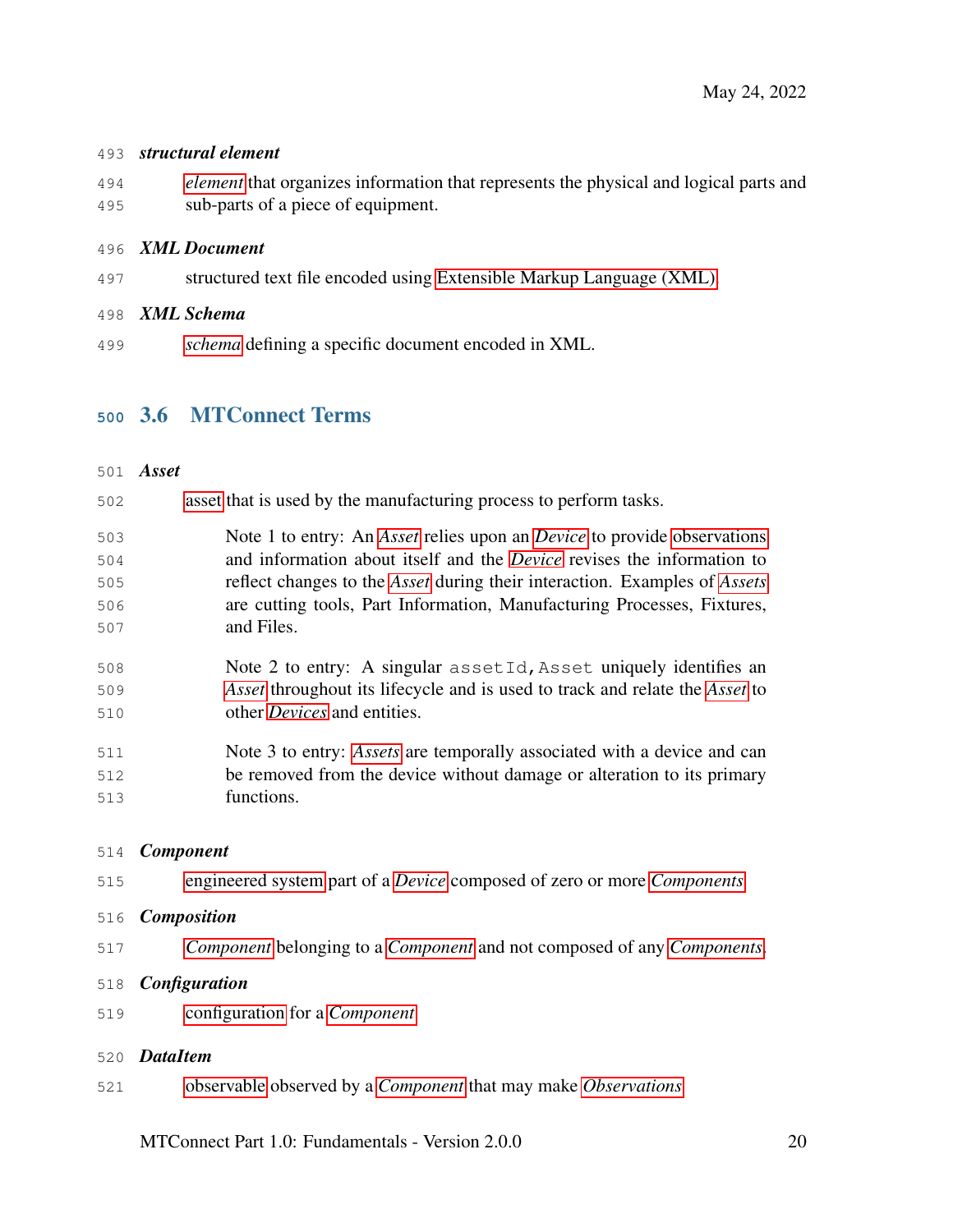<span id="page-25-5"></span><span id="page-25-4"></span><span id="page-25-2"></span>

|     | 522 Device                                                                  |
|-----|-----------------------------------------------------------------------------|
| 523 | <i>Component</i> not belonging to any <i>Component</i> that may have assets |
|     | 524 MTConnect Agent                                                         |
| 525 | agent for the MTConnect Information Model.                                  |
|     | 526 MTConnect Document                                                      |
| 527 | <i>document</i> that represents a Part(s) of the MTConnect Standard.        |
|     | 528 MTConnect Event                                                         |
| 529 | observation of either a state or discrete value of the Component.           |
|     | 530 MTConnect Interface                                                     |
| 531 | <i>interaction model</i> for interoperability between pieces of equipment.  |
|     | 532 Observation                                                             |
| 533 | observation that provides telemetry data for a <i>DataItem</i> .            |
|     | 534 3.7 Acronyms                                                            |

<span id="page-25-3"></span><span id="page-25-1"></span><span id="page-25-0"></span>

| 535 2D |                                              |
|--------|----------------------------------------------|
|        | two-dimensional<br>536 7                     |
| 537 3D |                                              |
| 538    | three-dimensional                            |
|        |                                              |
| 539 AI |                                              |
| 540    | artificial intelligence                      |
|        |                                              |
|        | 541 ALM                                      |
| 542    | application lifecycle management             |
|        | 543 AMT                                      |
|        |                                              |
| 544    | The Association for Manufacturing Technology |
|        | 545 ANSI                                     |
|        |                                              |
| 546    | <b>American National Standards Institute</b> |
|        |                                              |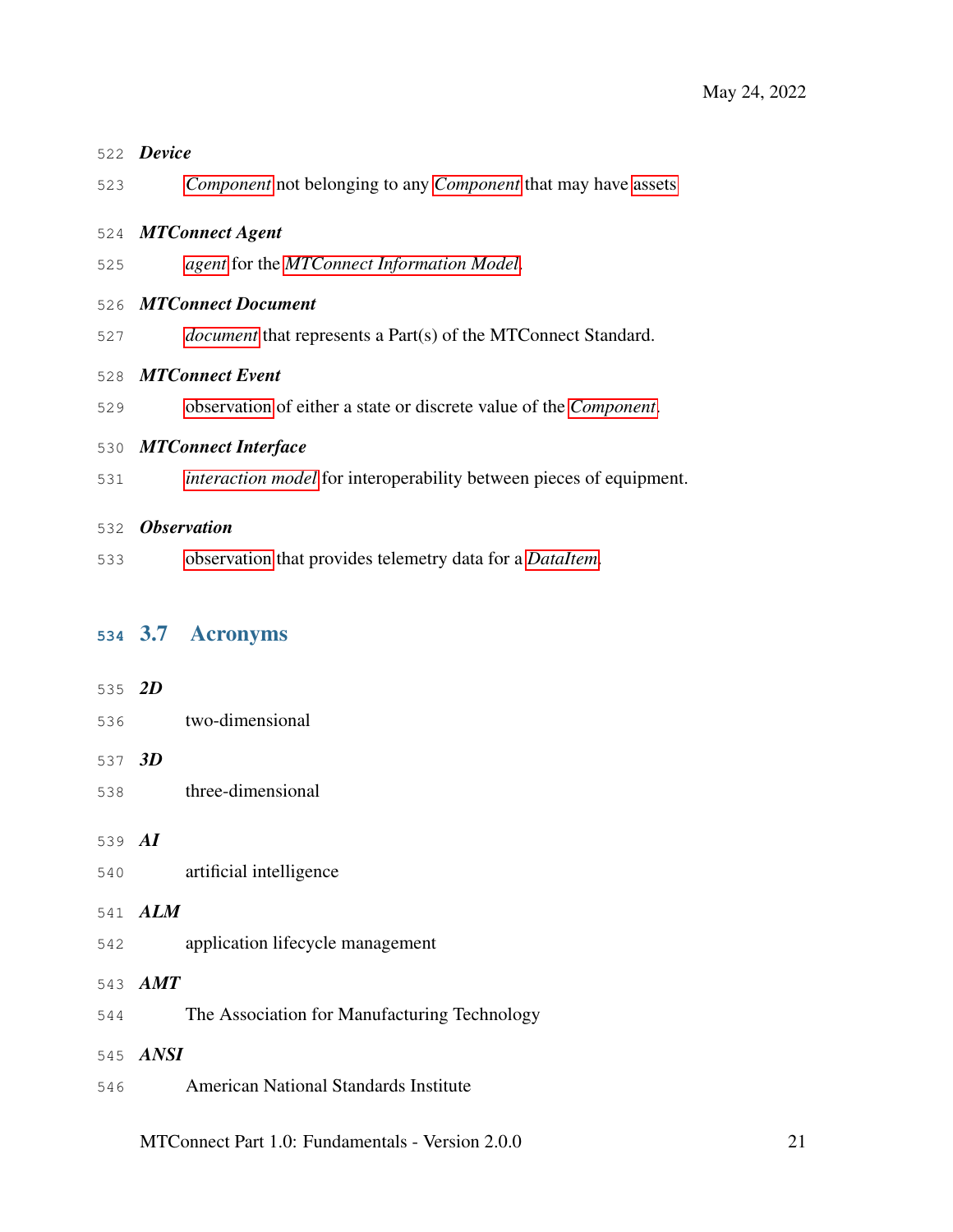| 547 AP        |                    |                                            |
|---------------|--------------------|--------------------------------------------|
| 548           |                    | <b>Application Protocol</b>                |
|               | 549 API            |                                            |
| 550           |                    | application programming interface          |
|               | 551 ASME           |                                            |
| 552           |                    | American Society of Mechanical Engineers   |
|               | 553 ASTM           |                                            |
| 554           |                    | American Society for Testing and Materials |
|               | 555 AWS            |                                            |
| 556           |                    | <b>American Welding Society</b>            |
|               | 557 <b>BDD</b>     |                                            |
| 558           |                    | block definition diagram                   |
|               | 559 <b>BOM</b>     |                                            |
| 560           |                    | bill of materials                          |
|               | 561 BST            |                                            |
| 562           |                    | Board on Standardization and Testing       |
|               |                    |                                            |
|               |                    |                                            |
| 564           | 563 <b>C&amp;R</b> | cause and remedy                           |
|               |                    |                                            |
| 565 CA<br>566 |                    | certificate authority                      |
| 567           | CAD                |                                            |
| 568           |                    | computer-aided design                      |
| 569           | CAE                |                                            |
| 570           |                    | computer-aided engineering                 |
| 571           | CAI                |                                            |
| 572           |                    | computer-aided inspection                  |
| 573           | CAM                |                                            |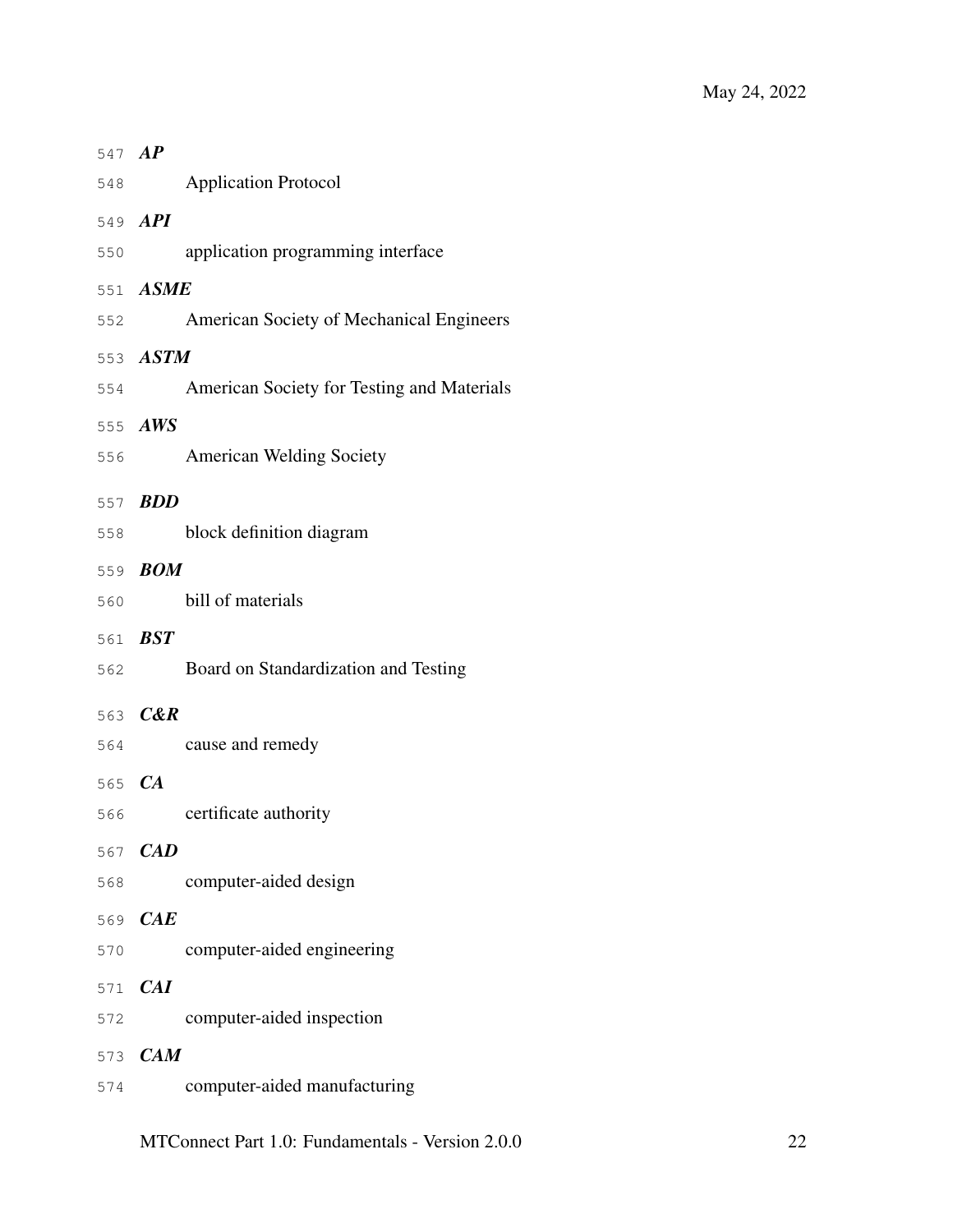|        | 575 CAx                                              |
|--------|------------------------------------------------------|
| 576    | computer-aided technologies                          |
|        | 577 <b>CDATA</b>                                     |
| 578    | <b>Character Data</b>                                |
|        | 579 CFD                                              |
| 580    | computational fluid dynamics                         |
| 581 CM |                                                      |
| 582    | configuration management                             |
|        | 583 CMS                                              |
| 584    | coordinate-measurement system                        |
|        | 585 CNC                                              |
| 586    | <b>Computer Numerical Controller</b>                 |
|        | 587 CNRI                                             |
| 588    | <b>Corporation for National Research Initiatives</b> |
|        | 589 CPM                                              |
| 590    | <b>Core Product Model</b>                            |
|        | 591 CPM2                                             |
| 592    | <b>Revised Core Product Model</b>                    |
|        | 593 CPSC                                             |
| 594    | <b>Consumer Product Safety Commission</b>            |
|        | 595 <b>cUAV</b>                                      |
| 596    | configurable unmanned aerial vehicle                 |
|        | 597 DARPA                                            |
| 598    | Defense Advanced Research Projects Agency            |
|        | 599 DER                                              |
| 600    | designated-engineering representative                |
|        | 601 DFM                                              |
| 602    | design for manufacturing                             |
|        |                                                      |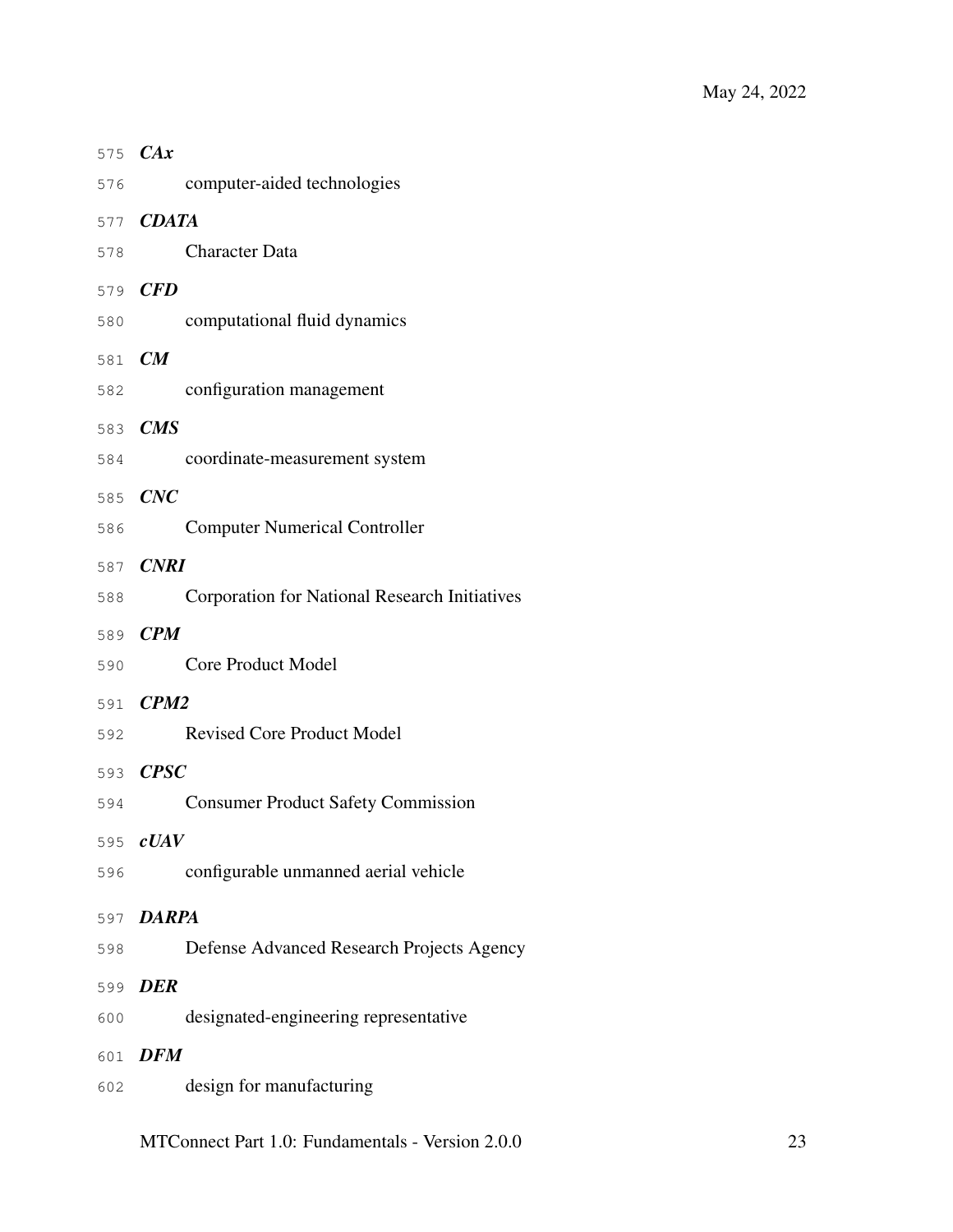|     | 603 DLA                                    |
|-----|--------------------------------------------|
| 604 | Defense Logistics Agency                   |
|     | 605 DMC                                    |
| 606 | digital manufacturing certificate          |
|     | 607 DMSC                                   |
| 608 | Dimensional Metrology Standards Consortium |
|     | 609 DNS                                    |
| 610 | Domain Name System                         |
|     | 611 DoD                                    |
| 612 | U.S. Department of Defense                 |
|     | 613 DOI                                    |
| 614 | Distributed Object Identifier              |
|     | 615 DRM                                    |
| 616 | digital rights management                  |
|     | 617 ECR                                    |
| 618 | engineering change request                 |
|     | 619 ERP                                    |
| 620 | enterprise resource planning               |
|     | 621 FAA                                    |
| 622 | <b>Federal Aviation Administration</b>     |
|     | 623 FAIR                                   |
| 624 | first article inspection reporting         |
|     | 625 FDA                                    |
| 626 | Food and Drug Administration               |
| 627 | <b>FEA</b>                                 |
| 628 | finite-element analysis                    |
|     | 629 GD&T                                   |
| 630 | geometric dimensions and tolerances        |
|     |                                            |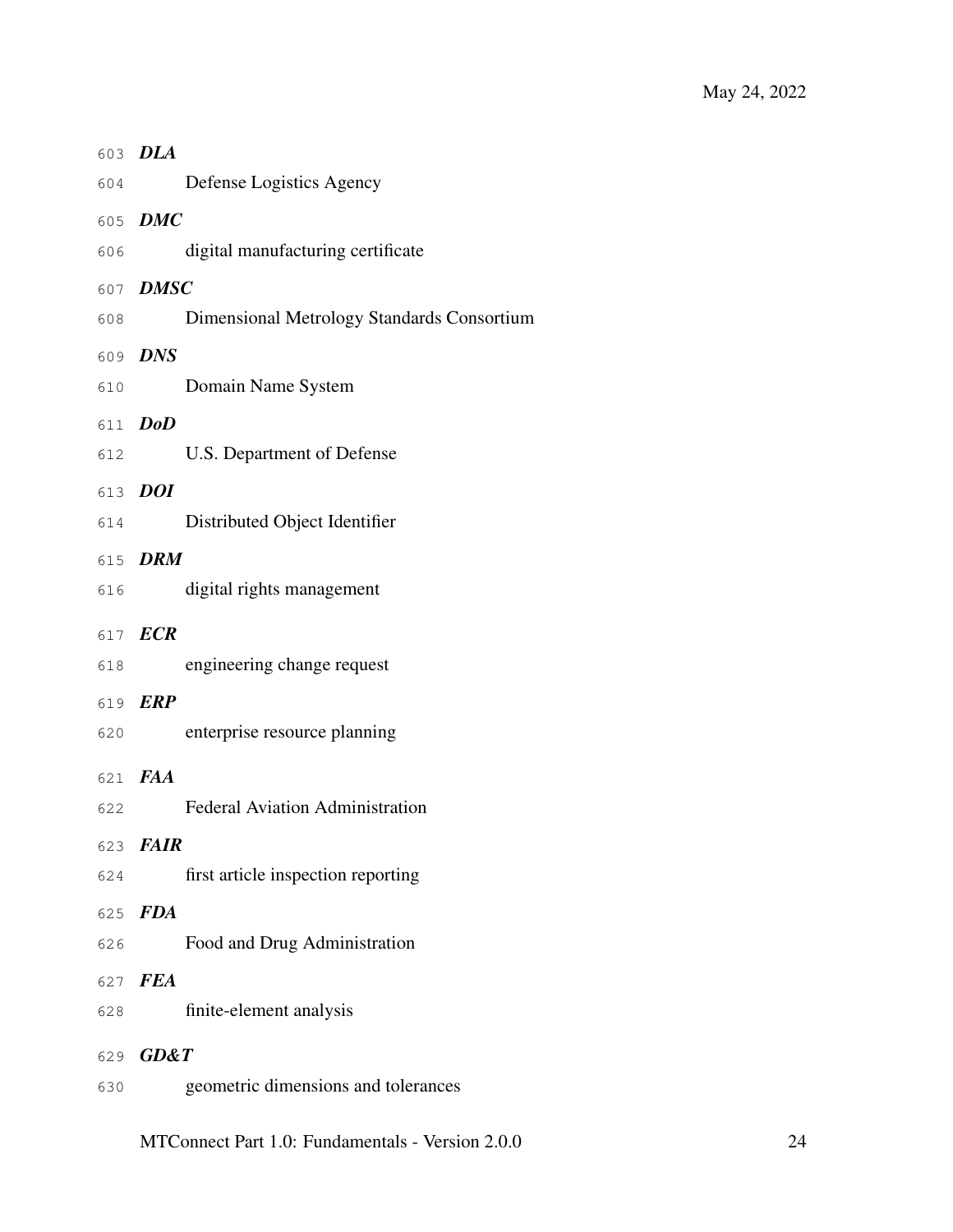|         | 631 GID           |                                                       |
|---------|-------------------|-------------------------------------------------------|
|         | 632               | global identifier                                     |
|         | 633 HMI           |                                                       |
| 634     |                   | Human Machine Interface                               |
|         | 635 HTML          |                                                       |
| 636     |                   | <b>Hypertext Markup Language</b>                      |
|         | 637 HTTP          |                                                       |
| 638     |                   | <b>Hypertext Transfer Protocol</b>                    |
|         | 639 HTTPS         |                                                       |
| 640     |                   | Hypertext Transfer Protocol over Secure Sockets Layer |
| 641 I/O |                   |                                                       |
|         | 642               | in-out                                                |
| 643 ID  |                   |                                                       |
|         |                   | 644 identifier                                        |
|         | 645 IEEE          |                                                       |
| 646     |                   | Institute of Electrical and Electronics Engineers     |
|         | 647 <i>HoT</i>    |                                                       |
| 648     |                   | industrial internet of things                         |
|         | 649 <b>INCOSE</b> |                                                       |
| 650     |                   | International Council on Systems Engineering          |
| 651     | IP                |                                                       |
| 652     |                   | intellectual property                                 |
| 653     | ISO               |                                                       |
| 654     |                   | <b>International Standards Organization</b>           |
| 655     | <b>ISS</b>        |                                                       |
| 656     |                   | <b>International Space Station</b>                    |
| 657     | <b>ISV</b>        |                                                       |
| 658     |                   | Independent Software Vendor                           |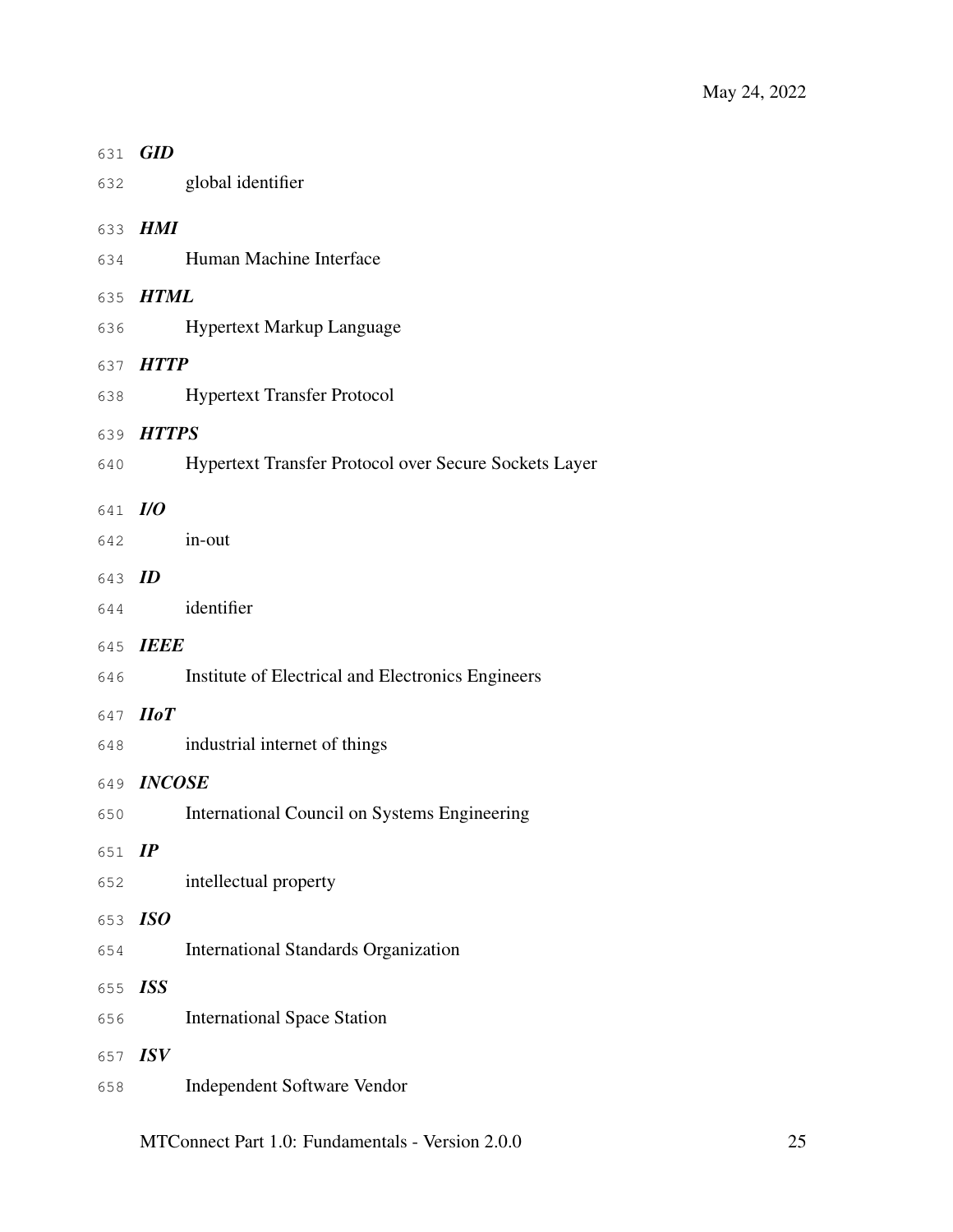| 659 IT     |                                                                                          |
|------------|------------------------------------------------------------------------------------------|
| 660        | information technology                                                                   |
| 661        | $ITU-T$                                                                                  |
| 662<br>663 | Telecommunication Standardization Sector of the International Telecommunication<br>Union |
|            | 664 JSON                                                                                 |
| 665        | JavaScript Object Notation                                                               |
| 666 JT     |                                                                                          |
| 667        | Jupiter Tesselation                                                                      |
| 668        | <i>LHS</i>                                                                               |
| 669        | Lifecycle Handler System                                                                 |
| 670        | <b>LIFT</b>                                                                              |
| 671        | Lifecycle Information Framework and Technology                                           |
| 672        | <i>LOI</i>                                                                               |
| 673        | Lifecycle Object Identifier                                                              |
|            | MAC                                                                                      |
| 674<br>675 | media access control                                                                     |
|            | <b>MADE</b>                                                                              |
| 676<br>677 | Manufacturing Automation and Design Engineering                                          |
|            |                                                                                          |
| 679        | 678 MBD<br>model-based definition                                                        |
|            | <b>MBE</b>                                                                               |
| 680<br>681 | Model-Based Enterprise                                                                   |
|            |                                                                                          |
| 682<br>683 | <b>MBI</b><br>model-based inspection                                                     |
|            |                                                                                          |
| 684<br>685 | <b>MBM</b><br>model-based manufacturing                                                  |
|            |                                                                                          |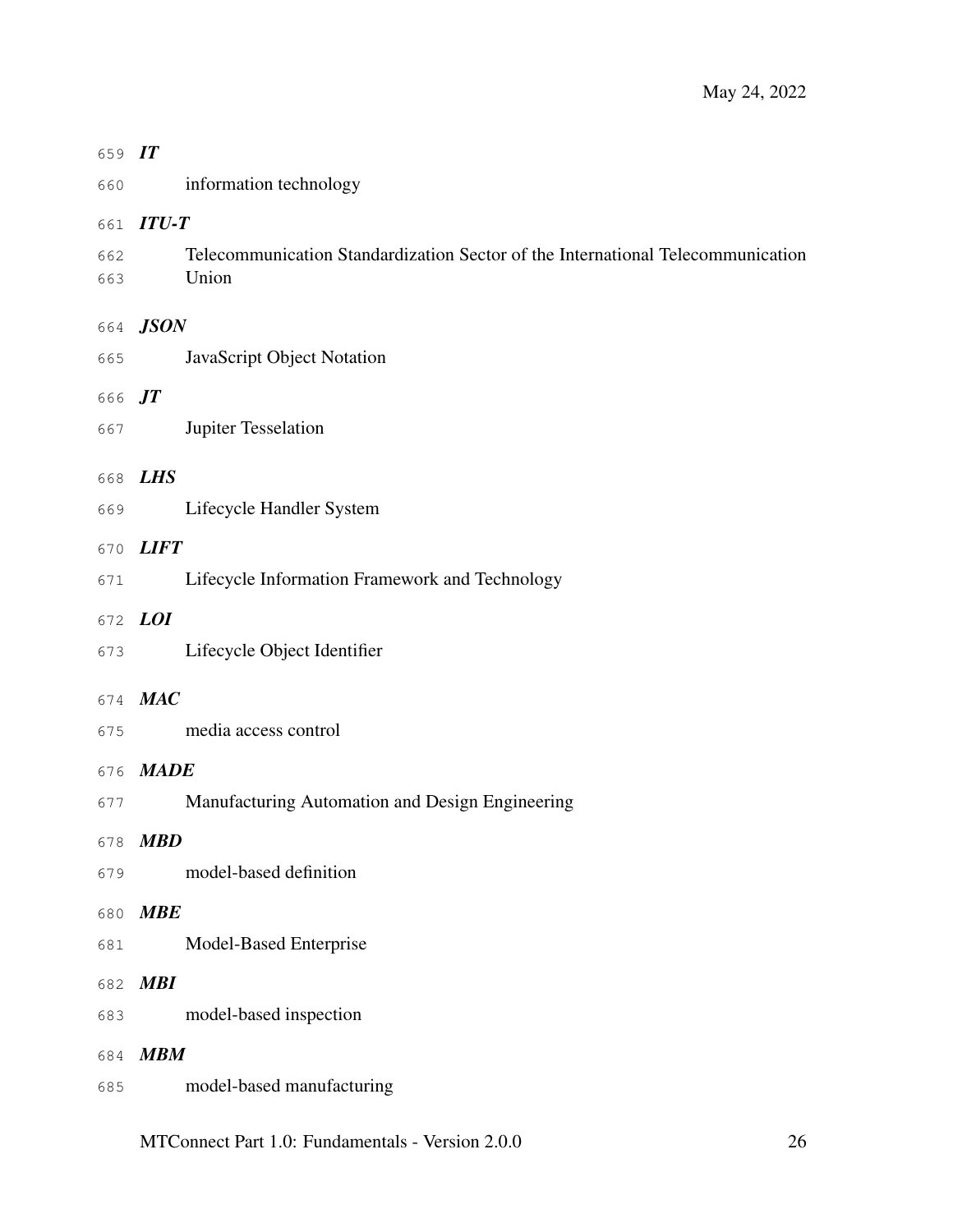|        | 686 MBSD                                       |
|--------|------------------------------------------------|
|        | model-based standards development<br>687       |
|        | 688 MBSE                                       |
| 689    | model-based systems engineering                |
|        | 690 MEDALS                                     |
| 691    | Military Engineering Data Asset Locator System |
|        | 692 MES                                        |
| 693    | manufacturing execution system                 |
|        | 694 MOI                                        |
| 695    | manufacturing object identifier                |
|        | 696 MOM                                        |
| 697    | <b>Message Orienged Middleware</b>             |
|        | 698 MQTT                                       |
| 699    | <b>Message Queuing Telemetry Transport</b>     |
|        | 700 MTC                                        |
| 701    | <b>Manufacturing Technology Centre</b>         |
|        | 702 NASA                                       |
| 703    | National Aeronautics and Space Administration  |
| 704 NC |                                                |
| 705    | numerical control                              |
| 706    | <b>NIST</b>                                    |
| 707    | National Institute of Standards and Technology |
| 708    | <b>NMTOKEN</b>                                 |
| 709    | Name Token                                     |
| 710    | <i>NNMI</i>                                    |
| 711    | National Network of Manufacturing Innovation   |
| 712    | NSF                                            |
| 713    | <b>National Science Foundation</b>             |
|        |                                                |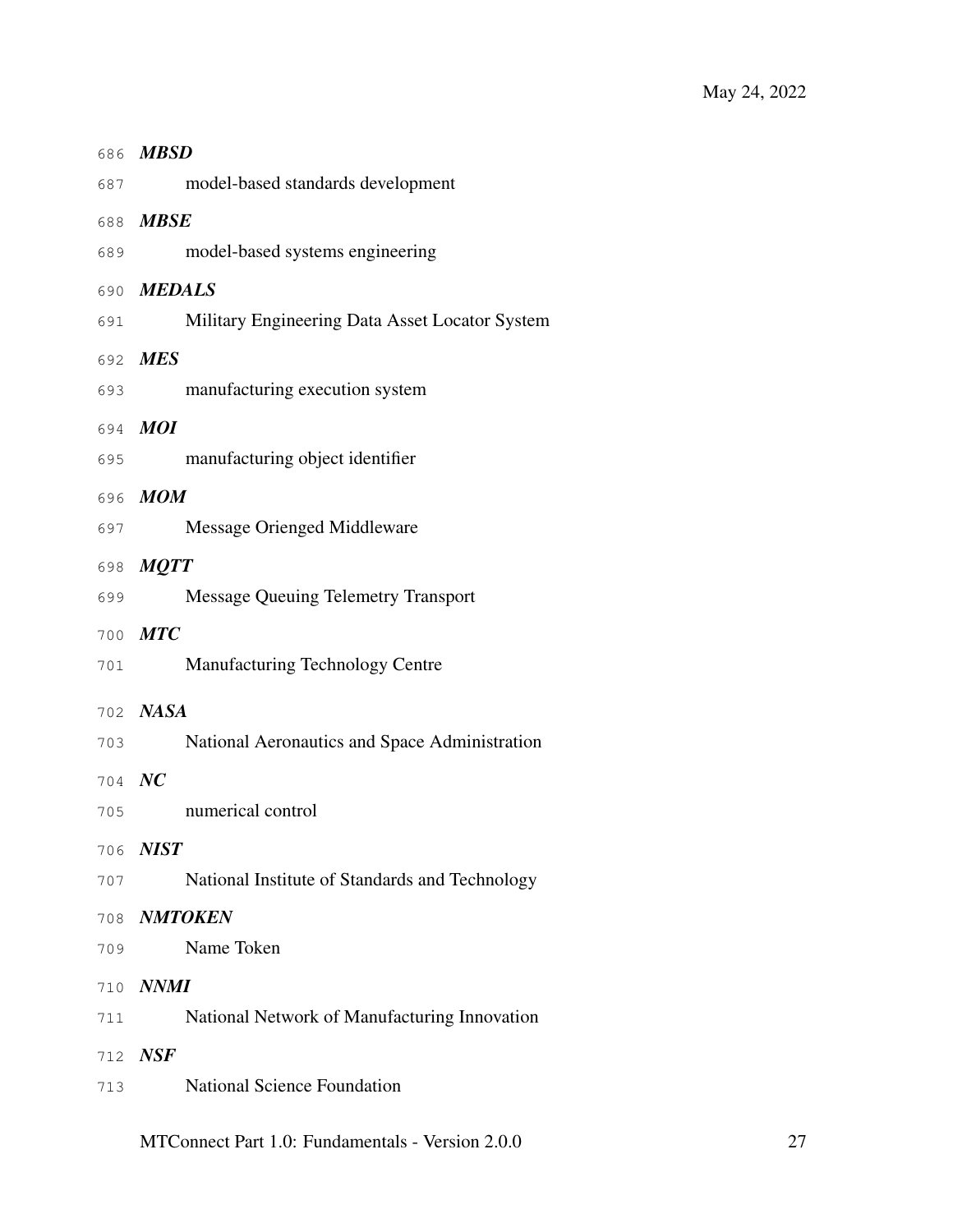| 714 | <b>NTSC</b>                                                          |
|-----|----------------------------------------------------------------------|
| 715 | <b>National Transportation Safety Board</b>                          |
| 716 | <b>OASIS</b>                                                         |
| 717 | Organization for the Advancement of Structured Information Standards |
| 718 | <b>ODI</b>                                                           |
| 719 | Open Data Institute                                                  |
| 720 | <b>OEM</b>                                                           |
| 721 | original equipment manufacturer                                      |
| 722 | <i>OOI</i>                                                           |
| 723 | Ocean Observatories Initiative                                       |
| 724 | OPC                                                                  |
| 725 | <b>OLE</b> for Process Control                                       |
| 726 | <b>OSLC</b>                                                          |
| 727 | Open Services for Lifecycle Collaboration                            |
| 728 | <b>OSTP</b>                                                          |
| 729 | Office of Science and Technology Policy                              |
| 730 | <b>OT</b>                                                            |
| 731 | operational technology                                               |
| 732 | OWL                                                                  |
| 733 | <b>Ontology Web Language</b>                                         |
| 734 | <b>PDF</b>                                                           |
| 735 | <b>Portable Document Format</b>                                      |
| 736 | <b>PDM</b>                                                           |
| 737 | product-data management                                              |
| 738 | <b>PDQ</b>                                                           |
| 739 | product-data quality                                                 |
| 740 | <b>PHM</b>                                                           |
| 741 | prognosis and health monitoring                                      |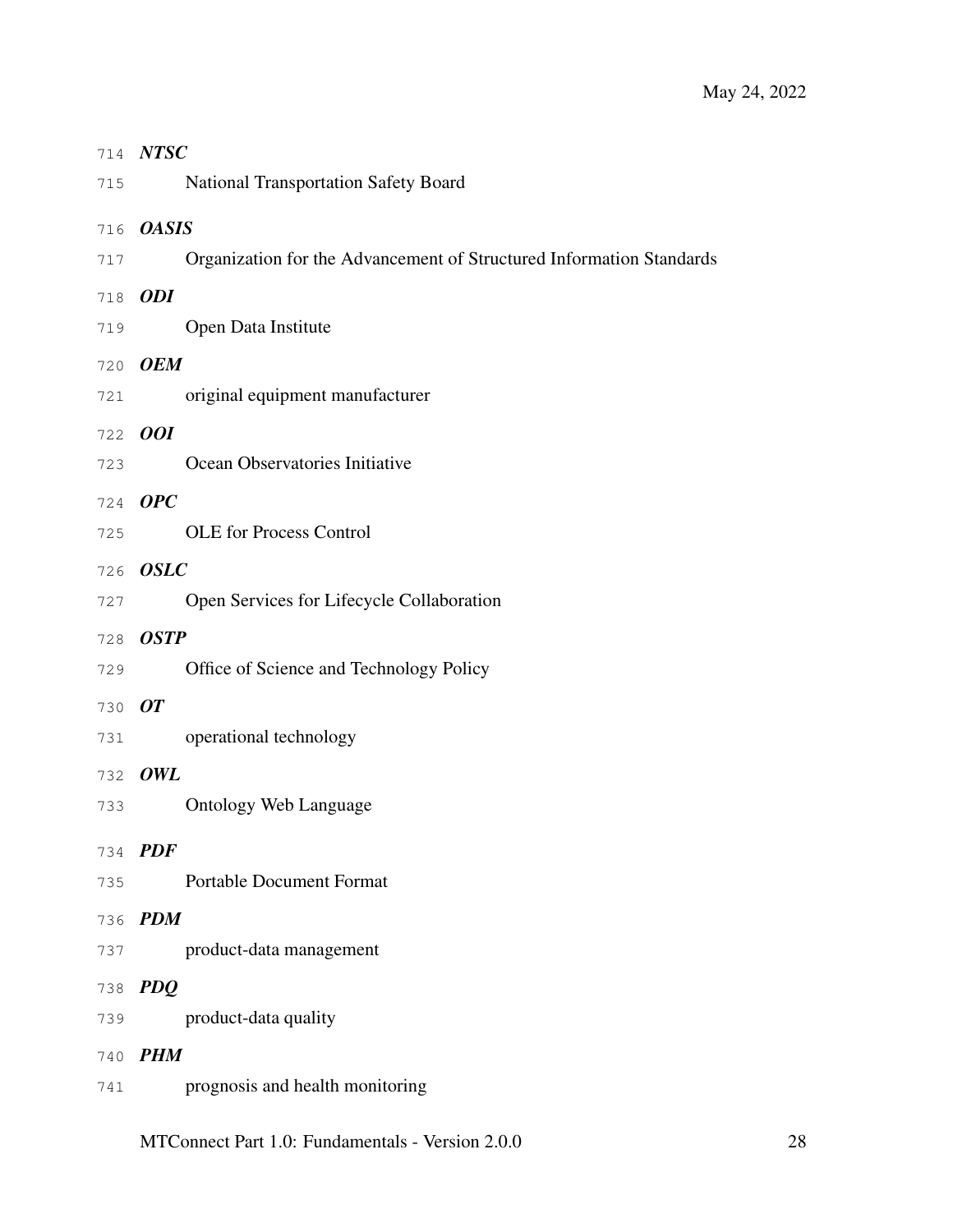| 742 PI |                 |                                                                |
|--------|-----------------|----------------------------------------------------------------|
|        |                 | 743 principal investigator                                     |
|        | 744 PLC         |                                                                |
|        | 745             | Programmable Logic Controller                                  |
|        | 746 PLCS        |                                                                |
|        | 747             | Product Life Cycle Support                                     |
|        | 748 PLM         |                                                                |
|        | 749             | product lifecycle management                                   |
|        | 750 PLOT        |                                                                |
|        |                 | 751 product lifecycle of trust                                 |
|        | 752 PMI         |                                                                |
|        | 753             | product and manufacturing information                          |
|        | 754 PMS         |                                                                |
| 755    |                 | <b>Production Management System</b>                            |
|        | 756 PRC         |                                                                |
| 757    |                 | <b>Product Representation Compact</b>                          |
|        | 758 <i>PSI</i>  |                                                                |
|        | 759             | <b>Physical Science Informatics</b>                            |
|        | 760 <b>PTAB</b> |                                                                |
| 761    |                 | Primary Trustworthy Digital Repository Authorization Body Ltd. |
|        | 762 QIF         |                                                                |
| 763    |                 | <b>Quality Information Framework</b>                           |
| 764    | QMS             |                                                                |
| 765    |                 | quality management system                                      |
| 766    | <b>QName</b>    |                                                                |
| 767    |                 | <b>Qualified Name</b>                                          |
| 768    | <b>RDF</b>      |                                                                |
| 769    |                 | <b>Resource Description Framework</b>                          |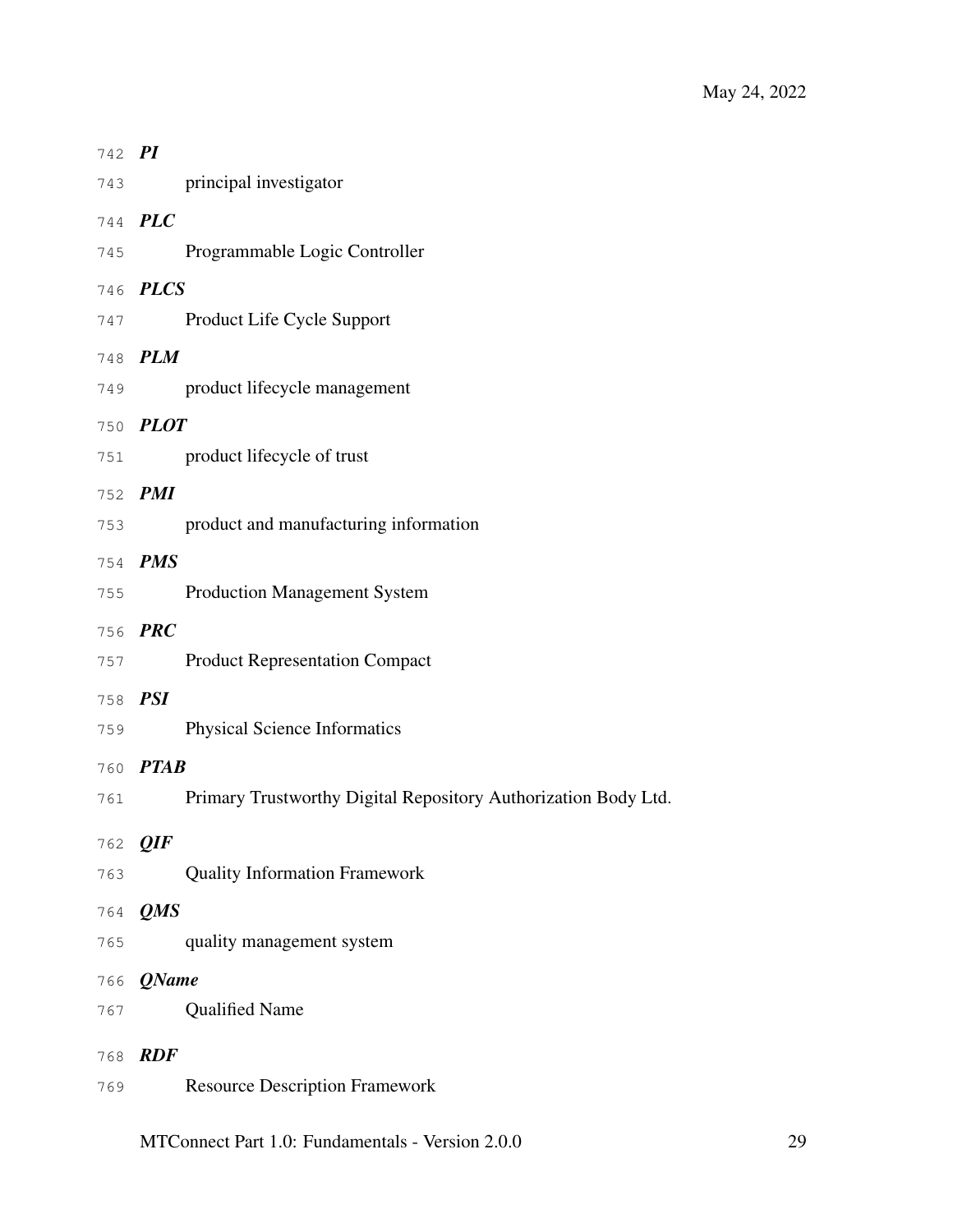|         | 770 REST                                            |
|---------|-----------------------------------------------------|
| 771     | <b>Representational State Transfer</b>              |
| 772 RII |                                                     |
| 773     | receiving and incoming inspection                   |
|         | 774 <b>S/MIME</b>                                   |
| 775     | Secure/Multipurpose Internet Mail Extensions        |
|         | 776 SaaS                                            |
| 777     | software-as-a-service                               |
|         | 778 SAML                                            |
| 779     | <b>Security Assertion Markup Language</b>           |
| 780 SC  |                                                     |
| 781     | <b>Standards Committee</b>                          |
|         | 782 SCADA                                           |
| 783     | Supervisory Control And Data Acquisition            |
| 784     | SDO                                                 |
| 785     | <b>Standards Development Organization</b>           |
|         | 786 <b>SFTP</b>                                     |
| 787     | Secure File Transfer Protocol                       |
|         | 788 SKOS                                            |
| 789     | Simple Knowledge Organization System                |
| 790     | <b>SLH</b>                                          |
| 791     | system lifecycle handler                            |
| 792     | <b>SLR</b>                                          |
| 793     | systematic literature review                        |
| 794     | <b>SME</b>                                          |
| 795     | small-to-medium enterprise                          |
| 796     | <b>SMOPAC</b>                                       |
| 797     | Smart Manufacturing Operations Planning and Control |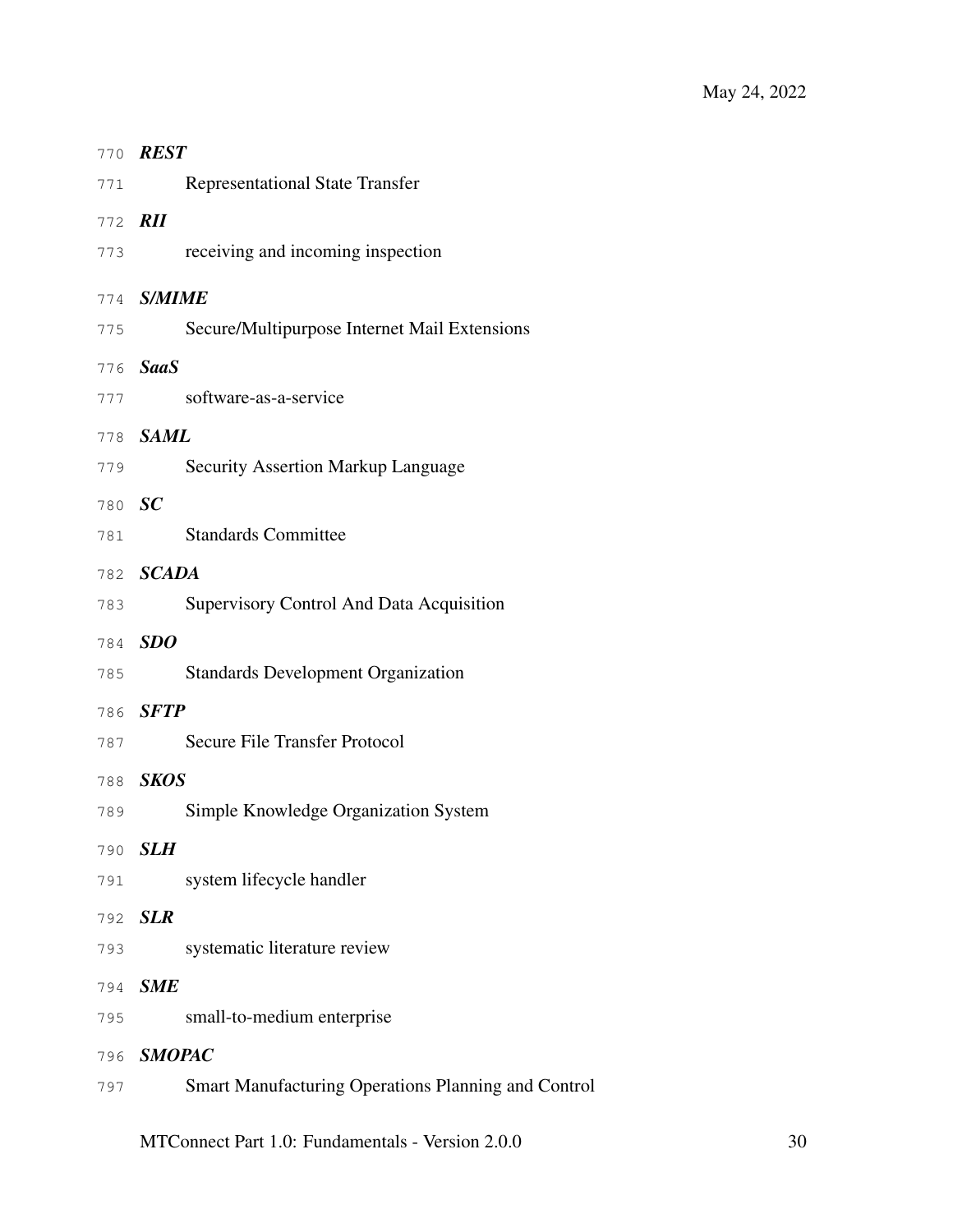| 798 | <b>SMS Test Bed</b>                                                      |
|-----|--------------------------------------------------------------------------|
| 799 | <b>Smart Manufacturing Systems Test Bed</b>                              |
|     | 800 SOA                                                                  |
| 801 | service-oriented architecture                                            |
|     | 802 SPMM                                                                 |
| 803 | semantic-based product metamodel                                         |
|     | 804 SSL                                                                  |
| 805 | Secure Sockets Layer                                                     |
|     | 806 STEP                                                                 |
| 807 | Standard for the Exchange of Product Model Data                          |
|     | 808 STEP AP242                                                           |
| 809 | Standard for the Exchange of Product Model Data Application Protocol 242 |
|     | 810 STL                                                                  |
| 811 | Stereolithography                                                        |
|     | 812 SysML                                                                |
| 813 | <b>Systems Modeling Language</b>                                         |
|     | 814 TCP/IP                                                               |
| 815 | <b>Transmission Control Protocol/Internet Protocol</b>                   |
| 816 | <b>TDP</b>                                                               |
| 817 | technical data package                                                   |
| 818 | <b>TLS</b>                                                               |
| 819 | <b>Transport Layer Security</b>                                          |
| 820 | <b>TSM</b>                                                               |
| 821 | <b>Total System Model</b>                                                |
| 822 | <b>UA</b>                                                                |
| 823 | <b>Unified Architecture</b>                                              |
| 824 | <b>UAL</b>                                                               |
| 825 | Unified Architecture Language                                            |
|     |                                                                          |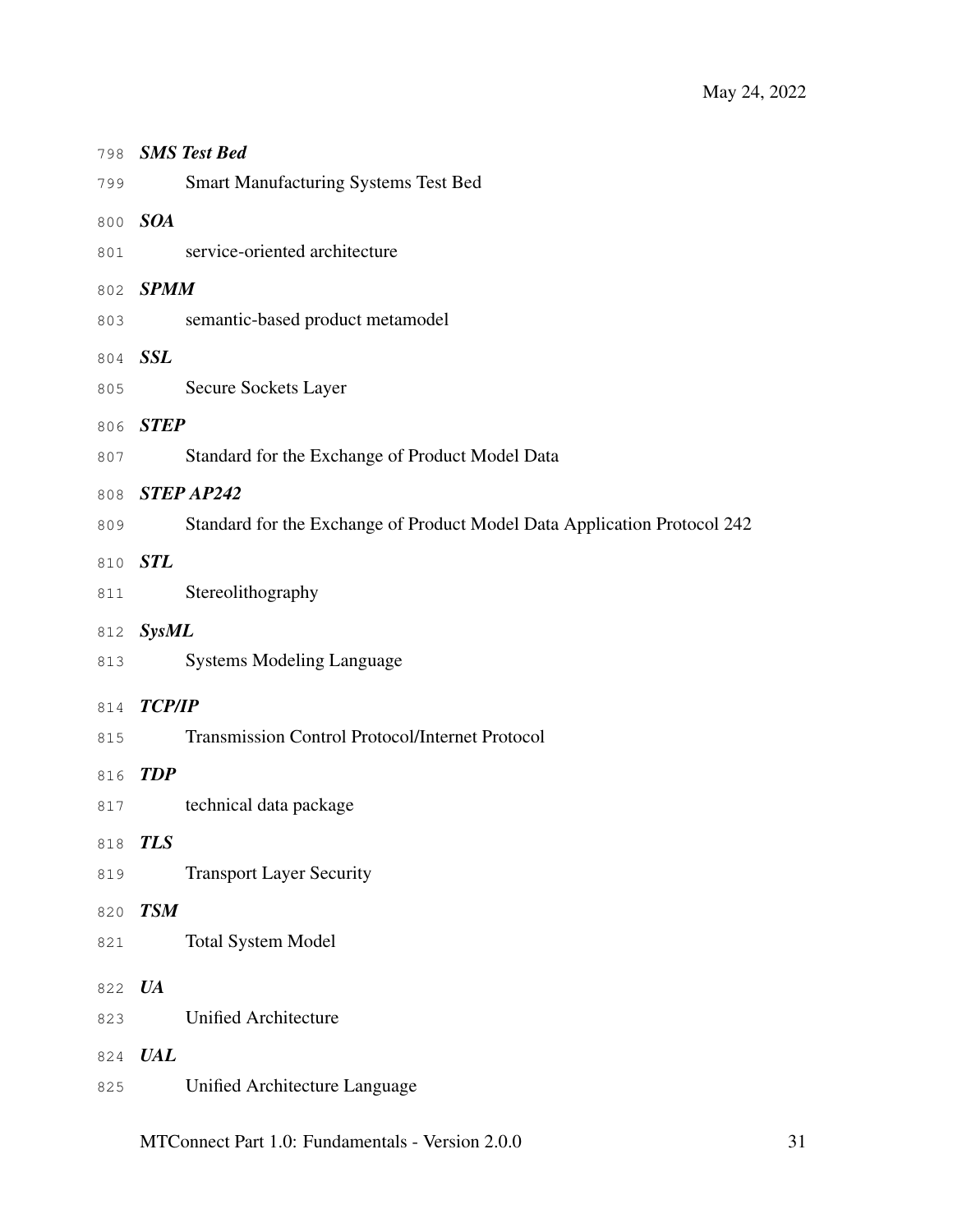<span id="page-36-0"></span>

| 826 | $\boldsymbol{UML}$                  |
|-----|-------------------------------------|
| 827 | Unified Modeling Language           |
| 828 | <b>URI</b>                          |
| 829 | Uniform Resource Identifier         |
| 830 | <b>URL</b>                          |
| 831 | <b>Uniform Resource Locator</b>     |
| 832 | <b>URN</b>                          |
| 833 | <b>Uniform Resource Name</b>        |
| 834 | <b>UTC</b>                          |
| 835 | <b>Coordinated Universal Time</b>   |
| 836 | <b>UUID</b>                         |
| 837 | Universally Unique Identifier       |
| 838 | V&V                                 |
| 839 | verification and validation         |
| 840 | W3C                                 |
| 841 | World Wide Web Consortium           |
| 842 | <b>WSN</b>                          |
| 843 | Wirth Syntax Notation               |
| 844 | <b>WWW</b>                          |
| 845 | World Wide Web                      |
|     | 846 X.509-PKI                       |
|     | 847 Public Key Infrastructure       |
|     | 848 X.509-PMI                       |
| 849 | Privilege Management Infrastructure |
| 850 | XML                                 |
| 851 | Extensible Markup Language          |
|     | 852 XPath                           |
| 853 | <b>XML Path Language</b>            |
|     | 854 XSD                             |
| 855 | <b>XML Schema Definitions</b>       |
|     |                                     |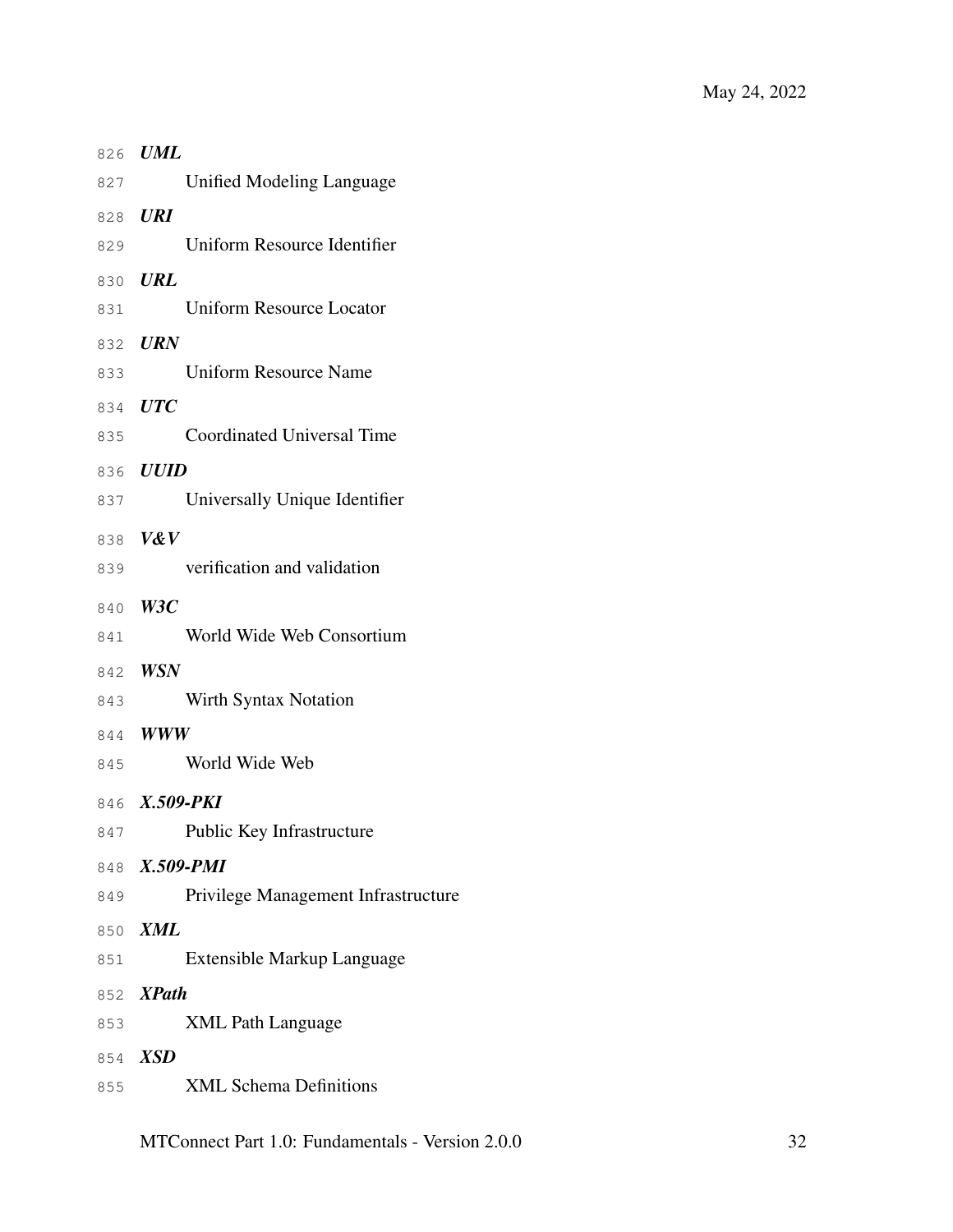# 3.8 MTConnect References

|            |                      | 857 [MTConnect Part 1.0] MTConnect Standard Part 1.0 - Fundamentals. Version 2.0.                    |
|------------|----------------------|------------------------------------------------------------------------------------------------------|
| 858<br>859 | [MTConnect Part 2.0] | MTConnect Standard: Part 2.0 - Device Information Model. Ver-<br>$sion$ 2.0.                         |
| 860<br>861 |                      | [MTConnect Part 3.0] MTConnect Standard: Part 3.0 - Observation Information Model.<br>Version 2.0.   |
| 862<br>863 |                      | [MTConnect Part 4.0] MTConnect Standard: Part 4.0 - Asset Information Model. Ver-<br>$sion$ 2.0.     |
| 864<br>865 |                      | [MTConnect Part 5.0] MTConnect Standard: Part 5.0 - Interface Interaction Model. Ver-<br>$sion$ 2.0. |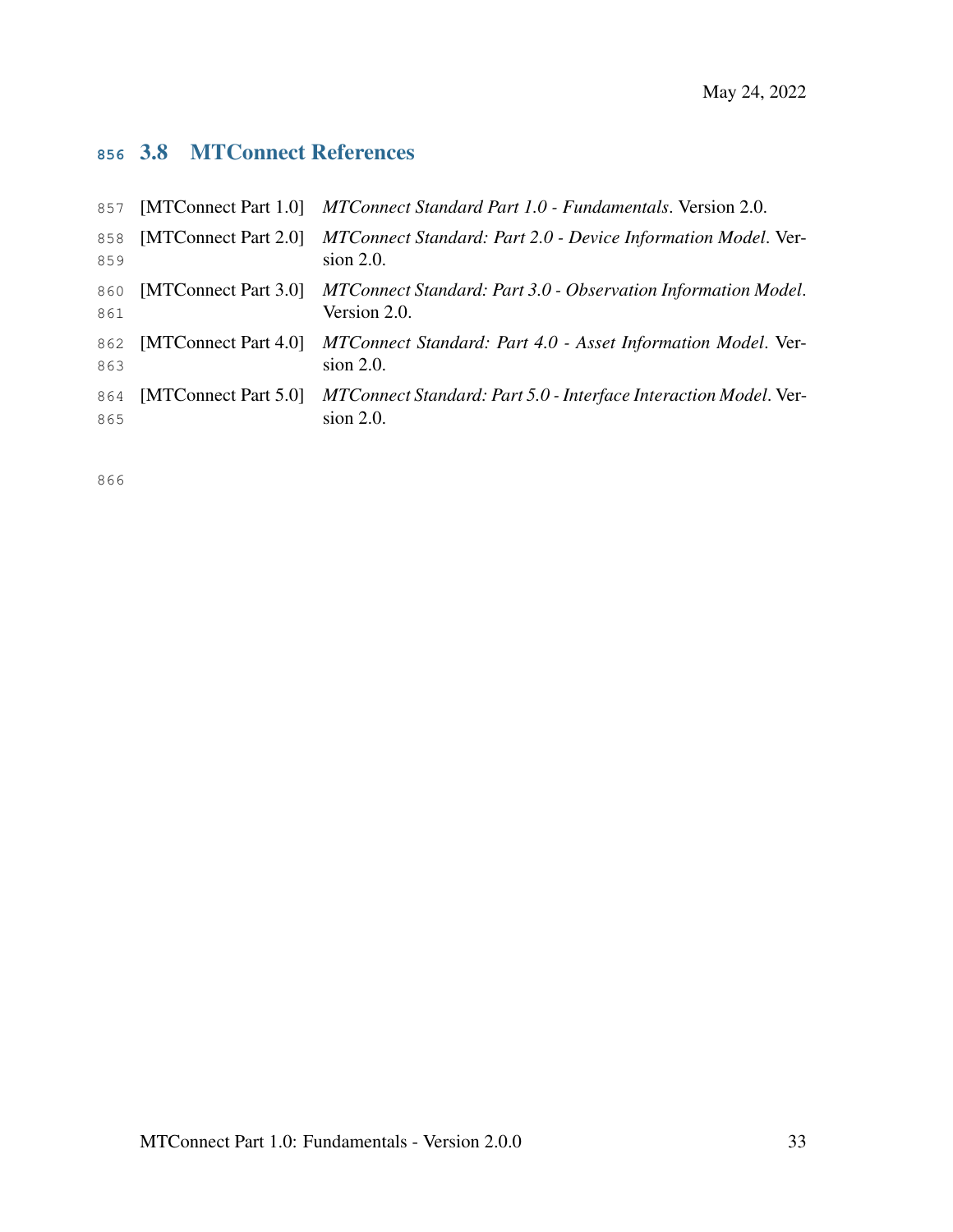# 4 Fundamentals

 The MTConnect Standard defines the normative information model and protocol for re- trieving information from manufacturing equipment. This document specifies the *[agent](#page-12-0)* behavior and protocol.

## <span id="page-38-0"></span>4.1 Agent

 The MTConnect Standard specifies the minimum functionality of the *[agent](#page-12-0)*. The function-ality is as follows:

- Provides store and forward messaging middleware service.
- Provides key-value information storage and asset retrieval service.
- Implements the REST API for the MTConnect Standard (See *Section [5.1](#page-47-0) - [REST](#page-47-0) [Protocol](#page-47-0)*).
- *[Device](#page-25-0)* metadata.
- [observations](#page-0-0) collected by the agent.
- [assets](#page-0-0) collected by the agent.

 [T](#page-16-0)here are three types of information stored by an *[agent](#page-12-0)* that MAY be published in a *[re-](#page-16-0)[sponse document](#page-16-0)*. These are as follows:

- [equipment metadata](#page-0-0) specified in *MTConnect Standard: Part 2.0 Device Informa-tion Model*.
- *[streaming data](#page-20-0)* provides the [observations](#page-0-0) specified in *MTConnect Standard: Part 3.0 - Observation Information Model*.
- *[Assets](#page-24-0)* specified in *MTConnect Standard: Part 4.0 Asset Information Model*.

## 4.1.1 Agent Instance ID

- The *[agent](#page-12-0)* MUST set the instanceId to a unique value whenever the *[sequence number](#page-17-0)*
- in the agent is initialized to 1. (see *Section [4.1.3.1](#page-39-0) - [Sequence Numbers](#page-39-0)* and *Section [4.1.3.7](#page-43-0)*
- *- [Persistence and Recovery](#page-43-0)* below).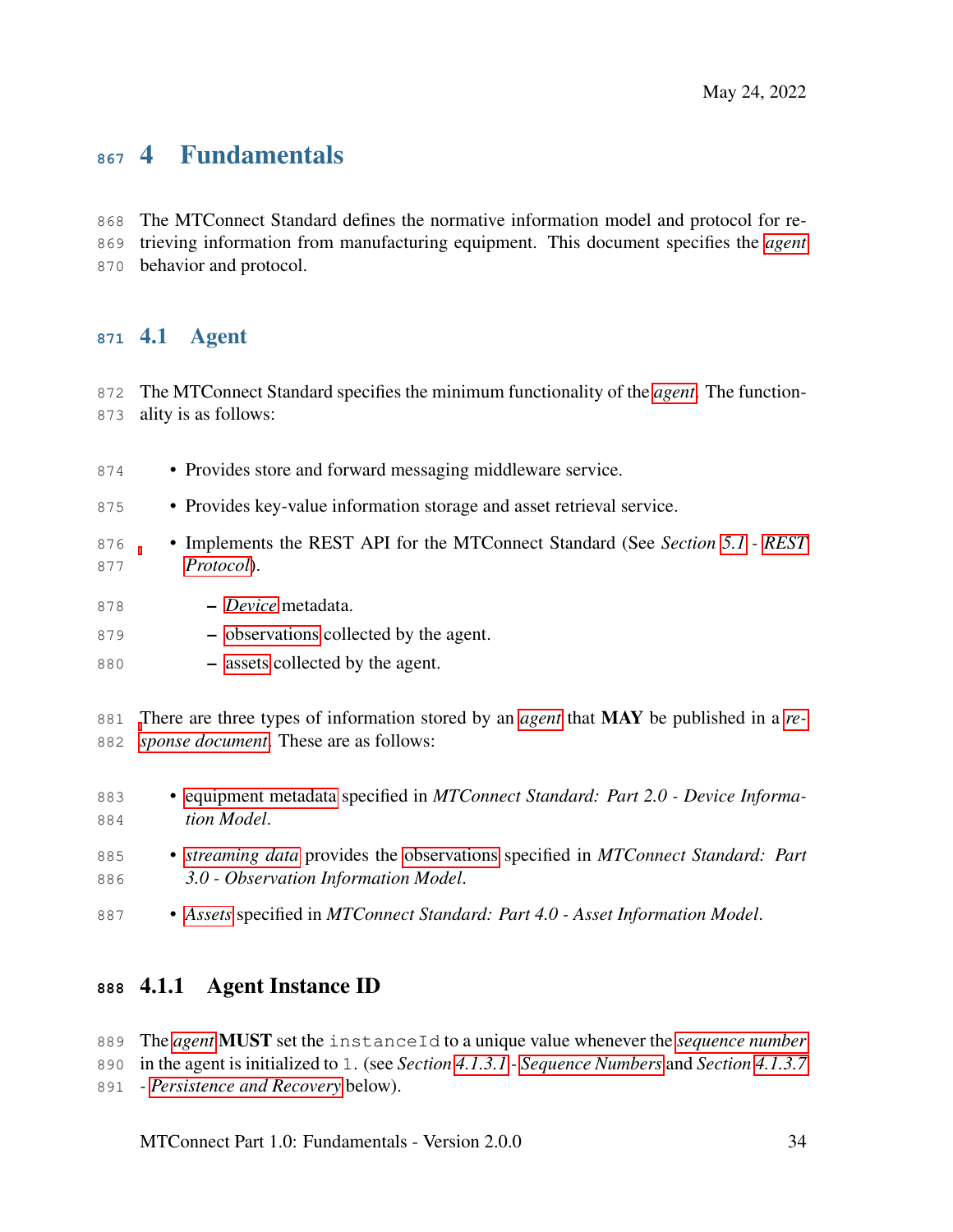## 4.1.2 Storage of Equipment Metadata

 An *[agent](#page-12-0)* MUST be capable of publishing [equipment metadata](#page-0-0) for the *[agent](#page-12-0)* as specified in *MTConnect Standard: Part 2.0 - Device Information Model*.

## 4.1.3 Storage of Streaming Data

The *[agent](#page-12-0)* MAY implement a *[buffer](#page-12-1)* with a fixed number of [observations.](#page-0-0) If the buffer-

 Size is fixed, the *[agent](#page-12-0)* MUST store [observations](#page-0-0) using a first-in-first-out pattern. The *[agent](#page-12-0)* will remove the oldest [observation](#page-0-0) when the *[buffer](#page-12-1)* is full and a new [observation](#page-0-0) arrives.



Figure 2: Data Storage in Buffer

In Figure [3,](#page-39-1) the maximum number of [observations](#page-0-0) that can be stored in the *[buffer](#page-12-1)* of the

*[agent](#page-12-0)* is 8. The bufferSize in the header reports the maximum number of [observations.](#page-0-0)

This example illustrates that when the *[buffer](#page-12-1)* fills up, the oldest piece of data falls out the

other end.

<span id="page-39-1"></span>

Figure 3: First In First Out Buffer Management

 Note: As an implementation suggestion, the *[buffer](#page-12-1)* should be sized large enough to provide a continuous stream of [observations.](#page-0-0) The implementer should also consider the impact of a temporary loss of communications when determining the size for the *[buffer](#page-12-1)*. A larger *[buffer](#page-12-1)* will allow more time to reconnect to an *[agent](#page-12-0)* without losing data.

#### <span id="page-39-0"></span>4.1.3.1 Sequence Numbers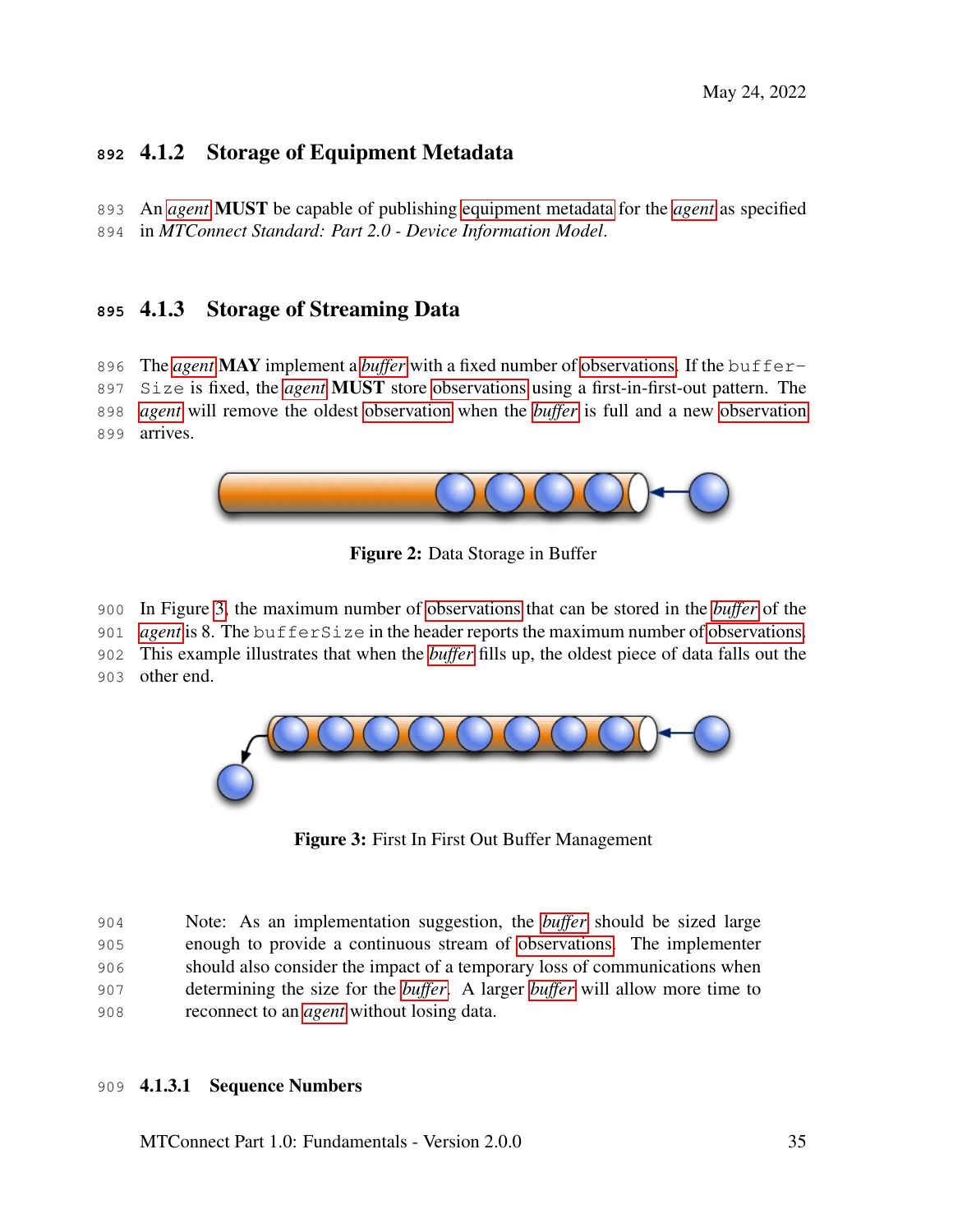In an *[agent](#page-12-0)*, each occurrence of an [observation](#page-0-0) in the *[buffer](#page-12-1)* will be assigned a mono-

- tonically increasing unsigned 64-bit integer (*[sequence number](#page-17-0)*) when it arrives. The first
- *[sequence number](#page-17-0)* MUST be 1.
- The *[sequence number](#page-17-0)* for each [observation](#page-0-0) MUST be unique for an instance of an *[agent](#page-12-0)*
- 914 identified by an instanceId.
- [T](#page-17-0)able [1](#page-40-0) illustrates the changing of the instanceId when an *[agent](#page-12-0)* resets the *[sequence](#page-17-0)*
- <span id="page-40-0"></span>*[number](#page-17-0)* to 1.

| instanceId      | sequence        |  |  |
|-----------------|-----------------|--|--|
|                 | 234             |  |  |
|                 | 235             |  |  |
| 234556          | 236             |  |  |
|                 | 237             |  |  |
|                 | 238             |  |  |
|                 | Agent Stops and |  |  |
| <b>Restarts</b> |                 |  |  |
|                 | 1               |  |  |
|                 | $\overline{2}$  |  |  |
| 234557          | 3               |  |  |
|                 | 4               |  |  |
|                 | 5               |  |  |

Table 1: instanceId and sequence

- Figure [4](#page-41-0) shows two additional pieces of information defined for an *[agent](#page-12-0)*:
- firstSequence the oldest [observation](#page-0-0) in the *[buffer](#page-12-1)*. The *[agent](#page-12-0)* removes this [observation](#page-0-0) when it receives the next [observation](#page-0-0)
- lastSequence the newest [observation](#page-0-0) in the *[buffer](#page-12-1)*
- 921 firstSequence and lastSequence provide the range of values for the REST API requests.
- The *[agent](#page-12-0)* MUST begin evaluating [observations](#page-0-0) with *[sample request](#page-20-1)*'s from parameter.
- Also, the *[agent](#page-12-0)* MUST include a maximum number of [observations](#page-0-0) given by the count
- parameter in the *[response document](#page-16-0)*.
- In Figure [5,](#page-41-1) the request specifies the [observations](#page-0-0) start at *[sequence number](#page-17-0)* 15 (from) 927 and includes a total of three items (count).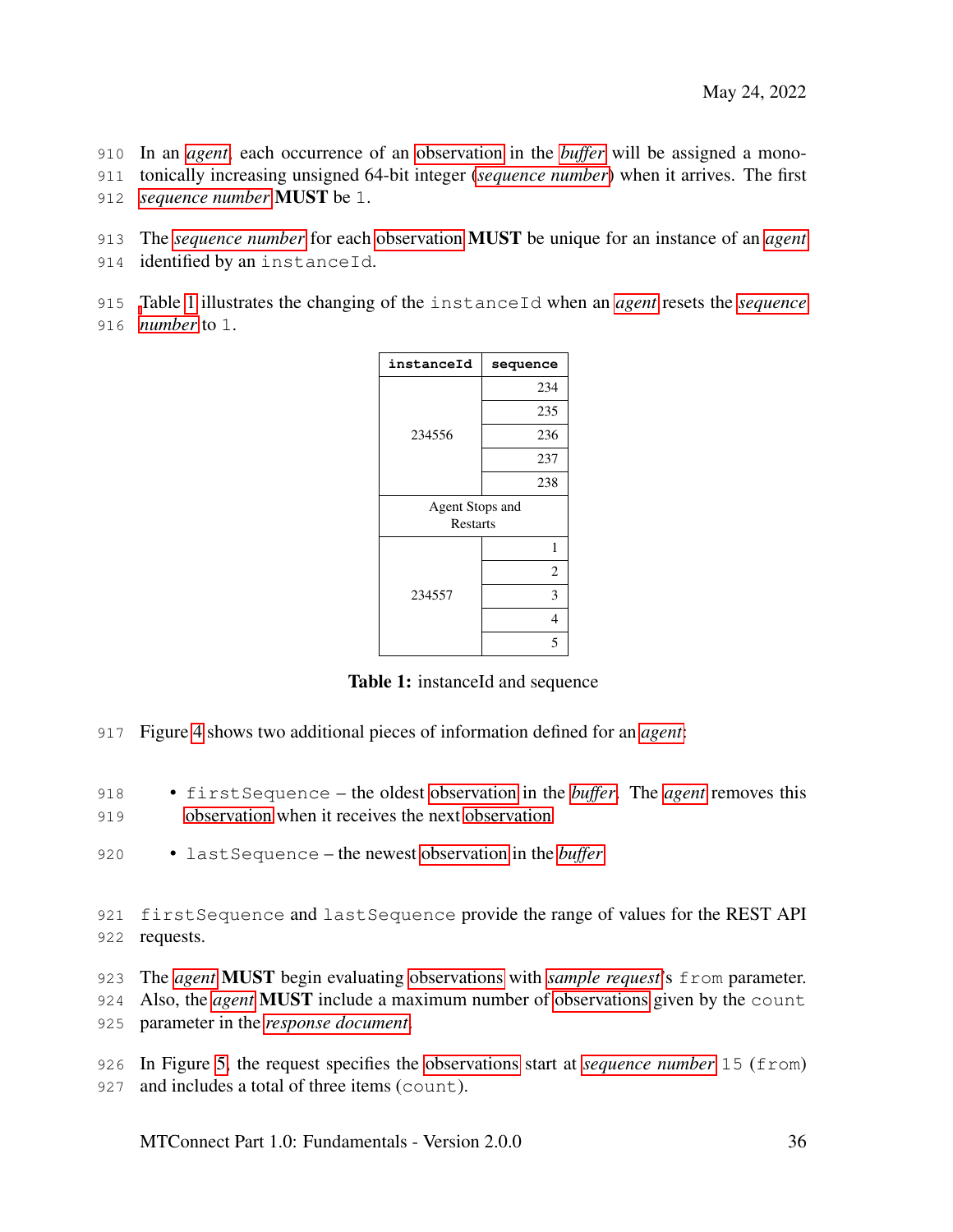<span id="page-41-0"></span>

<span id="page-41-1"></span>Figure 4: Indentifying the range of data with firstSequence and lastSequence



Figure 5: Identifying the range of data with from and count

- 928 nextSequence header property has the *[sequence number](#page-17-0)* of the next [observation](#page-0-0) in the
- 929 *[buffer](#page-12-1)* for subsequent *[sample requests](#page-20-1)* providing a contiguous set of [observations.](#page-0-0) In the
- 930 example in Figure [5,](#page-41-1) the next *[sequence number](#page-17-0)* (nextSequence) will be 18.
- 931 As shown in Figure [6,](#page-41-2) the combination of from and count defined by the *[request](#page-20-2)* indi-
- 932 cates a *[sequence number](#page-17-0)* for data that is beyond that which is currently in the *[buffer](#page-12-1)*. In
- <span id="page-41-2"></span>933 this case, nextSequence is set to a value of *lastSequence*+1.



Figure 6: Indentifying the range of data with nextSequence and lastSequence

## 934 4.1.3.2 Observation Buffer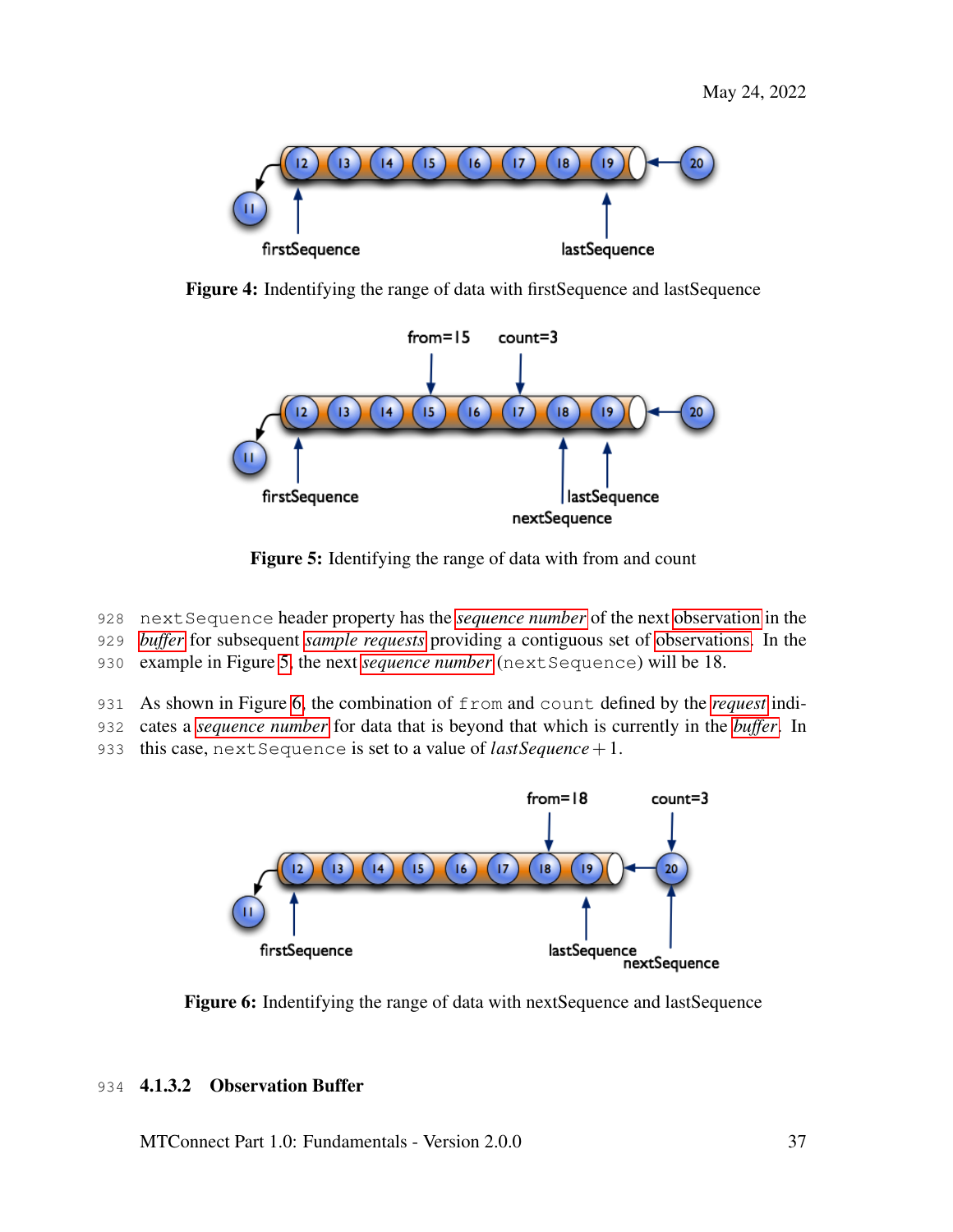- An [observation](#page-0-0) has four pieces of information as follows:
- 1. *[sequence number](#page-17-0)* associated with each [observation](#page-0-0) sequence.
- 937 2. The timestamp the [observation](#page-0-0) was made..
- 3. A reference to the dataitemid from the *MTConnect Standard: Part 2.0 Device Information Model*.
- 4. The value of the [observation.](#page-0-0)

<span id="page-42-0"></span>

| result           | dataItemId   | timestamp                 | sequence |
|------------------|--------------|---------------------------|----------|
| UNAVA TI ABLE    | AVATL-28277  | 2016-12-13T09:44:00.2221Z | 101      |
| <b>AVATLABLE</b> | AVATL-28277  | 2016-12-13T09:54:00.3839Z | 102.     |
| 25.348           | POS-Y-28277  | 2016-12-13T10:00:00.0594Z | 103      |
| 13.23            | POS-Z-28277  | 2016-12-13T10:00:00.0594Z | 104      |
| $\Omega$         | $SS - 28277$ | 2016-12-13T10:00:03.2839Z | 105      |
| 11.195           | POS-X-28277  | 2016-12-13T10:00:03.2839Z | 106      |
| 24.938           | POS-Y-28277  | 2016-12-13T10:00:03.2839Z | 107      |
| 1.143            | POS-Z-28277  | 2016-12-13T10:01:37.8594Z | 108      |
| 1002             | $SS - 28277$ | 2016-12-13T10:02:03.2617Z | 109      |

Table [2](#page-42-0) is an example demonstrating the concept of how data may be stored in an *[agent](#page-12-0)*:

#### Table 2: Data Storage Concept

#### 4.1.3.3 Timestamp

- [observations](#page-0-0) MUST have a timestamp giving the most accurate time that the [observa-](#page-0-0)[tion](#page-0-0) occurred.
- 945 The timezone of the timestamp MUST be UTC (Coordinated Universal Time) and
- represented using ISO 8601 format: e.g., "2010-04-01T21:22:43Z".

947 Applications **SHOULD** use the [observation'](#page-0-0)s timestamp for ordering as opposed to *[sequence number](#page-17-0)*.

949 All [observations](#page-0-0) occurring at the same time **MUST** have the same timestamp.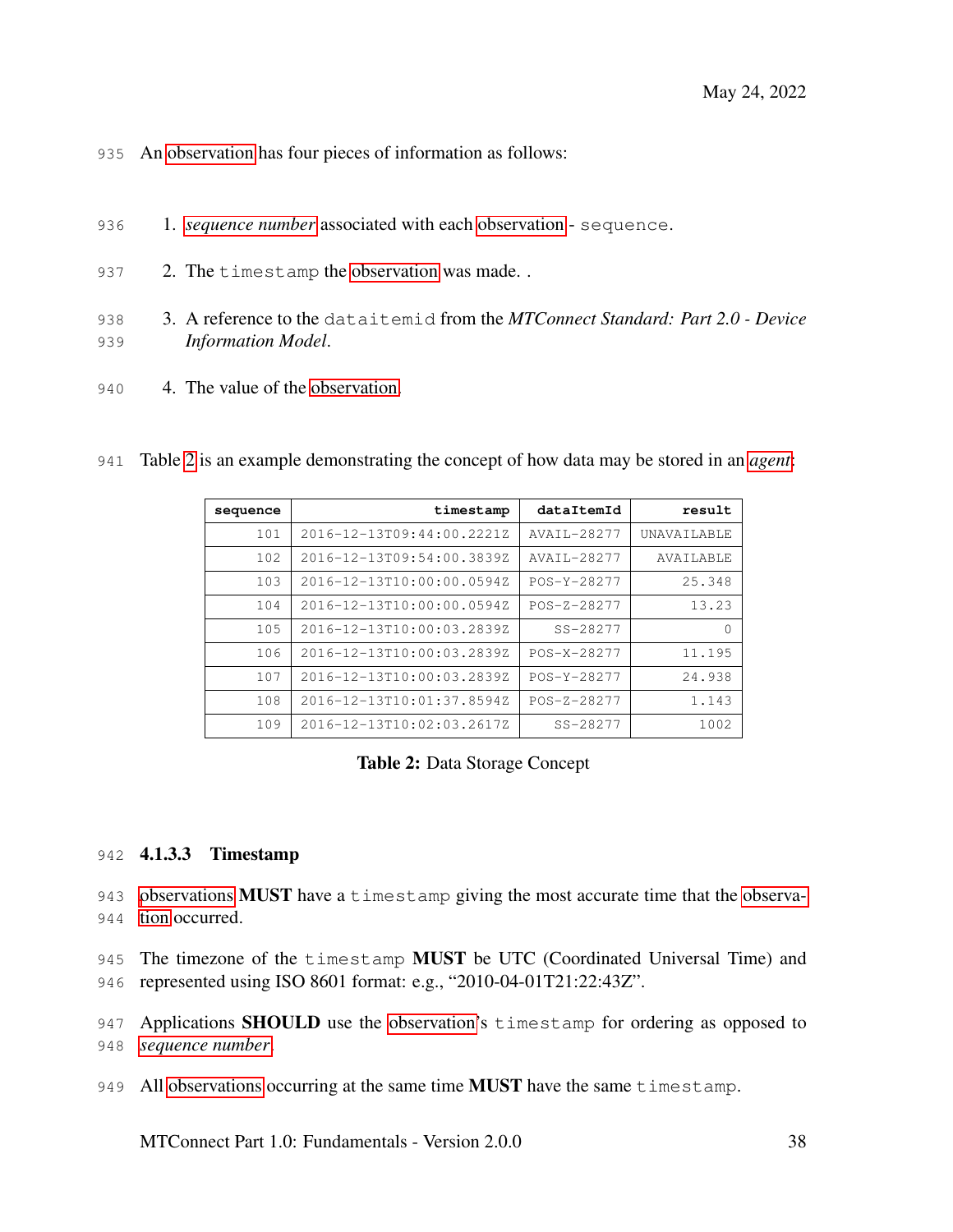### 4.1.3.4 Recording Occurrences of Streaming Data

 The *[agent](#page-12-0)* MUST only place [observations](#page-0-0) in the *[buffer](#page-12-1)* if the data has changed from the 952 previous [observation](#page-0-0) for the same DataItem.

 The *[agent](#page-12-0)* MUST place every [observation](#page-0-0) in the *[buffer](#page-12-1)*, without checking for changes, in the following cases:

- 955 The discrete attribute is true for the DataItem.
- 956 The representation is DISCRETE.
- 957 The representation is TIME SERIES.

### 4.1.3.5 Maintaining Last Value for Data Entities

 An *[agent](#page-12-0)* MUST retain the most recent [observation](#page-0-0) associated with each DataItem, even if the [observation](#page-0-0) is no longer in the *[buffer](#page-12-1)*. This function supports the *[current request](#page-19-0)* functionality.

#### 4.1.3.6 Unavailability of Data

An [observation](#page-0-0) with the value of UNAVAILABLE indicates the value is indeterminate.

 The *[agent](#page-12-0)* MUST initialize every DataItem, unless it has a constant value (see below), with an [observation](#page-0-0) with the value of UNAVAILABLE. Aditionally, whenever the data source is unreachable, every DataItem associated with the data source must have an [observation](#page-0-0) with the value of UNAVAILABLE and timestamp when the connection was lost.

An DataItem that is constrained to a constant value, as defined in *MTConnect Standard:*

*Part 2.0 - Device Information Model*, MUST only have an [observation](#page-0-0) with the constant

<span id="page-43-0"></span>971 value and **MUST NOT** be set to UNAVAILABLE.

#### **4.1.3.7 Persistence and Recovery**

The *[agent](#page-12-0)* MAY have a fixed size *[buffer](#page-12-1)* and the *[buffer](#page-12-1)* MAY be ephemeral.

- If the *[buffer](#page-12-1)* is recoverable, the *[agent](#page-12-0)* MUST NOT change the instanceId and MUST
- NOT set the *[sequence number](#page-17-0)* to 1. The *[sequence number](#page-17-0)* MUST be one greater than the
- 976 maximum value of the recovered [observations.](#page-0-0)  $max(sequence) + 1$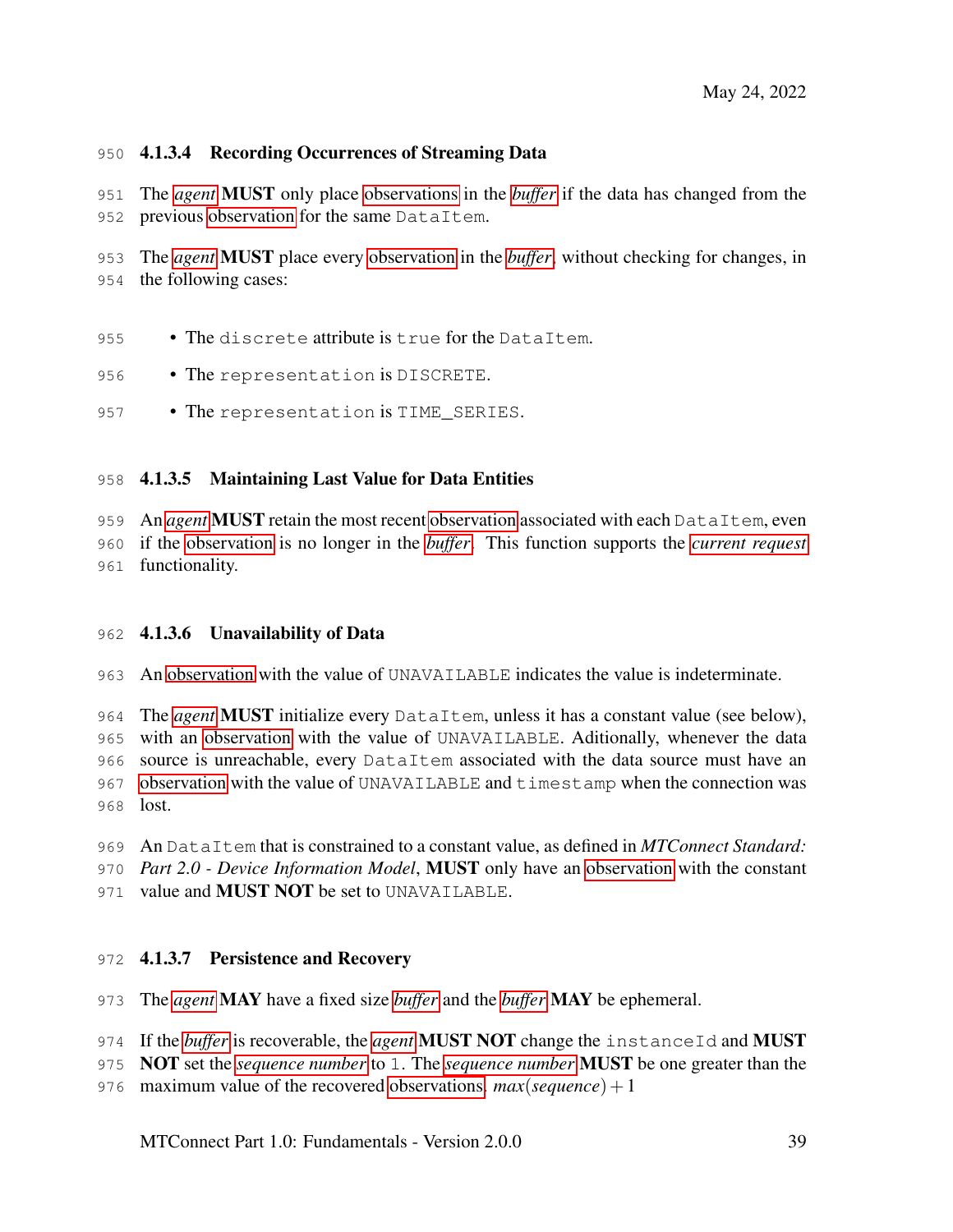## **<sup>977</sup>** 4.1.4 Storage of MTConnect Assets

- 978 An *[agent](#page-12-0)* MAY only retain a limited number of Assets in the *[asset buffer](#page-12-2)*. The Assets
- 979 [a](#page-12-2)re stored in first-in-first-out method where the oldest Asset is removed when the *[asset](#page-12-2)*
- 980 *[buffer](#page-12-2)* is full and a new Asset arrives.
- 981 Figure [7](#page-44-0) illustrates the oldest Asset being removed from the *[asset buffer](#page-12-2)* when a new
- <span id="page-44-0"></span>982 Asset is added and the *[asset buffer](#page-12-2)* is full:



Figure 7: First In First Out Asset Buffer Management

- 983 Assets are indexed by assetId. In the case of Assets, Figure [8](#page-44-1) demonstrates the
- <span id="page-44-1"></span>984 relationship between the key (assetId) and the stored Asset:



Figure 8: Relationship between assetId and stored Asset documents

985 Note: The key (assetId) is independent of the order of the Asset stored 986 in the *[asset buffer](#page-12-2)*.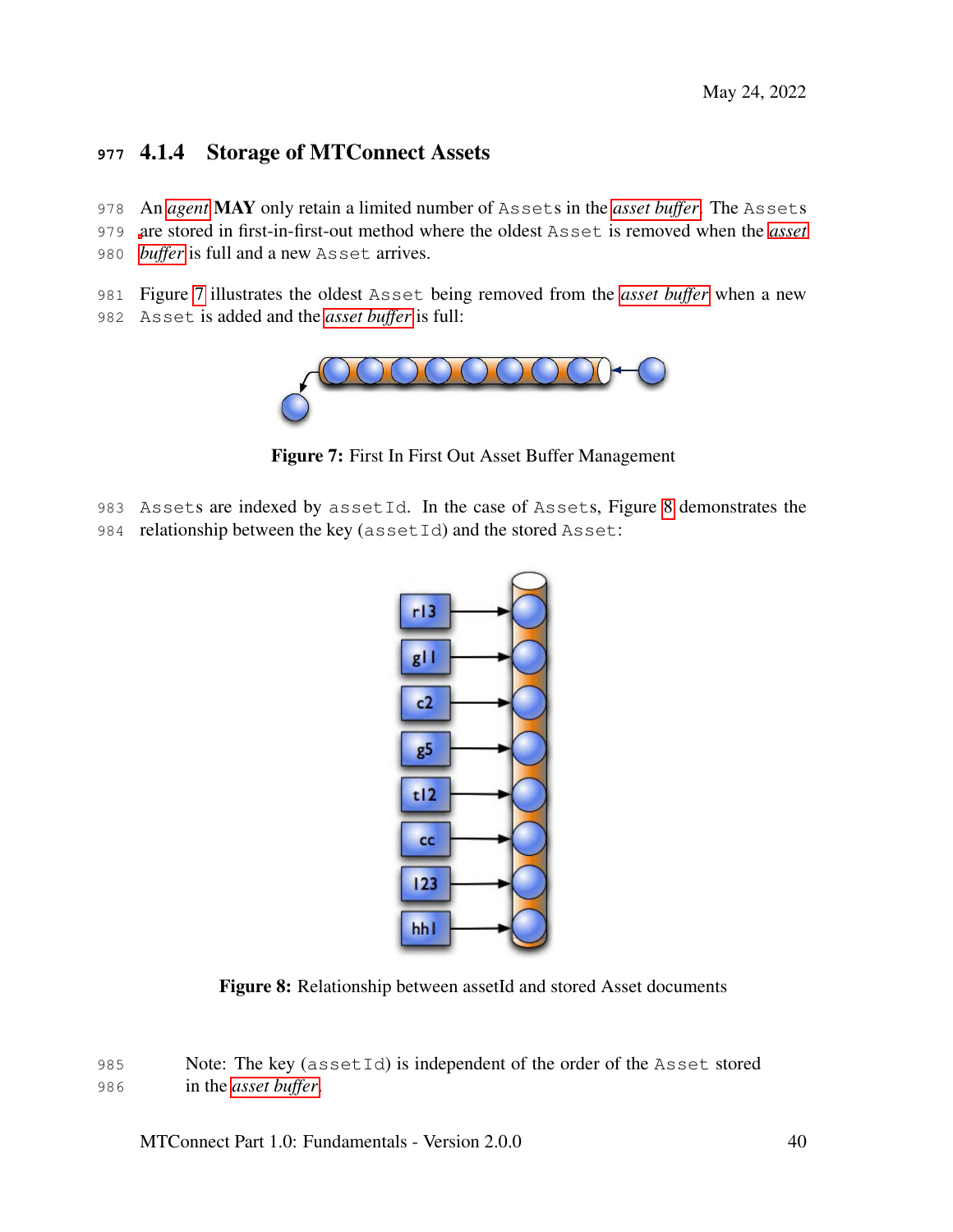When the *[agent](#page-12-0)* receives a new Asset, one of the following rules MUST apply:

| 988 | • If the Asset is not in the <i>asset buffer</i> , the <i>agent</i> <b>MUST</b> add the new Asset to the |
|-----|----------------------------------------------------------------------------------------------------------|
| 989 | front of the <i>asset buffer</i> . If the <i>asset buffer</i> is full, the oldest Asset will be removed  |
| 990 | from the <i>asset buffer</i> .                                                                           |

 • If the Asset is already in the *[asset buffer](#page-12-2)*, the *[agent](#page-12-0)* MUST replace the existing Asset and move the Asset to the front of the *[asset buffer](#page-12-2)*.

 The number of Asset that may be stored in an *[agent](#page-12-0)* is defined by the value for as-994 setBufferSize. An assetBufferSize of 4,294,967,296 or  $2^{32}$  MUST indicate unlimited storage.

- The *[asset buffer](#page-12-2)* MAY be ephemeral and the Asset entities will be lost if the *[agent](#page-12-0)* clears the *[asset buffer](#page-12-2)*. They must be recovered from the data source.
- *MTConnect Standard: Part 4.0 Asset Information Model* provides additional information on [asset](#page-0-0) management.

## 4.2 Response Documents

 *[response documents](#page-16-0)* are electronic documents generated by an *[agent](#page-12-0)* in response to a *[re-](#page-20-2)[quest](#page-20-2)* for data.

- The *[response documents](#page-16-0)* defined in the MTConnect Standard are:
- *[MTConnectDevices Response Document](#page-19-1)*: Describes the composition and config- uration of the *[Device](#page-25-0)* and the data that can be observed. See *Section [5.2](#page-61-0) - [MT-](#page-61-0) [ConnectDevices Response Document](#page-61-0)* and *MTConnect Standard: Part 2.0 - Device Information Model* for details on this information model.
- *[MTConnectStreams Response Document](#page-19-2)*: *[Observations](#page-25-1)* made at a point in time about related *[DataItems](#page-24-1)*. See *Section [5.3](#page-66-0) - [MTConnectStreams Response Document](#page-66-0)* and *MTConnect Standard: Part 3.0 - Observation Information Model* for details on this information model.
- *[MTConnectAssets Response Document](#page-19-3)*: *[Assets](#page-24-0)* related to *[Devices](#page-25-0)*. See *Section [5.4](#page-70-0) - [MTConnectAssets Response Document](#page-70-0)* and *MTConnect Standard: Part 4.0 - Asset Information Model* for details on this information model.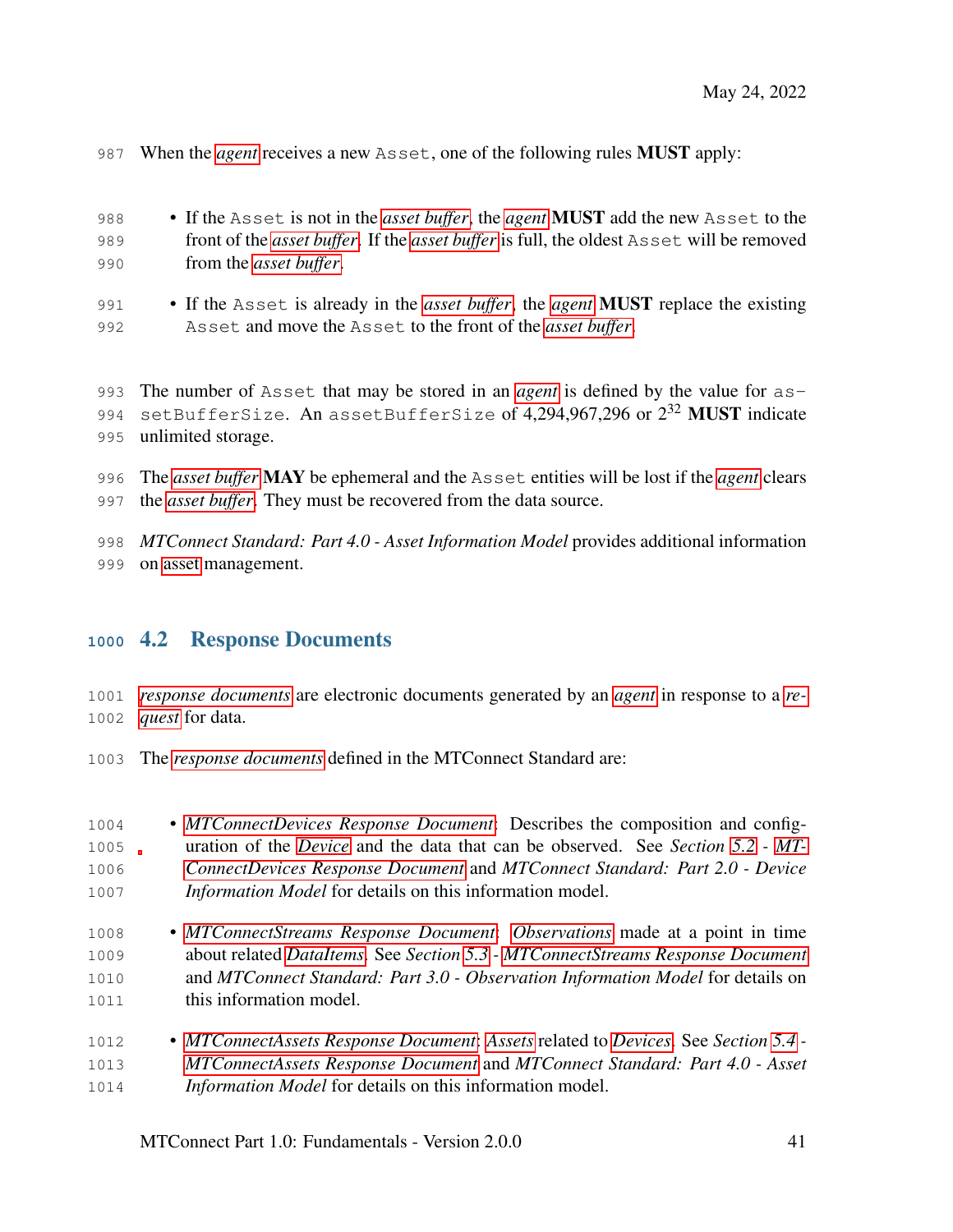• *[MTConnectErrors Response Document](#page-19-4)*: Information in response to a failed request. See *Section [6.1](#page-74-0) - [MTConnectErrors Response Document](#page-74-0)* for details on this informa-tion model.

## 4.3 Request/Response Information Exchange

 The transfer of information between an *[agent](#page-12-0)* and a client software application is based on a *[request and response](#page-20-3)* REST protocol. A client application requests specific information from an *[agent](#page-12-0)* and an *[agent](#page-12-0)* responds with a *[response document](#page-16-0)*.

There are four types of *[MTConnect Requests](#page-19-5)*. These *[requests](#page-20-2)* are as follows:

| 1023 | • <i>probe request</i> : Requests information about one more more <i>Devices</i> as an MTCon-                                                                                             |
|------|-------------------------------------------------------------------------------------------------------------------------------------------------------------------------------------------|
| 1024 | nectDevices block.                                                                                                                                                                        |
| 1025 | • <i>current request:</i> Requests the most recent, or snapshot at a <i>sequence number</i> , obser-                                                                                      |
| 1026 | vations as an MTConnect Streams block.                                                                                                                                                    |
| 1027 | • sample request: Requests a series of observations as an MTConnectStreams                                                                                                                |
| 1028 | block.                                                                                                                                                                                    |
| 1029 | • asset request: Requests a set of assets as an MTConnect Assets block.                                                                                                                   |
|      | $\mathcal{A} \wedge \mathcal{A} \wedge \mathcal{A}$ . The contraction of the second $\mathcal{A}$ is the contraction of $\mathcal{A}$ in the contract of $\mathcal{A}$ . In the finite of |

 If an *[agent](#page-12-0)* is unable to respond to the request for information or the request includes invalid information, the *[agent](#page-12-0)* will publish an *[MTConnectErrors Response Document](#page-19-4)*. See MTConnectErrors.

See *Section [5.1](#page-47-0) - [REST Protocol](#page-47-0)* for the details on the normative requirements of the agent.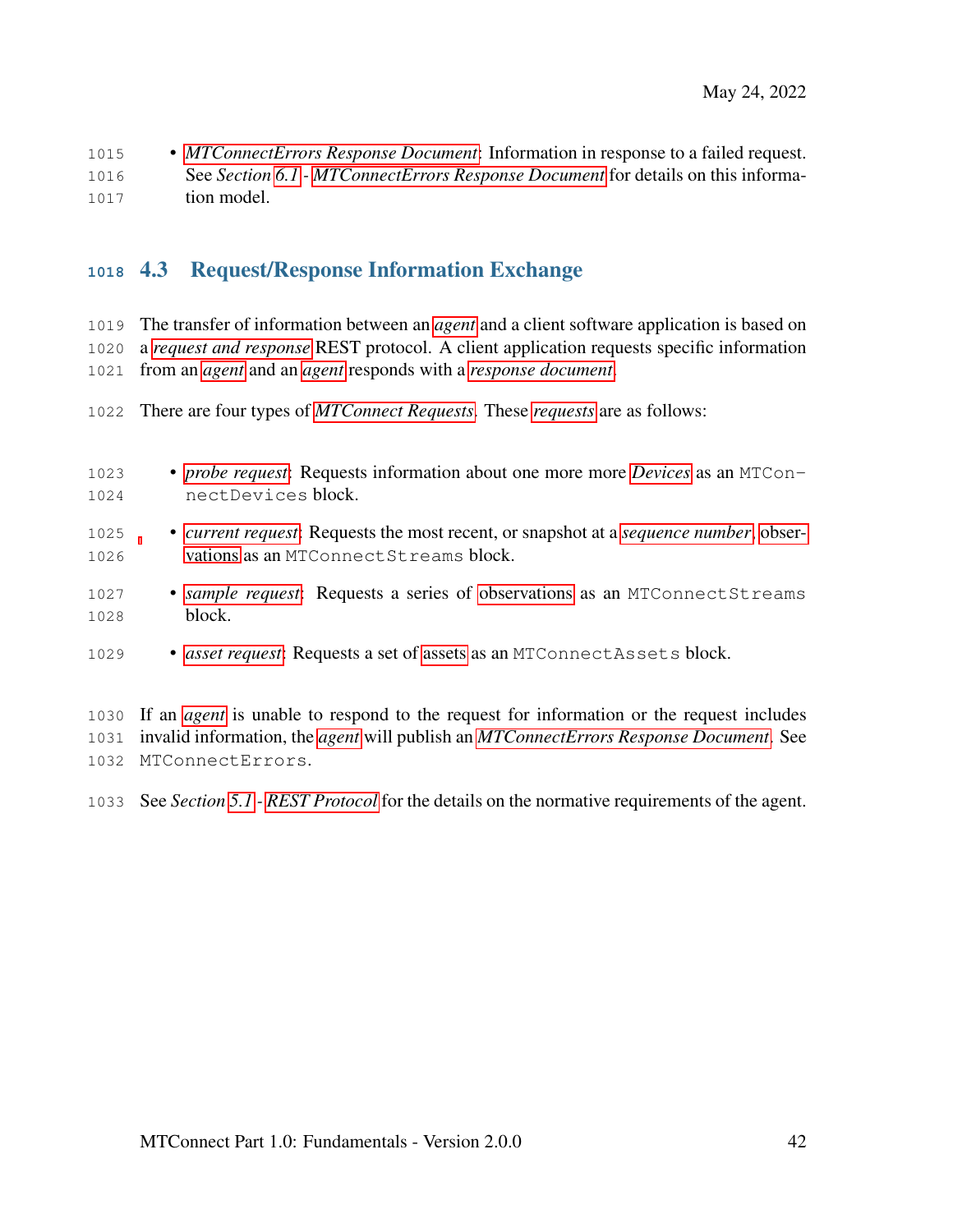# 5 MTConnect Protocol

- The *[agent](#page-12-0)* MUST support the *Section [5.1](#page-47-0) - [REST Protocol](#page-47-0)* and produce [XML](#page-36-0) representa-tions of the information models.
- <span id="page-47-0"></span>All other protocols and representations are optional.

## 5.1 REST Protocol

 An *[agent](#page-12-0)* MUST provide a REST API [application programming interface \(API\)](#page-26-0) support-1040 ing HTTP version 1.0 or greater. This interface **MUST** support HTTP (RFC7230) and use URIs (RFC3986) to identify specific information requested from an *[agent](#page-12-0)*.

The REST API adheres to the architectural principles of a stateless service to retrieve infor-

mation associated with pieces of equipment. Additionally, the API is read-only and does

not produce any side effects on the *[agent](#page-12-0)* or the equipment. In REST state management,

the client is responsible for recovery in case of an error or loss of connection.

## 5.1.1 HTTP Request

 An *[agent](#page-12-0)* MUST support the HTTP GET verb, all other verbs are optional. See IETF RFC 7230 for a complete description of the HTTP request structure.

 The HTTP uses Uniform Resource Identifiers (URI) as outlined in IETF RFC 3986 as the *request-target*. IETF RFC 7230 specifies the http URI scheme for the *request-target* as follows:

1. protocol: The protocol used for the request. Must be http or https.

- 2. authority: The network domain or address of the agent with an optional port.
- 3. path: A Hierarchical Identifier following a slash (/) and before the optional question-mark (?). The path separates segments by a slash (/).
- 4. query: The portion of the HTTP request following the question-mark (?). The query portion of the HTTP request is composed of key-value pairs, = separated by 1058 an ampersand  $(\&)$ .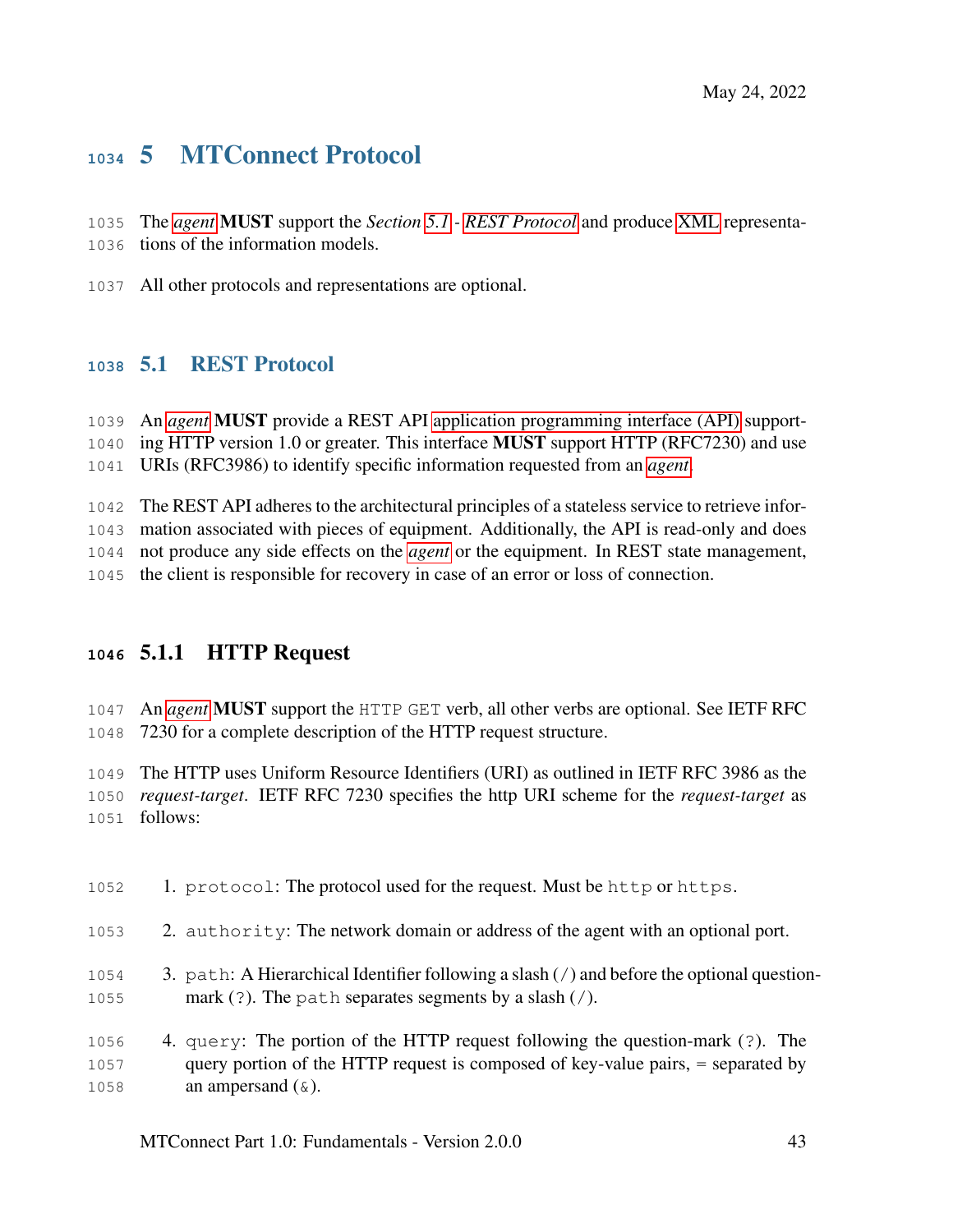#### 5.1.1.1 **path** Portion of an HTTP Request

The path portion of the *request-target* has the following segments:

| 1061         | · device-name or uuid: optional name or uuid of the Device                                                       |
|--------------|------------------------------------------------------------------------------------------------------------------|
| 1062<br>1063 | • request: request, must be one of the following: (also see Section 5.1.4.3 - Oper-<br><i>ations for Agent</i> ) |
| 1064         | - probe                                                                                                          |
| 1065         | - current                                                                                                        |
| 1066         | - sample                                                                                                         |
| 1067         | - asset or assets                                                                                                |
| 1068         | * asset request has additional optional segment <asset ids=""></asset>                                           |

 If name or uuid segement are not specified in the *[HTTP Request](#page-21-0)*, an *[agent](#page-12-0)* MUST return information for all pieces of equipment. The following sections will

- Examples:
- http://localhost:5000/my\_device/probe
- 1073 The request only provides information about my\_device.
- http://localhost:5000/probe
- The request provides information for all devices.

The following section specifies the details for each request.

## 5.1.2 MTConnect REST API

 [A](#page-19-6)n *[agent](#page-12-0)* MUST support *[probe requests](#page-20-4)*, *[current requests](#page-19-0)*, *[sample requests](#page-20-1)*, and *[asset](#page-19-6) [requests](#page-19-6)*.

See the operations of the Agent for details regarding the *[requests](#page-20-2)*.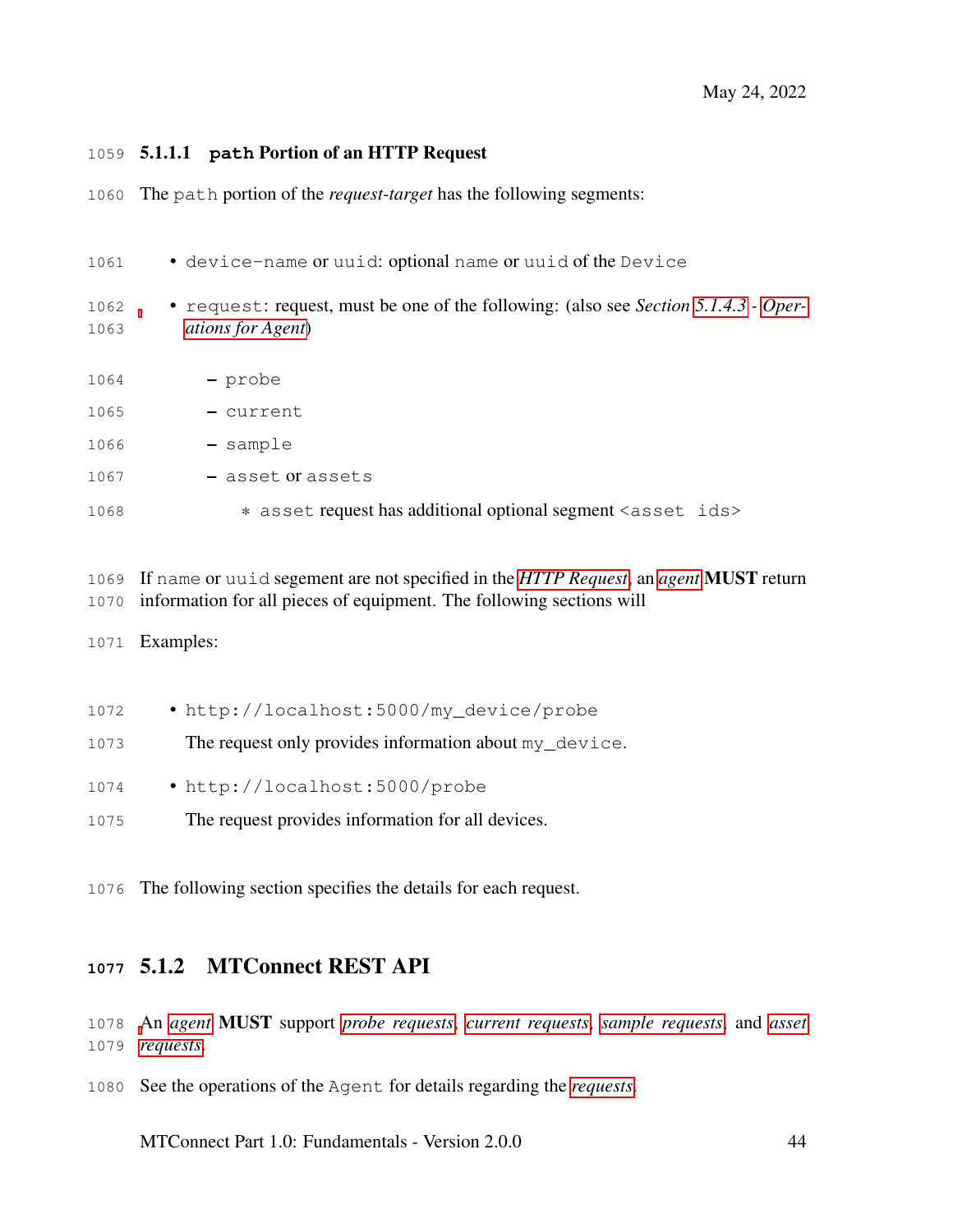## 5.1.3 HTTP Errors

 When an *[agent](#page-12-0)* receives an *[HTTP Request](#page-21-0)* that is incorrectly formatted or is not supported by the *[agent](#page-12-0)*, the *[agent](#page-12-0)* MUST publish an *[HTTP Error Message](#page-21-1)* which includes a specific status code from the tables above indicating that the *[request](#page-20-2)* could not be handled by the *[agent](#page-12-0)*.

 Also, if the *[agent](#page-12-0)* experiences an internal error and is unable to provide the requested *[response document](#page-16-0)*, it MUST publish an *[HTTP Error Message](#page-21-1)* that includes a specific status code from the table above.

 When an *[agent](#page-12-0)* encounters an error in interpreting or responding to an *[HTTP Request](#page-21-0)*, the *[agent](#page-12-0)* MUST also publish an *[MTConnectErrors Response Document](#page-19-4)* that provides additional details about the error. See *Section [6](#page-73-0) - [Error Information Model](#page-73-0)* for details on the *[MTConnectErrors Response Document](#page-19-4)*.

### 5.1.3.1 Streaming Data

 [H](#page-0-0)TTP *[data streaming](#page-19-7)* is a method for an *[agent](#page-12-0)* to provide a continuous stream of [observa-](#page-0-0)[tions](#page-0-0) in response to a single *[request](#page-20-2)* using a *[publish and subscribe](#page-20-5)* communication pattern.

 When an *[HTTP Request](#page-21-0)* includes an interval parameter, an *[agent](#page-12-0)* MUST provide data with a minimum delay in milliseconds between the end of one data transmission and the beginning of the next. A value of zero (0) for the interval parameter indicates that [t](#page-20-1)he *[agent](#page-12-0)* should deliver data at the highest rate possible and is only relevant for *[sample](#page-20-1) [requests](#page-20-1)* .

1101 The format of the response **MUST** use an  $x$ -multipart-replace encoded message with each section separated by MIME boundaries. Each section MUST contain an entire

*[MTConnectStreams Response Document](#page-19-2)*.

 [W](#page-19-2)hen streaming for a *[current request](#page-19-0)*, the *[agent](#page-12-0)* produces an *[MTConnectStreams Response](#page-19-2) [Document](#page-19-2)* with the most current [observations](#page-0-0) every interval milliseconds.

When streaming for a *[sample request](#page-20-1)*, if there are no available [observations](#page-0-0) after the in-

terval time elapsed, the *[agent](#page-12-0)* MUST wait for either the heartbeat time to elapse or

an [observation](#page-0-0) arrives. If the heartbeat time elapses and no [observations](#page-0-0) arrive, then

an empty *[MTConnectStreams Response Document](#page-19-2)* MUST be sent.

Note: For more information on MIME, see IETF RFC 1521 and RFC 822.

An example of the format for an *[HTTP Request](#page-21-0)* that includes an interval parameter is: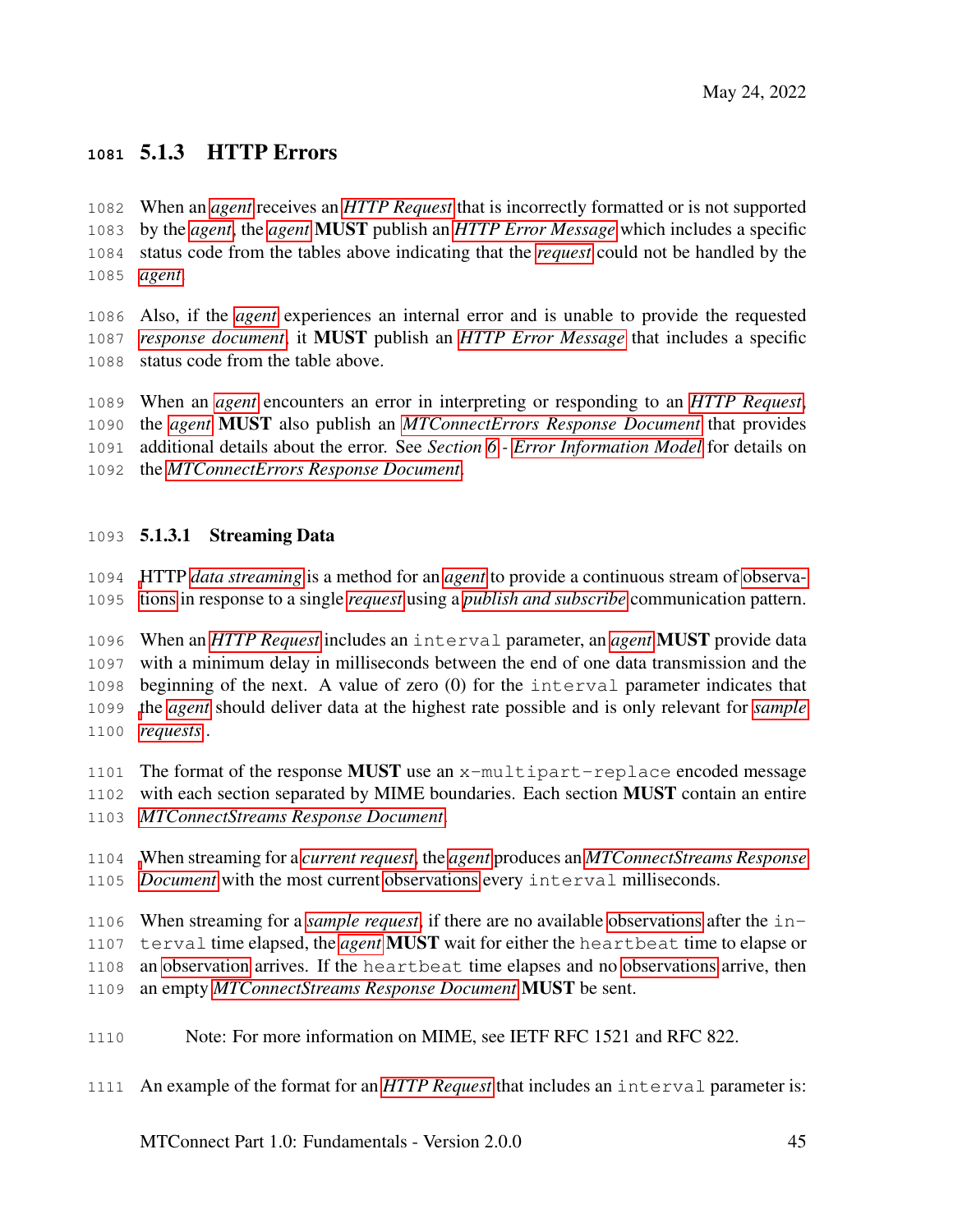#### Example 1: Example for HTTP Request with interval parameter

1 http://localhost:5000/sample?interval=1000

#### <span id="page-50-0"></span>HTTP Response Header:

1114 1 HTTP/1.1 200 OK

#### Example 2: HTTP Response header

|      | 1114 1 HTTP/1.1 200 OK                                    |
|------|-----------------------------------------------------------|
|      | 1115 2 Connection: close                                  |
|      | 1116 3 Date: Sat, 13 Mar 2010 08:33:37 UTC                |
|      | 1117 4 Status: 200 OK                                     |
| 1118 | 5 Content-Disposition: inline                             |
|      | $1119$ 6 X-Runtime: 144ms                                 |
|      | 1120 7 Content-Type: multipart/x-mixed-replace; boundary= |
|      | 1121 8 a8e12eced4fb871ac096a99bf9728425                   |
|      | 1122 9 Transfer-Encoding: chunked                         |
|      |                                                           |

Lines 1-9 in *Example [2](#page-50-0)* represent a standard header for a MIME multipart/x-mixed-

replace message. The boundary is a separator for each section of the stream. Lines 7-8

indicate this is a multipart MIME message and the boundary between sections.

1126 With streaming protocols, the Content-length **MUST** be omitted and  $\text{Transformer}$ 

1127 Encoding **MUST** be set to chunked (line 9). See IETF RFC 7230 for a full description

of the HTTP protocol and chunked encoding.

#### Example 3: HTTP Response header 2

```
1129 10 --a8e12eced4fb871ac096a99bf9728425
1130 11 Content-type: text/xml
1131 12 Content-length: 887
1132 13
1133 14 <?xml version="1.0" ecoding="UTF-8"?>
1134 15 <MTConnectStreams ...>...
```
 Each section of the document begins with a boundary preceded by two hyphens (-). The Content-type and Content-length header fields MUST be provided for each section and MUST be followed by <CR><LF><CR><LF> (ASCII code for <CR> is 13 and <LF> 10) before the [XML](#page-36-0) document. The header and the <CR><LF><CR><LF> MUST NOT be included in the computation of the content length.

 An *[agent](#page-12-0)* MUST continue to stream results until the client closes the connection. The *[agent](#page-12-0)* MUST NOT stop streaming for any reason other than the following:

• *[agent](#page-12-0)* process stops

1143 • The client application stops receiving data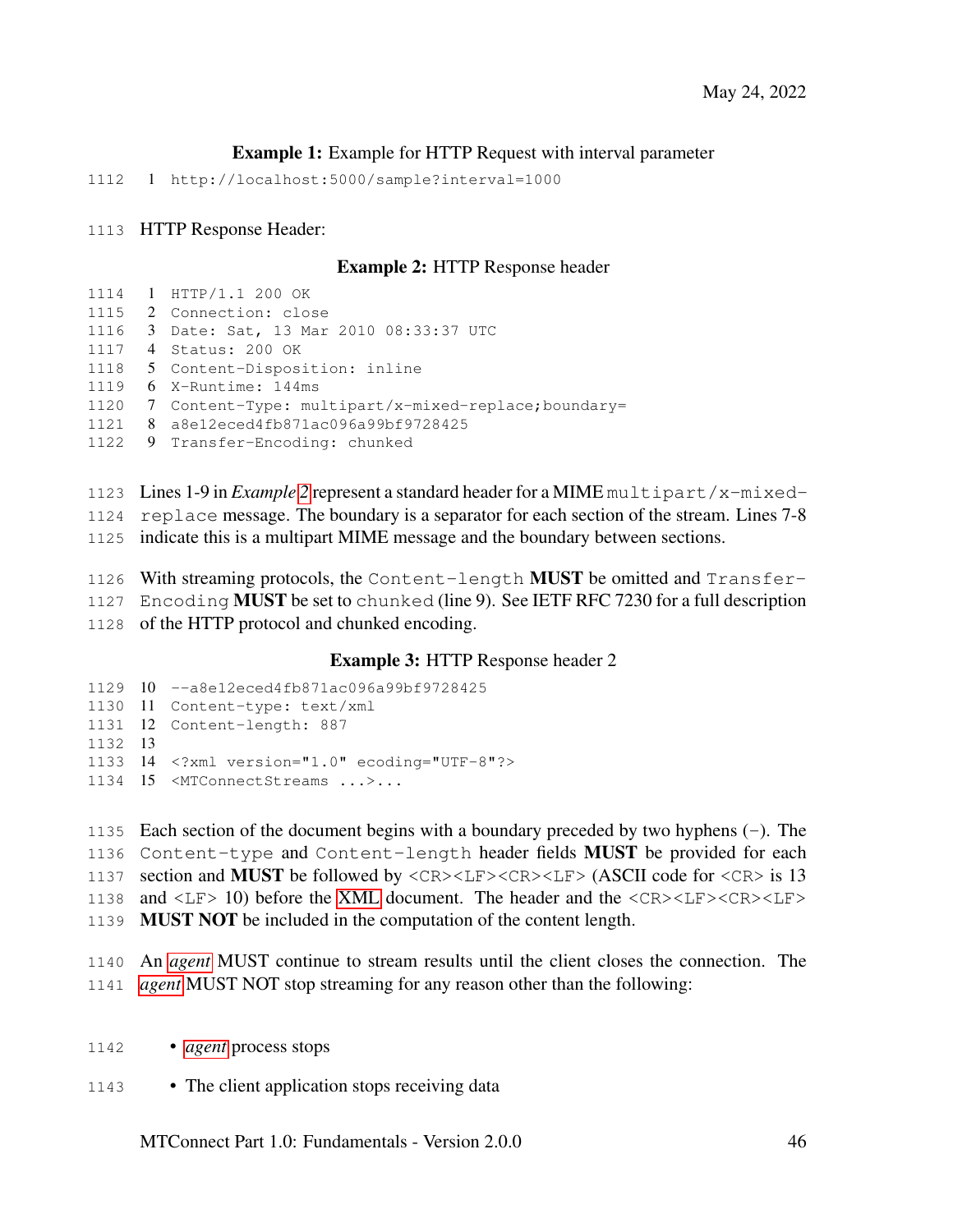### 5.1.3.1.1 Heartbeat

 [W](#page-14-0)hen *[streaming data](#page-20-0)* is requested from a *[sample request](#page-20-1)*, an *[agent](#page-12-0)* MUST support a *[heart-](#page-14-0) [beat](#page-14-0)* to indicate to a client application that the HTTP connection is still viable during times when there is no new data available to be published. The *[heartbeat](#page-14-0)* is indicated by an *[agent](#page-12-0)* by sending an MTConnect *[response document](#page-16-0)* with an empty Steams entity (See *MTConnect Standard: Part 3.0 - Observation Information Model* for more details on Streams) to the client software application.

 The *[heartbeat](#page-14-0)* MUST occur on a periodic basis given by the optional heartbeat query [p](#page-14-0)arameter and MUST default to 10 seconds. An *[agent](#page-12-0)* MUST maintain a separate *[heart-](#page-14-0) [beat](#page-14-0)* for each client application for which the *[agent](#page-12-0)* is responding to a *[data streaming](#page-19-7) [request](#page-20-2)*.

 An *[agent](#page-12-0)* MUST begin calculating the interval for the time-period of the *[heartbeat](#page-14-0)* for each client application immediately after a *[response document](#page-16-0)* is published to that specific client application.

 [T](#page-19-7)he *[heartbeat](#page-14-0)* remains in effect for each client software application until the *[data stream-](#page-19-7)[ing](#page-19-7) [request](#page-20-2)* is terminated by either the *[agent](#page-12-0)* or the client application.

#### 5.1.3.2 References

1161 A Component MAY include a set of Reference entities of the following types that MAY alter the content of the *[MTConnectStreams Response Documents](#page-19-2)* published in re-sponse to a *[current request](#page-19-0)* or a *[sample request](#page-20-1)* as specified:

- A *[Component](#page-24-2)* reference (ComponentRef) modifies the set of *[Observations](#page-25-1)*, lim- ited by a path query parameter of a *[current request](#page-19-0)* or *[sample request](#page-20-1)*, to include the *[Observations](#page-25-1)* associated with the entity whose value for its id attribute matches 1167 the value provided for the idRef attribute of the ComponentRef element. Ad- ditionally, *[Observations](#page-25-1)* defined for any *[lower level](#page-15-0)* entity(s) associated with the identified entities MUST also be returned. The result is equivalent to appending //[@id=<"idRef">] to the path query parameters of the *[current request](#page-19-0)* or*[sam-](#page-20-1)[ple request](#page-20-1)*. See *Section [4.1](#page-38-0) - [Agent](#page-38-0)* for more details on path queries.
- A *[DataItem](#page-24-1)* reference (DataItemRef) modifies the set of resulting *[Observations](#page-25-1)*, limited by a path query parameter of a *[current request](#page-19-0)* or *[sample request](#page-20-1)*, to include the *[Observations](#page-25-1)* whose value for its id attribute matches the value provided for the idRef attribute of the DataItemRef element. The result is equivalent to append- ing //[@id=<"idRef">] to the path query parameters of the *[current request](#page-19-0)* or *[sample request](#page-20-1)*. See *Section [4.1](#page-38-0) - [Agent](#page-38-0)* for more details on path queries.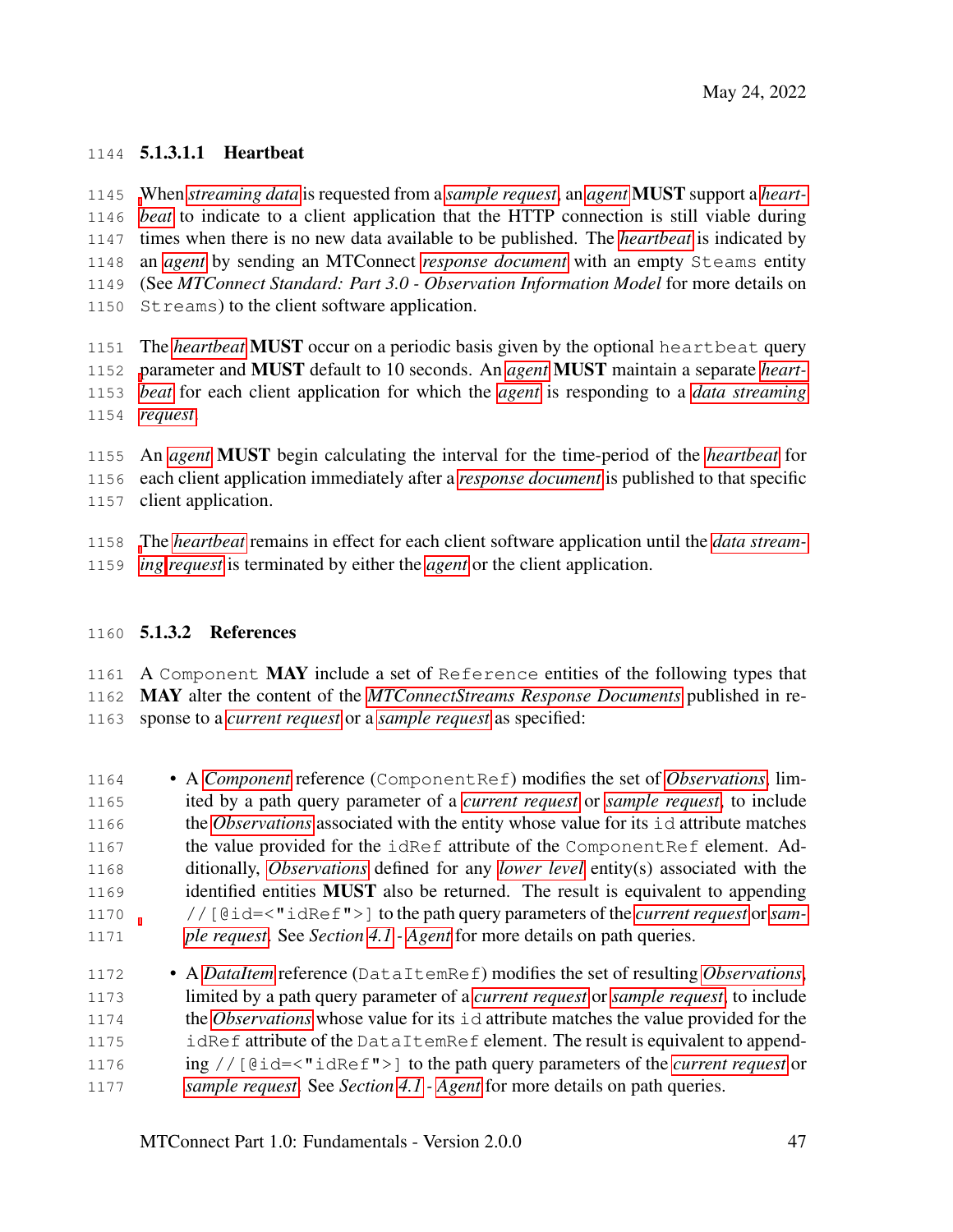## 5.1.4 Agent

- *[agent](#page-12-0)*.
- An *[agent](#page-12-0)* MUST perform the following tasks:
- 1181 Collect data from manufacturing equipment.
- Generate *[response documents](#page-16-0)*.
- Provide a REST interface using [Hypertext Transfer Protocol \(HTTP\).](#page-29-0)
- In addition to [XML](#page-36-0) and [HTTP,](#page-29-0) An *[agent](#page-12-0)* MAY provide additional protocols and represen-
- tations. Some representations MAY have companion specifications.

#### 5.1.4.1 Value Properties of Agent

*Table [3](#page-52-0)* lists the Value Properties of Agent.

<span id="page-52-0"></span>

| <b>Value Property name</b> | <b>Value Property type</b> | <b>Multiplicity</b> |
|----------------------------|----------------------------|---------------------|
| instanceId                 | uInt32                     |                     |
| sequenceNumber             | uInt64                     |                     |
| bufferSize                 | uInt32                     |                     |
| maxAssets                  | uInt32                     |                     |
| assetCount                 | uInt32                     |                     |

#### Table 3: Value Properties of Agent

- Descriptions for Value Properties of Agent:
- instanceId
- identifier for an *[instance](#page-14-1)* of the *[agent](#page-12-0)*.
- instanceId MUST be changed to a different unique number each time the *[buffer](#page-12-1)* is cleared and a new set of data begins to be collected.
- sequenceNumber
- *[sequence number](#page-17-0)*.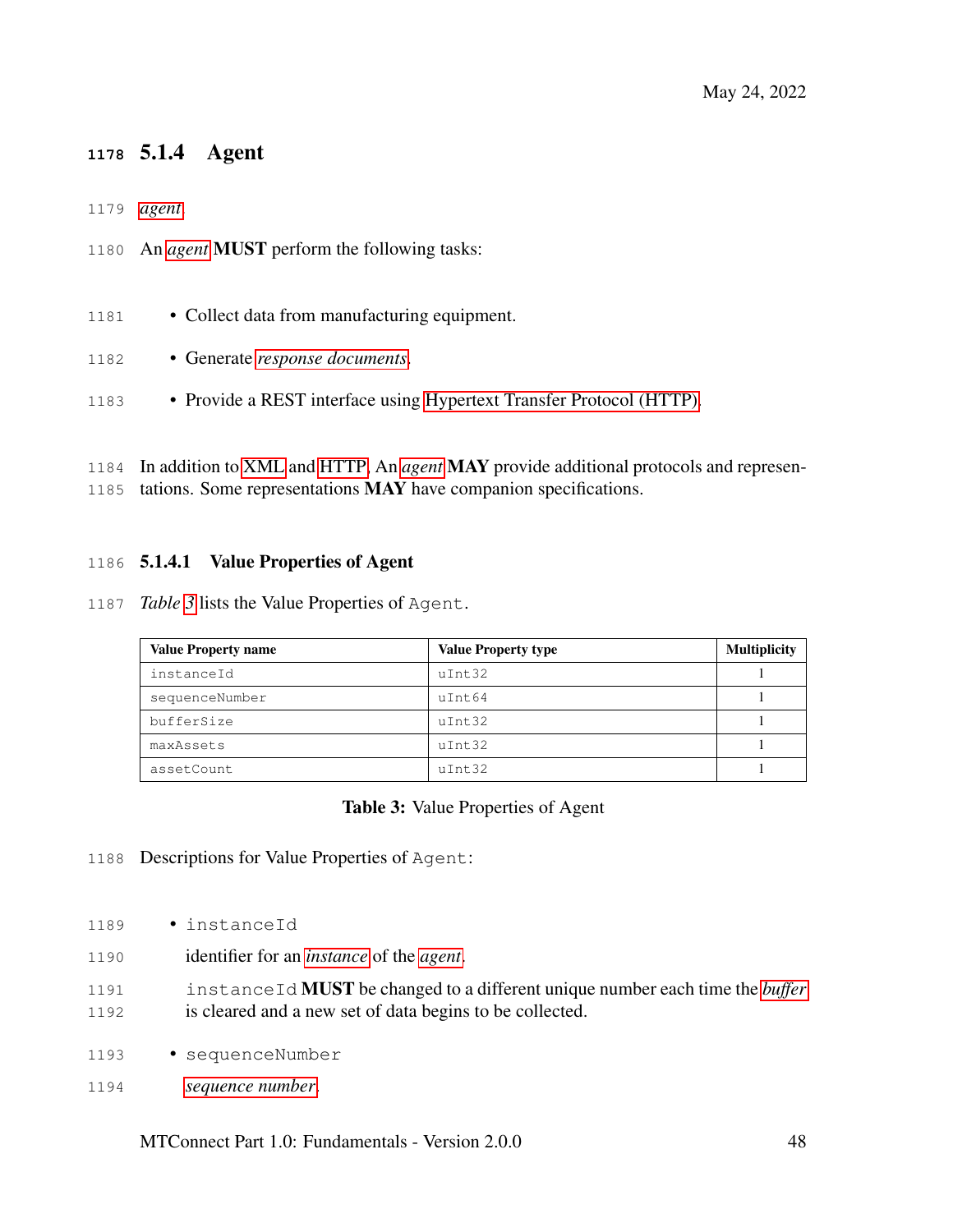- bufferSize
- maximum number of *[Observations](#page-25-1)* that MAY be retained in the *[agent](#page-12-0)* that published the *[response document](#page-16-0)* at any point in time.
- maxAssets
- maximum number of *[Assets](#page-24-0)* that MAY be retained in the *[agent](#page-12-0)* that published the *[response document](#page-16-0)* at any point in time.
- 1201 · assetCount
- current number of *[Assets](#page-24-0)* that are currently stored in the *[agent](#page-12-0)* as of the creation-Time that the *[agent](#page-12-0)* published the *[response document](#page-16-0)*.

### 5.1.4.2 Part Properties of Agent

<span id="page-53-1"></span>*Table [4](#page-53-1)* lists the Part Properties of Agent.

| <b>Part Property name</b>         | <b>Multiplicity</b> |
|-----------------------------------|---------------------|
| Observation (organized by buffer) | 0.*                 |
| Asset (organized by assetBuffer)  | $0.$ *              |

#### Table 4: Part Properties of Agent

#### Descriptions for Part Properties of Agent:

- 1207 Observation
- 1208 abstract entity that provides telemetry data for a DataItem at a point in time.
- buffer is a *[buffer](#page-12-1)* for Observation types.
- Asset
- abstract *[Asset](#page-24-0)*.
- assetBuffer is an *[asset buffer](#page-12-2)* for Asset types.

#### <span id="page-53-0"></span>5.1.4.3 Operations for Agent

• probe

| 1215 | <i>agent</i> <b>MUST</b> respond to a successful <i>probe request</i> with an MTConnect Devices |
|------|-------------------------------------------------------------------------------------------------|
| 1216 | entity containing either one, when a Device name or unid is given, or all known                 |
| 1217 | Device entries.                                                                                 |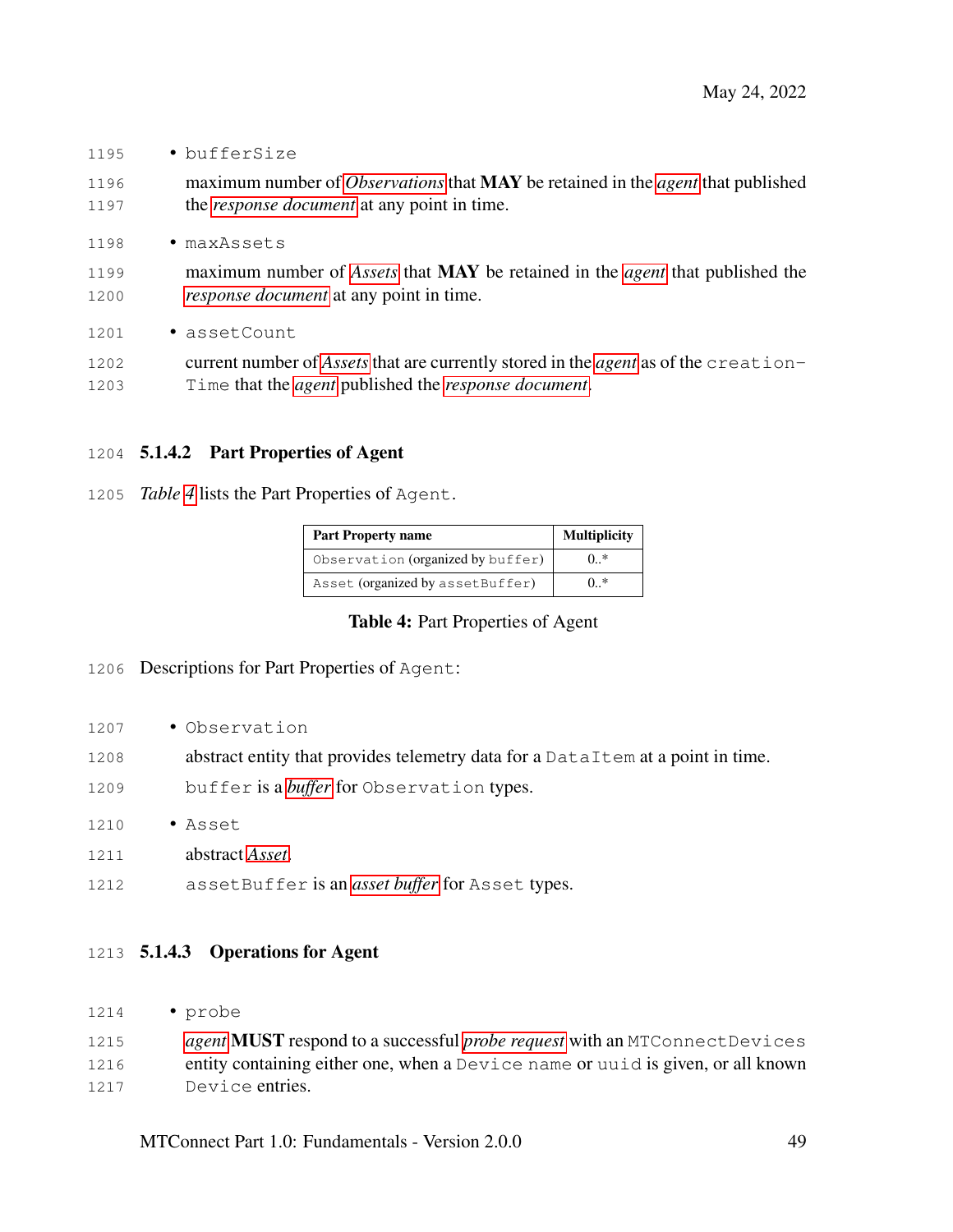| 1218<br>1219 | When successful, an MTConnectDevices entity is returned and status code of<br>200. Otherwise an MTConnectError and an associated status code. |
|--------------|-----------------------------------------------------------------------------------------------------------------------------------------------|
| 1220         | The parameters for Agent are:                                                                                                                 |
| 1221         | - device                                                                                                                                      |
| 1222         | if present, specifies that only the Device for the given name or uuid will be                                                                 |
| 1223         | returned.                                                                                                                                     |
| 1224         | If not present, all associated Device for the Agent will be returned.                                                                         |
| 1225         | - status                                                                                                                                      |
| 1226         | <b>HTTP</b> Status Code.                                                                                                                      |
| 1227         | The following HTTP Status Codes MUST be supported as possible responses                                                                       |
| 1228         | to a <i>probe request</i> :                                                                                                                   |
| 1229         | * Status Code: 200, Code Name: OK:                                                                                                            |
| 1230         | The <i>request</i> succeeded.                                                                                                                 |
| 1231         | * Status Code: 400, Code Name: Bad Request:                                                                                                   |
| 1232         | The request was invalid. The response MUST have an MTConnectErrors                                                                            |
| 1233         | Response Document.                                                                                                                            |
| 1234         | * Status Code: 404, Code Name: Not Found:                                                                                                     |
| 1235         | The device name or uuid could not be located. The <i>response</i> <b>MUST</b> have                                                            |
| 1236         | an MTConnectErrors Response Document.                                                                                                         |
| 1237         | * Status Code: 405, Code Name: Method Not Allowed:                                                                                            |
| 1238         | The <i>request</i> specified a method other than GET                                                                                          |
| 1239         | * Status Code: 406, Code Name: Not Acceptable:                                                                                                |
| 1240         | The HTTP Accept Header in the <i>request</i> was not one of the supported                                                                     |
| 1241         | representations.                                                                                                                              |
| 1242         | * Status Code: 431, Code Name: Request Header Fields Too                                                                                      |
| 1243         | Large:                                                                                                                                        |
| 1244         | The fields in the HTTP Request exceed the limit of the implementation of                                                                      |
| 1245         | the agent.                                                                                                                                    |
| 1246         | * Status Code: 500, Code Name: Internal Server Error:                                                                                         |
| 1247         | There was an unexpected error in the <i>agent</i> while responding to a <i>request</i> .                                                      |
| 1248         | - return                                                                                                                                      |
| 1249         | agent MUST respond to a successful probe request with an HTTP Status Code                                                                     |
| 1250         | 200 (OK) and an MTConnectDevices Response Document. If the request fails,                                                                     |
| 1251         | the agent MUST respond with an MTConnectErrors Response Document an                                                                           |
| 1252         | HTTP Status Code other than 200.                                                                                                              |
| 1253         | MTConnectDevices if successful, MTConnectError otherwise.                                                                                     |
| 1254         | current                                                                                                                                       |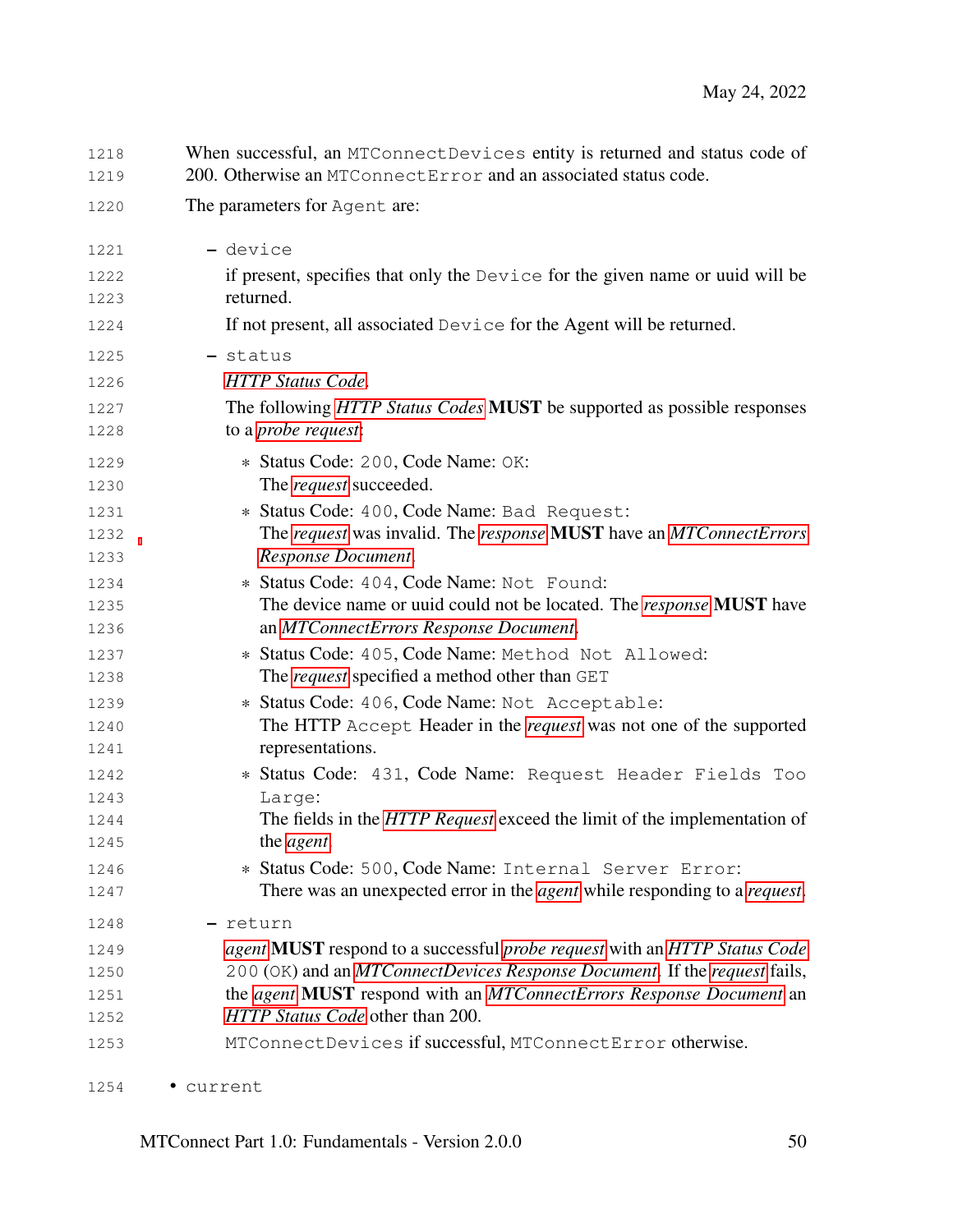| 1255 | agent MUST respond to a successful current request with an MTConnect Streams                 |
|------|----------------------------------------------------------------------------------------------|
| 1256 | block containing the latest values for the selected observations. If the at parameter        |
| 1257 | is given, the values for the observations are a snapshot taken when the last Se-             |
| 1258 | quence number was equal to the value of the at parameter.                                    |
| 1259 | When successful, an MTConnectStreams entity is returned and status code of                   |
| 1260 | 200. Otherwise an MTConnectError and an associated status code.                              |
| 1261 | The parameters for Agent are:                                                                |
| 1262 | - device                                                                                     |
| 1263 | optional Device name or uuid. If not given, all devices are returned.                        |
| 1264 | - path                                                                                       |
| 1265 | XPath evaluated against the Device Information Model that references the Com-                |
| 1266 | ponents and DataItems to include in the MTConnectStreams Response Docu-                      |
| 1267 | ment.                                                                                        |
| 1268 | When a Component element is referenced by the XPath, all observations for                    |
| 1269 | its DataItems and related Components MUST be included in the MTConnect-                      |
| 1270 | <b>Streams Response Document.</b>                                                            |
| 1271 | - frequency                                                                                  |
| 1272 | <i>agent</i> <b>MUST</b> stream samples and events to the client application pausing for     |
| 1273 | frequency milliseconds between each part. Each part will contain a maximum                   |
| 1274 | of count events or samples and from will be used to indicate the beginning                   |
| 1275 | of the stream.                                                                               |
| 1276 | <b>DEPRECATED</b> Version 1.2, replace by interval                                           |
| 1277 | $-$ at                                                                                       |
| 1278 | <i>response documents</i> <b>MUST</b> include observations consistent with a specific se-    |
| 1279 | quence number given by the value of the at parameter.                                        |
| 1280 | If the value is either less than the first Sequence or greater than the last-                |
| 1281 | Sequence, the request MUST return a 404 HTTP Status Code and the agent                       |
| 1282 | <b>MUST</b> return an <i>MTConnectErrors Response Document</i> with an OUT_OF_RANGE          |
| 1283 | errorCode.                                                                                   |
| 1284 | The at parameter MUST NOT be used in conjunction with the interval                           |
| 1285 | parameter.                                                                                   |
| 1286 | - interval                                                                                   |
| 1287 | <i>agent</i> <b>MUST</b> continuously publish <i>response documents</i> pausing for the num- |
| 1288 | ber of milliseconds given as the value.                                                      |
| 1289 | The interval value MUST be in milliseconds, and MUST be a positive                           |
| 1290 | integer greater than zero $(0)$ .                                                            |
| 1291 | The interval parameter MUST NOT be used in conjunction with the at                           |
| 1292 | parameter.                                                                                   |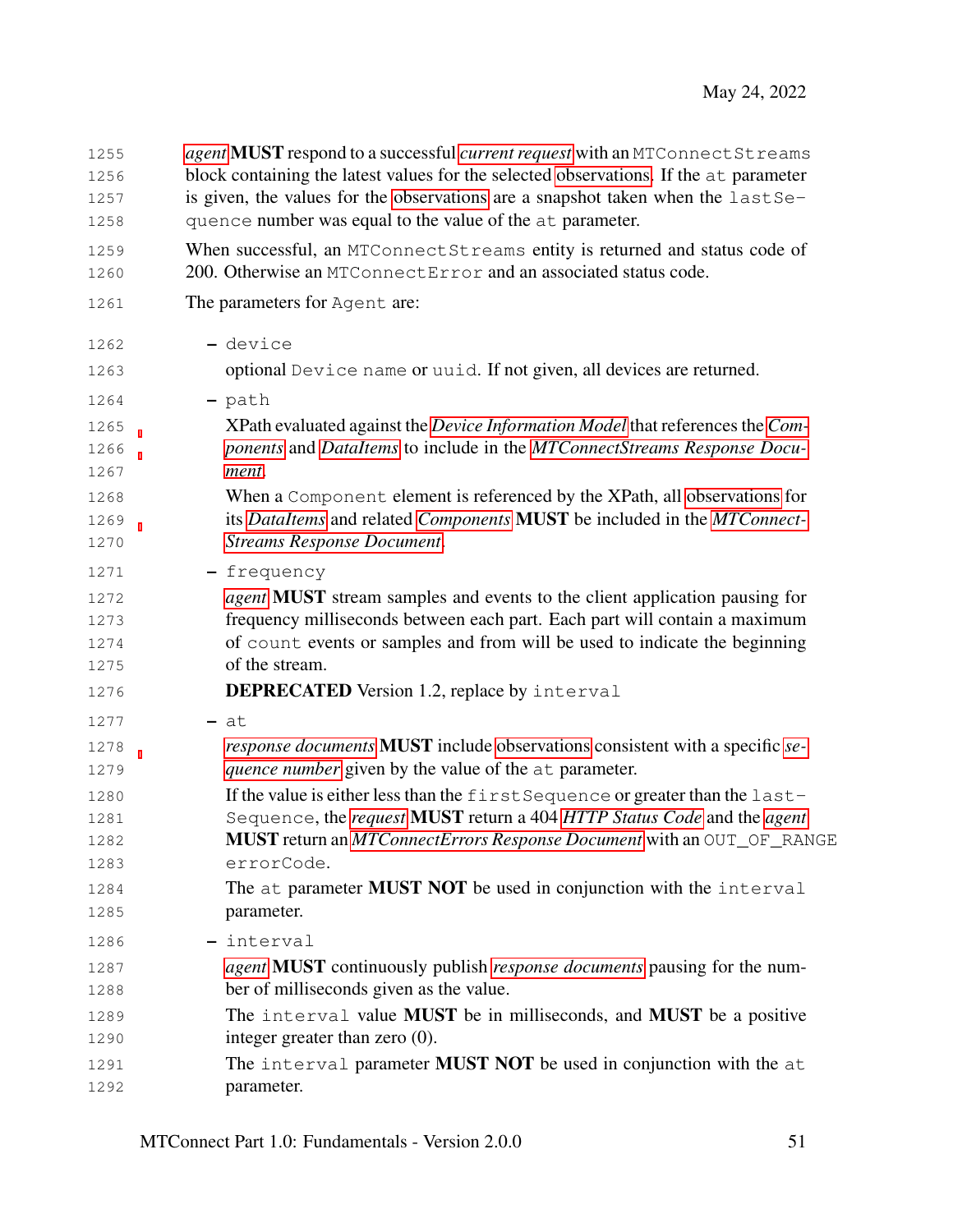| 1293         | - status                                                                                            |
|--------------|-----------------------------------------------------------------------------------------------------|
| 1294         | <b>HTTP</b> Status Code.                                                                            |
| 1295         | The following HTTP Status Codes MUST be supported as possible responses                             |
| 1296         | to a current request:                                                                               |
| 1297         | * Status Code: 200, Code Name: OK:                                                                  |
| 1298         | The <i>request</i> succeeded.                                                                       |
| 1299         | * Status Code: 400, Code Name: Bad Request:                                                         |
| 1300         | The request was invalid. The response MUST have an MTConnectErrors                                  |
| 1301         | Response Document.                                                                                  |
| 1302         | * Status Code: 404, Code Name: Not Found:                                                           |
| 1303         | One of the following conditions apply:                                                              |
| 1304         | The device name or uuid could not be located.                                                       |
| 1305         | · The at was OUT_OF_RANGE range.                                                                    |
| 1306         | The response MUST have an MTConnectErrors Response Document.                                        |
| 1307         | * Status Code: 405, Code Name: Method Not Allowed:                                                  |
| 1308         | The <i>request</i> specified a method other than GET                                                |
| 1309         | * Status Code: 406, Code Name: Not Acceptable:                                                      |
| 1310         | The HTTP Accept Header in the <i>request</i> was not one of the supported                           |
| 1311         | representations.                                                                                    |
| 1312         | * Status Code: 431, Code Name: Request Header Fields Too                                            |
| 1313         | Large:                                                                                              |
| 1314         | The fields in the <i>HTTP Request</i> exceed the limit of the implementation of                     |
| 1315         | the <i>agent</i> .                                                                                  |
| 1316         | * Status Code: 500, Code Name: Internal Server Error:                                               |
| 1317         | There was an unexpected error in the <i>agent</i> while responding to a <i>request</i> .            |
| 1318         | - return                                                                                            |
| 1319         | agent responds to a current request with an MTConnectStreams Response Doc-                          |
| 1320         | ument that contains the current value of Observations associated with each                          |
| 1321         | piece of <i>streaming data</i> available from the <i>agent</i> , subject to any filtering de-       |
| 1322         | fined in the <i>request</i> .                                                                       |
| 1323         | • sample                                                                                            |
|              |                                                                                                     |
| 1324         | agent MUST respond to a successful <i>sample request</i> with an MTConnect Streams                  |
| 1325<br>1326 | entity containing the values for the selected observations according to the parameters<br>provided. |
|              |                                                                                                     |
| 1327         | When successful, an MTConnect Streams entity is returned and status code of                         |
| 1328         | 200. Otherwise an MTConnectError and an associated status code.                                     |
| 1329         | The parameters for Agent are:                                                                       |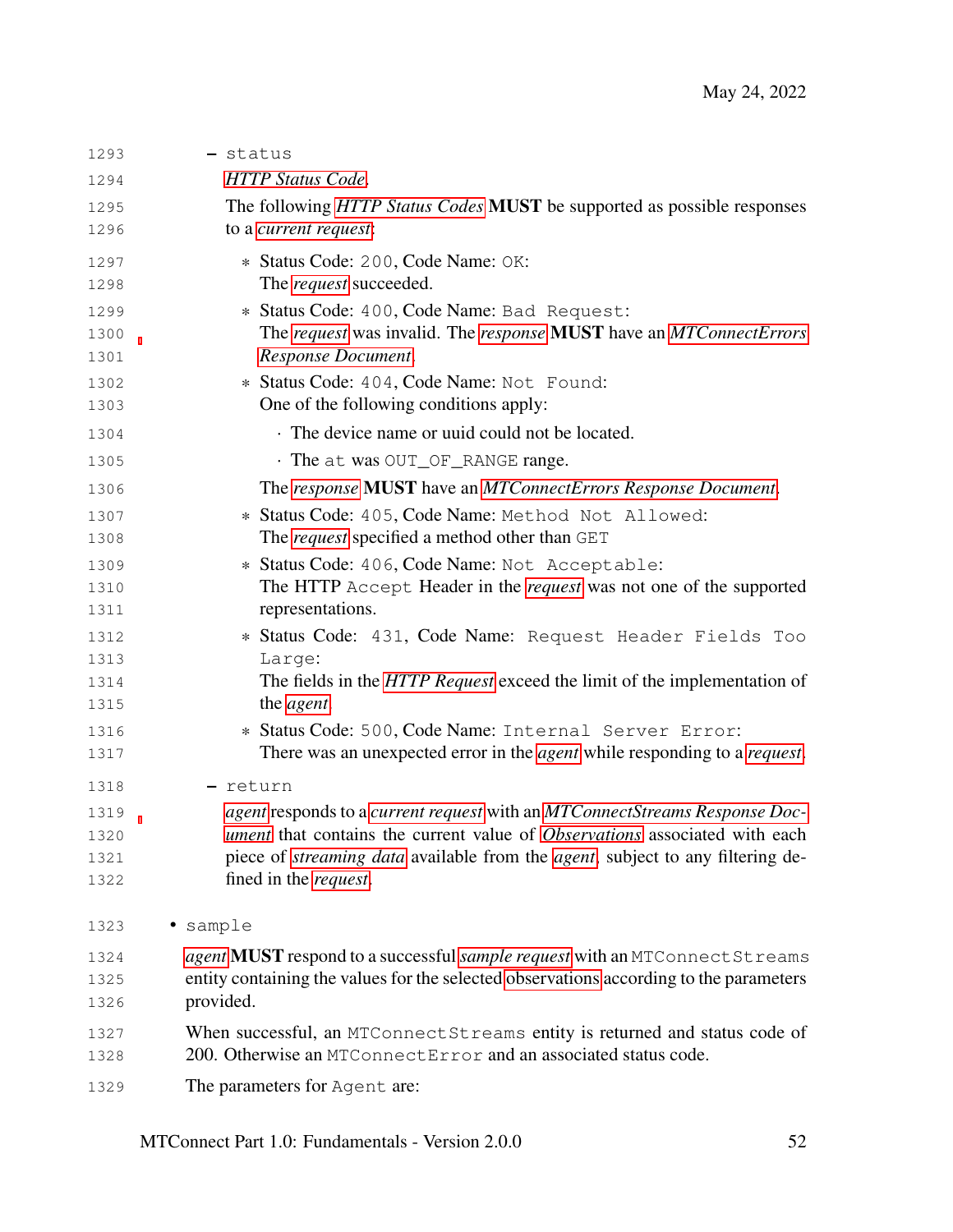| 1330 | - device                                                                                             |
|------|------------------------------------------------------------------------------------------------------|
| 1331 | optional Device name or uuid. If not given, all devices are returned.                                |
| 1332 | $-$ path                                                                                             |
| 1333 | XPath evaluated against the Device Information Model that references the Com-                        |
| 1334 | ponents and DataItems to include in the MTConnectStreams Response Docu-                              |
| 1335 | ment.                                                                                                |
| 1336 | When a Component element is referenced by the XPath, all observations for                            |
| 1337 | its DataItems and related Components MUST be included in the MTConnect-                              |
| 1338 | <b>Streams Response Document.</b>                                                                    |
| 1339 | - from                                                                                               |
| 1340 | designates the <i>sequence number</i> of the first observation in the <i>buffer</i> the <i>agent</i> |
| 1341 | <b>MUST</b> consider publishing in the <i>response document</i> .                                    |
| 1342 | If from is zero (0), it MUST be set to the first Sequence, the oldest                                |
| 1343 | observation in the <i>buffer</i> .                                                                   |
| 1344 | If from and count parameters are not given, from <b>MUST</b> default to the                          |
| 1345 | firstSequence.                                                                                       |
| 1346 | If the from parameter is less than the first Sequence or greater than                                |
| 1347 | last Sequence, the agent MUST return a 404 HTTP Status Code and                                      |
| 1348 | <b>MUST</b> publish an <i>MTConnectErrors Response Document</i> with an OUT_OF_RANGE                 |
| 1349 | errorCode.                                                                                           |
| 1350 | $-$ count                                                                                            |
| 1351 | designates the maximum number of observations the <i>agent</i> MUST publish in                       |
| 1352 | the response document.                                                                               |
| 1353 | The count <b>MUST NOT</b> be zero $(0)$ .                                                            |
| 1354 | When the count is greater than zero $(0)$ , the from parameter <b>MUST</b> default                   |
| 1355 | to the first Sequence. The evaluation of observations starts at from and                             |
| 1356 | moves forward accumulating newer observations until the number of observa-                           |
| 1357 | tions equals the count or the observation at last Sequence is considered.                            |
| 1358 | When the count is less than zero $(0)$ , the from parameter <b>MUST</b> default                      |
| 1359 | to the last Sequence. The evaluation of observations starts at from and                              |
| 1360 | moves backward accumulating older observations until the number of obser-                            |
| 1361 | vations equals the absolute value of count or the observation at firstSe-                            |
| 1362 | quence is considered.                                                                                |
| 1363 | count <b>MUST NOT</b> be less than zero $(0)$ when an interval parameter is                          |
| 1364 | given.                                                                                               |
| 1365 | If count is not provided, it MUST default to 100.                                                    |
| 1366 | If the absolute value of count is greater than the size of the <i>buffer</i> or equal                |
| 1367 | to zero (0), the <i>agent</i> MUST return a 404 HTTP Status Code and MUST                            |
| 1368 | publish an MTConnectErrors Response Document with an OUT_OF_RANGE                                    |
| 1369 | errorCode.                                                                                           |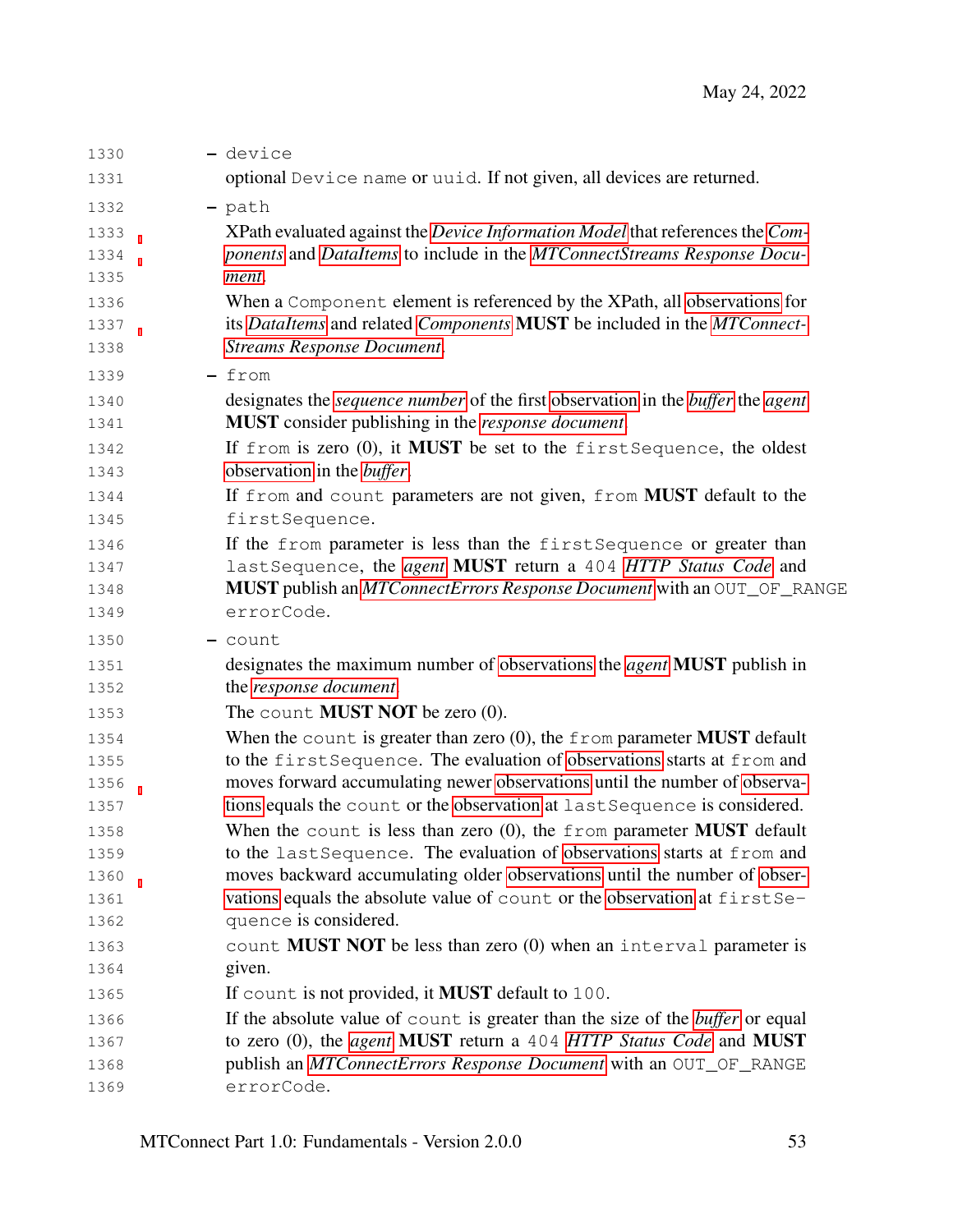| 1370<br>1371<br>1372 | If the count parameter is not a numeric value, the <i>agent</i> <b>MUST</b> return a<br>400 HTTP Status Code and MUST publish an MTConnectErrors Response<br>Document with an INVALID_REQUEST errorCode. |
|----------------------|----------------------------------------------------------------------------------------------------------------------------------------------------------------------------------------------------------|
|                      |                                                                                                                                                                                                          |
| 1373                 | - frequency                                                                                                                                                                                              |
| 1374<br>1375         | <i>agent</i> <b>MUST</b> stream samples and events to the client application pausing for<br>frequency milliseconds between each part. Each part will contain a maximum                                   |
| 1376                 | of count events or samples and from will be used to indicate the beginning                                                                                                                               |
| 1377                 | of the stream.                                                                                                                                                                                           |
| 1378                 | <b>DEPRECATED</b> Version 1.2, replace by interval                                                                                                                                                       |
| 1379                 | - heartbeat                                                                                                                                                                                              |
| 1380                 | sets the time period for the <i>heartbeat</i> function in an <i>agent</i> .                                                                                                                              |
| 1381                 | The value for heartbeat represents the amount of time after a response doc-                                                                                                                              |
| 1382                 | <i>ument</i> has been published until a new <i>response document</i> <b>MUST</b> be published,                                                                                                           |
| 1383                 | even when no new data is available.                                                                                                                                                                      |
| 1384                 | The value for heartbeat is defined in milliseconds.                                                                                                                                                      |
| 1385                 | If no value is defined for heartbeat, the value <b>MUST</b> default to 10 seconds.                                                                                                                       |
| 1386                 | heartbeat MUST only be specified if interval is also specified.                                                                                                                                          |
| 1387                 | - interval                                                                                                                                                                                               |
| 1388                 | agent MUST continuously publish response documents when the query pa-                                                                                                                                    |
| 1389                 | rameters include interval using the value as the minimum period between                                                                                                                                  |
| 1390                 | adjacent publications.                                                                                                                                                                                   |
| 1391                 | The interval value MUST be in milliseconds, and MUST be a positive                                                                                                                                       |
| 1392                 | integer greater than or equal to zero $(0)$ .                                                                                                                                                            |
| 1393<br>1394         | If the value for the interval parameter is zero $(0)$ , the <i>agent</i> <b>MUST</b> publish<br>response documents when any observations become available.                                               |
| 1395                 | If the period between the publication of a <i>response document</i> and reception of                                                                                                                     |
| 1396                 | observations exceeds the interval, the <i>agent</i> MUST wait for a maximum                                                                                                                              |
| 1397                 | of heartbeat milliseconds for observations. Upon the arrival of observa-                                                                                                                                 |
| 1398                 | tions, the <i>agent</i> <b>MUST</b> immediately publish a <i>response document</i> . When the                                                                                                            |
| 1399                 | period equals or exceeds the heartbeat, the agent MUST publish an empty                                                                                                                                  |
| 1400                 | response document.                                                                                                                                                                                       |
| 1401                 | $-$ to                                                                                                                                                                                                   |
| 1402                 | specifies the <i>sequence number</i> of the observation in the <i>buffer</i> that will be the                                                                                                            |
| 1403                 | upper bound of the observations in the response document.                                                                                                                                                |
| 1404                 | Rules for to are as follows:                                                                                                                                                                             |
| 1405                 | * The value of to <b>MUST</b> be an unsigned 64-bit integer.                                                                                                                                             |
| 1406                 | * The value of to <b>MUST</b> be greater than the first Sequence.                                                                                                                                        |
| 1407                 | * The value of to <b>MUST</b> be less than or equal to the last Sequence.                                                                                                                                |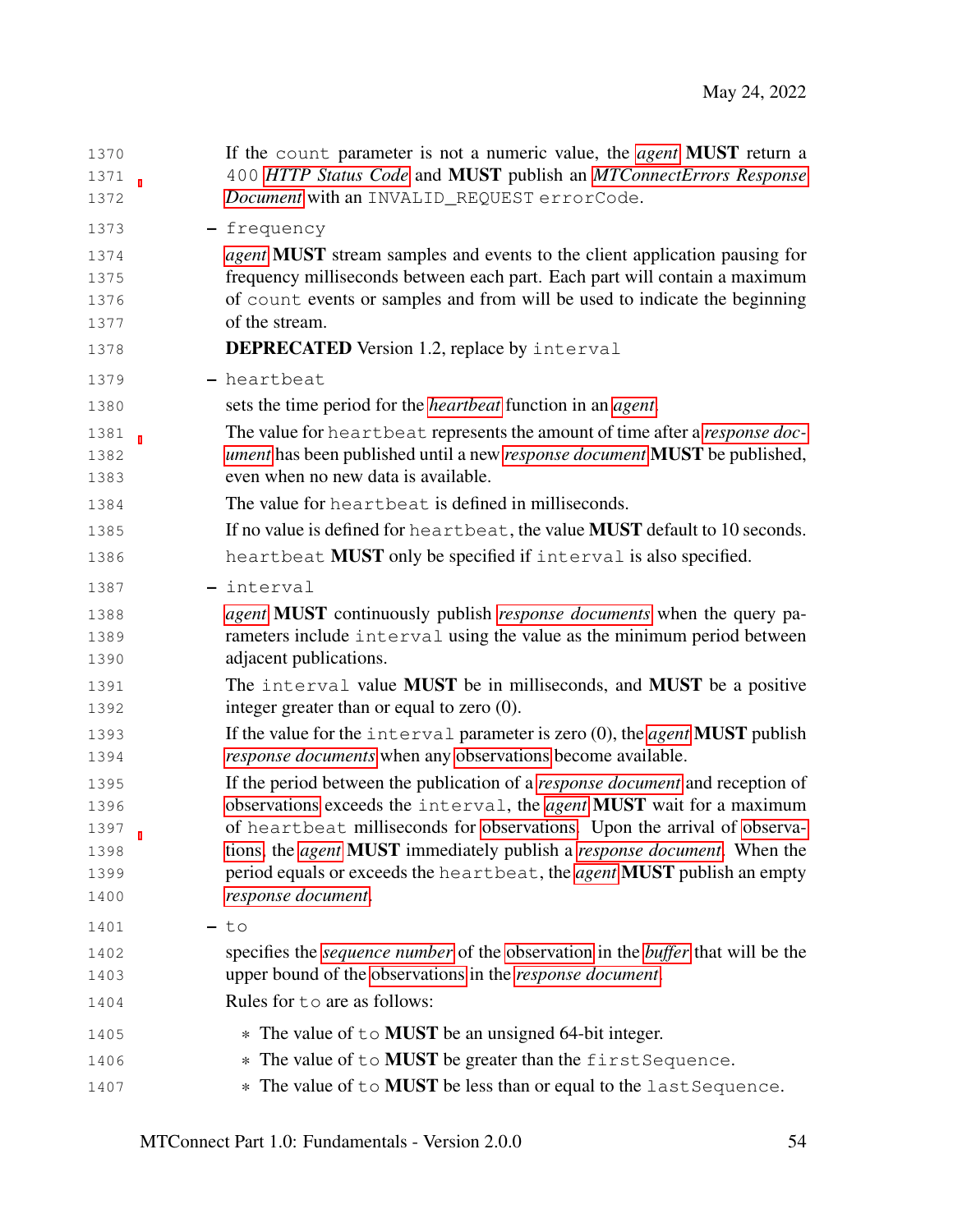| 1408 | * The value of to <b>MUST</b> be greater than from.                                 |
|------|-------------------------------------------------------------------------------------|
| 1409 | * If to and count are given, the count parameter <b>MUST</b> be greater than        |
| 1410 | zero.                                                                               |
| 1411 | * If to and count are given, the maximum number of observations pub-                |
| 1412 | lished in the response document MUST NOT be greater than the value of               |
| 1413 | count.                                                                              |
| 1414 | * If to is not given, see the from parameter for default behavior.                  |
| 1415 | * If the to parameter is less than the first Sequence or greater than               |
| 1416 | lastSequence, the agent MUST return a 404 HTTP Status Code                          |
| 1417 | and MUST publish an MTConnectErrors Response Document with an                       |
| 1418 | OUT_OF_RANGE errorCode.                                                             |
| 1419 | * If the to parameter is not a positive numeric value, the <i>agent</i> <b>MUST</b> |
| 1420 | return a 400 HTTP Status Code and MUST publish an MTConnectErrors                   |
| 1421 | Response Document with an INVALID_REQUEST errorCode.                                |
| 1422 | * If the to parameter is less than the from parameter, the agent MUST               |
| 1423 | return a 400 HTTP Status Code and MUST publish an MTConnectErrors                   |
| 1424 | Response Document with an INVALID_REQUEST errorCode.                                |
| 1425 | * If the to parameter is given and the count parameter is less than zero,           |
| 1426 | the agent MUST return a 400 HTTP Status Code and MUST publish                       |
| 1427 | an MTConnectErrors Response Document with an INVALID_REQUEST                        |
| 1428 | errorCode.                                                                          |
| 1429 | - status                                                                            |
| 1430 | <b>HTTP</b> Status Code.                                                            |
| 1431 | The following HTTP Status Codes MUST be supported as possible responses             |
| 1432 | to a current request:                                                               |
| 1433 | * Status Code: 200, Code Name: OK:                                                  |
| 1434 | The <i>request</i> succeeded.                                                       |
| 1435 | * Status Code: 400, Code Name: Bad Request:                                         |
| 1436 | The request was invalid. The response MUST have an MTConnectErrors                  |
| 1437 | Response Document.                                                                  |
| 1438 | * Status Code: 404, Code Name: Not Found:                                           |
| 1439 | One of the following conditions apply:                                              |
| 1440 | The device name or UUID could not be located.                                       |
| 1441 | . One of the asset_ids could not be found.                                          |
| 1442 | The response MUST have an MTConnectErrors Response Document.                        |
| 1443 | * Status Code: 405, Code Name: Method Not Allowed:                                  |
| 1444 | The <i>request</i> specified a method other than GET                                |
| 1445 | * Status Code: 406, Code Name: Not Acceptable:                                      |
| 1446 | The HTTP Accept Header in the <i>request</i> was not one of the supported           |
| 1447 | representations.                                                                    |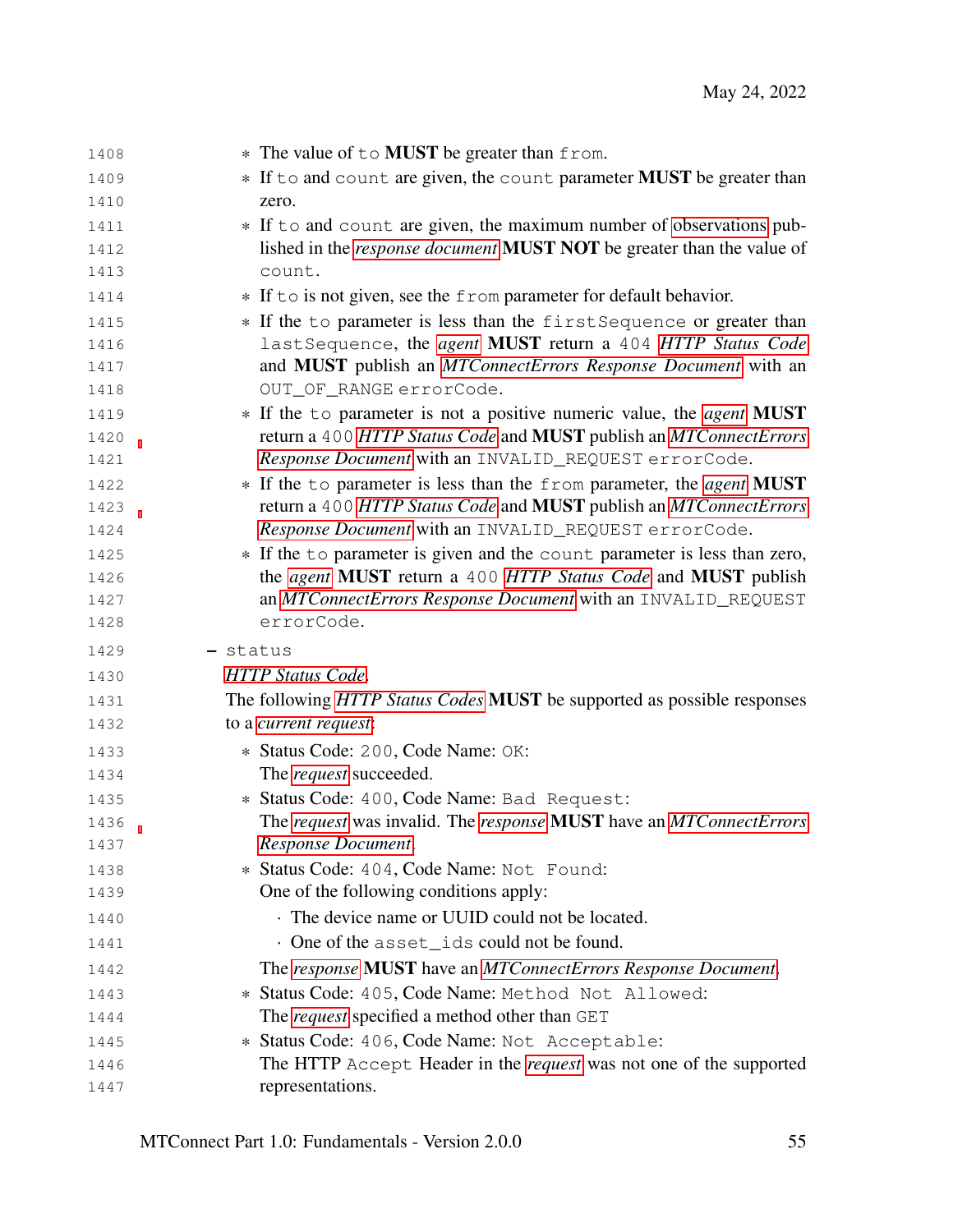| 1448 | * Status Code: 431, Code Name: Request Header Fields Too                                 |
|------|------------------------------------------------------------------------------------------|
| 1449 | Large:                                                                                   |
| 1450 | The fields in the <i>HTTP Request</i> exceed the limit of the implementation of          |
| 1451 | the <i>agent</i> .                                                                       |
| 1452 | * Status Code: 500, Code Name: Internal Server Error:                                    |
| 1453 | There was an unexpected error in the <i>agent</i> while responding to a <i>request</i> . |
| 1454 | - return                                                                                 |
| 1455 | agent MUST respond to a successful sample request with an HTTP Status                    |
| 1456 | Code 200 (OK) and an MTConnectStreams Response Document. If the request                  |
| 1457 | fails, the agent MUST respond with an MTConnectErrors Response Document                  |
| 1458 | an HTTP Status Code other than 200.                                                      |
| 1459 | · asset                                                                                  |
| 1460 | agent MUST respond to a successful asset request with an MTConnectAssets                 |
| 1461 | entity with the selected asset entities according to the parameters provided.            |
| 1462 | When successful, an MTConnectAssets entity is returned and status code of 200.           |
| 1463 | Otherwise an MTConnectError and an associated status code.                               |
| 1464 | The parameters for Agent are:                                                            |
| 1465 | - device                                                                                 |
| 1466 | optional Device name or uuid. If not given, all devices are returned.                    |
| 1467 | - assetIds                                                                               |
| 1468 | path portion is a list of (asset_id) for specific MTConnectAssets Response               |
| 1469 | Documents.                                                                               |
| 1470 | In response, the <i>agent</i> returns an <i>MTConnectAssets Response Document</i> that   |
| 1471 | contains information for the specific assets for each of the asset_id values             |
| 1472 | provided in the <i>request</i> . Each asset_id is separated by a ";".                    |
| 1473 | - count                                                                                  |
| 1474 | specifies the maximum number of MTConnectAssets Response Documents re-                   |
| 1475 | turned in an MTConnectAssets Response Document.                                          |
| 1476 | If count is not given, the default value <b>MUST</b> be 100.                             |
| 1477 | - type                                                                                   |
| 1478 | type of Asset. See MTConnect Standard: Part 4.0 - Asset Information Model.               |
| 1479 | removed                                                                                  |
| 1480 | value for removed <b>MUST</b> be true or false and interpreted as follows:               |
| 1481 | * true: MTConnectAssets Response Documents for assets marked as re-                      |
| 1482 | moved MUST be included in the <i>response document</i> .                                 |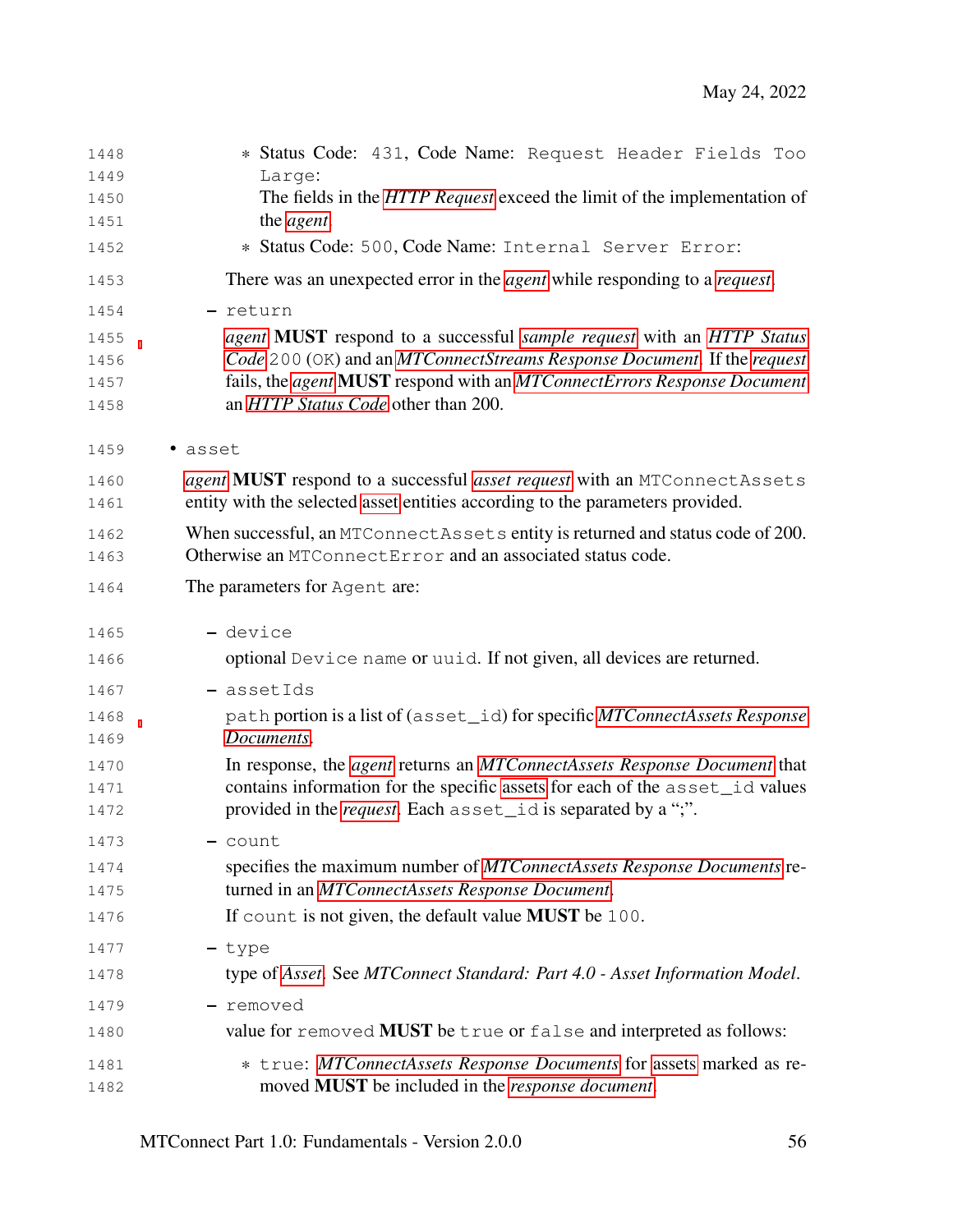| 1483<br>1484 | * false: MTConnectAssets Response Documents for assets marked as re-<br>moved MUST NOT be included in the <i>response document</i> .              |
|--------------|---------------------------------------------------------------------------------------------------------------------------------------------------|
| 1485         | If removed is not given, the default value <b>MUST</b> be false.                                                                                  |
| 1486         | - status                                                                                                                                          |
| 1487         | <b>HTTP</b> Status Code.                                                                                                                          |
| 1488         | The following HTTP Status Codes MUST be supported as possible responses                                                                           |
| 1489         | to a <i>asset request</i> :                                                                                                                       |
| 1490         | * Status Code: 200, Code Name: OK:                                                                                                                |
| 1491         | The <i>request</i> succeeded.                                                                                                                     |
| 1492         | * Status Code: 400, Code Name: Bad Request:                                                                                                       |
| 1493         | The request was invalid. The response MUST have an MTConnectErrors                                                                                |
| 1494         | Response Document.                                                                                                                                |
| 1495         | * Status Code: 404, Code Name: Not Found:                                                                                                         |
| 1496         | One of the following conditions apply:                                                                                                            |
| 1497         | The device name or uuid could not be located.                                                                                                     |
| 1498         | · The from or to was OUT_OF_RANGE.                                                                                                                |
| 1499         | The response MUST have an MTConnectErrors Response Document.                                                                                      |
| 1500         | * Status Code: 405, Code Name: Method Not Allowed:                                                                                                |
| 1501         | The <i>request</i> specified a method other than GET                                                                                              |
| 1502         | * Status Code: 406, Code Name: Not Acceptable:                                                                                                    |
| 1503         | The HTTP Accept Header in the <i>request</i> was not one of the supported                                                                         |
| 1504         | representations.                                                                                                                                  |
| 1505         | * Status Code: 431, Code Name: Request Header Fields Too                                                                                          |
| 1506         | Large:                                                                                                                                            |
| 1507<br>1508 | The fields in the <i>HTTP Request</i> exceed the limit of the implementation of<br>the <i>agent</i> .                                             |
|              |                                                                                                                                                   |
| 1509<br>1510 | * Status Code: 500, Code Name: Internal Server Error:<br>There was an unexpected error in the <i>agent</i> while responding to a <i>request</i> . |
|              |                                                                                                                                                   |
| 1511         | return                                                                                                                                            |
| 1512         | MTConnectAssets Response Documents provided in the MTConnectAssets Re-                                                                            |
| 1513         | sponse Document will be limited to those specified in the combination of the                                                                      |
| 1514<br>1515 | path segment of the asset request and the parameters provided in the query<br>segment of that request.                                            |
|              |                                                                                                                                                   |

# <span id="page-61-0"></span>5.2 MTConnectDevices Response Document

This section provides semantic information for the MTConnectDevices entity.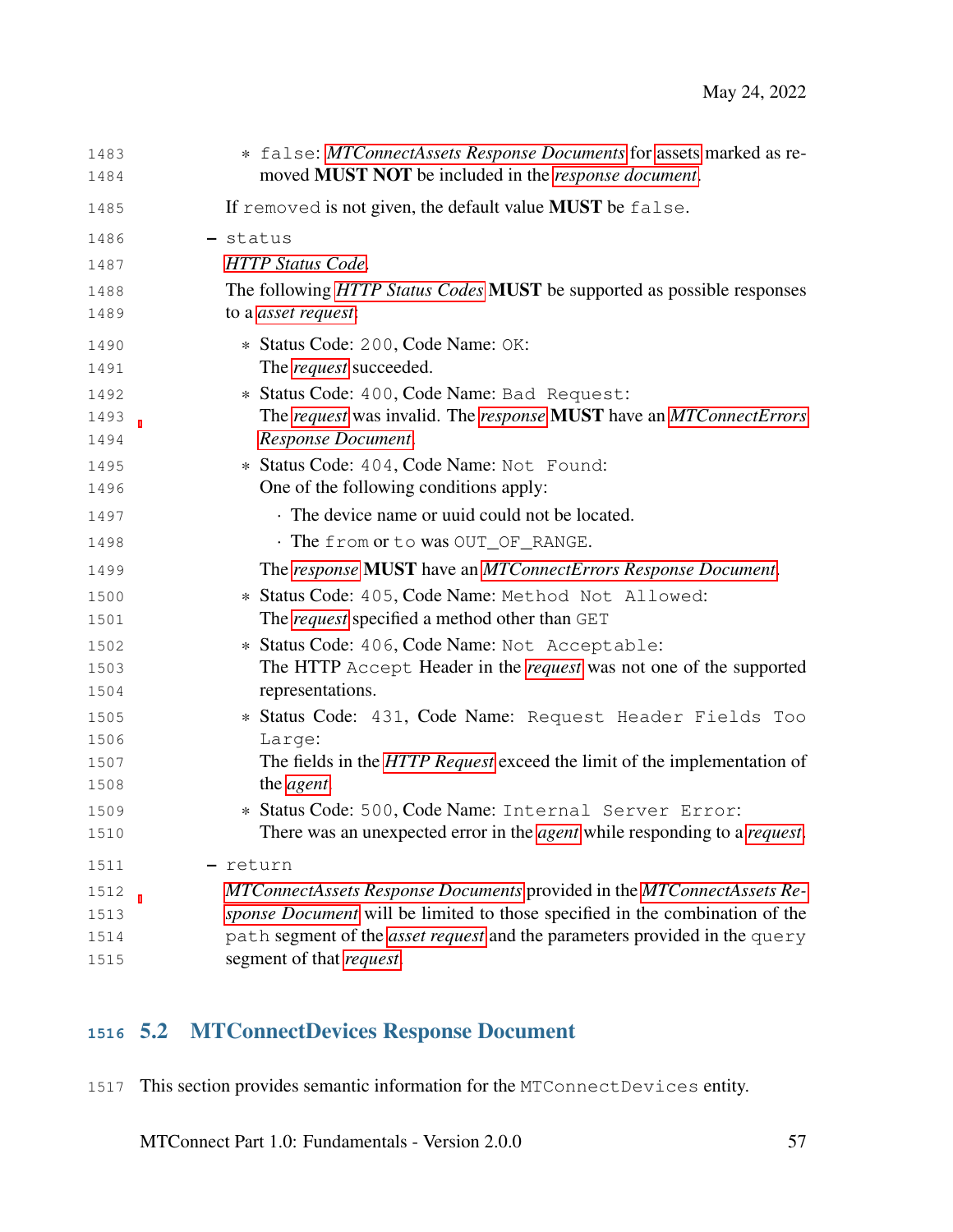## **<sup>1518</sup>** 5.2.1 MTConnectDevices

1519 [r](#page-18-0)oot entity of an *[MTConnectDevices Response Document](#page-19-1)* that contains the *[Device Infor-](#page-18-0)*

1520 *[mation Model](#page-18-0)* of one or more Device entities.



Figure 9: MTConnectDevices

1521 Note: Additional properties of MTConnectDevices MAY be defined for 1522 schema and namespace declaration. See *Section [C](#page-90-0) - [Schema and Namespace](#page-90-0)*

1523 *[Declaration Information](#page-90-0)* for an [XML](#page-36-0) example.

## 1524 5.2.1.1 Part Properties of MTConnectDevices

1525 *Table [5](#page-62-0)* lists the Part Properties of MTConnectDevices.

<span id="page-62-0"></span>

| <b>Part Property name</b>                                                                             | <b>Multiplicity</b> |
|-------------------------------------------------------------------------------------------------------|---------------------|
| Header                                                                                                |                     |
| Device (organized by Devices)                                                                         | 1 *                 |
| < <deprecated>&gt;AssetCount (organized by &lt;<deprecated>&gt;AssetCounts)</deprecated></deprecated> | $0.$ *              |

#### Table 5: Part Properties of MTConnectDevices

- 1526 Descriptions for Part Properties of MTConnectDevices:
- 1527 Header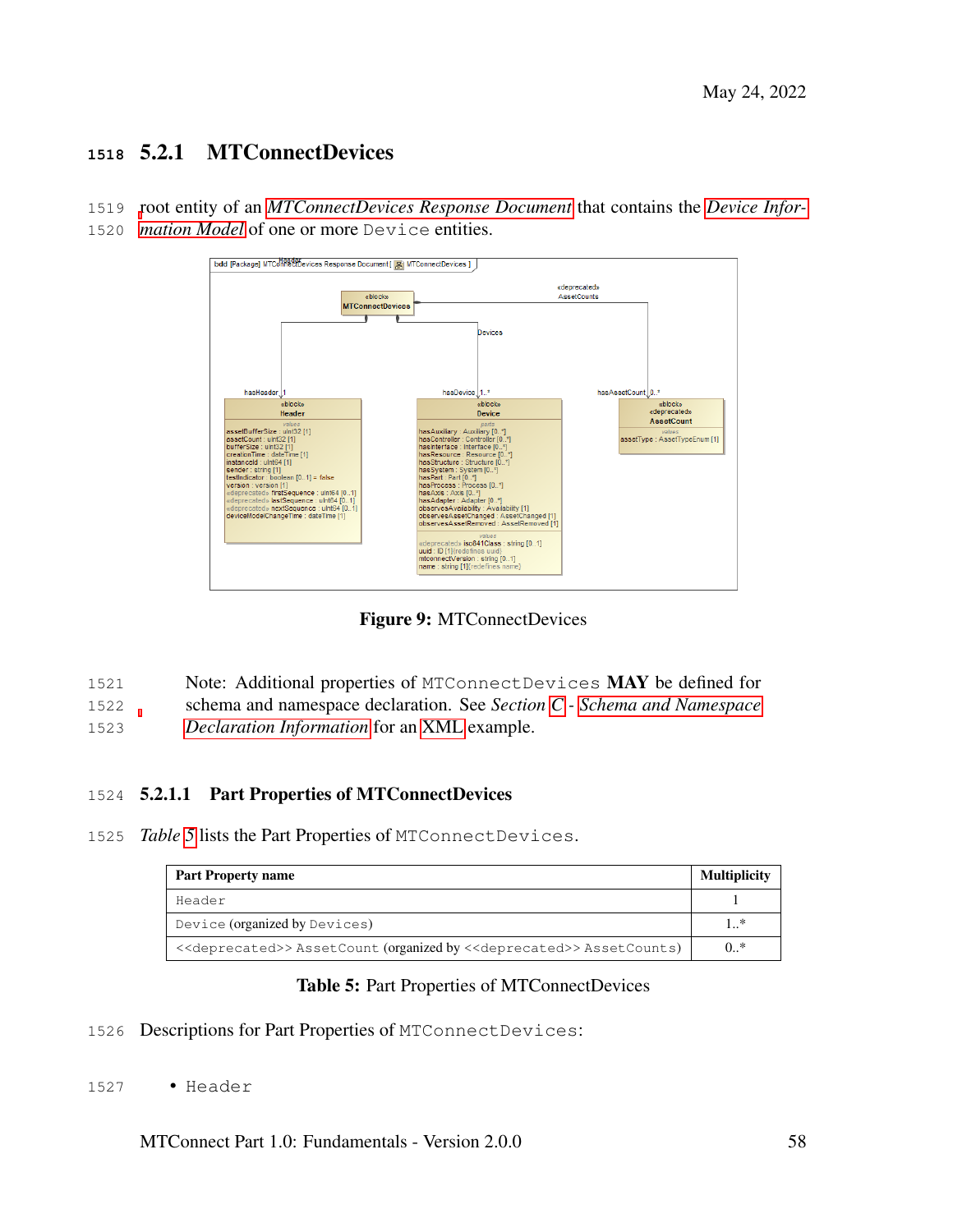- 1528 provides information from an *[agent](#page-12-0)* defining version information, storage capacity, 1529 and parameters associated with the data management within the *[agent](#page-12-0)*.
- 1530 Device
- 1531 Component composed of a piece of equipment that produces [observations](#page-0-0) about 1532 itself.
- 1533 Devices groups one or more Device entities. See *MTConnect Standard: Part* 1534 *2.0 - Device Information Model* for more detail.
- 1535 << deprecated>>AssetCount
- 1536 count of each asset type currently in the *[agent](#page-12-0)*.
- 1537 AssetCounts groups AssetCount entities.

## **<sup>1538</sup>** 5.2.2 Header

1539 provides information from an *[agent](#page-12-0)* defining version information, storage capacity, and 1540 parameters associated with the data management within the *[agent](#page-12-0)*.

#### 1541 5.2.2.1 Value Properties of Header

1542 *Table [6](#page-63-0)* lists the Value Properties of Header.

<span id="page-63-0"></span>

| <b>Value Property name</b>                   | <b>Value Property type</b> | <b>Multiplicity</b> |
|----------------------------------------------|----------------------------|---------------------|
| assetBufferSize                              | uInt32                     |                     |
| assetCount                                   | uInt32                     |                     |
| bufferSize                                   | uInt32                     | 1                   |
| creationTime                                 | dateTime                   | 1                   |
| instanceId                                   | uInt64                     |                     |
| sender                                       | string                     |                     |
| testIndicator                                | boolean                    | 0.1                 |
| version                                      | version                    |                     |
| < <deprecated>&gt;firstSequence</deprecated> | uInt64                     | 0.1                 |
| < <deprecated>&gt; lastSequence</deprecated> | uInt64                     | 0.1                 |
| < <deprecated>&gt; nextSequence</deprecated> | $u$ Tnt.64                 | 0.1                 |
| deviceModelChangeTime                        | dateTime                   |                     |

#### Table 6: Value Properties of Header

1543 Descriptions for Value Properties of Header: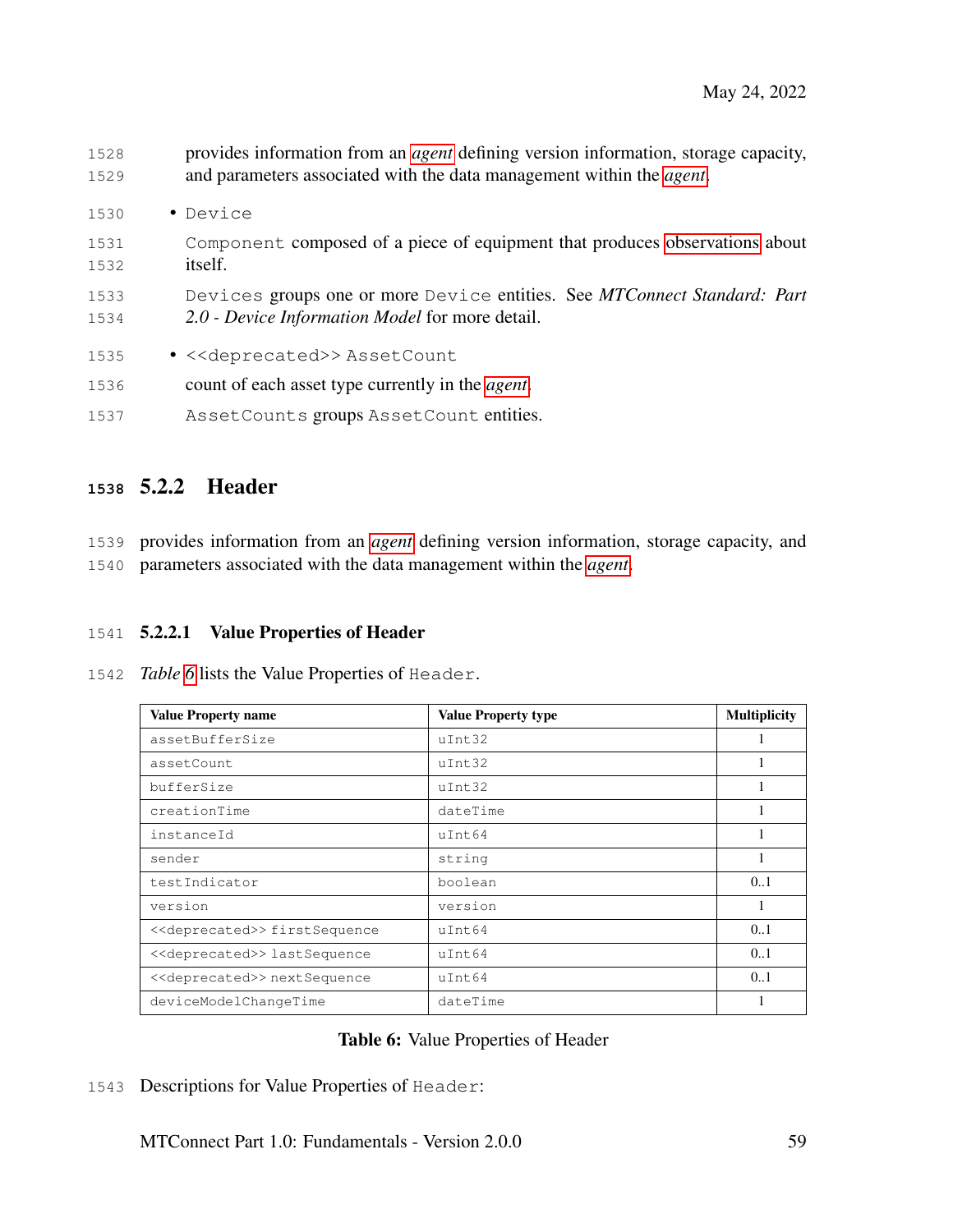- assetBufferSize
- maximum number of Asset types that can be stored in the *[agent](#page-12-0)* that published the *[response document](#page-16-0)*.
- Note: The implementer is responsible for allocating the appropriate amount 1548 of storage capacity required to accommodate the assetBufferSize.
- assetCount
- current number of Asset that are currently stored in the *[agent](#page-12-0)* as of the cre-ationTime that the *[agent](#page-12-0)* published the *[response document](#page-16-0)*.
- 1552 assetCount **MUST NOT** be larger than the value reported for assetBuffer-Size.
- bufferSize
- maximum number of *[DataItems](#page-24-1)* that MAY be retained in the *[agent](#page-12-0)* that published the *[response document](#page-16-0)* at any point in time.
- 1557 Note 1 to entry: bufferSize represents the maximum number of se-quence numbers that MAY be stored in the *[agent](#page-12-0)*.
- Note 2 to entry: The implementer is responsible for allocating the appro-1560 priate amount of storage capacity required to accommodate the buffer-Size.
- creationTime
- timestamp that an *[agent](#page-12-0)* published the *[response document](#page-16-0)*.
- instanceId
- identifier for a specific instantiation of the *[buffer](#page-12-1)* associated with the *[agent](#page-12-0)* that pub-lished the *[response document](#page-16-0)*.
- instanceId MUST be changed to a different unique number each time the *[buffer](#page-12-1)* is cleared and a new set of data begins to be collected.
- sender
- identification defining where the *[agent](#page-12-0)* that published the *[response document](#page-16-0)* is in-stalled or hosted.
- sender MUST be either an IP Address or Hostname describing where the *[agent](#page-12-0)* is installed or the URL of the *[agent](#page-12-0)*; e.g., http://<address>[:port]/.
- Note: The port number need not be specified if it is the default HTTP port 80.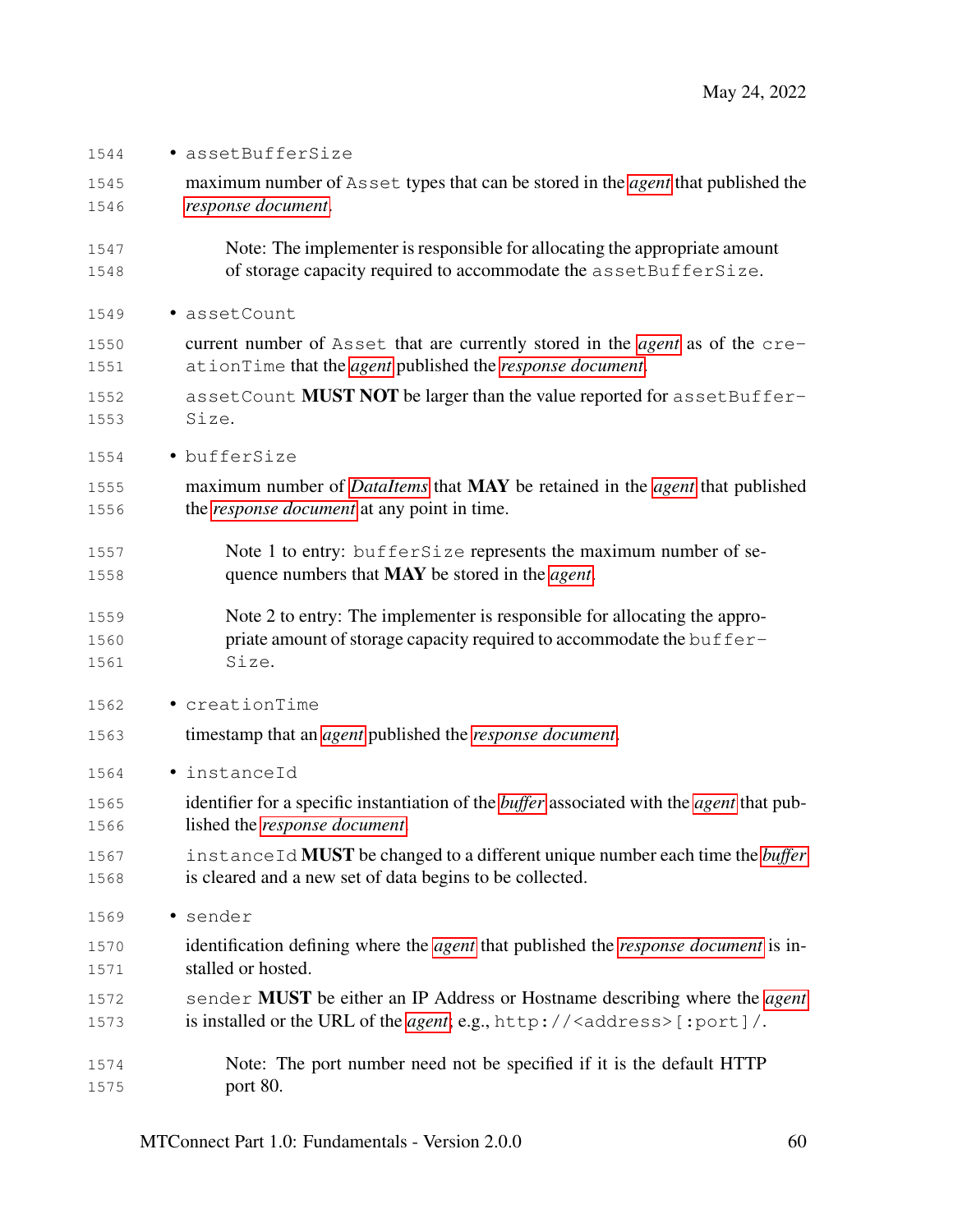- testIndicator
- indicates whether the *[agent](#page-12-0)* that published the *[response document](#page-16-0)* is operating in a test mode.
- 1579 If testIndicator is not specified, the value for testIndicator **MUST** be interpreted to be false.
- version
- *[major](#page-15-1)*, *[minor](#page-15-2)*, and *[revision](#page-17-1)* number of the MTConnect Standard that defines the *[semantic data model](#page-17-2)* that represents the content of the *[response document](#page-16-0)*. It also includes the revision number of the *[schema](#page-17-3)* associated with that specific *[semantic](#page-17-2) [data model](#page-17-2)*.
- As an example, the value reported for version for a *[response document](#page-16-0)* that was structured based on *[schema](#page-17-3)* revision 10 associated with Version 1.4.0 of the MT-Connect Standard would be: 1.4.0.10
- 1589 << deprecated>>firstSequence
- *[sequence number](#page-17-0)* assigned to the oldest piece of *[streaming data](#page-20-0)* stored in the *[buffer](#page-12-1)* of the *[agent](#page-12-0)* immediately prior to the time that the *[agent](#page-12-0)* published the *[response](#page-16-0) [document](#page-16-0)*.
- <<deprecated>> lastSequence
- *[sequence number](#page-17-0)* assigned to the last piece of *[streaming data](#page-20-0)* that was added to the *[buffer](#page-12-1)* of the *[agent](#page-12-0)* immediately prior to the time that the *[agent](#page-12-0)* published the *[response document](#page-16-0)*.
- 1597 << deprecated>> nextSequence
- *[sequence number](#page-17-0)* of the piece of *[streaming data](#page-20-0)* that is the next piece of data to be retrieved from the *[buffer](#page-12-1)* of the *[agent](#page-12-0)* that was not included in the *[response document](#page-16-0)* published by the *[agent](#page-12-0)*.
- If the *[streaming data](#page-20-0)* included in the *[response document](#page-16-0)* includes the last piece of data stored in the *[buffer](#page-12-1)* of the *[agent](#page-12-0)* at the time that the document was published, 1603 then the value reported for next Sequence **MUST** be equal to last Sequence  $1604 + 1.$
- deviceModelChangeTime
- timestamp of the last update of the Device information for any device.

## 5.2.3 **<<deprecated>>**AssetCount

count of each asset type currently in the *[agent](#page-12-0)*.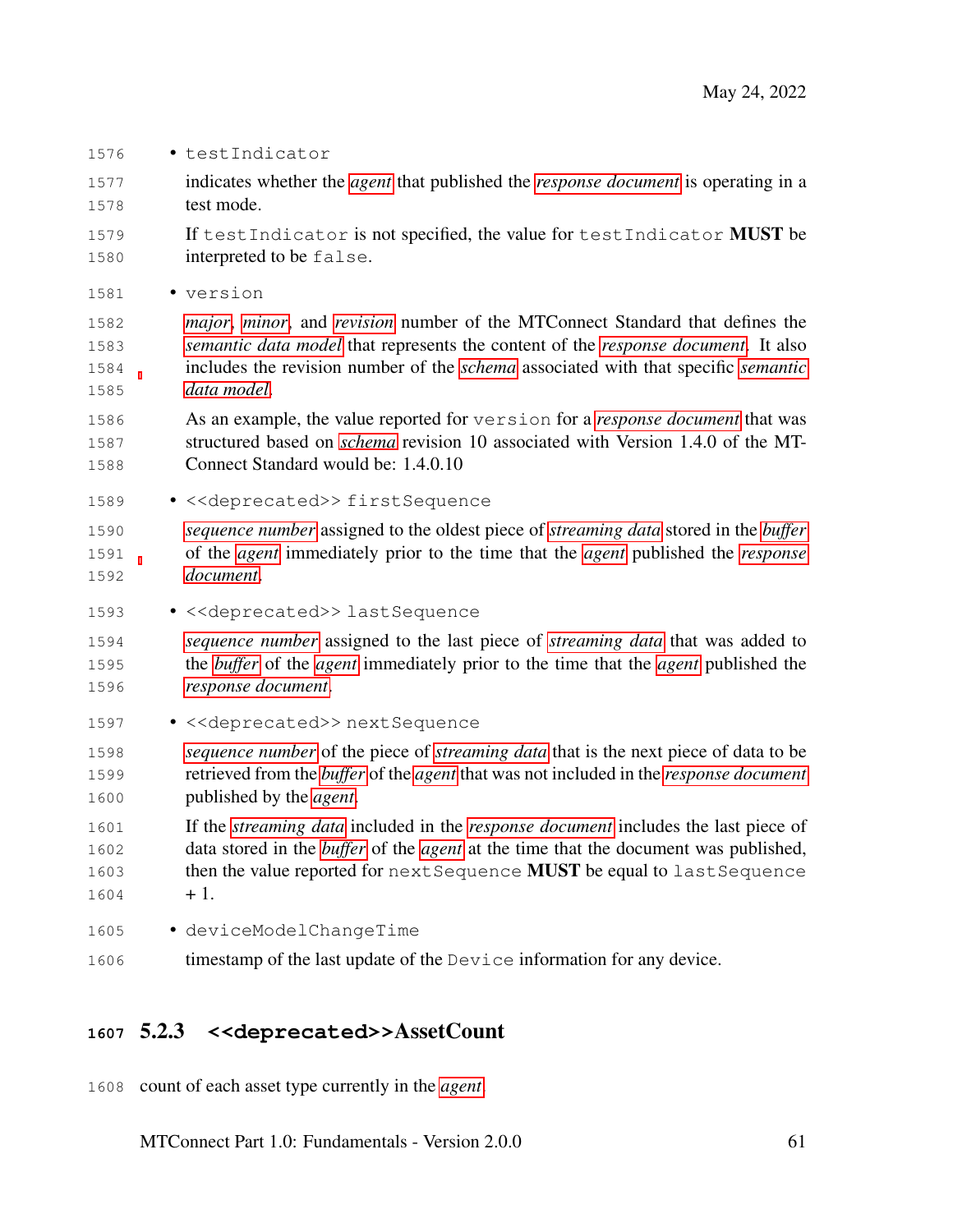#### 5.2.3.1 Value Properties of AssetCount

#### *Table [7](#page-66-1)* lists the Value Properties of AssetCount.

<span id="page-66-1"></span>

| <b>Value Property name</b> | <b>Value Property type</b> | <b>Multiplicity</b> |
|----------------------------|----------------------------|---------------------|
| assetType                  | AssetTypeEnum              |                     |

#### Table 7: Value Properties of AssetCount

- Descriptions for Value Properties of AssetCount:
- assetType
- type of *[Asset](#page-24-0)*.

### <span id="page-66-0"></span>5.3 MTConnectStreams Response Document

This section provides semantic information for the MTConnectStreams entity.

## 5.3.1 MTConnectStreams

- [r](#page-19-8)oot entity of an *[MTConnectStreams Response Document](#page-19-2)* that contains the *[Observation](#page-19-8) [Information Model](#page-19-8)* of one or more Device entities.
- Note: Additional properties of MTConnectStreams MAY be defined for
- schema and namespace declaration. See *Section [C](#page-90-0) - [Schema and Namespace](#page-90-0)*
- *[Declaration Information](#page-90-0)* for an [XML](#page-36-0) example.

#### 5.3.1.1 Part Properties of MTConnectStreams

<span id="page-66-2"></span>*Table [8](#page-66-2)* lists the Part Properties of MTConnectStreams.

| <b>Part Property name</b>           | <b>Multiplicity</b> |
|-------------------------------------|---------------------|
| Header                              |                     |
| DeviceStream (organized by Streams) | $0.*$               |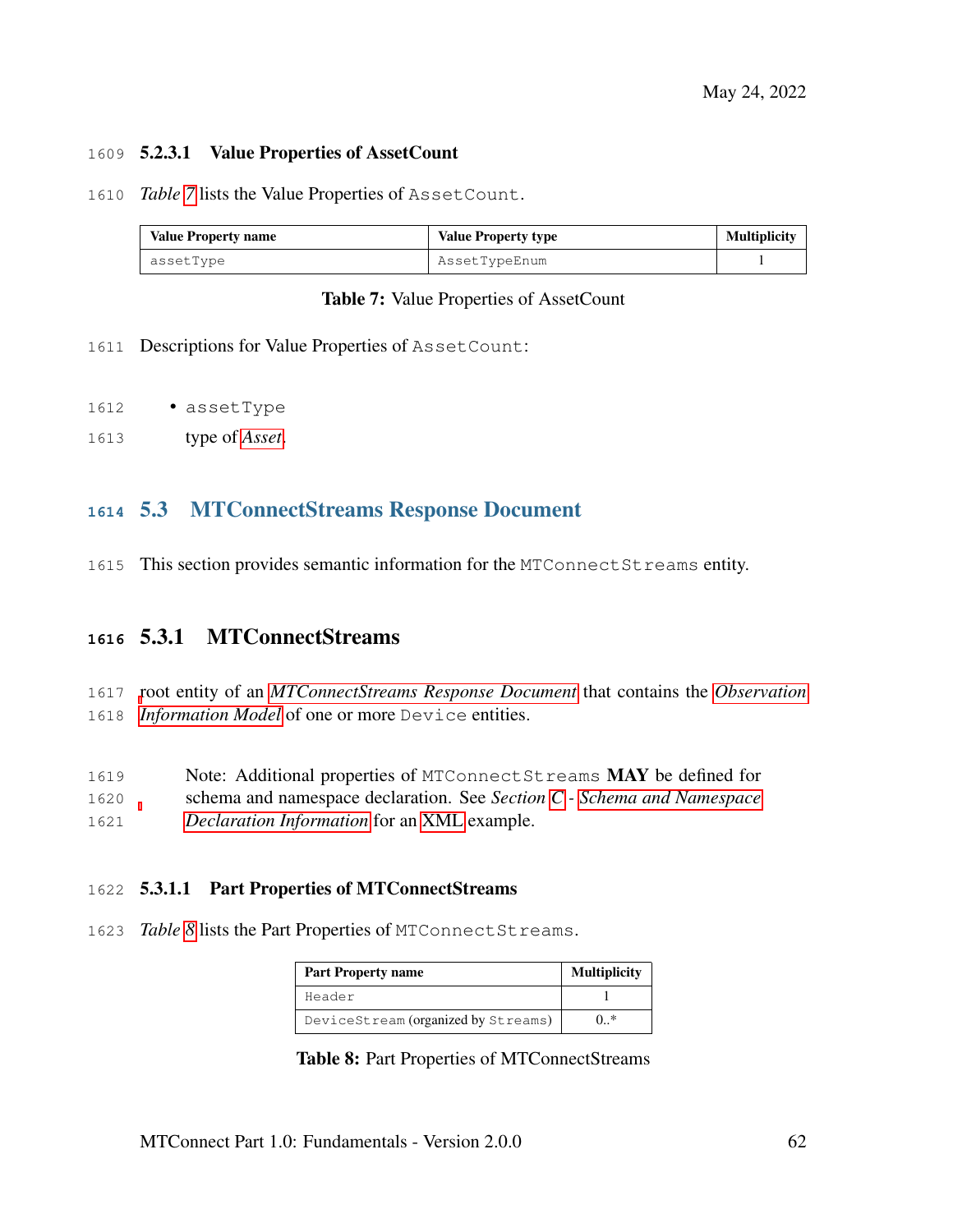

Figure 10: MTConnectStreams

- Descriptions for Part Properties of MTConnectStreams:
- Header
- provides information from an *[agent](#page-12-0)* defining version information, storage capacity, and parameters associated with the data management within the *[agent](#page-12-0)*.
- DeviceStream
- *[organizes](#page-15-3)* data reported from a Device.
- Streams groups one or more DeviceStream entities. See *MTConnect Stan-dard: Part 3.0 - Observation Information Model* for more detail.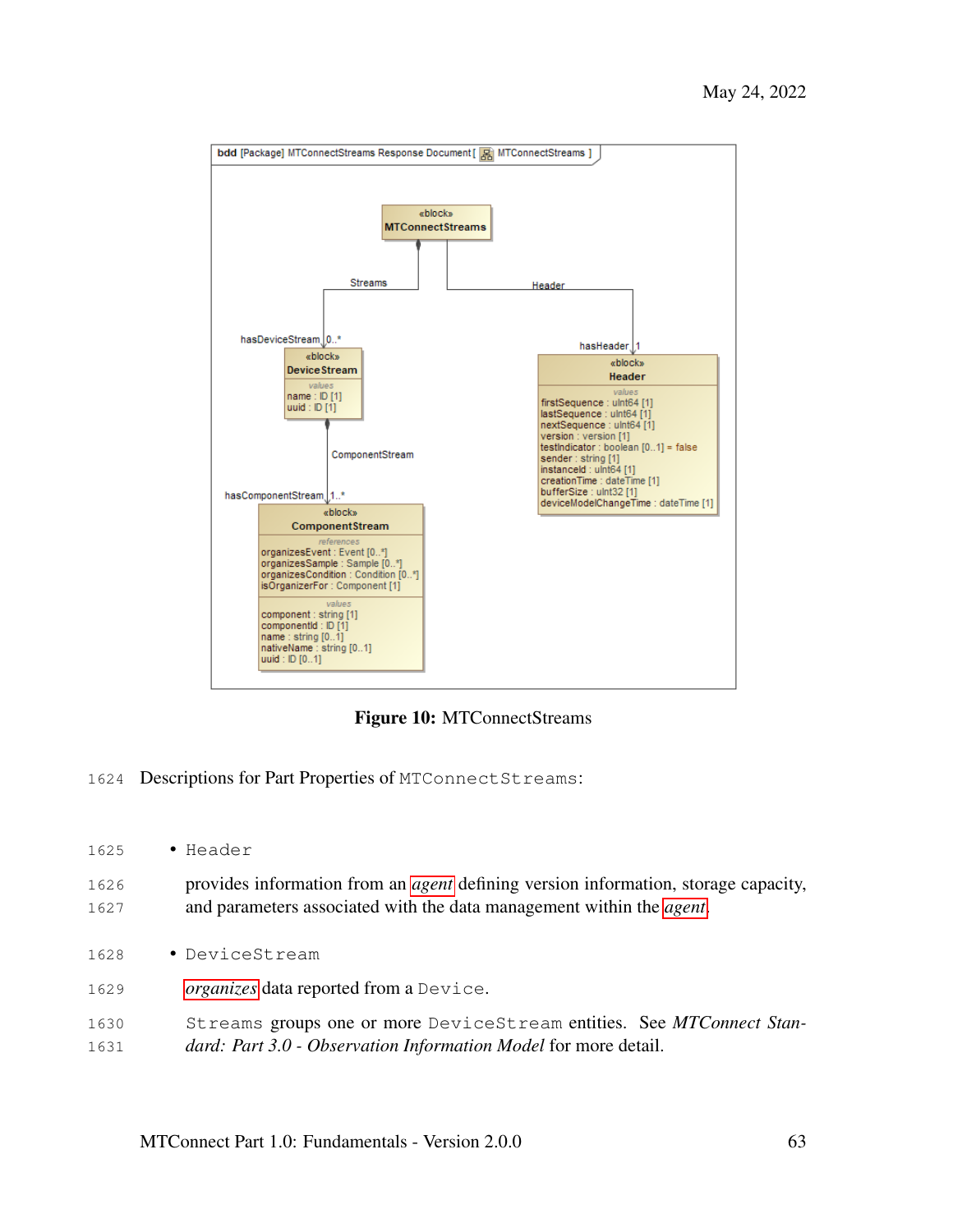## **<sup>1632</sup>** 5.3.2 Header

1633 provides information from an *[agent](#page-12-0)* defining version information, storage capacity, and 1634 parameters associated with the data management within the *[agent](#page-12-0)*.

#### 1635 5.3.2.1 Value Properties of Header

1636 *Table [9](#page-68-0)* lists the Value Properties of Header.

<span id="page-68-0"></span>

| <b>Value Property name</b> | <b>Value Property type</b> | <b>Multiplicity</b> |
|----------------------------|----------------------------|---------------------|
| firstSequence              | uInt64                     |                     |
| lastSequence               | uInt64                     |                     |
| nextSequence               | uInt64                     |                     |
| version                    | version                    |                     |
| testIndicator              | boolean                    | 0.1                 |
| sender                     | string                     |                     |
| instanceId                 | uInt64                     |                     |
| creationTime               | dateTime                   |                     |
| bufferSize                 | uInt32                     |                     |
| deviceModelChangeTime      | dateTime                   |                     |

#### Table 9: Value Properties of Header

- 1637 Descriptions for Value Properties of Header:
- 1638 firstSequence
- 1639 *[sequence number](#page-17-0)* assigned to the oldest piece of *[streaming data](#page-20-0)* stored in the *[buffer](#page-12-1)* 1640 of the *[agent](#page-12-0)* immediately prior to the time that the *[agent](#page-12-0)* published the *[response](#page-16-0)* 1641 *[document](#page-16-0)*.
- 1642 lastSequence
- 1643 *[sequence number](#page-17-0)* assigned to the last piece of *[streaming data](#page-20-0)* that was added to 1644 the *[buffer](#page-12-1)* of the *[agent](#page-12-0)* immediately prior to the time that the *[agent](#page-12-0)* published the 1645 *[response document](#page-16-0)*.
- 1646 nextSequence

1647 *[sequence number](#page-17-0)* of the piece of *[streaming data](#page-20-0)* that is the next piece of data to be 1648 retrieved from the *[buffer](#page-12-1)* of the *[agent](#page-12-0)* that was not included in the *[response document](#page-16-0)* 1649 published by the *[agent](#page-12-0)*.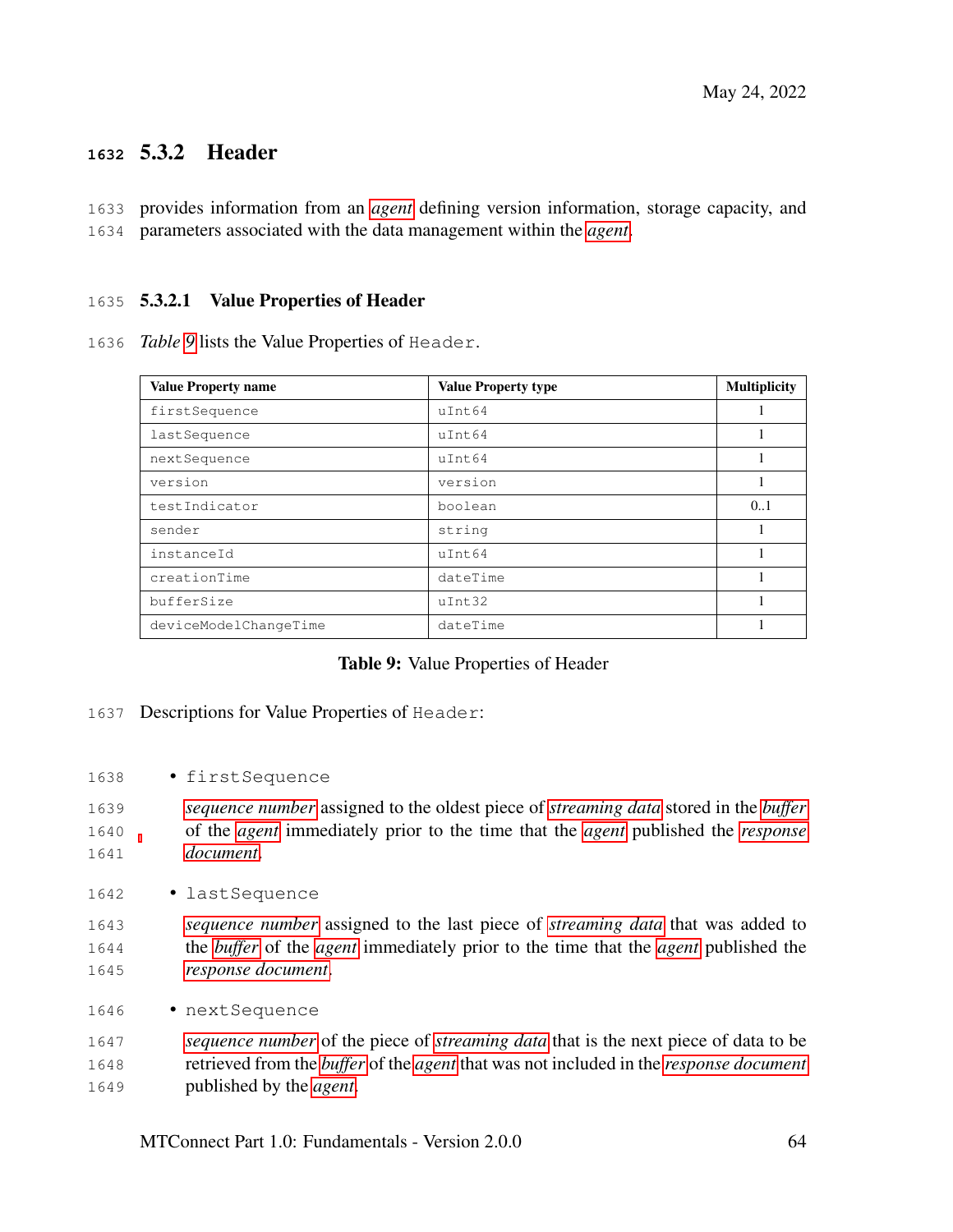If the *[streaming data](#page-20-0)* included in the *[response document](#page-16-0)* includes the last piece of data stored in the *[buffer](#page-12-1)* of the *[agent](#page-12-0)* at the time that the document was published, 1652 then the value reported for next Sequence **MUST** be equal to last Sequence  $1653 + 1.$ 

• version

 *[major](#page-15-1)*, *[minor](#page-15-2)*, and *[revision](#page-17-1)* number of the MTConnect Standard that defines the *[semantic data model](#page-17-2)* that represents the content of the *[response document](#page-16-0)*. It also includes the revision number of the *[schema](#page-17-3)* associated with that specific *[semantic](#page-17-2) [data model](#page-17-2)*.

- As an example, the value reported for version for a *[response document](#page-16-0)* that was structured based on *[schema](#page-17-3)* revision 10 associated with Version 1.4.0 of the MT-Connect Standard would be: 1.4.0.10
- testIndicator
- indicates whether the *[agent](#page-12-0)* that published the *[response document](#page-16-0)* is operating in a test mode.
- 1665 If testIndicator is not specified, the value for testIndicator **MUST** be interpreted to be false.
- sender
- identification defining where the *[agent](#page-12-0)* that published the *[response document](#page-16-0)* is in-stalled or hosted.
- sender MUST be either an IP Address or Hostname describing where the *[agent](#page-12-0)* is installed or the URL of the *[agent](#page-12-0)*; e.g., http://<address>[:port]/.
- Note: The port number need not be specified if it is the default HTTP port 80.
- instanceId
- identifier for a specific instantiation of the *[buffer](#page-12-1)* associated with the *[agent](#page-12-0)* that pub-lished the *[response document](#page-16-0)*.
- instanceId MUST be changed to a different unique number each time the *[buffer](#page-12-1)* is cleared and a new set of data begins to be collected.
- creationTime
- timestamp that an *[agent](#page-12-0)* published the *[response document](#page-16-0)*.
- bufferSize
- maximum number of *[DataItems](#page-24-1)* that MAY be retained in the *[agent](#page-12-0)* that published the *[response document](#page-16-0)* at any point in time.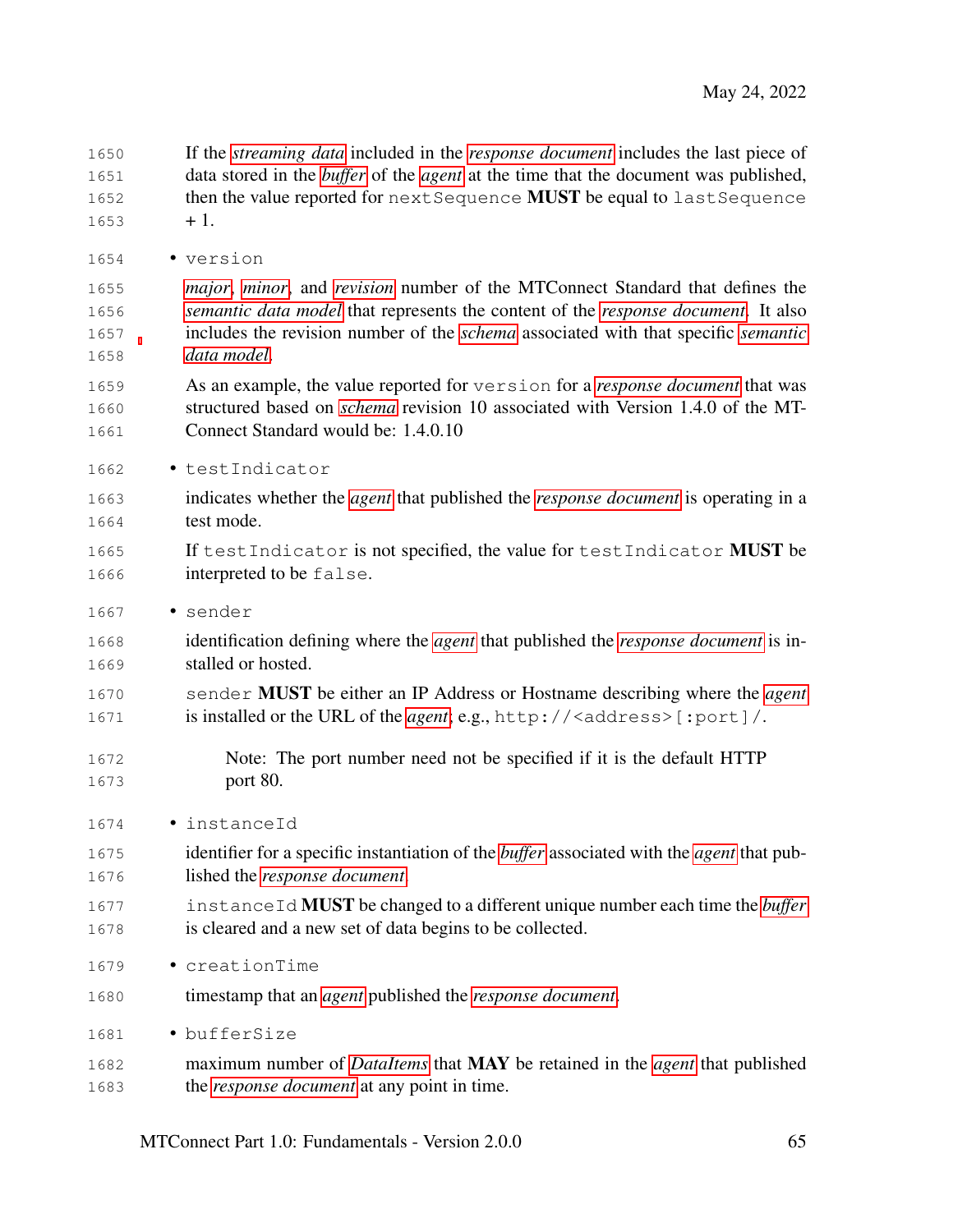| 1684 | Note 1 to entry: buffersize represents the maximum number of se-          |
|------|---------------------------------------------------------------------------|
| 1685 | quence numbers that <b>MAY</b> be stored in the <i>agent</i> .            |
| 1686 | Note 2 to entry: The implementer is responsible for allocating the appro- |
| 1687 | priate amount of storage capacity required to accommodate the buffer-     |
| 1688 | Size.                                                                     |
| 1689 | · deviceModelChangeTime                                                   |
| 1690 | timestamp of the last update of the Device information for any device.    |

## <span id="page-70-0"></span>5.4 MTConnectAssets Response Document

This section provides semantic information for the MTConnectAssets entity.

## 5.4.1 MTConnectAssets

 [r](#page-18-1)oot entity of an *[MTConnectAssets Response Document](#page-19-3)* that contains the *[Asset Information](#page-18-1) [Model](#page-18-1)* of Asset types.



Figure 11: MTConnectAssets

 Note: Additional properties of MTConnectAssets MAY be defined for schema and namespace declaration. See *Section [C](#page-90-0) - [Schema and Namespace](#page-90-0)*

*[Declaration Information](#page-90-0)* for an [XML](#page-36-0) example.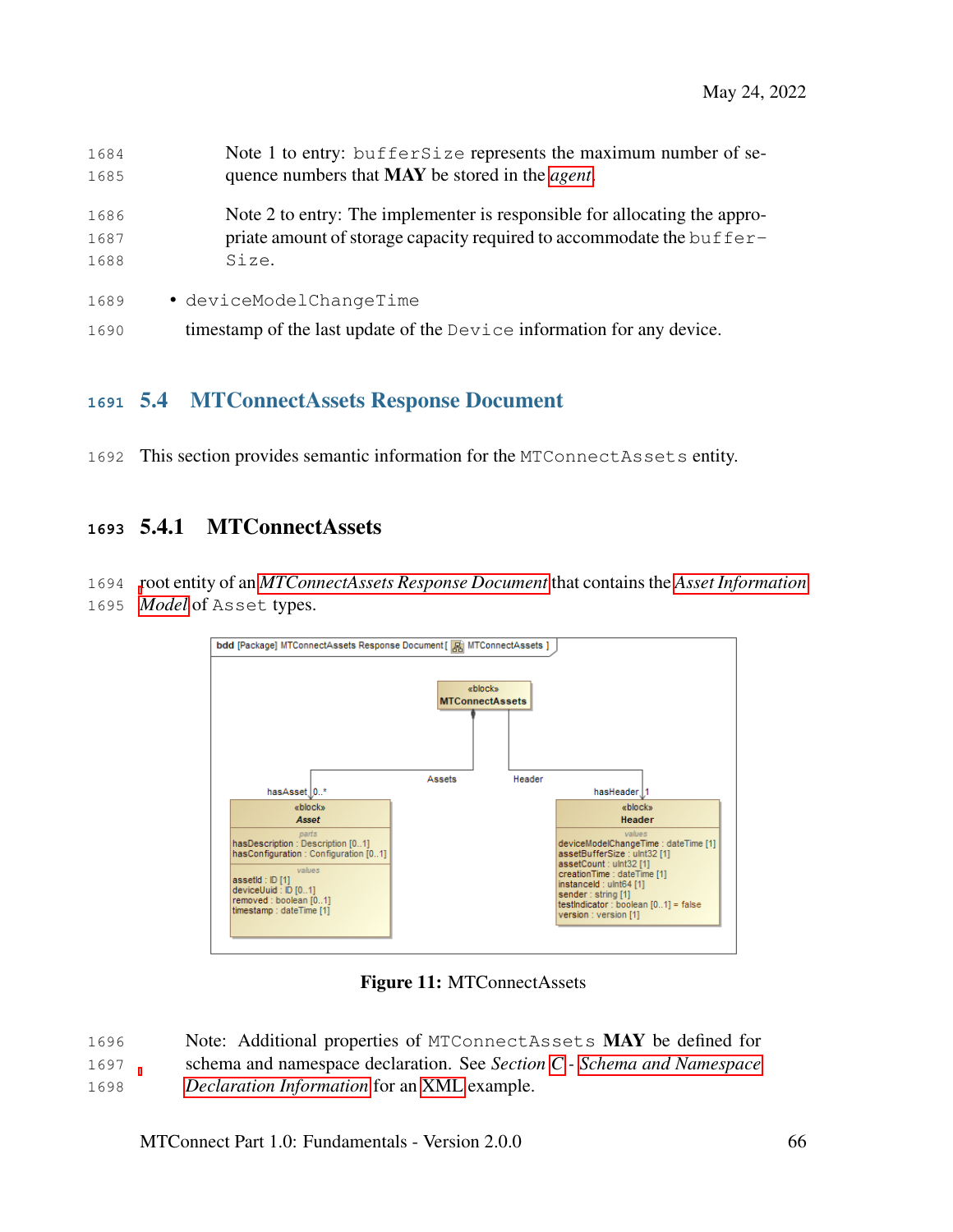#### 5.4.1.1 Part Properties of MTConnectAssets

<span id="page-71-0"></span>*Table [10](#page-71-0)* lists the Part Properties of MTConnectAssets.

| <b>Part Property name</b>   | <b>Multiplicity</b> |  |
|-----------------------------|---------------------|--|
| Header                      |                     |  |
| Asset (organized by Assets) | )*                  |  |

| Table 10: Part Properties of MTConnectAssets |  |  |  |  |
|----------------------------------------------|--|--|--|--|
|----------------------------------------------|--|--|--|--|

- Descriptions for Part Properties of MTConnectAssets:
- Header provides information from an *[agent](#page-12-0)* defining version information, storage capacity, and parameters associated with the data management within the *[agent](#page-12-0)*. • Asset abstract *[Asset](#page-24-0)*. Assets groups one or more Asset types. See *MTConnect Standard: Part 4.0 - Asset Information Model* for more details.

## 5.4.2 Header

 provides information from an *[agent](#page-12-0)* defining version information, storage capacity, and parameters associated with the data management within the *[agent](#page-12-0)*.

#### 5.4.2.1 Value Properties of Header

*Table [11](#page-72-0)* lists the Value Properties of Header.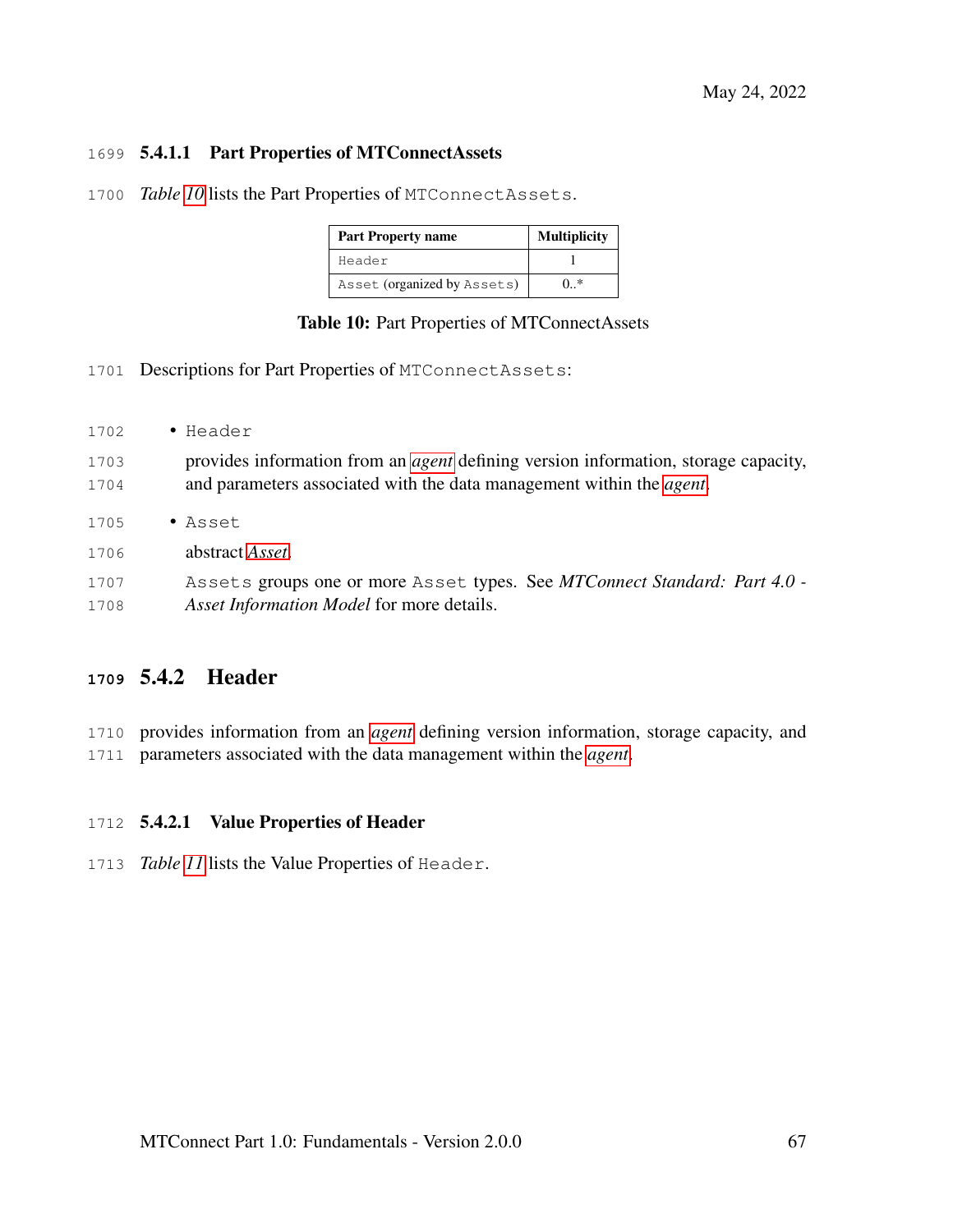| <b>Value Property name</b> | <b>Value Property type</b> | <b>Multiplicity</b> |
|----------------------------|----------------------------|---------------------|
| deviceModelChangeTime      | dateTime                   |                     |
| assetBufferSize            | uInt32                     |                     |
| assetCount                 | uInt32                     |                     |
| creationTime               | dateTime                   |                     |
| instanceId                 | uInt64                     |                     |
| sender                     | string                     |                     |
| testIndicator              | boolean                    | 0.1                 |
| version                    | version                    |                     |

## Table 11: Value Properties of Header

1714 Descriptions for Value Properties of Header:

| 1715         | · deviceModelChangeTime                                                                                                                           |
|--------------|---------------------------------------------------------------------------------------------------------------------------------------------------|
| 1716         | timestamp of the last update of the Device information for any device.                                                                            |
| 1717         | · assetBufferSize                                                                                                                                 |
| 1718<br>1719 | maximum number of Asset types that can be stored in the <i>agent</i> that published the<br>response document.                                     |
| 1720<br>1721 | Note: The implementer is responsible for allocating the appropriate amount<br>of storage capacity required to accommodate the assetBufferSize.    |
| 1722         | · assetCount                                                                                                                                      |
| 1723<br>1724 | current number of Asset that are currently stored in the <i>agent</i> as of the cre-<br>ationTime that the agent published the response document. |
| 1725<br>1726 | assetCount MUST NOT be larger than the value reported for assetBuffer-<br>Size.                                                                   |
| 1727         | · creationTime                                                                                                                                    |
| 1728         | timestamp that an <i>agent</i> published the <i>response document</i> .                                                                           |
| 1729         | · instanceId                                                                                                                                      |
| 1730<br>1731 | identifier for a specific instantiation of the <i>buffer</i> associated with the <i>agent</i> that pub-<br>lished the response document.          |
| 1732<br>1733 | instance Id <b>MUST</b> be changed to a different unique number each time the buffer<br>is cleared and a new set of data begins to be collected.  |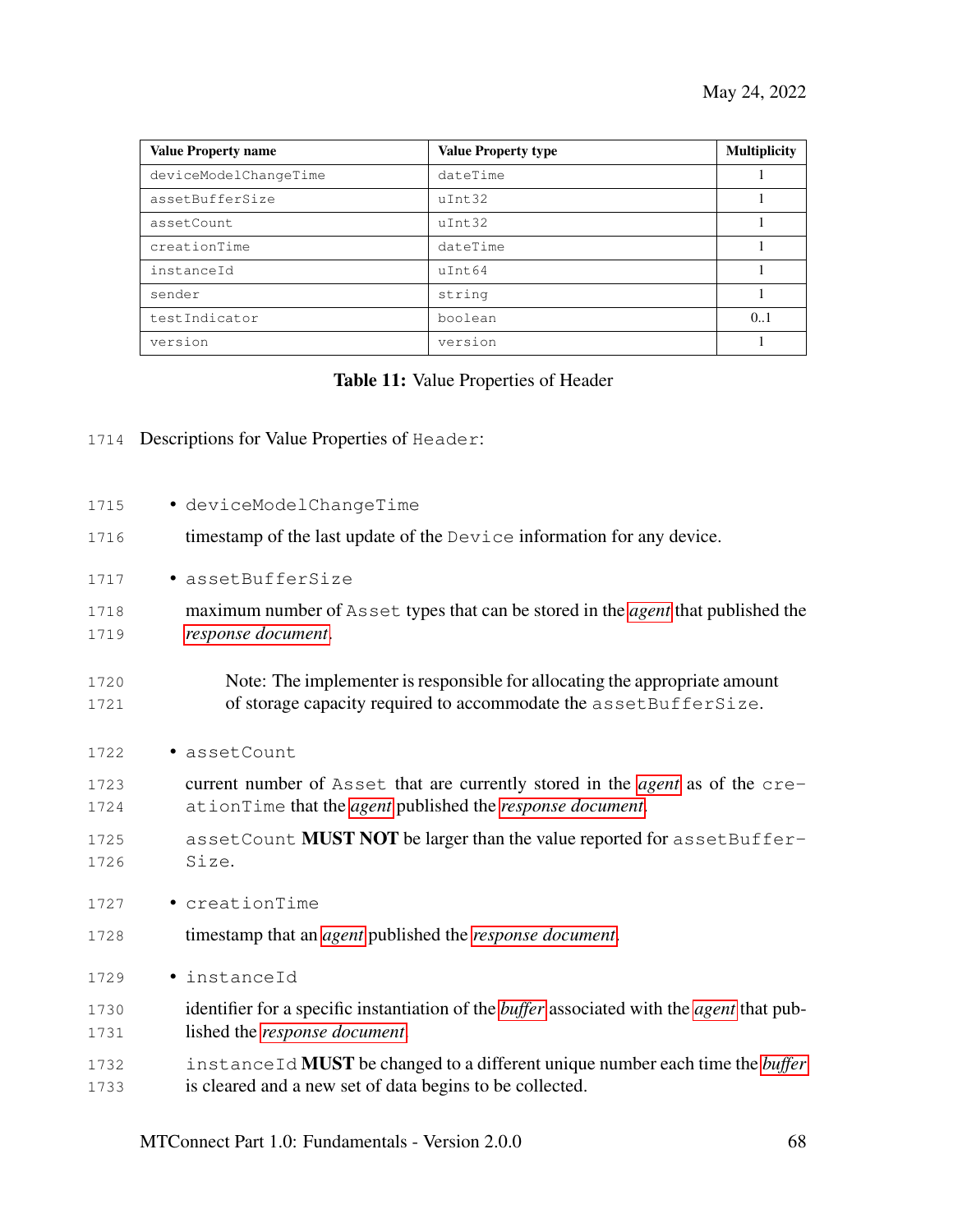- sender
- identification defining where the *[agent](#page-12-0)* that published the *[response document](#page-16-0)* is in-stalled or hosted.
- sender MUST be either an IP Address or Hostname describing where the *[agent](#page-12-0)* 1738 is installed or the URL of the *[agent](#page-12-0)*; e.g., http://<address>[:port]/.
- Note: The port number need not be specified if it is the default HTTP port 80.
- 1741 testIndicator
- indicates whether the *[agent](#page-12-0)* that published the *[response document](#page-16-0)* is operating in a test mode.
- 1744 If testIndicator is not specified, the value for testIndicator **MUST** be interpreted to be false.
- version
- *[major](#page-15-0)*, *[minor](#page-15-1)*, and *[revision](#page-17-0)* number of the MTConnect Standard that defines the *[semantic data model](#page-17-1)* that represents the content of the *[response document](#page-16-0)*. It also includes the revision number of the *[schema](#page-17-2)* associated with that specific *[semantic](#page-17-1) [data model](#page-17-1)*.
- As an example, the value reported for version for a *[response document](#page-16-0)* that was structured based on *[schema](#page-17-2)* revision 10 associated with Version 1.4.0 of the MT-
- Connect Standard would be: 1.4.0.10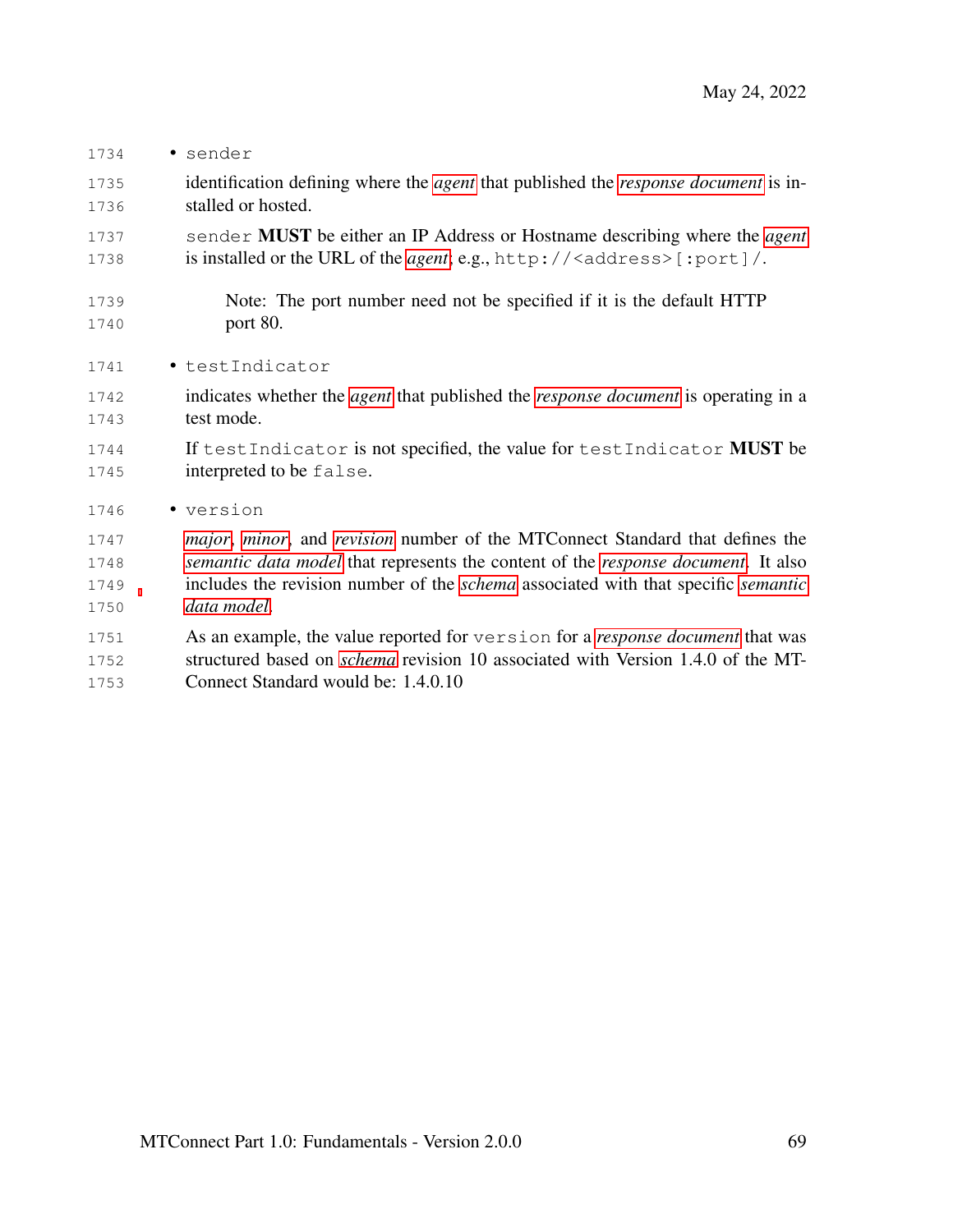# 6 Error Information Model

- [T](#page-16-0)he *[Error Information Model](#page-18-0)* establishes the rules and terminology that describes the *[re-](#page-16-0) [sponse document](#page-16-0)* returned by an *[agent](#page-12-0)* when it encounters an error while interpreting a *[request](#page-20-0)* for information from a client software application or when an *[agent](#page-12-0)* experiences an error while publishing the *[response](#page-20-1)* to a *[request](#page-20-0)* for information.
- An *[agent](#page-12-0)* provides the information regarding errors encountered when processing a *[request](#page-20-0)*
- for information by publishing an *[MTConnectErrors Response Document](#page-19-0)* to the client soft-
- ware application that made the *[request](#page-20-0)* for information.

## 6.1 MTConnectErrors Response Document

This section provides semantic information for the MTConnectErrors entity.

## 6.1.1 MTConnectError

 [r](#page-18-0)oot entity of an *[MTConnectErrors Response Document](#page-19-0)* that contains the *[Error Informa-](#page-18-0)[tion Model](#page-18-0)*.



Figure 12: MTConnectError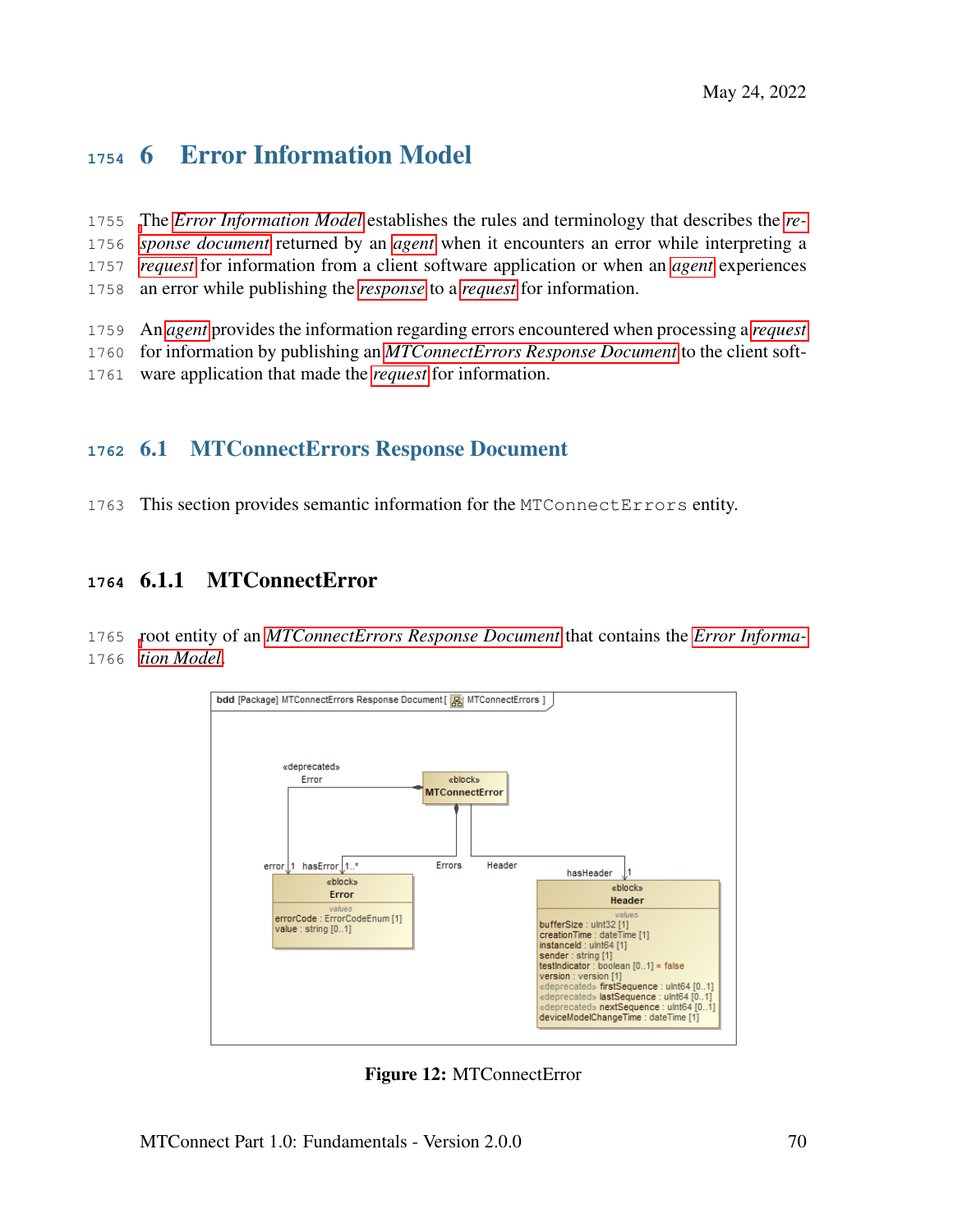| 1767 | Note: Additional properties of MTConnectError MAY be defined for schema  |
|------|--------------------------------------------------------------------------|
| 1768 | and namespace declaration. See Section $C$ - Schema and Namespace Decla- |
| 1769 | <i>ration Information</i> for an XML example.                            |

#### 6.1.1.1 Part Properties of MTConnectError

<span id="page-75-0"></span>*Table [12](#page-75-0)* lists the Part Properties of MTConnectError.

| <b>Part Property name</b>             | <b>Multiplicity</b> |
|---------------------------------------|---------------------|
| Header                                |                     |
| Error (organized by Errors)           | ⋰                   |
| < <deprecated>&gt; Error</deprecated> |                     |

#### Table 12: Part Properties of MTConnectError

- Descriptions for Part Properties of MTConnectError:
- Header provides information from an *[agent](#page-12-0)* defining version information, storage capacity, and parameters associated with the data management within the *[agent](#page-12-0)*. • Error error encountered by an *[agent](#page-12-0)* when responding to a *[request](#page-20-0)*. Errors groups one or more Error entities. See *Section [6.1.3](#page-78-0) - [Error](#page-78-0)*. Note: When compatibility with Version 1.0.1 and earlier of the MTCon- nect Standard is required for an implementation, the *[MTConnectErrors](#page-19-0) [Response Document](#page-19-0)* contains only a single Error entity and the Er-1782 rors entity **MUST NOT** appear in the document. • Error error encountered by an *[agent](#page-12-0)* when responding to a *[request](#page-20-0)*.

## 6.1.2 Header

 provides information from an *[agent](#page-12-0)* defining version information, storage capacity, and parameters associated with the data management within the *[agent](#page-12-0)*.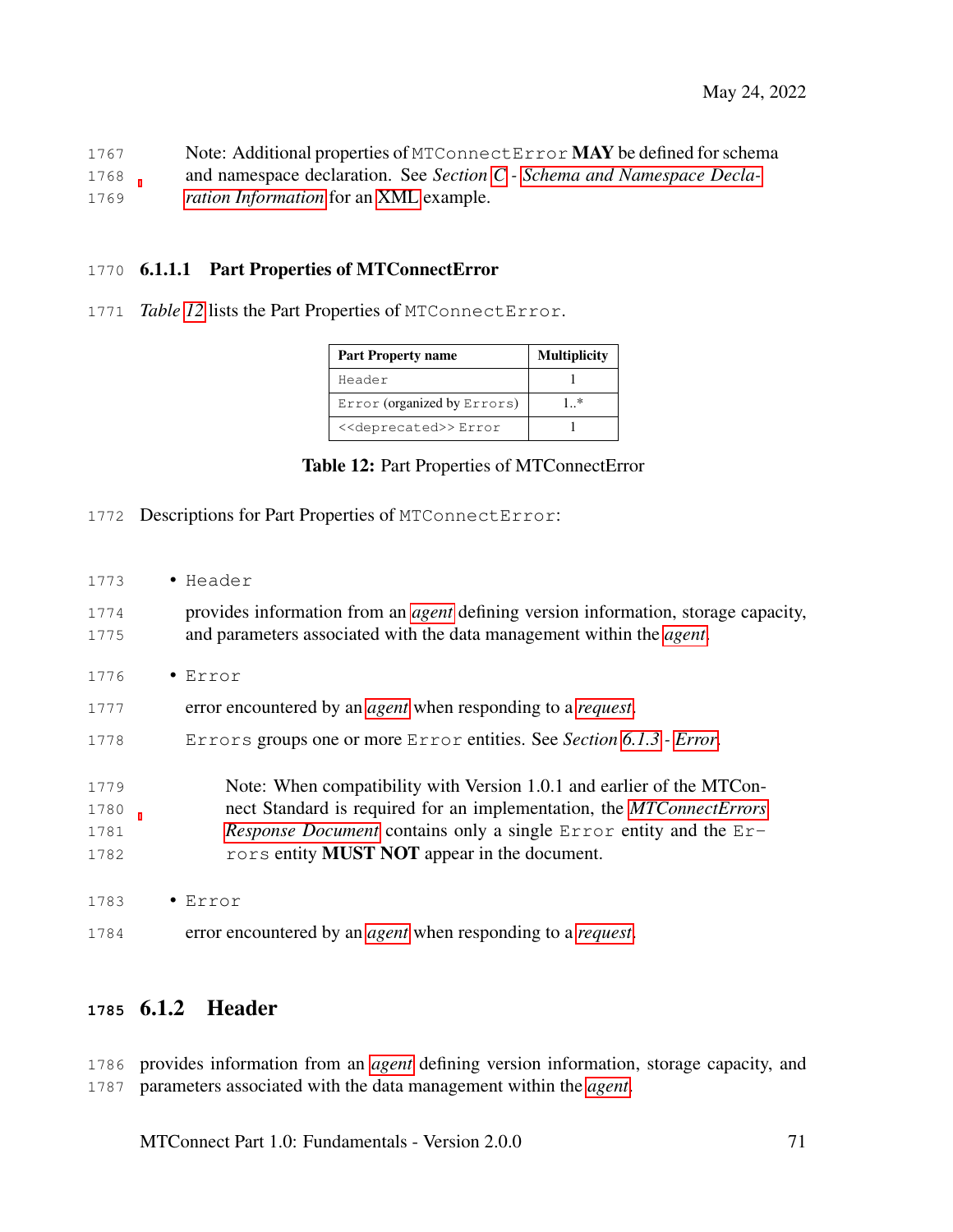#### 1788 6.1.2.1 Value Properties of Header

1789 *Table [13](#page-76-0)* lists the Value Properties of Header.

<span id="page-76-0"></span>

| <b>Value Property name</b>                   | <b>Value Property type</b> | <b>Multiplicity</b> |
|----------------------------------------------|----------------------------|---------------------|
| bufferSize                                   | $u$ Tnt.32                 |                     |
| creationTime                                 | dateTime                   |                     |
| instanceId                                   | $u$ Tnt.64                 |                     |
| sender                                       | string                     |                     |
| testIndicator                                | boolean                    | 0.1                 |
| version                                      | version                    |                     |
| < <deprecated>&gt;firstSequence</deprecated> | $u$ Tnt.64                 | 0.1                 |
| < <deprecated>&gt; lastSequence</deprecated> | $u$ Tnt.64                 | 0.1                 |
| < <deprecated>&gt; nextSequence</deprecated> | uInt64                     | 0.1                 |
| deviceModelChangeTime                        | dateTime                   |                     |

#### Table 13: Value Properties of Header

1790 Descriptions for Value Properties of Header:

#### 1791 • bufferSize

- 1792 maximum number of *[DataItems](#page-24-0)* that MAY be retained in the *[agent](#page-12-0)* that published 1793 the *[response document](#page-16-0)* at any point in time.
- 1794 Note 1 to entry: bufferSize represents the maximum number of se-1795 quence numbers that MAY be stored in the *[agent](#page-12-0)*.
- 1796 Note 2 to entry: The implementer is responsible for allocating the appro-1797 priate amount of storage capacity required to accommodate the buffer-1798 Size.
- 1799 creationTime
- 1800 timestamp that an *[agent](#page-12-0)* published the *[response document](#page-16-0)*.
- 1801 instanceId
- 1802 identifier for a specific instantiation of the *[buffer](#page-12-1)* associated with the *[agent](#page-12-0)* that pub-1803 lished the *[response document](#page-16-0)*.
- 1804 instanceId MUST be changed to a different unique number each time the *[buffer](#page-12-1)* 1805 is cleared and a new set of data begins to be collected.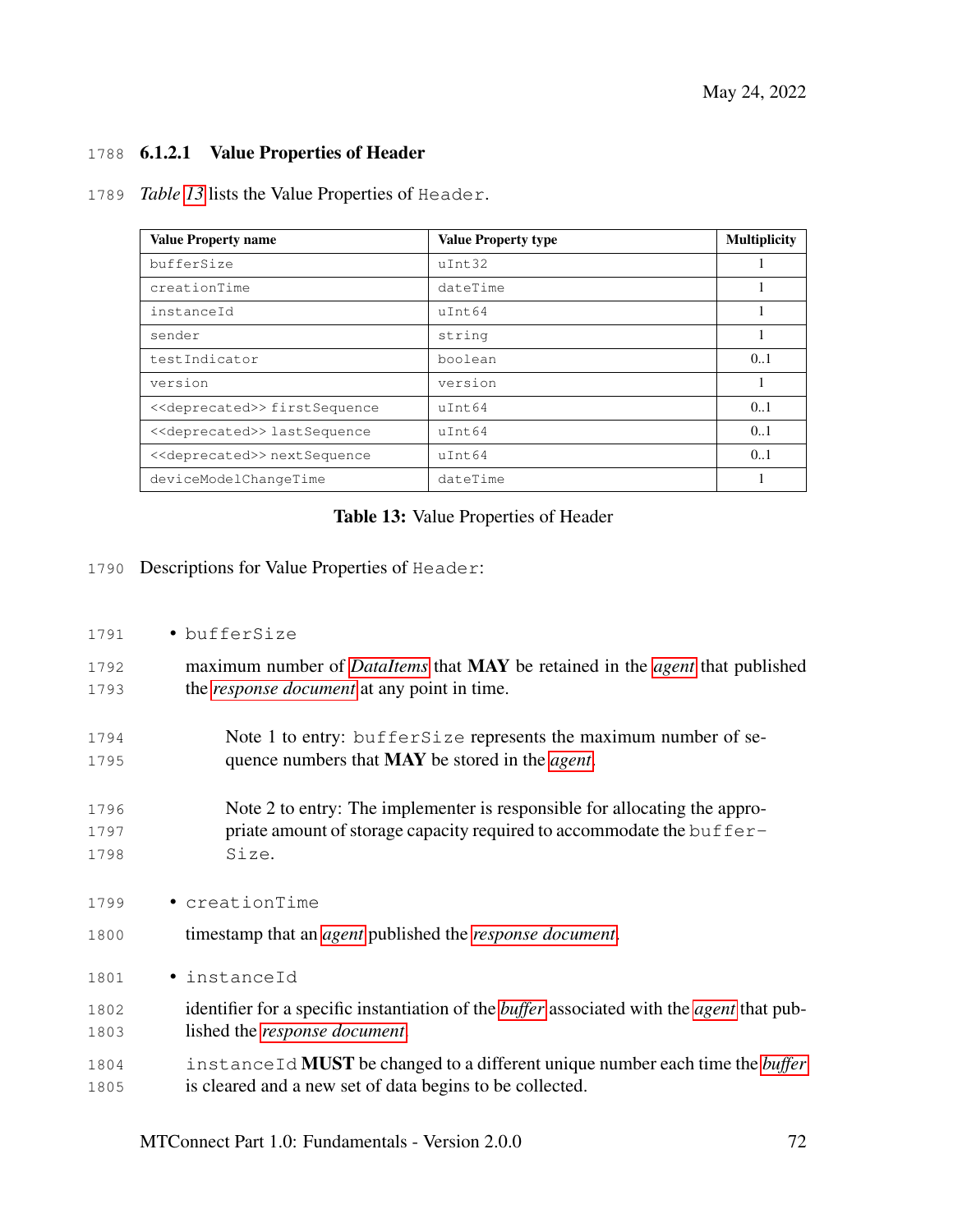identification defining where the *[agent](#page-12-0)* that published the *[response document](#page-16-0)* is in- stalled or hosted. sender MUST be either an IP Address or Hostname describing where the *[agent](#page-12-0)* is installed or the URL of the *[agent](#page-12-0)*; e.g., http://<address>[:port]/. Note: The port number need not be specified if it is the default HTTP port 80. • testIndicator indicates whether the *[agent](#page-12-0)* that published the *[response document](#page-16-0)* is operating in a test mode. 1816 If testIndicator is not specified, the value for testIndicator **MUST** be **interpreted to be false.**  • version *[major](#page-15-0)*, *[minor](#page-15-1)*, and *[revision](#page-17-0)* number of the MTConnect Standard that defines the *[semantic data model](#page-17-1)* that represents the content of the *[response document](#page-16-0)*. It also includes the revision number of the *[schema](#page-17-2)* associated with that specific *[semantic](#page-17-1) [data model](#page-17-1)*. As an example, the value reported for version for a *[response document](#page-16-0)* that was structured based on *[schema](#page-17-2)* revision 10 associated with Version 1.4.0 of the MT- Connect Standard would be: 1.4.0.10 1826 • << deprecated>>firstSequence *[sequence number](#page-17-3)* assigned to the oldest piece of *[streaming data](#page-20-2)* stored in the *[buffer](#page-12-1)* of the *[agent](#page-12-0)* immediately prior to the time that the *[agent](#page-12-0)* published the *[response](#page-16-0) [document](#page-16-0)*. 1830 • << deprecated>> lastSequence *[sequence number](#page-17-3)* assigned to the last piece of *[streaming data](#page-20-2)* that was added to the *[buffer](#page-12-1)* of the *[agent](#page-12-0)* immediately prior to the time that the *[agent](#page-12-0)* published the *[response document](#page-16-0)*. 1834 • << deprecated>> nextSequence *[sequence number](#page-17-3)* of the piece of *[streaming data](#page-20-2)* that is the next piece of data to be retrieved from the *[buffer](#page-12-1)* of the *[agent](#page-12-0)* that was not included in the *[response document](#page-16-0)* published by the *[agent](#page-12-0)*. If the *[streaming data](#page-20-2)* included in the *[response document](#page-16-0)* includes the last piece of data stored in the *[buffer](#page-12-1)* of the *[agent](#page-12-0)* at the time that the document was published,

• sender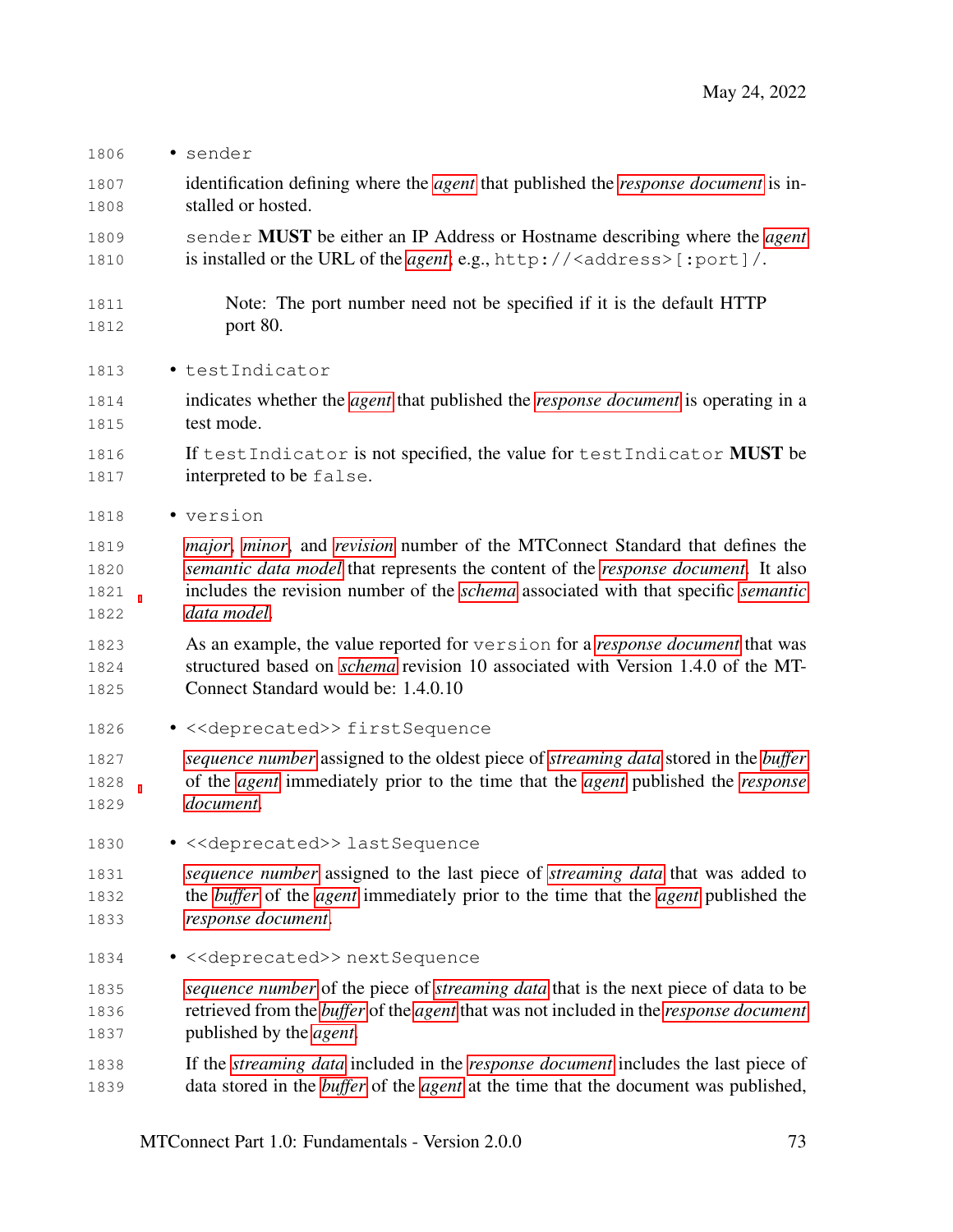- 1840 then the value reported for next Sequence MUST be equal to last Sequence  $1841 + 1.$
- 1842 deviceModelChangeTime
- 1843 timestamp of the last update of the Device information for any device.

#### <span id="page-78-0"></span>6.1.3 Error

- error encountered by an *[agent](#page-12-0)* when responding to a *[request](#page-20-0)*.
- 1846 The value of Error MUST be string.

#### 6.1.3.1 Value Properties of Error

*Table [14](#page-78-1)* lists the Value Properties of Error.

<span id="page-78-1"></span>

| <b>Value Property name</b> | <b>Value Property type</b> | <b>Multiplicity</b> |
|----------------------------|----------------------------|---------------------|
| errorCode                  | ErrorCodeEnum              |                     |

#### Table 14: Value Properties of Error

#### Descriptions for Value Properties of Error:

| 1850 | • errorCode                                                                                    |
|------|------------------------------------------------------------------------------------------------|
| 1851 | descriptive code that indicates the type of error that was encountered by an <i>agent</i> .    |
| 1852 | ErrorCodeEnum Enumeration:                                                                     |
| 1853 | - ASSET_NOT_FOUND                                                                              |
| 1854 | <i>request</i> for information specifies an Asset that is not recognized by the <i>agent</i> . |
| 1855 | - INTERNAL_ERROR                                                                               |
| 1856 | <i>agent</i> experienced an error while attempting to published the requested infor-           |
| 1857 | mation.                                                                                        |
| 1858 | - INVALID_REQUEST                                                                              |
| 1859 | <i>request</i> contains information that was not recognized by the <i>agent</i> .              |
| 1860 | - INVALID_URI                                                                                  |
| 1861 | Uniform Resource Identifier (URI) provided was incorrect.                                      |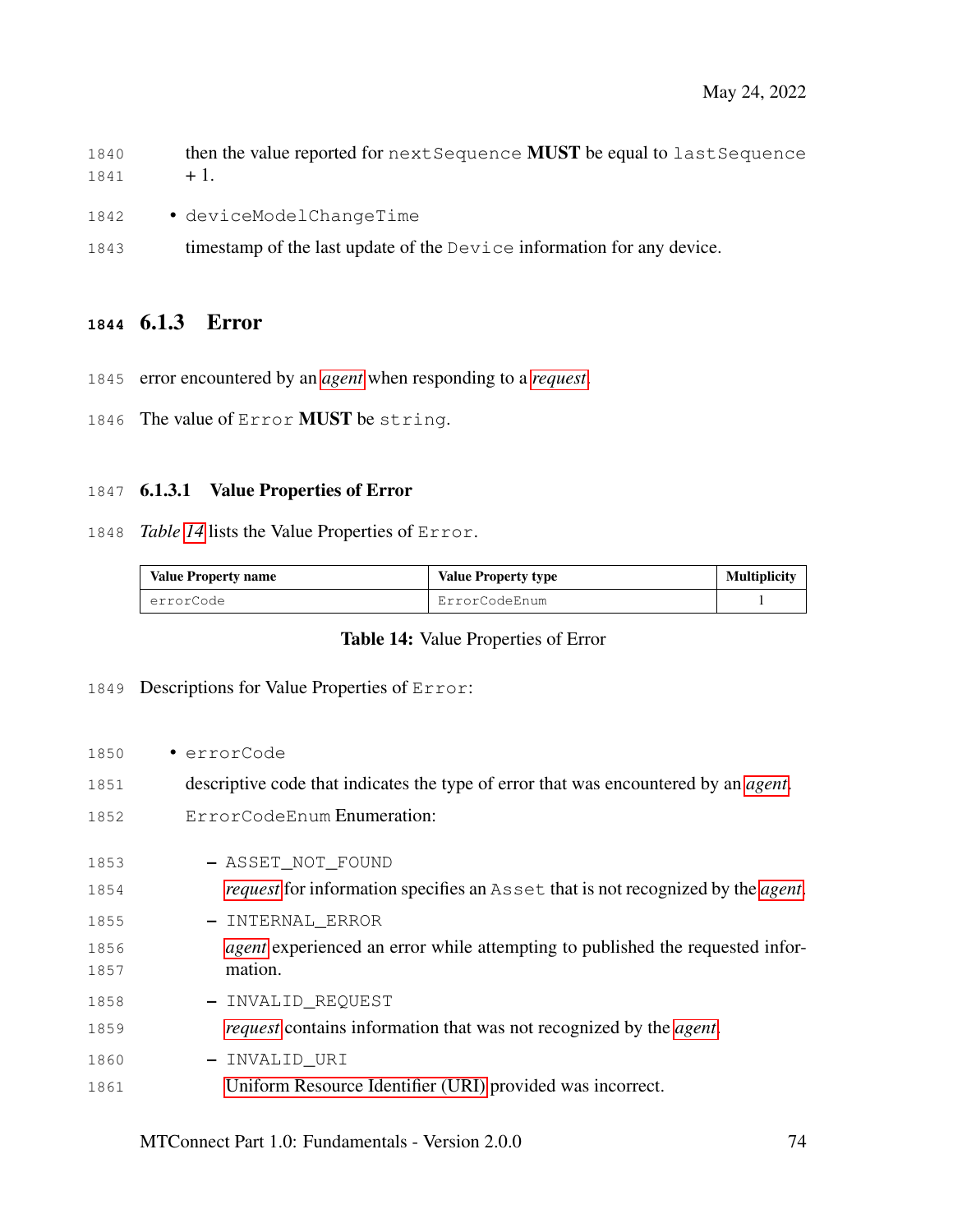| 1862 | - INVALID_XPATH                                                                              |
|------|----------------------------------------------------------------------------------------------|
| 1863 | XML Path Language (XPath) identified in the request for information could                    |
| 1864 | not be parsed correctly by the <i>agent</i> .                                                |
| 1865 | This could be caused by an invalid syntax or the XPath did not match a valid                 |
| 1866 | identify for any information stored in the agent.                                            |
| 1867 | - NO_DEVICE                                                                                  |
| 1868 | identity of the Device specified in the <i>request</i> for information is not associ-        |
| 1869 | ated with the <i>agent</i> .                                                                 |
| 1870 | - OUT_OF_RANGE                                                                               |
| 1871 | <i>request</i> for information specifies <i>streaming data</i> that includes sequence num-   |
| 1872 | ber(s) for pieces of data that are beyond the end of the <i>buffer</i> .                     |
| 1873 | - QUERY_ERROR                                                                                |
| 1874 | <i>agent</i> was unable to interpret the query.                                              |
| 1875 | The query parameters do not contain valid values or include an invalid param-                |
| 1876 | eter.                                                                                        |
| 1877 | $-$ TOO_MANY                                                                                 |
| 1878 | count parameter provided in the <i>request</i> for information requires either of the        |
| 1879 | following:                                                                                   |
| 1880 | * <i>streaming data</i> that includes more pieces of data than the <i>agent</i> is capable   |
| 1881 | of organizing in an MTConnectStreams Response Document.                                      |
| 1882 | * Assets that include more Asset in an MTConnectAssets Response Doc-                         |
| 1883 | <i>ument</i> than the <i>agent</i> is capable of handling.                                   |
| 1884 | - UNAUTHORIZED                                                                               |
| 1885 | <i>requester</i> does not have sufficient permissions to access the requested informa-       |
| 1886 | tion.                                                                                        |
| 1887 | - UNSUPPORTED                                                                                |
| 1888 | valid <i>request</i> was provided, but the <i>agent</i> does not support the feature or type |
| 1889 | of request.                                                                                  |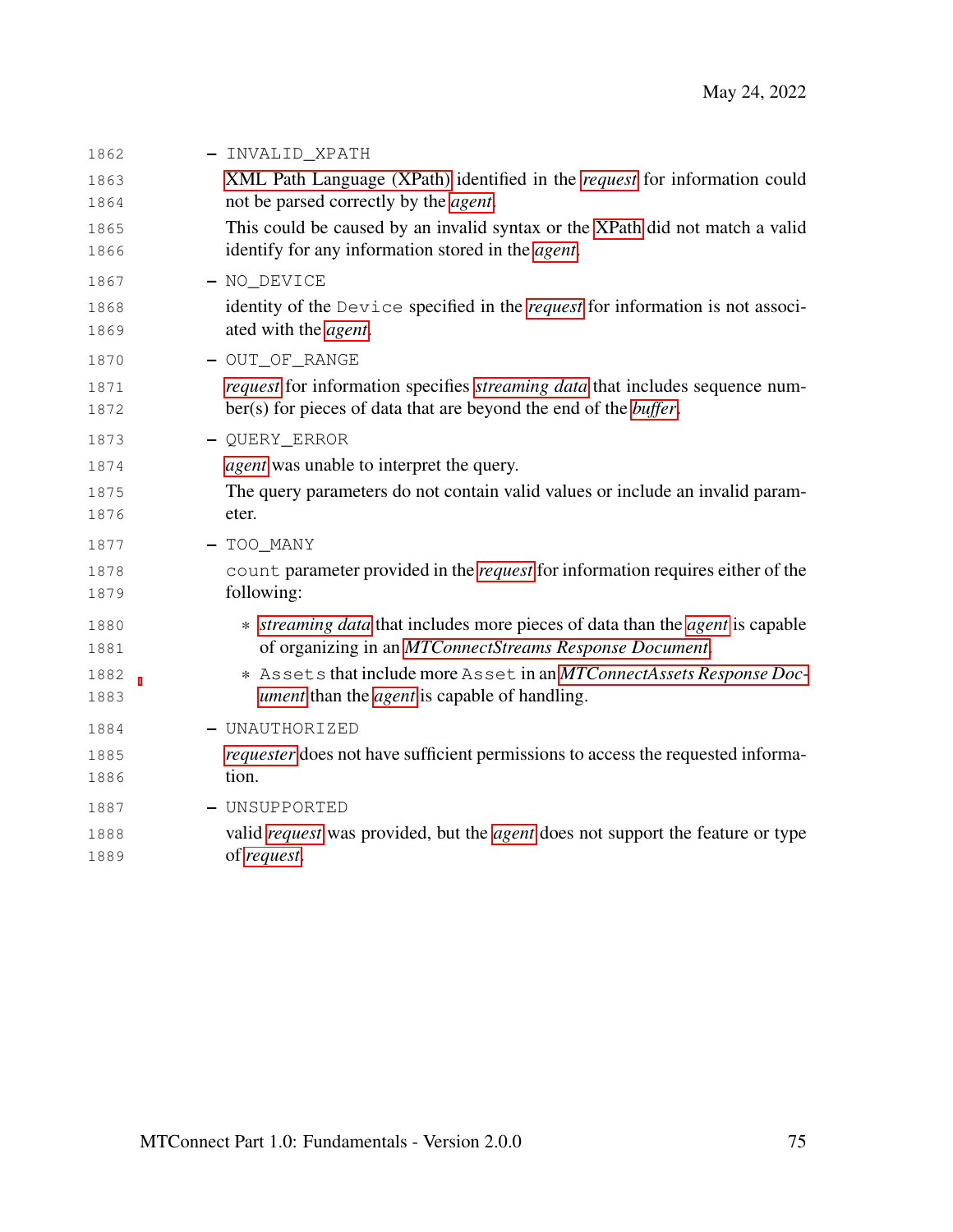# 7 Profile

- MTConnect Profile is a *[profile](#page-16-2)* that extends the [Systems Modeling Language \(SysML\)](#page-35-0)
- metamodel for the MTConnect domain using additional data types and *[stereotypes](#page-17-4)*.

# 7.1 DataTypes

| bdd [Package] DataTypes [ R PrimitiveValueTypes ]         |                                                                                                                                                    |
|-----------------------------------------------------------|----------------------------------------------------------------------------------------------------------------------------------------------------|
|                                                           |                                                                                                                                                    |
|                                                           |                                                                                                                                                    |
|                                                           |                                                                                                                                                    |
|                                                           | «ModelLibrary»                                                                                                                                     |
|                                                           | <b>PrimitiveValueTypes</b>                                                                                                                         |
|                                                           |                                                                                                                                                    |
|                                                           | evalueTypes                                                                                                                                        |
|                                                           | <b>Number</b>                                                                                                                                      |
|                                                           | $\overline{2N}$                                                                                                                                    |
|                                                           |                                                                                                                                                    |
|                                                           | evalueType»<br>«valueType»<br>«valueType»<br>evalueType»                                                                                           |
|                                                           | <b>String</b><br>Real<br><b>Boolean</b><br>Integer                                                                                                 |
|                                                           |                                                                                                                                                    |
|                                                           |                                                                                                                                                    |
|                                                           |                                                                                                                                                    |
| «valueType»                                               | «valueType»<br>«valueType»<br>«valueType»                                                                                                          |
| float                                                     | boolean<br>integer<br>string                                                                                                                       |
| $\overline{\mathcal{L}}$                                  | <b>Service</b>                                                                                                                                     |
|                                                           |                                                                                                                                                    |
| «valueType»                                               | «valueType»<br>evalueType»<br>evalueTypes<br>«valueType»<br>evalueType»<br>evalueTypes<br>«valueType»<br>«valueType»<br>«valueType»<br>«valueType» |
| unit                                                      | int32<br>xlinktype<br>dateTime<br>int64<br>version<br>x509<br>ID<br>xlinkhref<br><b>IDREF</b><br>xslang                                            |
|                                                           |                                                                                                                                                    |
|                                                           |                                                                                                                                                    |
| evalueType»<br>evalueTypes<br>«valueType»                 | «valueType»<br>«valueType»<br>evalueTypes                                                                                                          |
| <b>CUBIC_MILLIMETER</b><br><b>DEGREE</b><br><b>SECOND</b> | <b>MILLIMETER</b><br>ulnt64<br>ulnt32                                                                                                              |
|                                                           |                                                                                                                                                    |

Figure 13: DataTypes

## 7.1.1 boolean

primitive type.

## 7.1.2 ID

string that represents an [identifier \(ID\).](#page-29-0)

# 7.1.3 string

primitive type.

## 7.1.4 float

primitive type.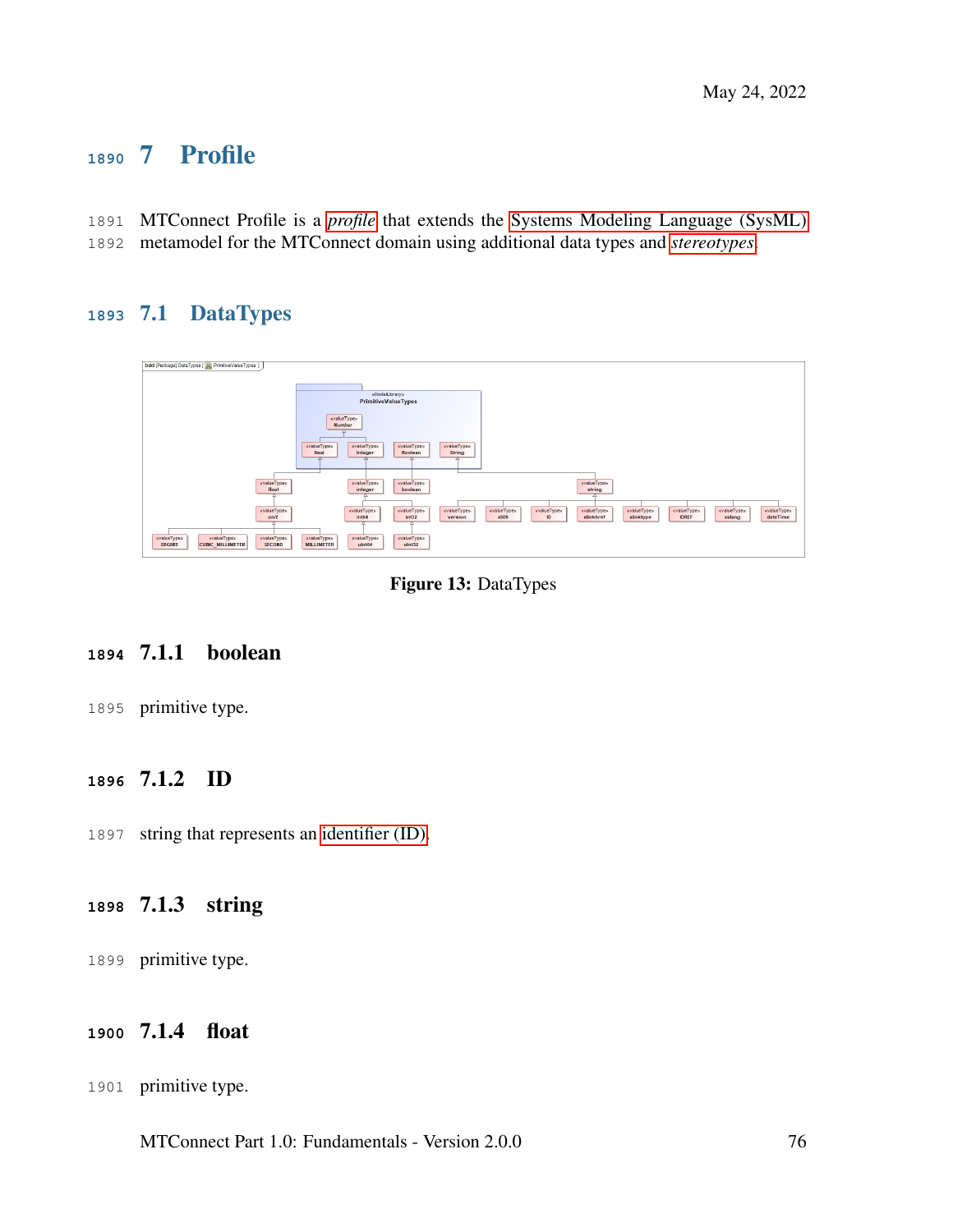#### 7.1.5 dateTime

string that represents timestamp in ISO 8601 format.

#### 7.1.6 integer

primitive type.

## 7.1.7 xlinktype

 [s](https://www.w3.org/TR/xlink11/)tring that represents the type of an XLink element. See [https://www.w3.org/TR/](https://www.w3.org/TR/xlink11/) [xlink11/](https://www.w3.org/TR/xlink11/).

#### 7.1.8 xslang

 [s](http://www.ietf.org/rfc/rfc4646.txt)tring that represents a language tag. See [http://www.ietf.org/rfc/rfc4646.](http://www.ietf.org/rfc/rfc4646.txt) [txt](http://www.ietf.org/rfc/rfc4646.txt).

## 7.1.9 SECOND

float that represents time in seconds.

#### 7.1.10 IDREF

string that represents a reference to an ID.

## 7.1.11 xlinkhref

[s](https://www.w3.org/TR/xlink11/)tring that represents the locator attribute of an XLink element. See [https://www.w3.](https://www.w3.org/TR/xlink11/) [org/TR/xlink11/](https://www.w3.org/TR/xlink11/).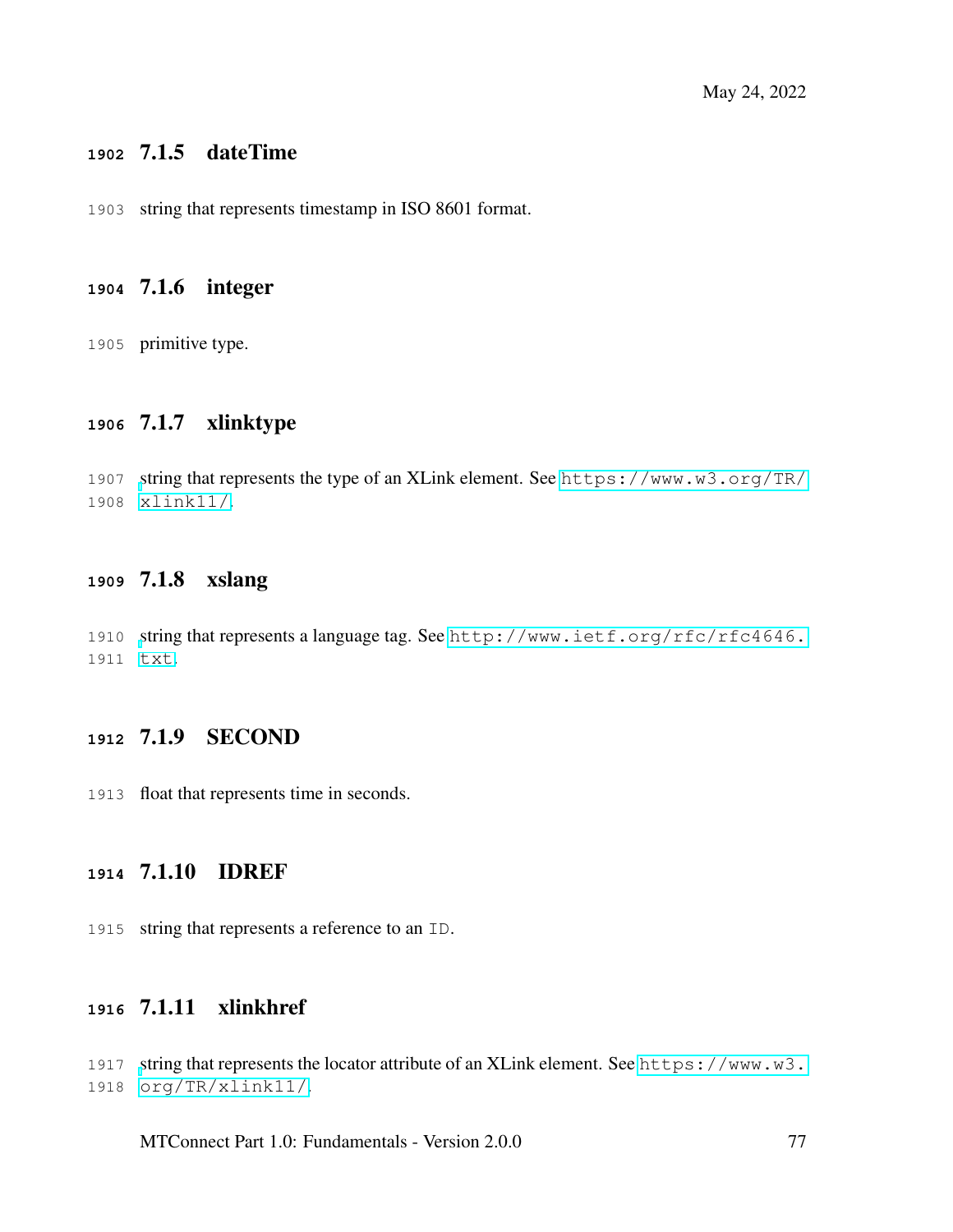## 7.1.12 x509

string that represents an x509 data block. *Ref ISO/IEC 9594-8:2020*.

#### 7.1.13 int32

32-bit integer.

#### 7.1.14 int64

64-bit integer.

## 7.1.15 version

 series of four numeric values, separated by a decimal point, representing a *[major](#page-15-0)*, *[minor](#page-15-1)*, and *[revision](#page-17-0)* number of the MTConnect Standard and the revision number of a specific *[schema](#page-17-2)*.

## 7.1.16 uInt32

32-bit unsigned integer.

#### 7.1.17 uInt64

64-bit unsigned integer.

#### 7.2 Stereotypes

#### 7.2.1 organizer

element that *[organizes](#page-15-2)* other elements of a type.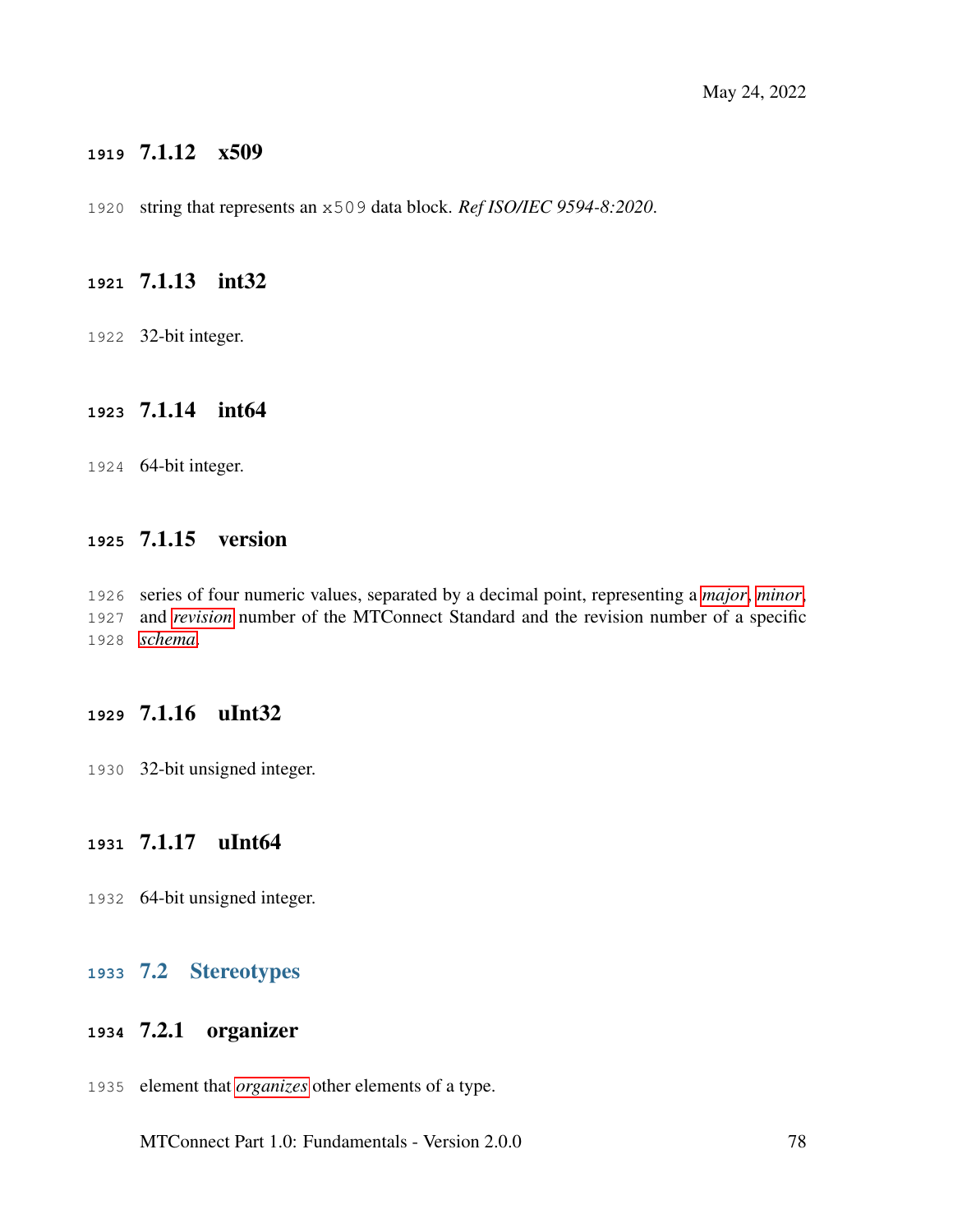## 7.2.2 deprecated

element that has been deprecated.

## 7.2.3 extensible

enumeration that can be extended.

#### 7.2.4 informative

element that is descriptive and non-normative.

## 7.2.5 valueType

extends SysML <<ValueType>> to include Class as a value type.

## 7.2.6 normative

element that has been added to the standard.

#### 7.2.7 observes

association in which a *[Component](#page-24-1)* makes *[Observations](#page-25-0)* about an observable *[DataItem](#page-24-0)*.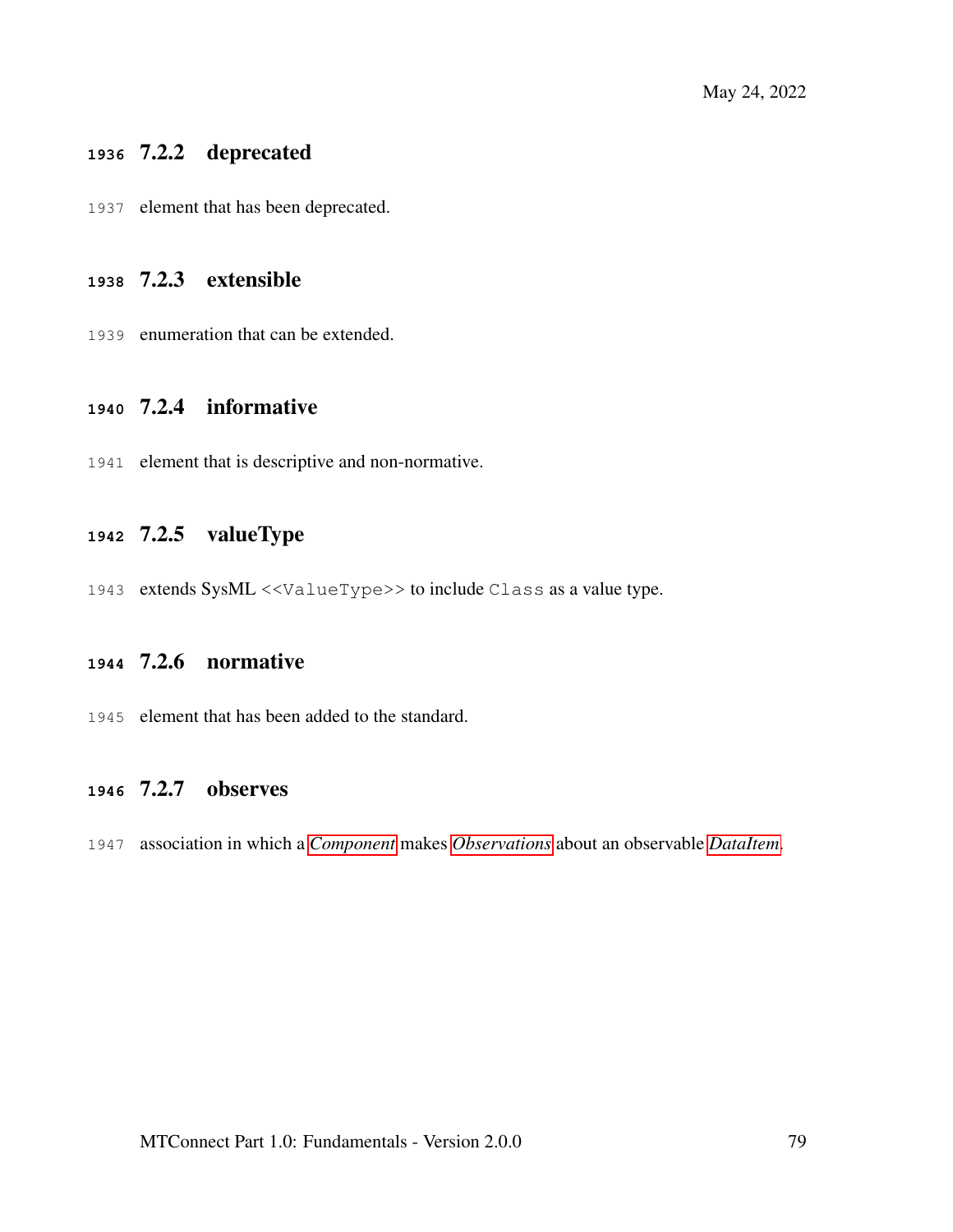

Figure 14: Stereotypes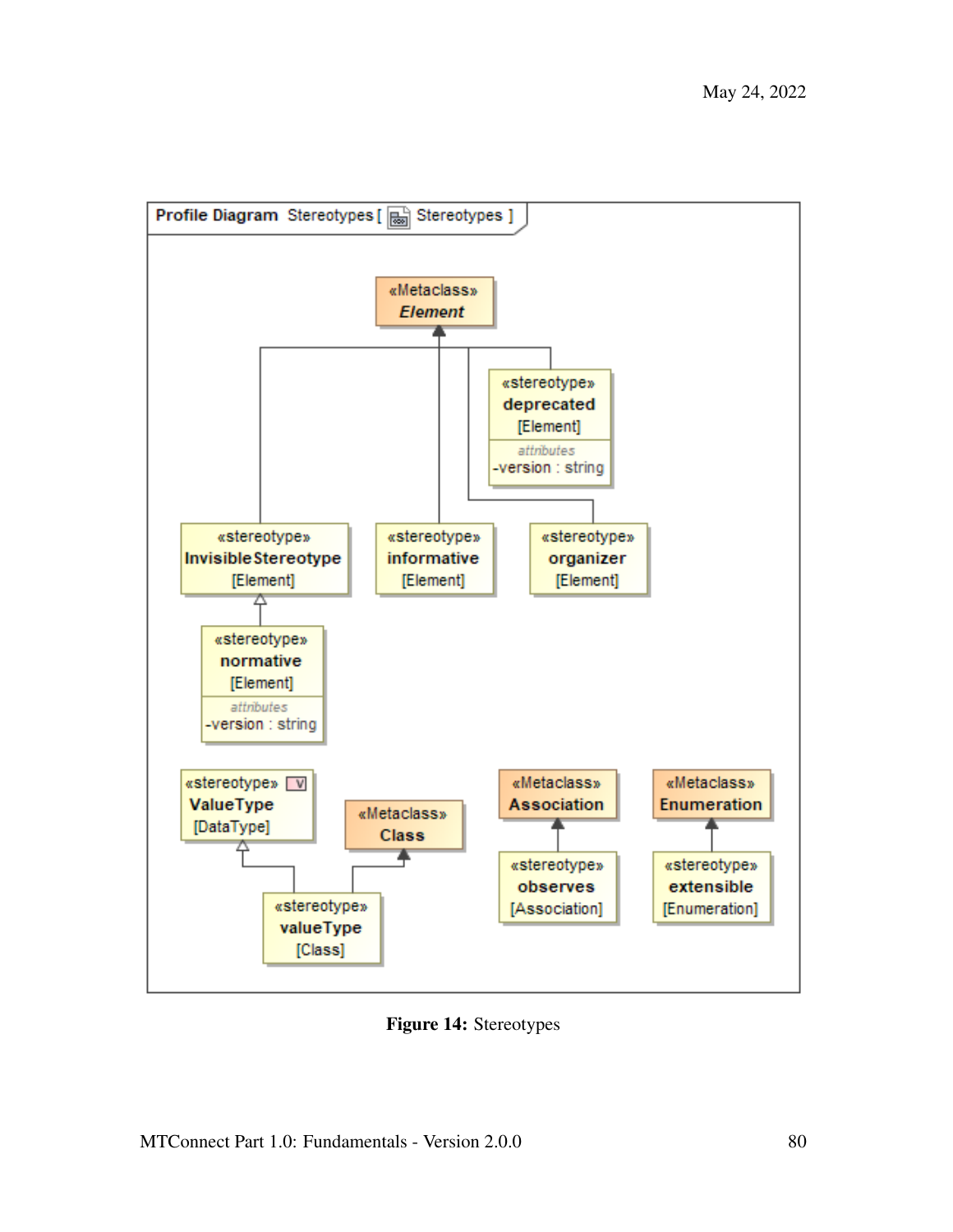# Appendices

# A Bibliography

 Engineering Industries Association. EIA Standard - EIA-274-D, Interchangeable Variable, Block Data Format for Positioning, Contouring, and Contouring/Positioning Numerically

Controlled Machines. Washington, D.C. 1979.

 ISO TC 184/SC4/WG3 N1089. ISO/DIS 10303-238: Industrial automation systems and integration Product data representation and exchange Part 238: Application Protocols: Ap- plication interpreted model for computerized numerical controllers. Geneva, Switzerland, 2004.

 International Organization for Standardization. ISO 14649: Industrial automation sys-tems and integration – Physical device control – Data model for computerized numerical

controllers – Part 10: General process data. Geneva, Switzerland, 2004.

 International Organization for Standardization. ISO 14649: Industrial automation sys- tems and integration – Physical device control – Data model for computerized numerical controllers – Part 11: Process data for milling. Geneva, Switzerland, 2000.

 International Organization for Standardization. ISO 6983/1 – Numerical Control of ma- chines – Program format and definition of address words – Part 1: Data format for posi-tioning, line and contouring control systems. Geneva, Switzerland, 1982.

Electronic Industries Association. ANSI/EIA-494-B-1992, 32 Bit Binary CL (BCL) and

 7 Bit ASCII CL (ACL) Exchange Input Format for Numerically Controlled Machines. Washington, D.C. 1992.

 National Aerospace Standard. Uniform Cutting Tests - NAS Series: Metal Cutting Equip-ment Specifications. Washington, D.C. 1969.

International Organization for Standardization. ISO 10303-11: 1994, Industrial automa-

- tion systems and integration Product data representation and exchange Part 11: Descrip-
- tion methods: The EXPRESS language reference manual. Geneva, Switzerland, 1994.

 International Organization for Standardization. ISO 10303-21: 1996, Industrial automa- tion systems and integration – Product data representation and exchange – Part 21: Imple- mentation methods: Clear text encoding of the exchange structure. Geneva, Switzerland, 1996.

H.L. Horton, F.D. Jones, and E. Oberg. Machinery's Handbook. Industrial Press, Inc.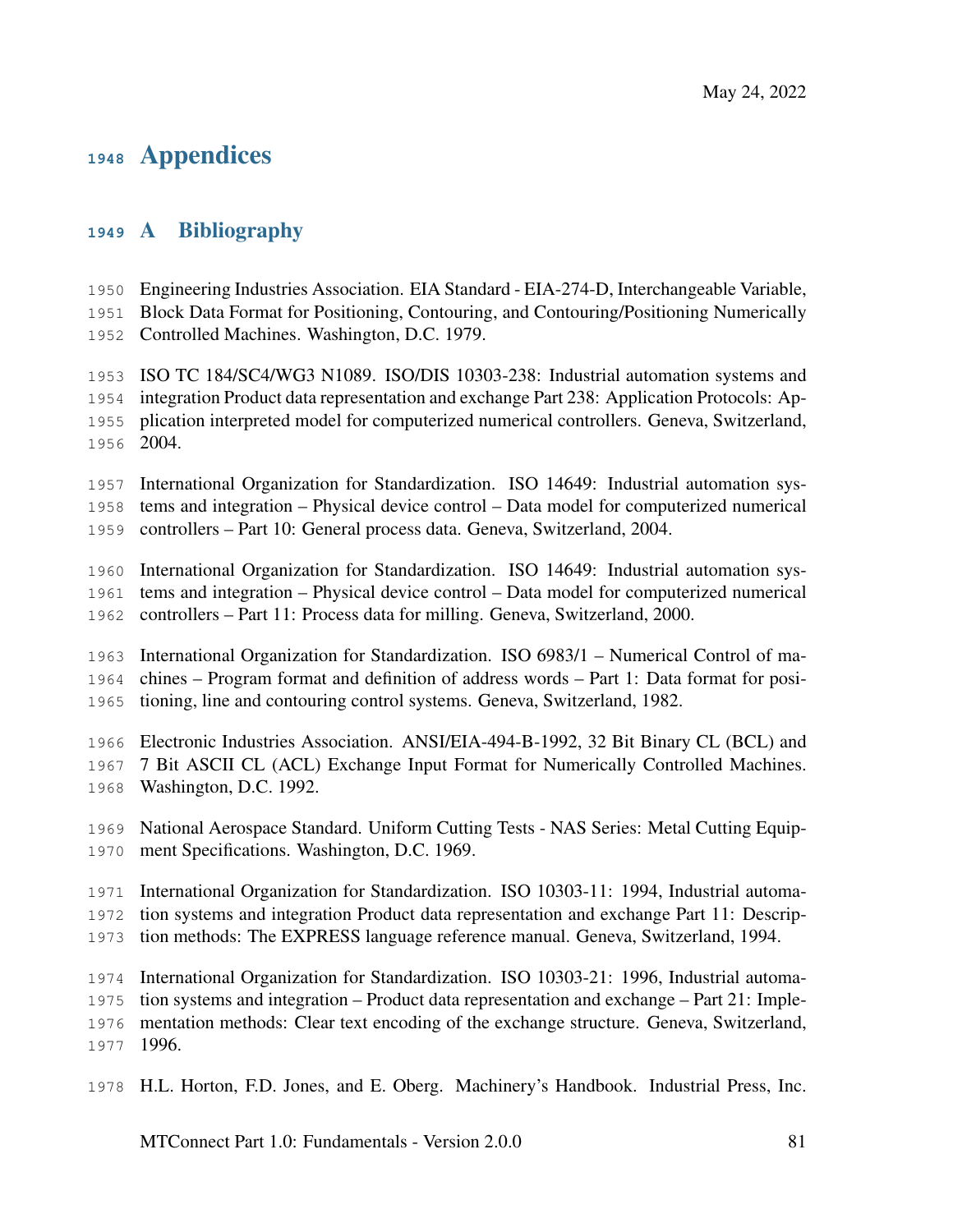New York, 1984.

 International Organization for Standardization. ISO 841-2001: Industrial automation sys- tems and integration - Numerical control of machines - Coordinate systems and motion nomenclature. Geneva, Switzerland, 2001.

 ASME B5.57: Methods for Performance Evaluation of Computer Numerically Controlled Lathes and Turning Centers, 1998.

 ASME/ANSI B5.54: Methods for Performance Evaluation of Computer Numerically Con-trolled Machining Centers. 2005.

 OPC Foundation. OPC Unified Architecture Specification, Part 1: Concepts Version 1.00. July 28, 2006.

 IEEE STD 1451.0-2007, Standard for a Smart Transducer Interface for Sensors and Ac- tuators – Common Functions, Communication Protocols, and Transducer Electronic Data Sheet (TEDS) Formats, IEEE Instrumentation and Measurement Society, TC-9, The In- stitute of Electrical and Electronics Engineers, Inc., New York, N.Y. 10016, SH99684, October 5, 2007.

 IEEE STD 1451.4-1994, Standard for a Smart Transducer Interface for Sensors and Ac- tuators – Mixed-Mode Communication Protocols and Transducer Electronic Data Sheet (TEDS) Formats, IEEE Instrumentation and Measurement Society, TC-9, The Institute of Electrical and Electronics Engineers, Inc., New York, N.Y. 10016, SH95225, December 15, 2004.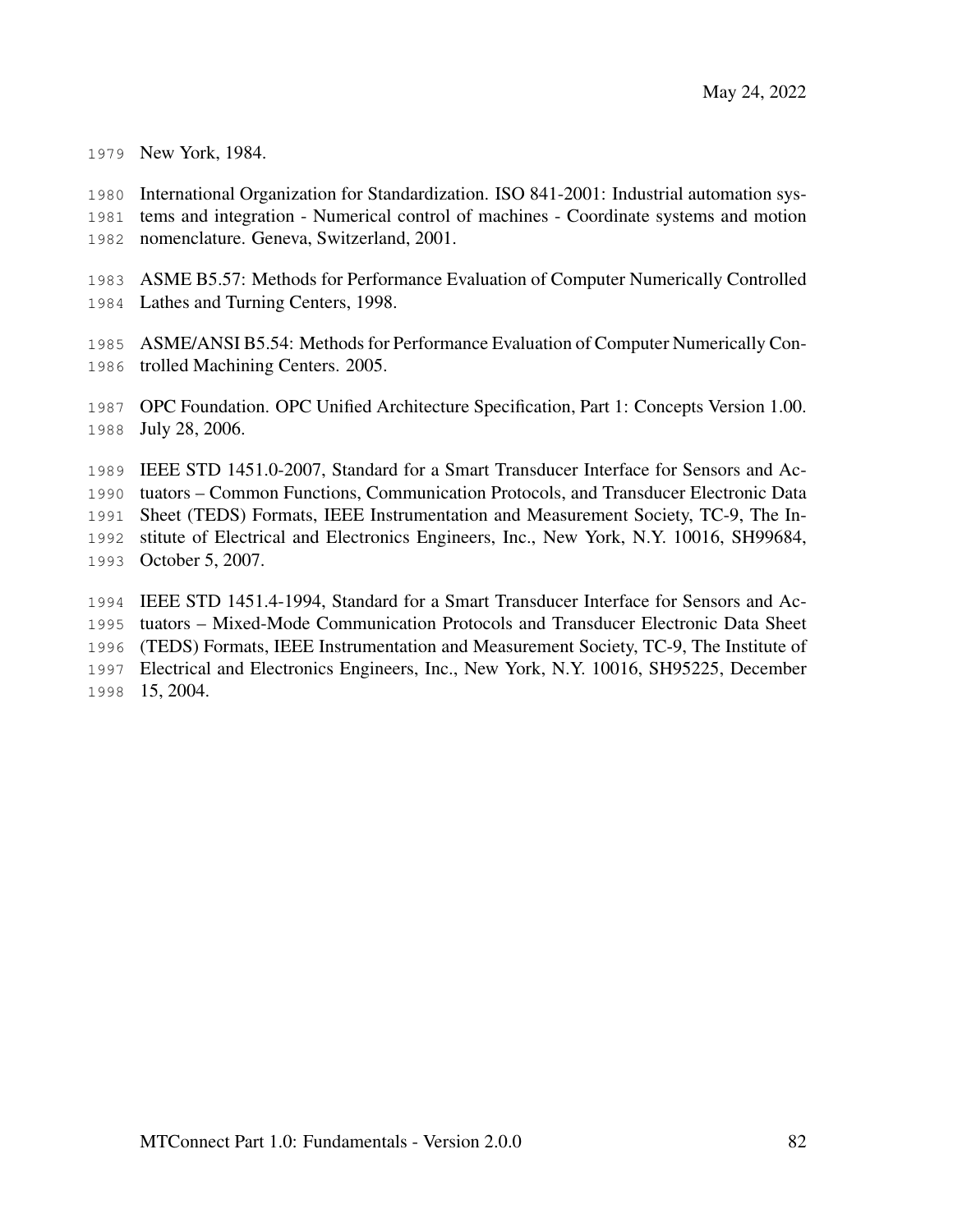# B Fundamentals of Using XML to Encode Response Documents

 The MTConnect Standard specifies the structures and constructs that are used to encode *[response documents](#page-16-0)*. When these *[response documents](#page-16-0)* are encoded using XML, there are additional rules defined by the XML standard that apply for creating an XML compliant document. An implementer should refer to the W3C website for additional information on XML documentation and implementation details - http://www.w3.org/XML.

 The following provides specific terms and guidelines referenced in the MTConnect Stan-dard for forming *[response documents](#page-16-0)* with XML:

2007 • tag: A tag is an XML construct that forms the foundation for an XML expression. It defines the scope (beginning and end) of an XML expression. The main types of tags are: • start-tag: Designates the beginning on an XML element; e.g., <*[element name](#page-23-0)*> • end-tag: Designates the end on an XML element; e.g., </*[element name](#page-23-0)*>. Note: If an element has no *[child elements](#page-23-1)* or [Character Data \(CDATA\),](#page-27-0) the end-tag may be shortened to />.

 • Element: An element is an XML statement that is the primary building block for a document encoded using XML. An element begins with a start-tag and ends with a matching end-tag. The characters between the start-tag and the end-tag are the element's content. The content may contain attributes, [CDATA,](#page-27-0) and/or other elements. If the content contains additional elements, these elements are called *[child elements](#page-23-1)*.

An example would be: <*[element name](#page-23-0)*>Content of the Element</*[element name](#page-23-0)*>.

- *[child element](#page-23-1)*: An XML element that is contained within a higher-level *[parent ele-](#page-23-2) [ment](#page-23-2)*. A *[child element](#page-23-1)* is also known as a sub-element. XML allows an unlimited hierarchy of *[parent element](#page-23-2)*-*[child element](#page-23-1)* relationships that establishes the struc- ture that defines how the various pieces of information in the document relate to each other. A *[parent element](#page-23-2)* may have multiple associated *[child elements](#page-23-1)*.
- *[element name](#page-23-0)*: A descriptive identifier contained in both the start-tag and end-tag that provides the name of an XML element.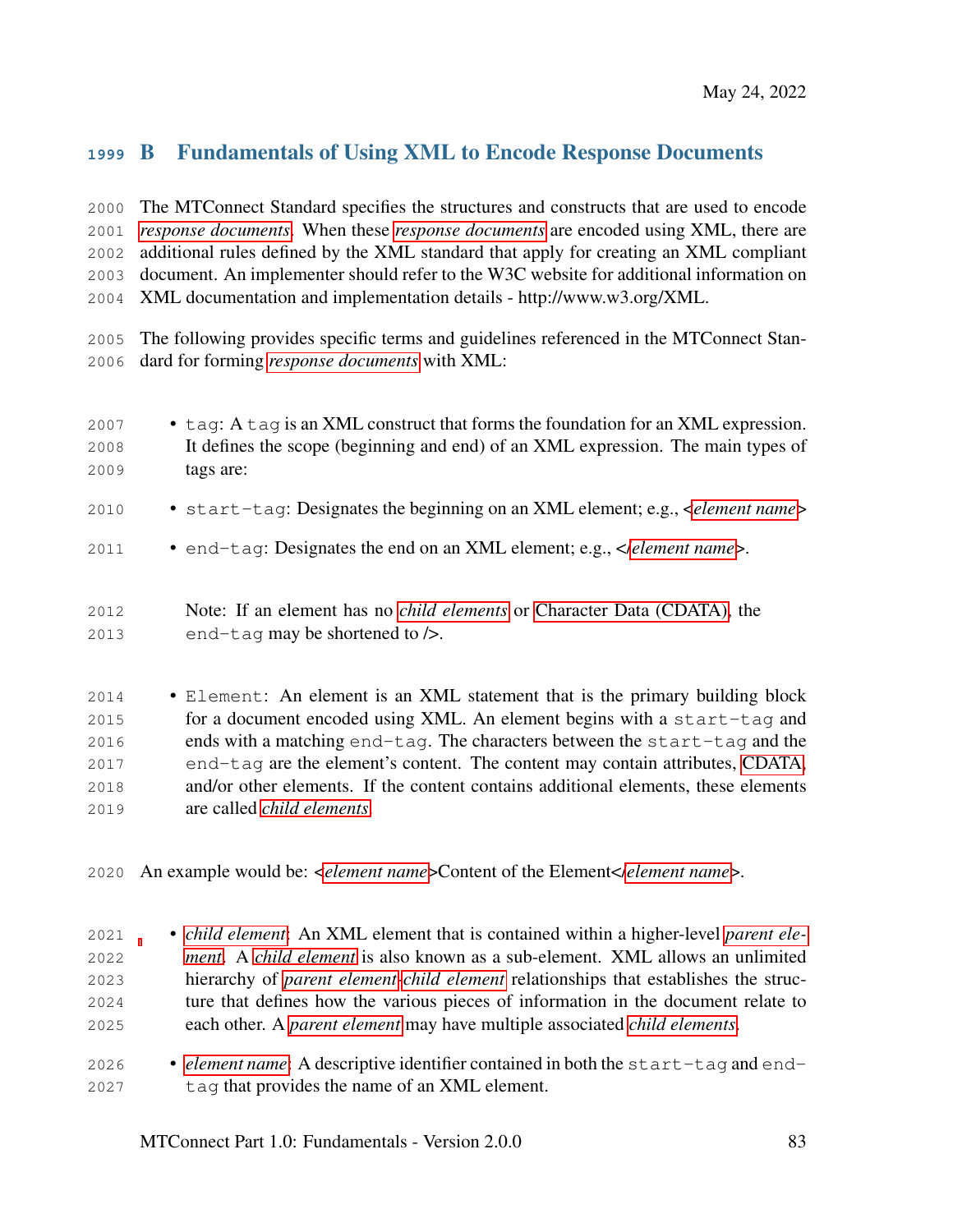- Attribute: A construct consisting of a name–value pair that provides additional information about that XML element. The format for an attribute is 'name="value"; where the value for the attribute is enclosed in a set of quotation (") marks. An XML attribute MUST only have a single value and each attribute can appear at most once in each element. Also, each attribute MUST be defined in a *[schema](#page-17-2)* to either be required or optional.
- An example of attributes for an XML element is *Example [4](#page-88-0)*:

#### Example 4: Example of attributes for an element

<span id="page-88-0"></span>

|  | 2035 1 <dataitem <="" category="SAMPLE" id="S1load" th=""></dataitem> |
|--|-----------------------------------------------------------------------|
|  | 2036 2 nativeUnits="PERCENT" type="LOAD"                              |
|  | $2037 \quad 3$ units="PERCENT"/>                                      |

 In this example, DataItem is the *[element name](#page-23-0)*. category, id, nativeUnits, type, and units are the names of the attributes. "SAMPLE", "S1load", "PERCENT", "LOAD", and "PERCENT" are the values for each of the respective attributes.

- [CDATA: CDATA](#page-27-0) is an XML term representing *Character Data*. *Character Data* contains a value(s) or text that is associated with an XML element. [CDATA](#page-27-0) can be restricted to certain formats, patterns, or words.
- <span id="page-88-1"></span>An example of [CDATA](#page-27-0) associated with an XML element would be *Example [5](#page-88-1)*:

Example 5: Example of cdata associated with element

- 1 **<Message** id="M1"**>This is some text</Message>**
- In this example, Message is the *[element name](#page-23-0)* and This is some text is the [CDATA.](#page-27-0)
- *[namespace](#page-23-3)*: An XML *[namespace](#page-23-3)* defines a unique vocabulary for named elements and attributes in an XML document. An XML document may contain content that is associated with multiple *[namespaces](#page-23-3)*. Each *[namespace](#page-23-3)* has its own unique identifier.
- Elements and attributes are associated with a specific *[namespace](#page-23-3)* by placing a prefix on the name of the element or attribute that associates that name to a specific *[namespace](#page-23-3)*; e.g., x:MyTarget associates the element name MyTarget with the *[namespace](#page-23-3)* designated 2053 by  $x:$  (the prefix).
- *[namespaces](#page-23-3)* are used to avoid naming conflicts within an XML document. The nam-ing convention used for elements and attributes may be associated with either the default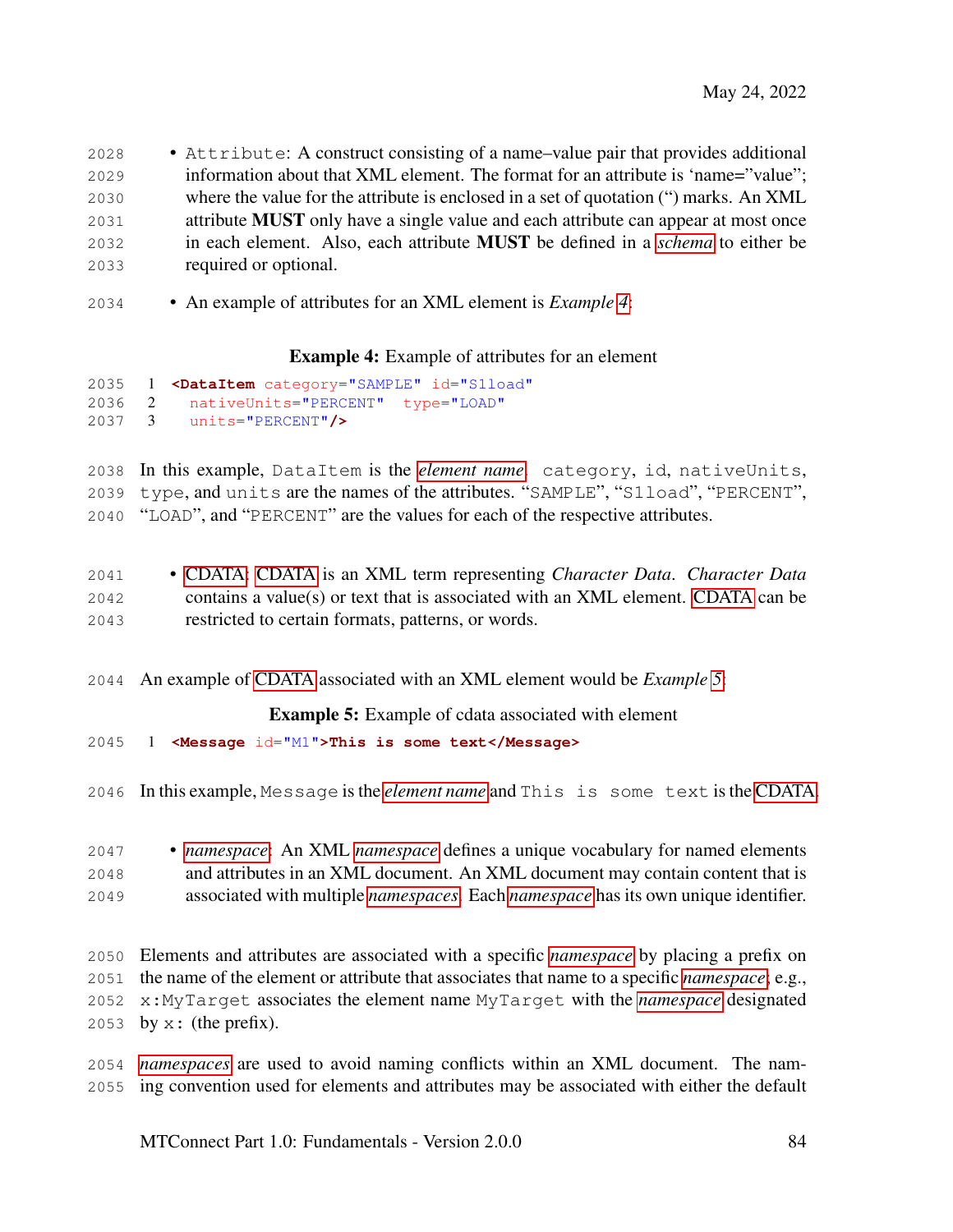*[namespace](#page-23-3)* specified in the header of an XML document or they may be associated with one or more alternate *[namespaces](#page-23-3)*. All elements or attributes associated with a *[namespace](#page-23-3)* that is not the default *[namespace](#page-23-3)*, must include a prefix (e.g., x:) as part of the name of [t](#page-90-0)he element or attribute to associate it with the proper *[namespace](#page-23-3)*. See *Section [C](#page-90-0) - [Schema](#page-90-0) [and Namespace Declaration Information](#page-90-0)* for details on the structure for XML headers.

 The names of the elements and attributes declared in a *[namespace](#page-23-3)* may be identified with a different prefix than the prefix that signifies that specific *[namespace](#page-23-3)*. These prefixes are called *[namespace](#page-23-3)* aliases. As an example, MTConnect Standard specific *[namespaces](#page-23-3)* are designated as m: and the names of the elements and attributes defined in that *[namespace](#page-23-3)* have an alias prefix of mt: which designates these names as MTConnect Standard specific vocabulary; e.g., mt:MTConnectDevices.

 XML documents are encoded with a hierarchy of elements. In general, XML elements may contain *[child elements](#page-23-1)*, [CDATA,](#page-27-0) or both. However, in the MTConnect Standard, [a](#page-23-1)n element MUST NOT contain mixed content; meaning it cannot contain both *[child](#page-23-1) [elements](#page-23-1)* and [CDATA.](#page-27-0)

 The *[semantic data model](#page-17-1)* defined for each *[response document](#page-16-0)* specifies the elements and *[child elements](#page-23-1)* that may appear in a document. The *[semantic data model](#page-17-1)* also defines the number of times each element and *[child element](#page-23-1)* may appear in the document.

 *Example [6](#page-89-0)* demonstrates the hierarchy of XML elements and *[child elements](#page-23-1)* used to form an XML document:

Example 6: Example of hierarchy of XML elements

<span id="page-89-0"></span>

| 2076    | $\mathbf{1}$   | <root level=""> (Parent Element)</root>                   |
|---------|----------------|-----------------------------------------------------------|
| 2077    | 2              | <first level=""> (Child Element to Root Level and</first> |
| 2078    | 3              | Parent Element to Second Level)                           |
| 2079    | 4              | <second level=""> (Child Element to First Level</second>  |
| 2080    | $\overline{5}$ | and Parent Element to Third Level)                        |
| 2081    | - 6            | <third level="" name="N1"></third>                        |
| 2082    | $\overline{7}$ | (Child Element to Second Level)                           |
| 2083 8  |                | <third level="" name="N2"></third>                        |
| 2084    | - 9            | (Child Element to Second Level)                           |
| 2085    | - 10           | <third level="" name="N3"></third>                        |
| 2086    | - 11           | (Child Element to Second Level)                           |
| 2087 12 |                | (end-tag for Second Level)                                |
| 2088 13 |                | (end-tag for First Level)                                 |
| 2089 14 |                | (end-tag for Root Level)                                  |

 In the *Example [6](#page-89-0)*, *Root Level* and *First Level* have one *[child element](#page-23-1)* (sub-elements) each and Second Level has three *[child elements](#page-23-1)*; each called *Third Level*. Each *Third Level* element has a different name attribute. Each level in the structure is an element and each lower level element is a *[child element](#page-23-1)*.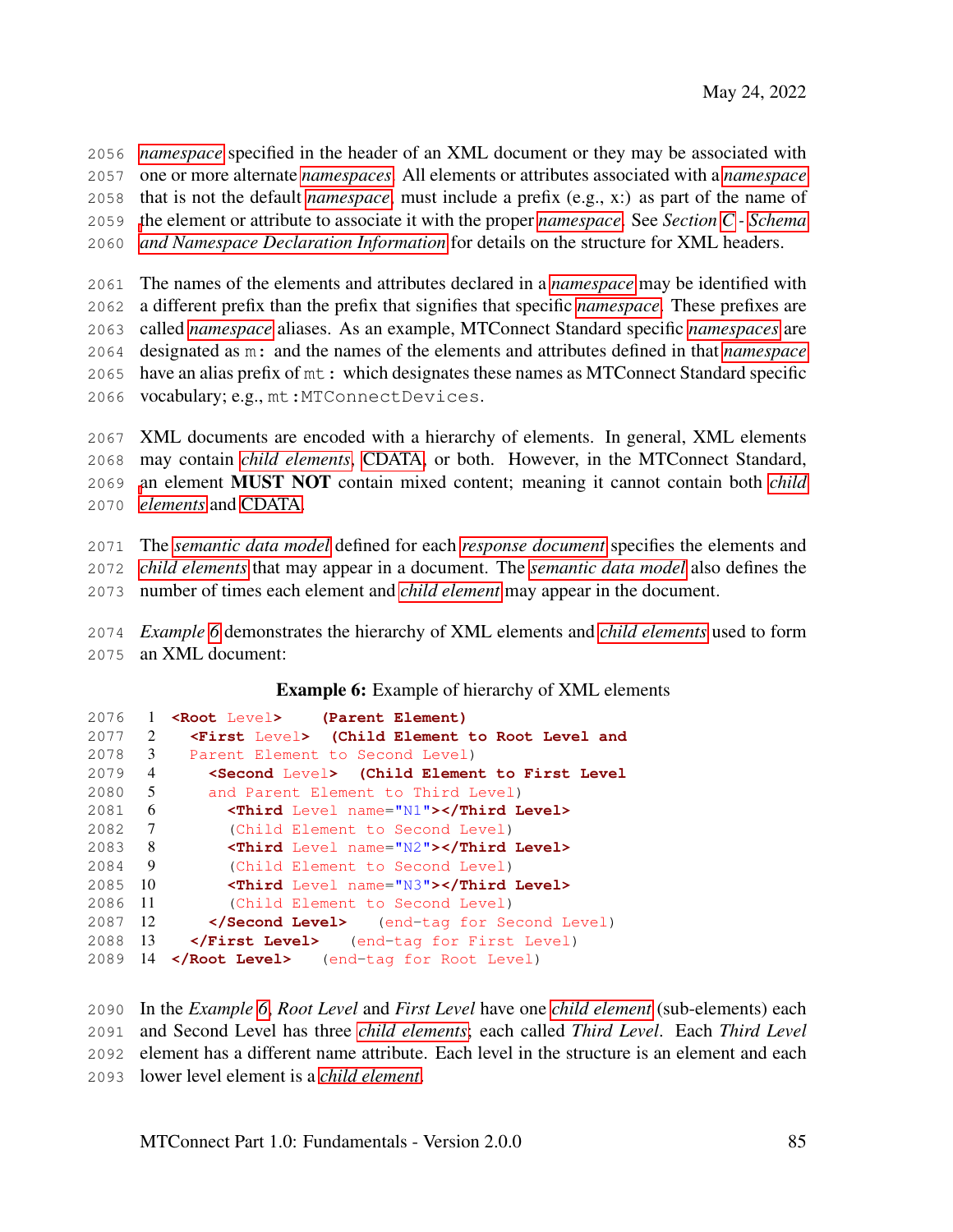# <span id="page-90-0"></span>C Schema and Namespace Declaration Information

 There are four pseudo-attributes typically included in the header of a *[response document](#page-16-0)* that declare the *[schema](#page-17-2)* and *[namespace](#page-23-3)* for the document. Each of these pseudo-attributes provides specific information for a client software application to properly interpret the content of the *[response document](#page-16-0)*.

The pseudo-attributes include:

- xmlns:xsi The xsi portion of this attribute name stands for *[XML Schema](#page-24-2)* instance. An *[XML Schema](#page-24-2)* instance provides information that may be used by a software application to interpret XML specific information within a document. See the W3C website for more details on xmlns:xsi.
- xmlns Declares the default *[namespace](#page-23-3)* associated with the content of the *[re-](#page-16-0) [sponse document](#page-16-0)*. The default *[namespace](#page-23-3)* is considered to apply to all elements and attributes whenever the name of the element or attribute does not contain a prefix identifying an alternate *[namespace](#page-23-3)*.
- The value of this attribute is an URN identifying the name of the file that defines the details of the *[namespace](#page-23-3)* content. This URN provides a unique identify for the *[namespace](#page-23-3)*.
- xmlns:m Declares the MTConnect specific *[namespace](#page-23-3)* associated with the con- tent of the *[response document](#page-16-0)*. There may be multiple *[namespaces](#page-23-3)* declared for an XML document. Each may be associated to the default *[namespace](#page-23-3)* or it may be to- tally independent. The :m designates that this is a specific MTConnect *[namespace](#page-23-3)* which is directly associated with the default *[namespace](#page-23-3)*.
- Note: See *Section [D](#page-92-0) - [Extensibility](#page-92-0)* for details regarding extended *[namespaces](#page-23-3)*.

 The value associated with this attribute is an URN identifying the name of the file that defines the details of the *[namespace](#page-23-3)* content.

- xsi:schemaLocation Declares the name for the *[schema](#page-17-2)* associated with the *[response document](#page-16-0)* and the location of the file that contains the details of the *[schema](#page-17-2)* for that document.
- The value associated with this attribute has two parts: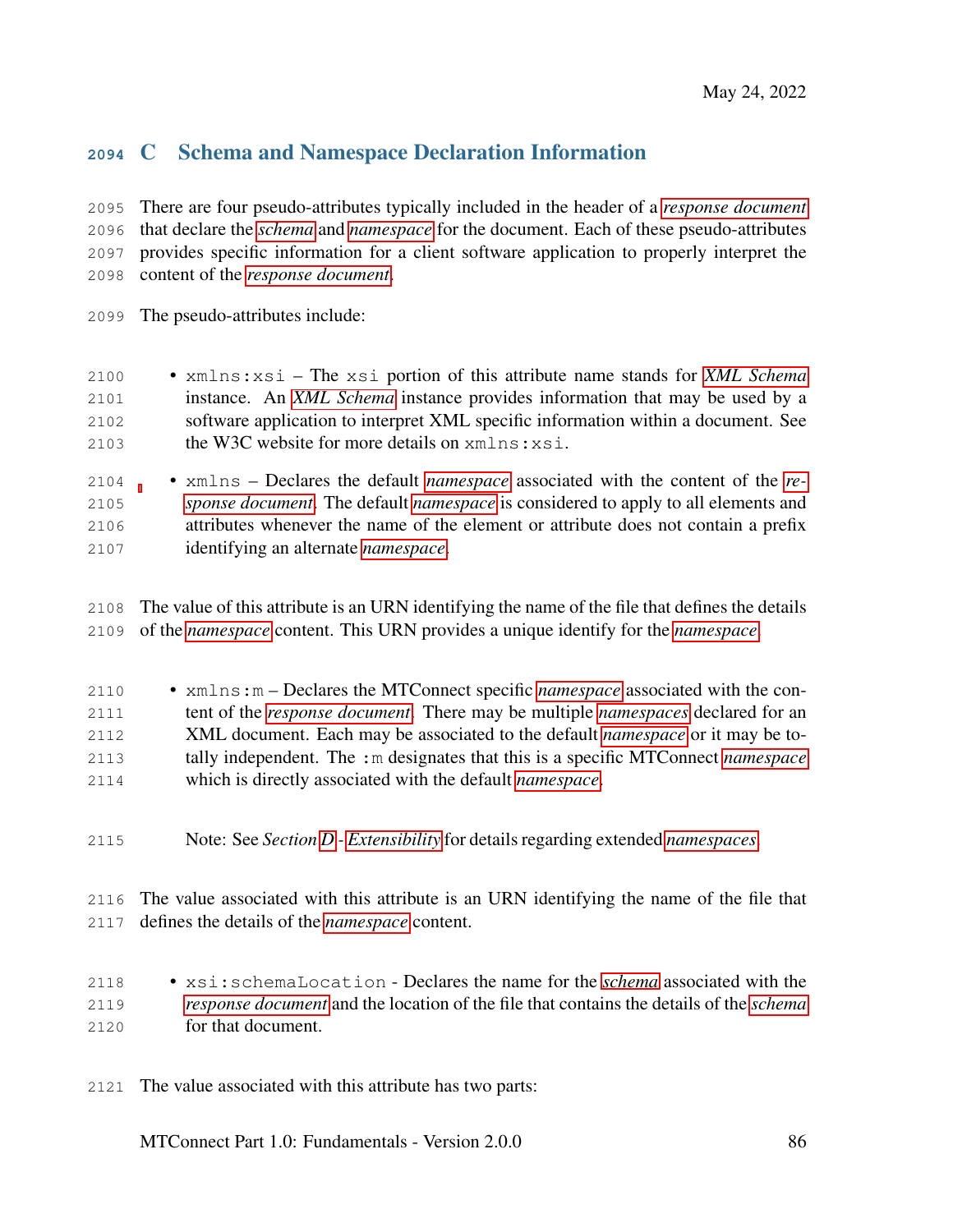- A URN identifying the name of the specific *[XML Schema](#page-24-2)* instance associated with the *[response document](#page-16-0)*.
- The path to the location where the file describing the specific *[XML Schema](#page-24-2)* instance is located. If the file is located in the same root directory where the *[agent](#page-12-0)* is installed, then the local path MAY be declared. Otherwise, a fully qualified URL must be declared to identify the location of the file.
- Note: In the format of the value associated with xsi:schemaLocation, the URN and the path to the *[schema](#page-17-2)* file MUST be separated by a "space".
- In *Example [7](#page-91-0)*, the first line is the XML declaration. The second line is a *[root element](#page-23-4)* called MTConnectDevices. The remaining four lines are the pseudo-attributes of MTCconnectDevices that declare the XML *[schema](#page-17-2)* and *[namespace](#page-23-3)* associated with an *[MTConnectDevices Response Document](#page-19-3)*.

Example 7: Example of schema and namespace declaration

<span id="page-91-0"></span>

|      |    | 2134 1 $\langle ? \text{xml version} = "1.0" encoding="UTE-8"? \rangle$ |
|------|----|-------------------------------------------------------------------------|
| 2135 |    | <mtconnectdevices< td=""></mtconnectdevices<>                           |
| 2136 | 3  | xmlns:xsi=http://www.w3.org/2001/XMLSchema-instance                     |
| 2137 | -4 | xmlns="urn:mtconnect.org:MTConnectDevices:1.3"                          |
| 2138 | 5  | xmlns: m="urn: mtconnect.org: MTConnectDevices: 1.3"                    |
| 2139 | -6 | xsi:schemaLocation="urn:mtconnect.org:                                  |
| 2140 |    | MIConnectDevices:1.3./schemas/MIConnectDevices\textunderscore           |
| 2141 |    | 1.3.xsd"                                                                |

- The format for the values provided for each of the pseudo-attributes MUST reference the *[semantic data model](#page-17-1)* (e.g., MTConnectDevices, MTConnectStreams, MTCon-2144 nectAssets, or MTConnectError) and the version  $(i.e., 1, 1, 1, 2, 1, 3, etc.)$  of the MTConnect Standard that depict the *[schema](#page-17-2)* and *[namespace](#page-23-3)*(s) associated with a specific *[response document](#page-16-0)*.
- When an implementer chooses to extend an MTConnect *[data model](#page-13-0)* by adding custom data types or additional *[structural elements](#page-24-3)*, the *[schema](#page-17-2)* and *[namespace](#page-23-3)* for that *[data model](#page-13-0)* should be updated to reflect the additional content. When this is done, the *[namespace](#page-23-3)* and *[schema](#page-17-2)* information in the header should be updated to reflect the URI for the extended *[namespace](#page-23-3)* and *[schema](#page-17-2)*.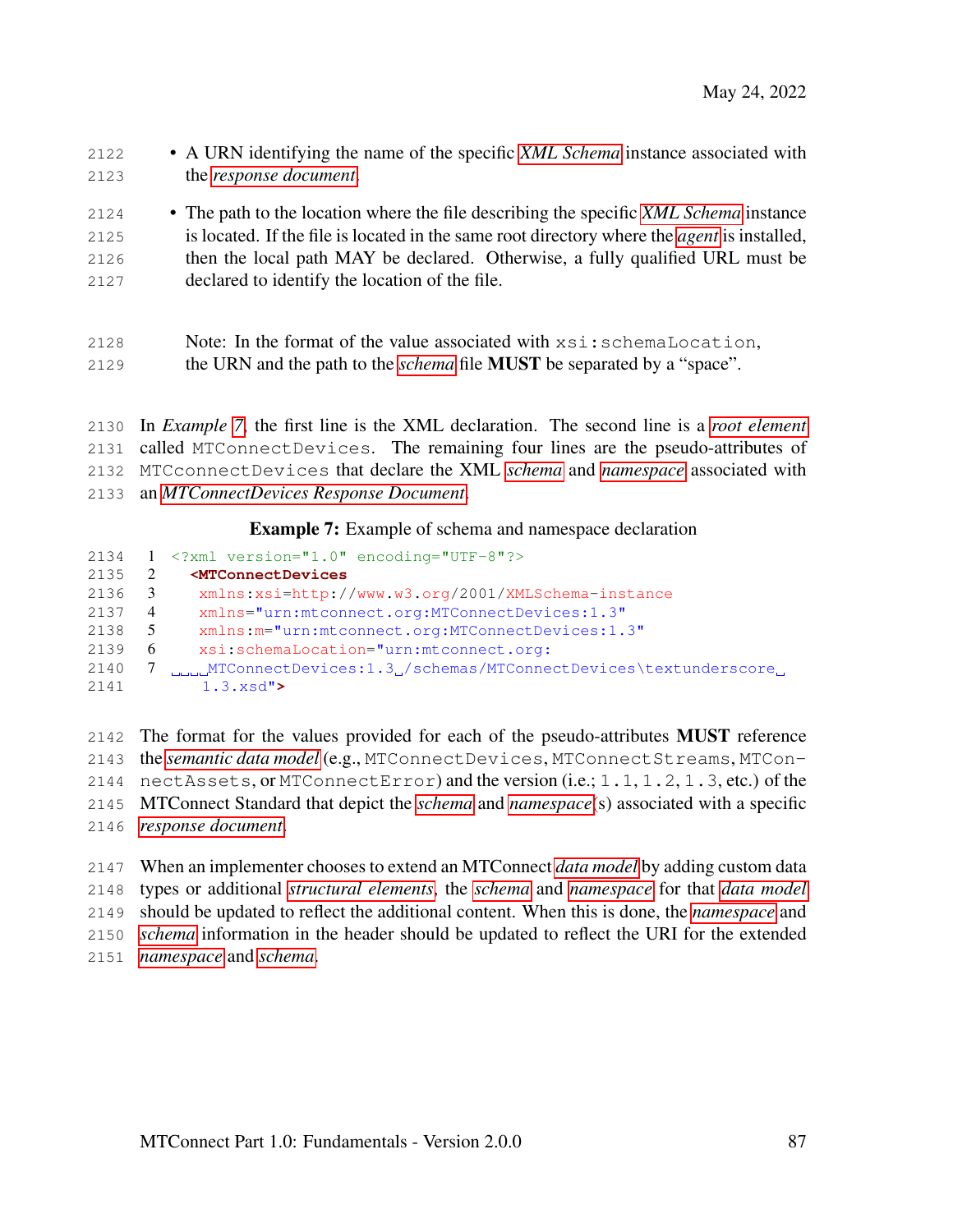## <span id="page-92-0"></span>D Extensibility

2153 MTConnect is an extensible standard, which means that implementers MAY extend the *[data models](#page-13-0)* defined in the various sections of the MTConnect Standard to include infor- mation required for a specific implementation. When these *[data models](#page-13-0)* are encoded using XML, the methods for extending these *[data models](#page-13-0)* are defined by the rules established for extending any XML schema (see the W3C website for more details on extending XML data models).

 [T](#page-13-0)he following are typical extensions that MAY be considered in the MTConnect *[data](#page-13-0) [models](#page-13-0)*:

- Additional type and subtype values for *[DataItems](#page-24-0)*.
- Additional *[structural elements](#page-24-3)* as containers.
- Additional Composition elements.
- New Asset types that are sub-typed from the abstract Asset type.
- *[child elements](#page-23-1)* that may be added to specific XML elements contained within the *[MTConnect Information Models](#page-18-1)*. These extended elements MUST be identified in a separate *[namespace](#page-23-3)*.

 When extending an MTConnect *[data model](#page-13-0)*, there are some basic rules restricting changes to the MTConnect *[data models](#page-13-0)*.

- When extending an MTConnect *[data model](#page-13-0)*, an implementer:
- MUST NOT add new value for category for *[DataItems](#page-24-0)*,
- MUST NOT add new *[root elements](#page-23-4)*,
- SHOULD NOT add new *[top level](#page-18-2) [Components](#page-24-1)*, and
- MUST NOT add any new attributes or include any sub-elements to Composi-tion.

 Note: Throughout the documents additional information is provided where extensibility may be acceptable or unacceptable to maintain compliance with the MTConnect Standard.